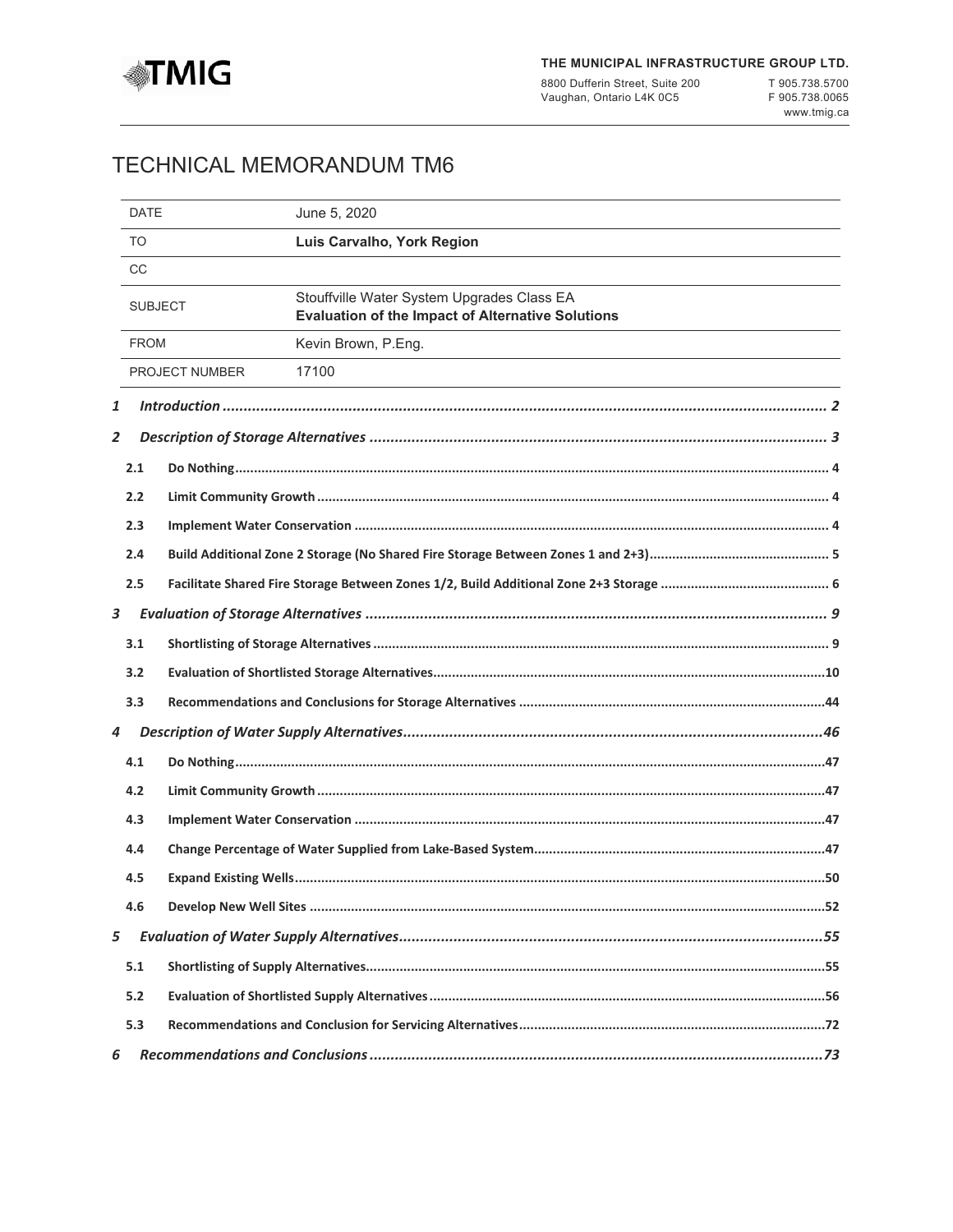

# <span id="page-1-0"></span>**1 Introduction**

This technical memorandum presents the evaluation of the alternatives carried forward in the Class EA Process.

The alternatives being carried forward under potential Storage Options for the Stouffville Water system are:

- 1. **Do Nothing:** Permit the Growth, but do not increase the water storage capacity;
- 2. **Limit Community Growth:** Limit growth to the capacity of the existing water storage;
- 3. **Implement Water Conservation:** 'Stretch' the existing water storage by using less water per person;
- **4. Build Additional Zone 2 Storage (No Shared Fire Storage Between Zones 1 and 2+3):** Compensate storage deficit caused by community growth and retiring of existing facilities by building new Zone 2 Storage while ensuring Fire Storage is present in Zone 2;
- **5. Facilitate Shared Fire Storage Between Zones 1 and 2+3, and Build Additional Zone 2 Storage:**  Compensate storage deficit caused by community growth and retiring of facilities by building new Zone 2 Storage while sharing Fire Storage with Zone 1

The alternatives being carried forward under potential Supply Options for the Stouffville Water system are:

- 1. **Do Nothing:** Permit the Growth, but do not increase the water supply;
- 2. **Limit Community Growth:** Limit growth to the capacity of the existing water supply;
- 3. **Implement Water Conservation:** 'Stretch' the existing water supply by using less water per person;
- **4. Change the Percentage of Water Supplied from Lake-Based System:** Compensate supply deficit caused by community growth and retiring of facilities by increasing the percentage of water being supplied from the Lake-Based System;
- **5. Expand Existing Wells:** Compensate supply deficit caused by community growth and retiring of facilities by Expanding Existing Well Sites;
- **6. Develop New Well Sites:** Compensate supply deficit caused by community growth and retiring of facilities by Developing New Well Sites

These alternative solutions for both the Storage Options and Supply Options will be evaluated based on the following criteria:

- The solution's Technical Feasibility;
- Its ability to satisfy the Stouffville growth projections;
- Its ability to satisfy Regional Design Standards;
- Its ability to comply with Legislative Requirements;
- The solution's Operational Flexibility (present, and future expandability);
- The potential impacts on the Natural Environment;
- The potential impacts on the Social-Cultural Environment; and,
- The life-cycle cost of the solution.

The evaluation is a *qualitative* assessment, with the assessment of the impacts rated relative to the other alternatives as follows:

| Lowest Impact         |  | <b>Greatest Impact</b> |
|-----------------------|--|------------------------|
| <b>Most Preferred</b> |  | <b>Least Preferred</b> |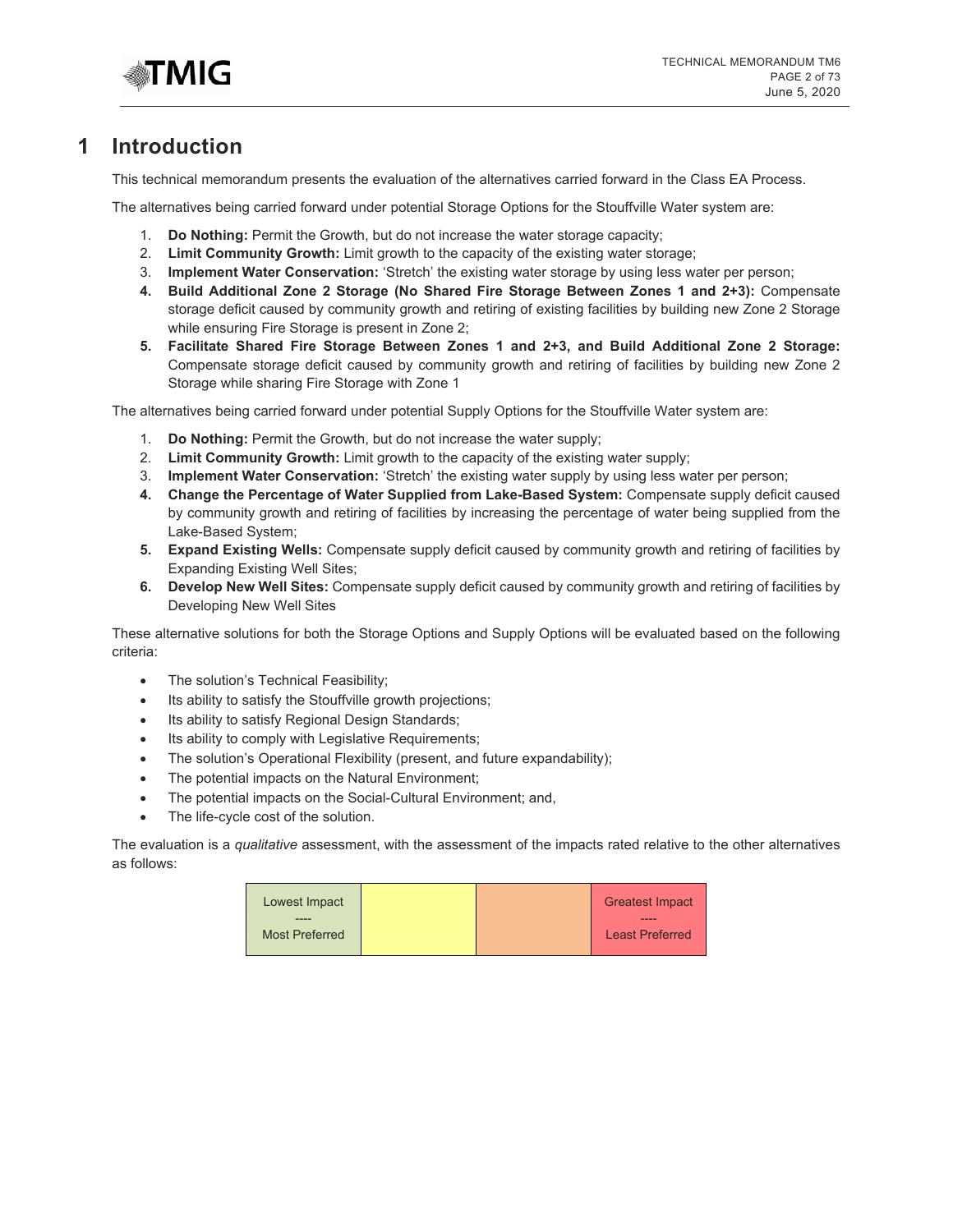

# <span id="page-2-0"></span>**2 Description of Storage Alternatives**

The Storage Alternatives described below only address Zone 2+3, as it was confirmed in Technical Memorandum #1 that the Storage for Zone 1 is sufficient through 2041.

York Region only supplies water to Zone 2, though there is a local Zone 3 operated by the Town, via local pressurereducing valves. So while the Region formally recognizes 'Zone 2', it also considers the storage requirements for 'Zone 3'. Please note that for the purposes of this report, the references to 'Zone 2' and 'Zone 2+3' are equivalent.

The current effective storage available in Zone  $2+3$  is  $4,642$  m<sup>3</sup>. This effective storage is calculated using the full capacity of the Zone 2 Elevated Tank  $(3,400 \text{ m}^3)$  and adding in the usable storage of the Stouffville Reservoir  $(1,242)$ m<sup>3</sup>). Since High Lift pumps coming from the Stouffville Reservoir are used to distribute water to the Stouffville Zone 2 system, the Stouffville Reservoir is limited to the output of these High Lift pumps in the current system setup. The capacity of the High Lift Pumps at the Stouffville Reservoir is  $3,974$  m<sup>3</sup>/day (46 L/s). Using Ministry of Enivronment, Conservation and Parks (MECP) design guidelines only 25% of this can be attributed to available equalization storage, and only 25% of this equalization storage can be attributed to emergency storage. There is no Fire Storage at this reservoir due to the incapability of the high lift pumps to provide adequate fire flow rates. Thus, the total effective storage at the Stouffville Reservoir is  $1,242$  m<sup>3</sup>. This brings the total current effective storage in Zone 2 to the previously mentioned  $4,642 \text{ m}^3$ .

With this said, it has been indicated by the Region that the Zone 2 Elevated Tank will reach its original service life in 2043. Since the planning horizon is to 2041, all scenarios examined below for storage will include the Zone 2 Elevated Tank being decommissioned at that time, as this will occur just beyond the official planning horizon. This brings the available 2041 effective storage in Zone 2 to 1,242 m3. Please refer to Table 2-1 for a summary of the total available storage in Zone 2+3.

|                         |                      | 2016                     | 2041                 |                          |  |
|-------------------------|----------------------|--------------------------|----------------------|--------------------------|--|
| <b>Storage Facility</b> | <b>Total Storage</b> | <b>Effective Storage</b> | <b>Total Storage</b> | <b>Effective Storage</b> |  |
| Stouffville Reservoir   | 5,132 $m3$           | 1.242 $m3$               | 5,132 $m3$           | 1,242 $m3$               |  |
| Zone 2 Elevated Tank    | 3,400 $m3$           | 3,400 $m3$               |                      |                          |  |
| McCowan Reservoir       |                      |                          |                      |                          |  |
| <b>TOTAL STORAGE</b>    | $8,532 \text{ m}^3$  | 4,642 $m3$               | 5,132 $m3$           | 1,242 $m3$               |  |

## TABLE 2-1 - TOTAL AND EFFECTIVE STORAGE AVAILABLE FOR ZONE 2+3

The total required storage for Zone 2+3 has been determined using MECP Design guidelines. York Region's policies allow fire storage from a higher pressure zone (in this instance, Zone 1) to be used as fire storage in a lower pressure zone (Zone 2+3), provided that there is sufficient hydraulic flow capacity and redundancy in pressure-reducing valves. In this instance sharing of the Zone 1 fire storage results in a lower storage volume requirement for Zone 2+3. This is detailed in Table 2-2.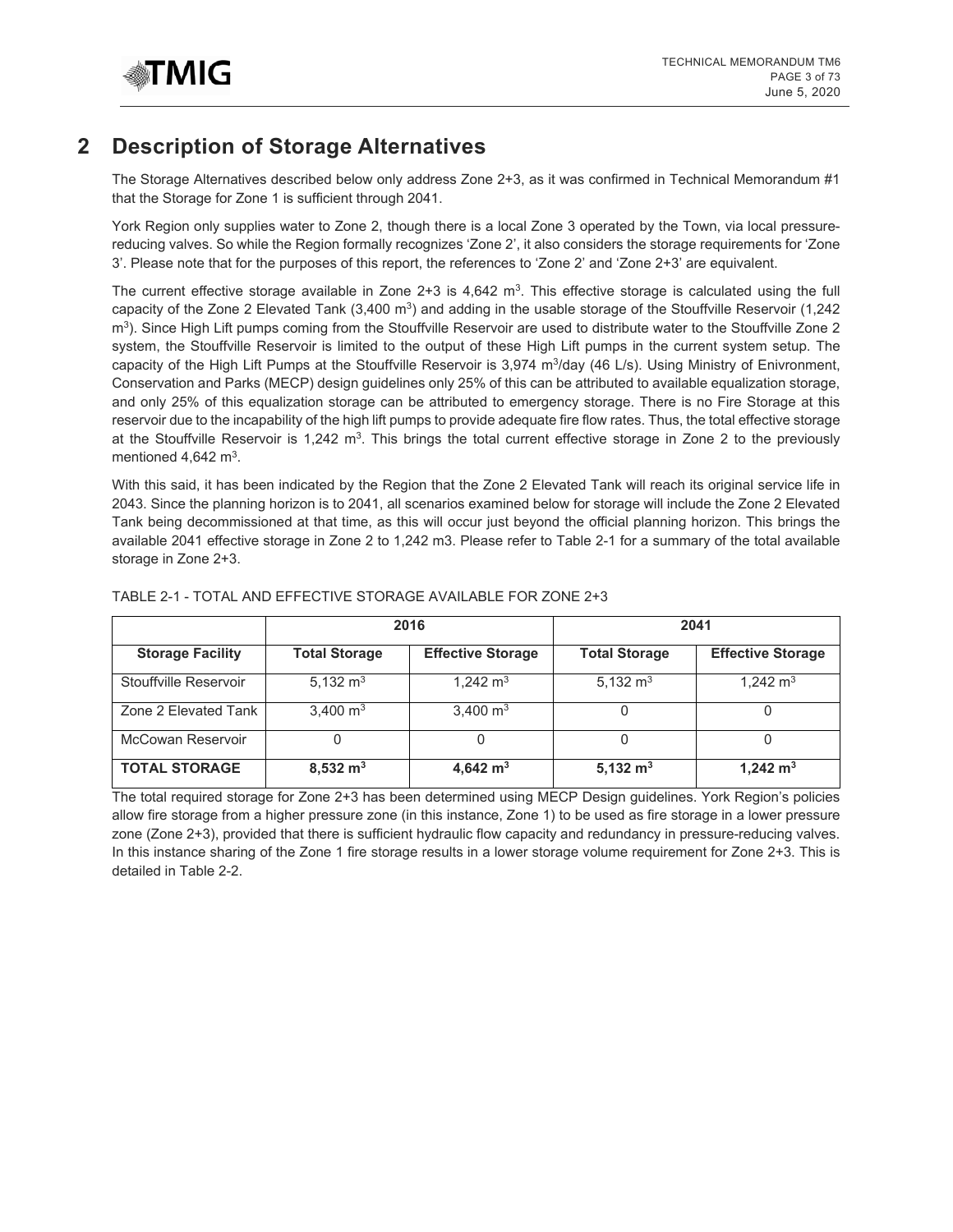

## TABLE 2-2 REQUIRED STORAGE FOR ZONE 2+3

|                     |                                                                                                                                       | 2016                                                                                 | 2041                                                                                                                                           |                                                                                                                                                                    |  |
|---------------------|---------------------------------------------------------------------------------------------------------------------------------------|--------------------------------------------------------------------------------------|------------------------------------------------------------------------------------------------------------------------------------------------|--------------------------------------------------------------------------------------------------------------------------------------------------------------------|--|
|                     | <b>With Dedicated</b><br>Zone 2 Fire Storage                                                                                          | <b>With Shared Zone 1</b><br><b>Fire Storage</b>                                     | <b>With Dedicated</b><br>Zone 2 Fire Storage                                                                                                   | <b>With Shared Zone 1</b><br><b>Fire Storage</b>                                                                                                                   |  |
| Required<br>Storage | $8.730 \text{ m}^3$                                                                                                                   | 4.267 $m3$                                                                           | 9.687 $m3$                                                                                                                                     | 5.225 $m3$                                                                                                                                                         |  |
| <b>ASSESSMENT</b>   | Insufficient.<br>Additional 4,088 $m3$<br>$(4,642 - 8,730 \text{ m}^3 = -$<br>4,088 $m3$ ) required<br>for dedicated fire<br>storage. | Sufficient, with fire<br>storage shared with<br>Zone 1 (4,642 -<br>4,267 $m^3 > 0$ ) | Insufficient.<br>Additional 8,445 $m3$<br>$(1,242 - 9,687 \text{ m}^3 = -$<br>$8,445 \text{ m}^3$ ) required<br>for dedicated fire<br>storage. | Insufficient.<br>Additional $3,983 \text{ m}^3$<br>$(1,242 - 5,225 \text{ m}^3 = -$<br>$3,983 \text{ m}^3$ ) required,<br>with fire storage<br>shared with Zone 1. |  |

The following serves as an overview of the storage alternatives analysed for Stouffville up to the 2041 design horizon. The details of the various storage alternative solutions can be found in the subsections below.

It should be noted that in the cases where "Maintain Zone 2 Elevated Tank" are included in the option, the cost for this maintenance has been assumed to be the same as constructing a new storage facility of the same size at the same location. Given that 2041 is the end of the service life for the Zone 2 Elevated Tank and that no cost has been identified for extending the life of this facility in the most recent Condition Assessment past this date, this assumption is a conservative estimate as to the repair works that would likely be required on an aged storage structure above grade.

# <span id="page-3-0"></span>**2.1 Do Nothing**

The "Do Nothing" alternative is a mandatory consideration for the Class EA Process. While it may not ultimately be a viable alternative, it is always considered. It means that the proposed growth would occur, but that no changes would be made to the water storage infrastructure to address the growth. In the case of this EA, the Do Nothing Storage alternative will involve measures for maintaining the Stouffville Reservoir and High Lift Pumping Station's current capacity and decommissioning of the Zone 2 Elevated Tank at the end of its expected service life (anticipated to be 2043, based on the current tank rehabilitation project).

Thus the "Do Nothing" alternative involves a total effective storage of 1,242  $m<sup>3</sup>$  for 2041. The 2041 total Storage Requirement for Zone  $2 + 3$  is 9,687 m<sup>3</sup>, but this can be reduced to 5,225 m<sup>3</sup> with fire storage provided from Zone 1. Either way, the Do Nothing Alternative fails to meet the storage requirements for Stouffville Zones 2 + 3 in 2041.

The total cost estimate for this scenario is estimated at \$2,307,000.

# <span id="page-3-1"></span>**2.2 Limit Community Growth**

The option of "Limiting Community Growth" would maintain the existing water storage capacity but restrict the amount of approvable growth to the capacity of the existing system.

The total effective storage available in this alternative for 2041 is 1,242  $m^3$ . This fails to supply event the current water storage requirement for Zones 2 and 3, even with fire storage provided from the Zone 1 Elevated Tank. As such, limiting the growth of the community cannot address the projected 2041 water storage shortfall.

The total cost estimate for this scenario is estimated at \$2,307,000.

# <span id="page-3-2"></span>**2.3 Implement Water Conservation**

This option involves a conscious reduction in water consumption on a daily basis which in turn will reduce the required storage for the community. The Region may impose regulatory measures (such as lawn watering restrictions) or provide incentives (such as rebates on retrofitting existing plumbing fixtures to low-water versions) in order to achieve the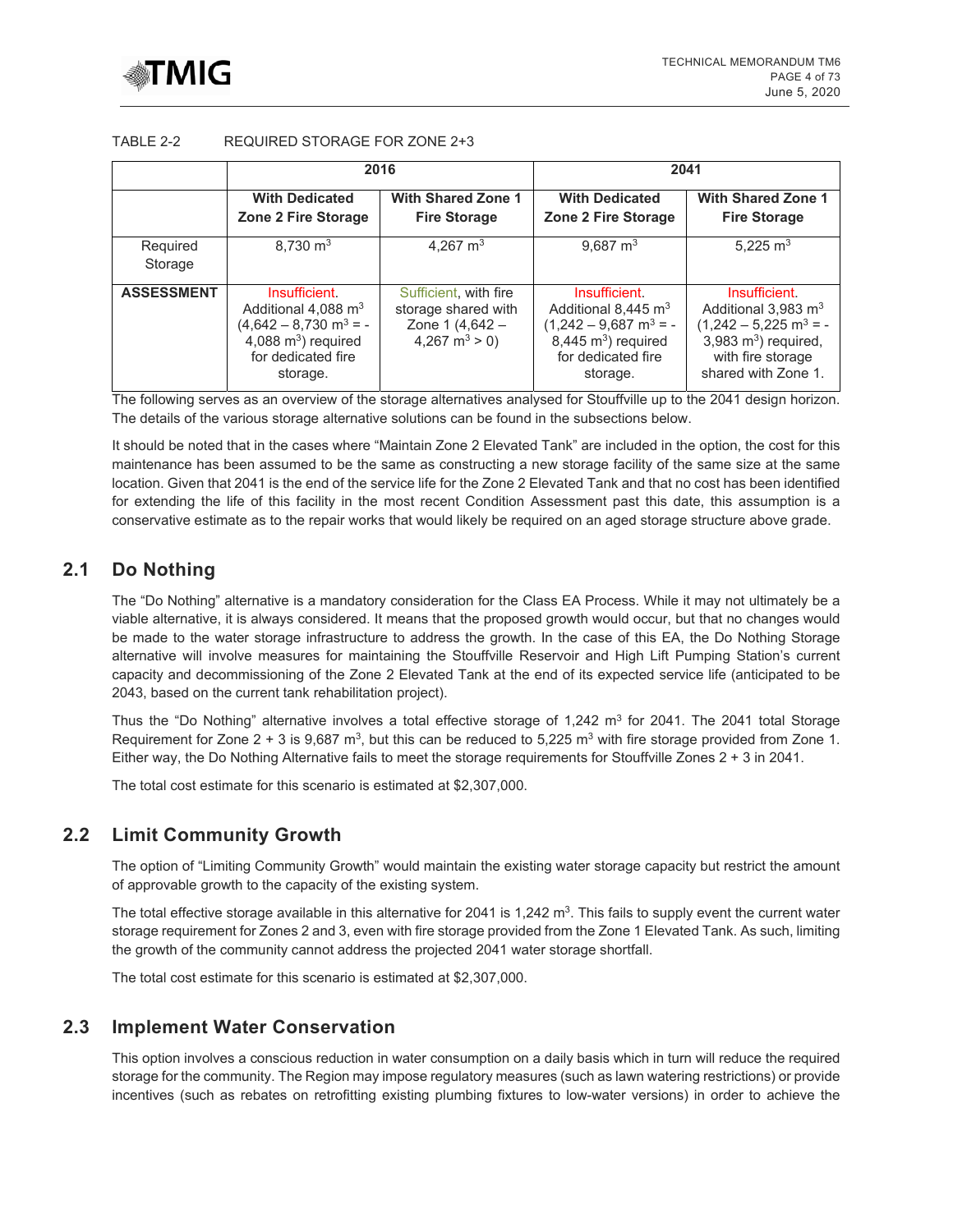

conservation requirement. Alternatively, the residents may voluntarily reduce their daily consumption to meet the requirements of a larger population.

The total effective storage available in this alternative for 2041 is 1,242  $m^3$ . The 2041 Storage Requirements for Zones  $2 + 3$  are 9,688 m<sup>3</sup> of which 3,570 m<sup>3</sup> is required for Fire Storage. Even if water conservation were implemented, the available storage facilities in the Zones 2 + 3 for 2041 would be insufficient for supplying Fire Storage. As such this alternative fails to meet the storage requirements for Stouffville Zones 2 + 3 in 2041.

The total cost estimate for this scenario which includes the additional efforts at encouraging water conservation within the community is estimated at \$2,617,000.

# <span id="page-4-0"></span>**2.4 Build Additional Zone 2 Storage (No Shared Fire Storage Between Zones 1 and 2+3)**

The Zone 2 2041 storage requirement is 9,687 m<sup>3</sup> with dedicated Fire Storage in Zone 2. This includes 4,180 m<sup>3</sup> of Equalization Storage (25% of Maximum Day Demand), 3,570  $m<sup>3</sup>$  of Fire Storage (as per Region's Fire Storage requirements), and 1,938  $\text{m}^3$  of Emergency Storage (25% of the sum of Equalization and Fire Storage).

As demonstrated above, the 2041 required storage requirement (9,687 m<sup>3</sup>) exceeds the 2041 effective storage available in Zone 2 (1,242  $m<sup>3</sup>$ ). Therefore, additional storage capacity is required.

#### **2.4.1 Sub-Scenario (A1) – No Storage Facilities Retired**

This sub-scenario involves maintaining the Zone 2 Elevated Tank, while upgrading the Stouffville Reservoir under two sub scenarios:

- i. Rehabilitating one cell of the reservoir (west cell) while decommissioning the second (east cell); and,
- ii. Rehabilitating both reservoir cells.

Both sub-scenarios require upgrading the HLPS.

#### **2.4.1.1 (i) Build New Storage Facility, Rehabilitate 1 Reservoir Cell, Rehabilitate Zone 2 Elevated Tank**

This secondary sub-scenario involves building a new storage facility with a capacity of 3,291 m<sup>3</sup> and rehabilitating the  $3,400$  m<sup>3</sup> Zone 2 Elevated Tank. It also involves upgrading the Stouffville Reservoir West Cell to accommodate a storage capacity of 2,996  $m<sup>3</sup>$  in the West Cell while decommissioning the East Reservoir. Making effective use of the reservoir storage volume will require upgrading the High Lift Pumping Station to 110 L/s with 3 Pumps (2 Duty/1 Standby @ 55 L/s).

The capital cost estimate for this alternative with a standpipe for the additional storage requirement is approximately \$14,415,000. If an in-ground reservoir is considered, this cost increases to approximately \$16,006,000.

## **2.4.1.2 (ii) Build New Storage Facility, Rehabilitate Both Reservoir Cells, Rehabilitate Zone 2 Elevated Tank**

This secondary sub-scenario involves building a new storage facility with a capacity of 1,155  $m^3$  and maintaining the 3,400 m<sup>3</sup> Zone 2 Elevated Tank. It also involves upgrading both cells of the Stouffville Reservoir to provide a storage capacity of 5,132 m<sup>3</sup>, as well as upgrading the High Lift Pumping Station to 190 L/s with 3 Pumps (2 Duty/1 Standby @ 95 L/s).

The capital cost estimate for this alternative with a standpipe for the additional storage requirement is approximately \$10,683,000. If an in-ground reservoir is considered, this cost increases to approximately \$12,274,000.

# **2.4.2 Sub-Scenario (B1) – Retire Zone 2 Elevated Tank**

This sub-scenario involves decommissioning the Zone 2 Elevated Tank, while upgrading the Stouffville Reservoir under two sub scenarios: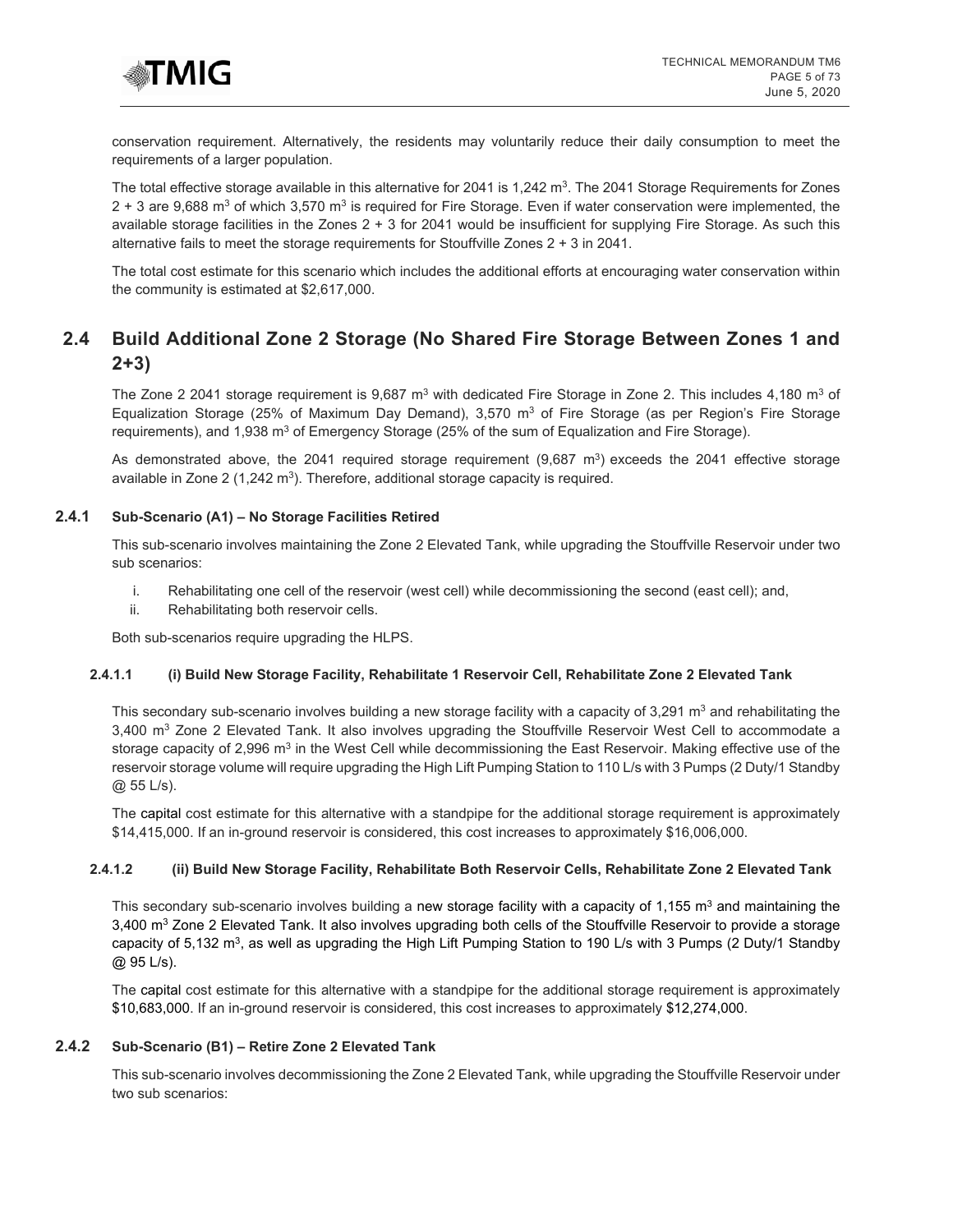

- i. Rehabilitating one cell of the reservoir (west cell) while decommissioning the other (east cell); and,
- ii. Rehabilitating both reservoir cells.

Both sub-scenarios require upgrading the HLPS.

#### **2.4.2.1 (i) Build New Storage Facility, Rehabilitate 1 Reservoir Cell, Retire Zone 2 Elevated Tank**

This secondary sub-scenario involves building a new storage facility with a capacity of 6,691  $\text{m}^3$ , and decommissioning the Zone 2 Elevated Tank. It also involves upgrading Stouffville Reservoir West Cell to accommodate a storage capacity of 2,996 m<sup>3</sup> in the West Cell while decommissioning the East Reservoir. Making effective use of the reservoir storage volume will require upgrading the High Lift Pumping Station to 110 L/s with 3 Pumps (2 Duty/1 Standby @ 55 L/s).

The capital cost estimate for this alternative with a standpipe for the additional storage requirement is approximately \$14,558,000. If an in-ground reservoir is considered, this cost increases to approximately \$17,614,000.

#### **2.4.2.2 (ii) Build New Storage Facility, Rehabilitate Both Reservoir Cells, Retire Zone 2 Elevated Tank**

This secondary sub-scenario involves building a new storage facility with a capacity of  $4,555$  m<sup>3</sup> and decommissioning the Zone 2 Elevated Tank. It also involves upgrading both cells of the Stouffville Reservoir to  $5,132 \text{ m}^3$ , as well as upgrading the High Lift Pumping Station to 190 L/s with 3 Pumps (2 Duty/1 Standby @ 95 L/s).

The capital cost estimate for this alternative with a standpipe for the additional storage requirement is approximately \$11,993,750. If an in-ground reservoir is considered, this cost increases to approximately \$14,381,000.

#### **2.4.3 Sub-Scenario (C1) – Retire Stouffville Reservoir and High Lift Pumping Station**

This sub-scenario involves decommissioning the Stouffville Reservoir and High Lift Pumping Station. It would require a new storage facility with a capacity of 6,287 m<sup>3</sup>, while maintaining the 3,400 m<sup>3</sup> Zone 2 Elevated Tank.

The capital cost estimate for this alternative with a standpipe for the new storage facility is approximately \$18,881,000. If a new in-ground reservoir is considered, this cost increases to approximately \$21,752,000.

#### **2.4.4 Sub-Scenario (D1) – Retire Stouffville Reservoir, High Lift Pumping Station, and Zone 2 Elevated Tank**

This sub-scenario involves decommissioning the Stouffville Reservoir and High Lift Pumping Station, as well as the Zone 2 Elevated Tank. It would require the Region to build a new storage facility with a capacity of 9,687 m.

The capital cost estimate for the sandpipe is approximately \$19,368,000 which includes 25% engineering fees or approximately \$23,794,000 for an in-ground reservoir (inclusive of 25% engineering fees).

# <span id="page-5-0"></span>**2.5 Facilitate Shared Fire Storage Between Zones 1/2, Build Additional Zone 2+3 Storage**

As discussed in the introductory paragraph in Section 2, the current effective storage available in Zone 2 is 4,642 m<sup>3</sup> with only 1,242 m<sup>3</sup> being considered for potential 2041 storage because of the required decommissioning of the Zone 2 Elevated Tank in 2043. In this scenario, fire storage between Zone 1 and Zone 2+3 would be shared, thus Zone 2+3 does not require dedicated fire storage. This brings the 2041 storage requirement for Zone 2 to 5,225 m<sup>3</sup>. This includes 4,180 m<sup>3</sup> of Equalization Storage (25% of Maximum Day Demand), 0 m<sup>3</sup> of Fire Storage (shared with Zone 1), and 1,045 m<sup>3</sup> of Emergency Storage (25% of the sum of Equalization and Fire Storage).

As can be seen, the 2041 required storage (5,225 m<sup>3</sup>) exceeds the 2041 effective storage available in Zone 2+3 (1,242  $m<sup>3</sup>$ . Therefore, additional storage capacity is required to be provided either by means of additional storage or increased pumping capacity at the reservoir's high lift pumps or some combination therein.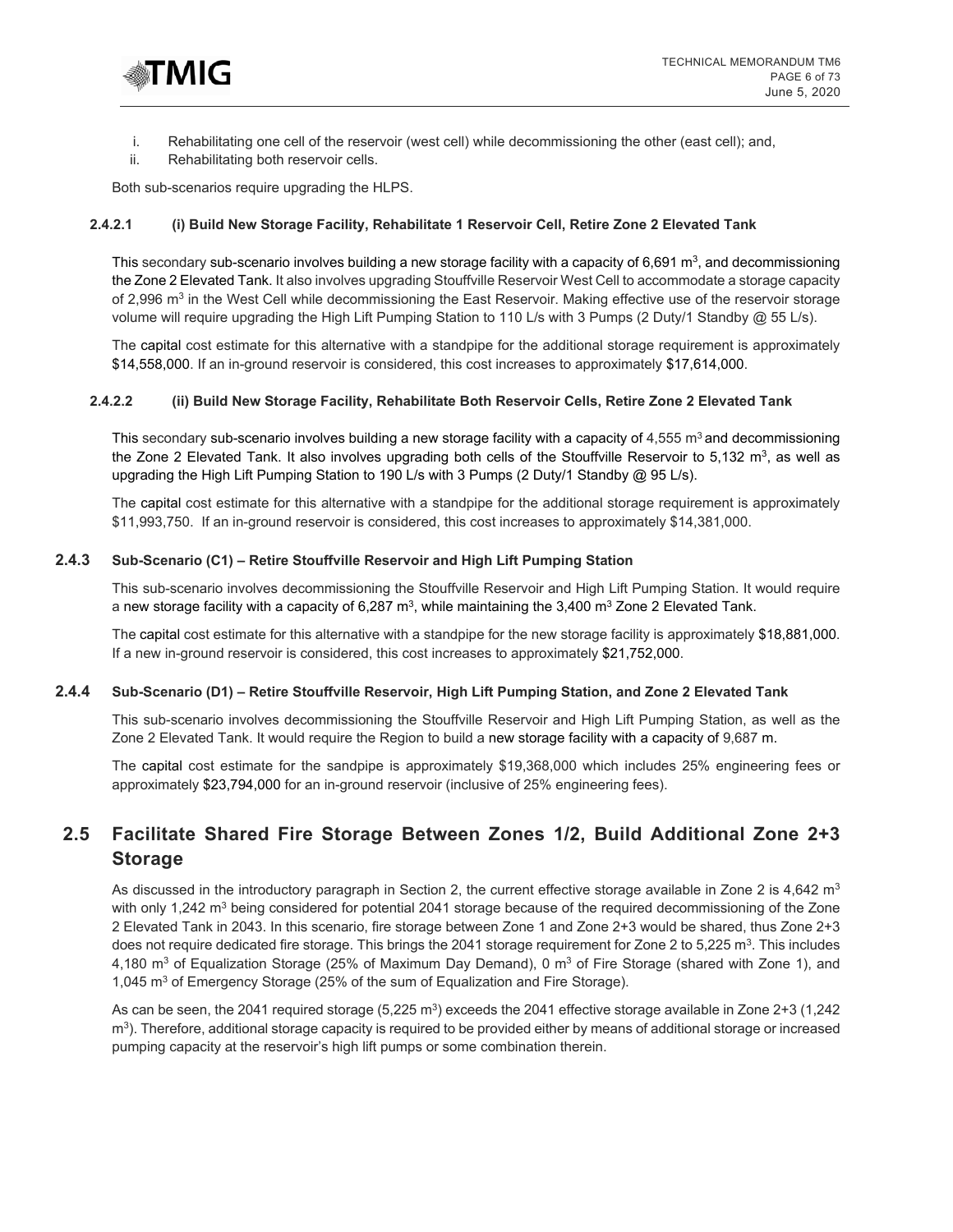

#### **2.5.1 Sub-Scenario (A2) – No Storage Facilities Retired**

This sub-scenario involves maintaining the Zone 2 Elevated Tank, while upgrading the Stouffville Reservoir under two sub scenarios:

- i. Rehabilitating one cell of the reservoir (west cell) while decommissioning the second (east cell); and,
- ii. Rehabilitating both reservoir cells.

Both sub-scenarios require upgrading the HLPS.

#### **2.5.1.1 (i) Build New Storage Facility, Rehabilitate 1 Reservoir Cell, Rehabilitate Zone 2 Elevated Tank**

This secondary sub-scenario involves building a new PRV chamber and maintaining the  $3,400$  m<sup>3</sup> Zone 2 Elevated Tank. It also involves upgrading Stouffville Reservoir West Cell to accommodate a storage capacity of 2,996 m<sup>3</sup> in the West Cell while decommissioning the East Reservoir. Making effective use of the reservoir storage volume will require upgrading the High Lift Pumping Station to 110 L/s with 3 Pumps (2 Duty/1 Standby @ 55 L/s).

The total capital cost estimate is approximately \$9,104,000.

#### **2.5.1.2 (ii) Build New Storage Facility, Rehabilitate Both Reservoir Cells, Rehabilitate Zone 2 Elevated Tank**

This secondary sub-scenario involves building a new PRV chamber and maintaining the  $3,400$  m<sup>3</sup> Zone 2 Elevated Tank. It also involves upgrading both cells of the Stouffville Reservoir to 5,132 m<sup>3</sup>. Making effective use of the reservoir storage volume will require upgrading the High Lift Pumping Station to 190 L/s with 3 Pumps (2 Duty/1 Standby @ 95  $L/s$ ).

The total capital cost estimate is approximately \$8,983,000.

#### **2.5.2 Sub-Scenario (B2) – Retire Zone 2 Elevated Tank**

This sub-scenario involves decommissioning the Zone 2 Elevated Tank, while upgrading the Stouffville Reservoir under two sub scenarios:

- i. Rehabilitating one cell of the reservoir (west cell) while decommissioning the other (east cell); and,
- ii. Rehabilitating both reservoir cells.

Both sub-scenarios require upgrading the HLPS.

#### **2.5.2.1 (i) Build New Storage Facility, Rehabilitate 1 Reservoir Cell, Retire Zone 2 Elevated Tank**

This secondary sub-scenario involves building a new PRV chamber, and storage facility with a capacity 2,229 m<sup>3</sup> and decommissioning the Zone 2 Elevated Tank. It also involves upgrading Stouffville Reservoir West Cell to accommodate a storage capacity of 2,996 m<sup>3</sup> in the West Cell while decommissioning the East Reservoir. Making effective use of the reservoir storage volume will require upgrading the High Lift Pumping Station to 110 L/s with 3 Pumps (2 Duty/1 Standby  $@.55$  L/s).

The capital cost estimate with a standpipe for the additional storage requirement is approximately \$9,742,000. Providing the additional storage as an in-ground reservoir would increase the cost to approximately \$11,126,000.

## **2.5.2.2 (ii) Build New Storage Facility, Rehabilitate Both Reservoir Cells, Retire Zone 2 Elevated Tank**

This secondary sub-scenario involves building a new storage facility with a minimum capacity of 93 m<sup>3</sup> and a new PRV chamber and decommissioning the Zone 2 Elevated Tank. It also involves upgrading both cells of the Stouffville Reservoir to 5,132 m<sup>3</sup>. Making effective use of the reservoir storage volume will require upgrading the High Lift Pumping Station to 190 L/s with 3 Pumps (2 Duty/1 Standby @ 95 L/s).

The total capital cost estimate is approximately \$3,996,000.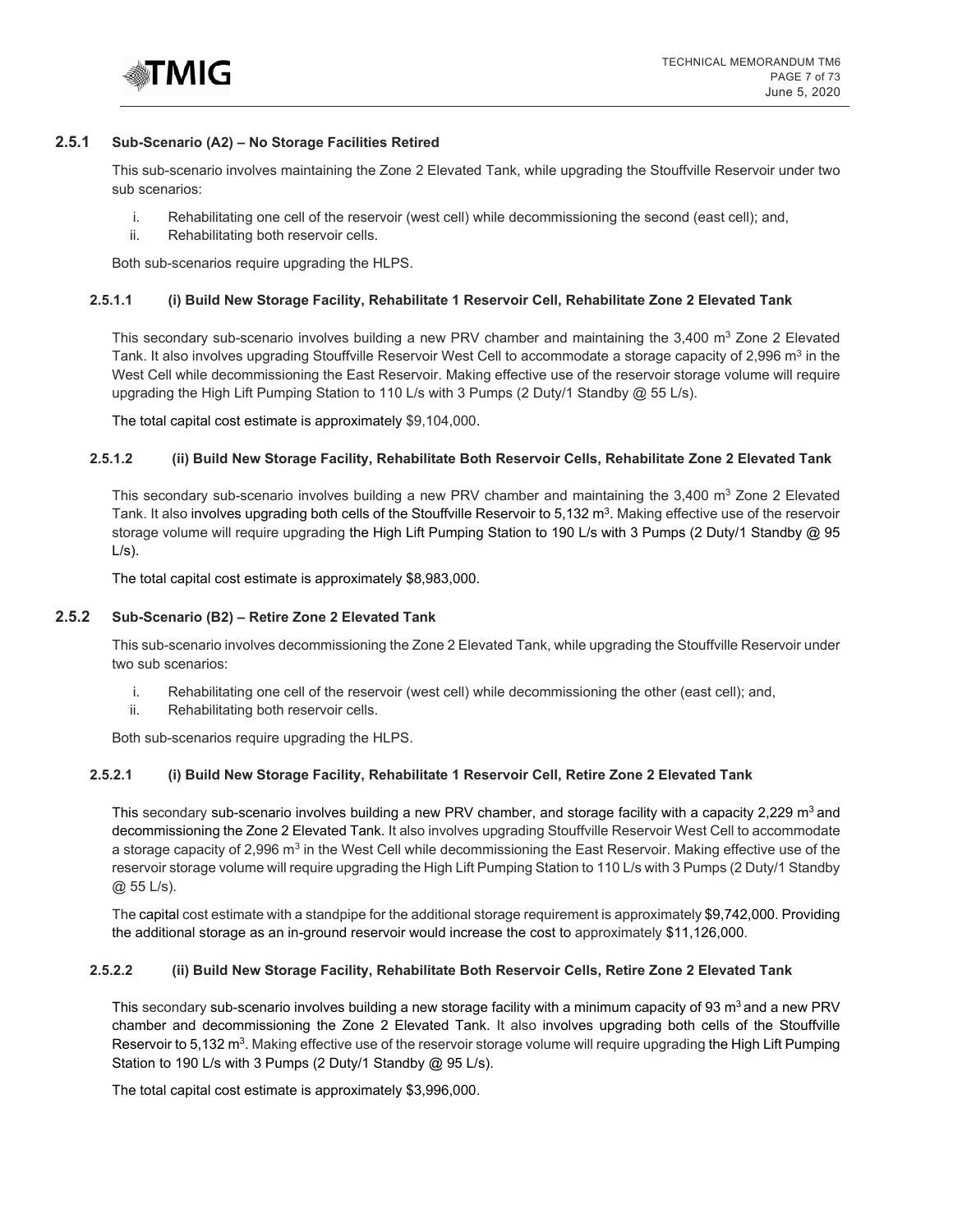

#### **2.5.3 Sub-Scenario (C2) – Retire Stouffville Reservoir and High Lift Pumping Station**

This scenario involves building a new storage facility with a capacity  $1,825 \text{ m}^3$  and new PRV chamber and maintaining the 3,400 m<sup>3</sup> Zone 2 Elevated Tank. It also involves decommissioning the Stouffville Reservoir and the High Lift Pumping Station.

The capital cost estimate for a sandpipe is approximately \$14,163,000. Providing the required storage in an in-ground reservoir would approximately cost the same at \$14,163,000.

#### **2.5.4 Sub-Scenario (D2) – Retire Stouffville Reservoir, High Lift Pumping Station, and Zone 2 Elevated Tank**

This scenario involves building a new storage facility with a capacity  $5,225 \text{ m}^3$  and a new PRV chamber. It also involves decommissioning the Zone 2 Elevated Tank, Stouffville Reservoir and the High Lift Pumping Station.

The capital cost estimate for a sandpipe is approximately \$11,676,000. Providing the required storage in an in-ground reservoir would increase the cost to approximately \$12,301,000.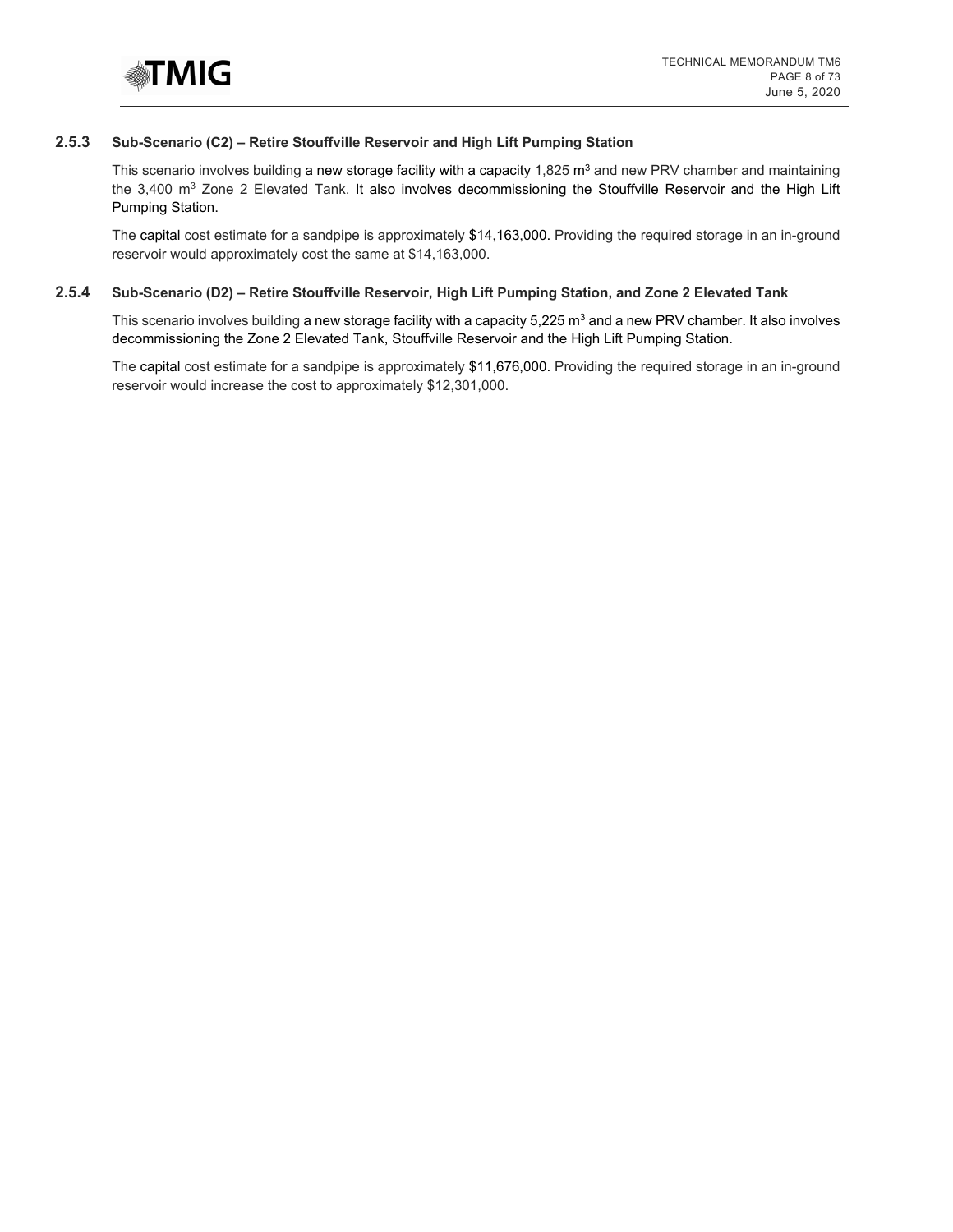

# <span id="page-8-0"></span>**3 Evaluation of Storage Alternatives**

# <span id="page-8-1"></span>**3.1 Shortlisting of Storage Alternatives**

Based on discussions with the Region it has been communicated that the sharing of fire storage with Zone 1 is a component of the preferred solution. As such all options in 2.4 "Build Additional Zone 2 Storage (No Shared Fire Storage Between Zones 1 and 2+3)", will be removed from further evaluation.

As such the storage alternatives that will be carried through in the EA process include:

- 1. Do Nothing
- 2. Limit Community Growth
- 3. Implement Water Conservation
- 4. Facilitate Shared Fire Storage Between Zone 1 to Zone 2 and Build Additional Zone 2 Storage
	- a. No Storage Facilities Retired
		- i. Upgrade Stouffville Reservoir (West Cell) and HLPS to 110.96 L/s (3 Pumps, 2 Duty/1 Standby @ 55.5 L/s), Maintain Zone 2 Elevated Tank, Decommission East Stouffville Reservoir Cell, and Construct New PRV Chamber
		- ii. Upgrade Stouffville Reservoir (Both East and West Cells) and HLPS to 190.07 L/s (3 Pumps, 2 Duty/1 Standby @ 95 L/s), Maintain Zone 2 Elevated Tank, and Construct New PRV Chamber
		- b. Retire Zone 2 Elevated Tank
			- i. Build New Storage Facility of Size 2,229  $m^3$ , Upgrade Stouffville Reservoir (West Cell) and HLPS to 110.96 L/s (3 Pumps, 2 Duty/1 Standby @ 55.5 L/s), Decommission Zone 2 Elevated Tank, Decommission East Cell Reservoir, and Construct New PRV Chamber
			- ii. Build New Storage Facility of Size  $93 \text{ m}^3$ , Upgrade Stouffville Reservoir (Both East and West Cells) and HLPS to 190.07 L/s (3 Pumps, 2 Duty/1 Standby
		- c. Retire Stouffville Reservoir and High Lift Pumping Station (HLPS)
			- i. Build New Storage Facility of Size  $1,825 \text{ m}^3$ , Maintain Zone 2 Elevated Tank, Decommission Stouffville Reservoir (Both Cells) and HLPS, and Construct New PRV Chamber
		- d. Retire Stouffville Reservoir, HLPS and Zone 2 Elevated Tank
			- i. Build New Storage Facility of Size  $5,225 \, \text{m}^3$ , Decommission Stouffville Reservoir (Both Cells), Decommission Zone 2 Elevated Tank, and Construct New PRV Chamber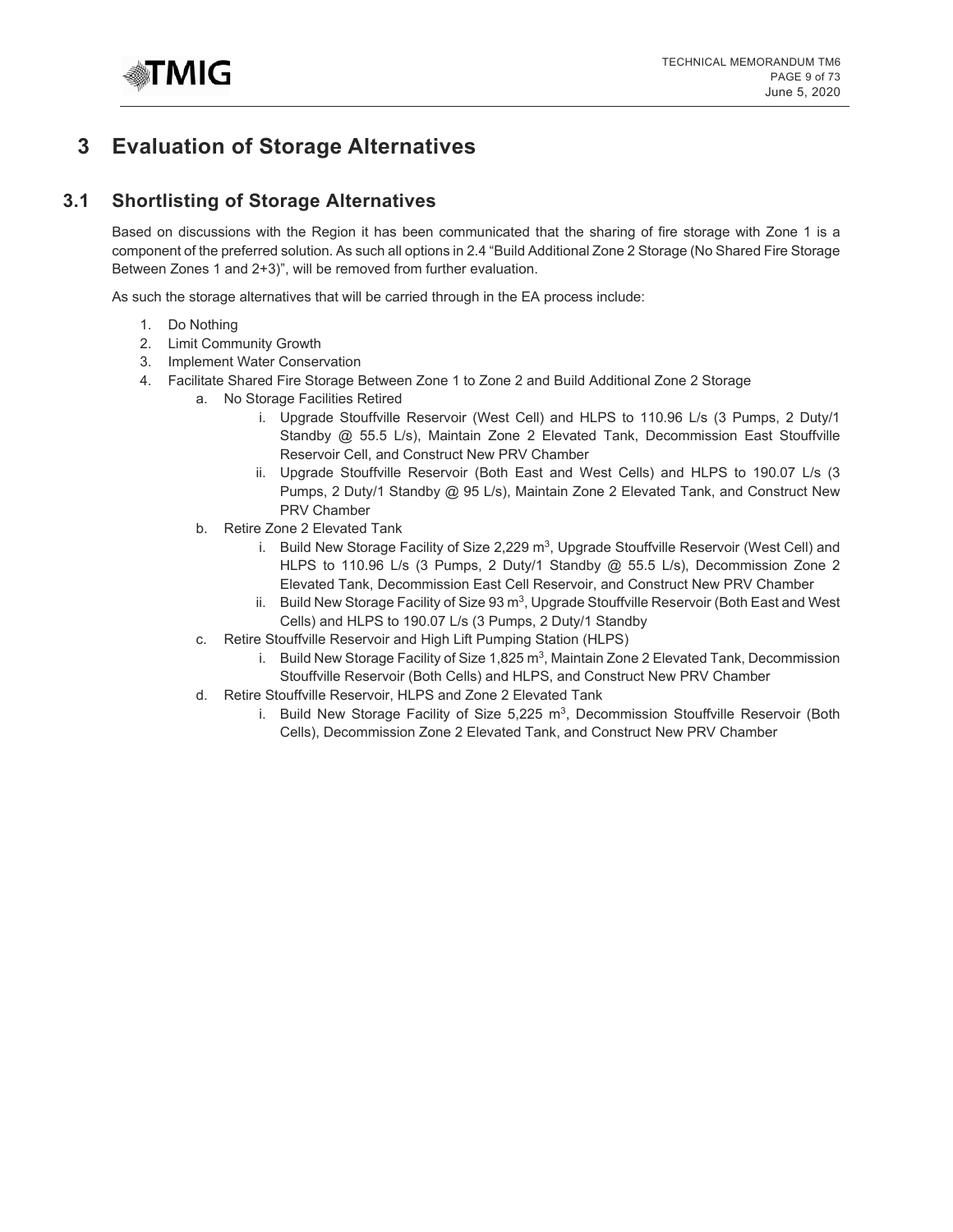

# <span id="page-9-0"></span>**3.2 Evaluation of Shortlisted Storage Alternatives**

# **3.2.1 Technical Considerations**

The section reviews the technical feasibility of each of the alternative solutions. This review considers the likelihood that the solution will perform as intended.

Aside from the Do Nothing, Limit Community Growth and Implement Water Conservation alternatives, the remaining alternatives identified have the ability to satisfy the Problem Statement.

## **TABLE 3-1 TECHNICAL FEASILITY OF THE ALTERNATIVE SOLUTIONS**

| <b>Alternative</b>                                                                                                                                                                                                                                                                                                                                                                                                                                                                                                             | <b>Technically Feasible?</b>                                                                                                                                                                                                                                                                                                                                                                                                                                                                                                                                                                                                    |  |  |  |  |  |
|--------------------------------------------------------------------------------------------------------------------------------------------------------------------------------------------------------------------------------------------------------------------------------------------------------------------------------------------------------------------------------------------------------------------------------------------------------------------------------------------------------------------------------|---------------------------------------------------------------------------------------------------------------------------------------------------------------------------------------------------------------------------------------------------------------------------------------------------------------------------------------------------------------------------------------------------------------------------------------------------------------------------------------------------------------------------------------------------------------------------------------------------------------------------------|--|--|--|--|--|
| Do Nothing<br>1)                                                                                                                                                                                                                                                                                                                                                                                                                                                                                                               | <b>No</b>                                                                                                                                                                                                                                                                                                                                                                                                                                                                                                                                                                                                                       |  |  |  |  |  |
| Not technically feasible, the required storage volume for 2041 (5,225 m <sup>3</sup> ) exceeds effective available storage in 2041 (1,242<br>m <sup>3</sup> ). Further the Stouffville Reservoir is incapable of providing fire storage due to insufficient pumping capacity.                                                                                                                                                                                                                                                  |                                                                                                                                                                                                                                                                                                                                                                                                                                                                                                                                                                                                                                 |  |  |  |  |  |
| Limit Community Growth<br>2)                                                                                                                                                                                                                                                                                                                                                                                                                                                                                                   | <b>No</b>                                                                                                                                                                                                                                                                                                                                                                                                                                                                                                                                                                                                                       |  |  |  |  |  |
| Not technically feasible, the required storage volume for 2041 (5,225 m <sup>3</sup> ) exceeds effective available storage in 2041 (1,242<br>m <sup>3</sup> ). Further the Stouffville Reservoir is incapable of providing fire storage due to insufficient pumping capacity.                                                                                                                                                                                                                                                  |                                                                                                                                                                                                                                                                                                                                                                                                                                                                                                                                                                                                                                 |  |  |  |  |  |
| 3)<br>Implement Water Conservation                                                                                                                                                                                                                                                                                                                                                                                                                                                                                             | <b>No</b>                                                                                                                                                                                                                                                                                                                                                                                                                                                                                                                                                                                                                       |  |  |  |  |  |
| Not technically feasible, the required storage volume for 2041 (5,225 m <sup>3</sup> ) exceeds effective available storage in 2041 (1,242<br>m <sup>3</sup> ). In addition, the Stouffville Reservoir is incapable of providing fire storage due to insufficient pumping capacity. Further the<br>Region's fire requirement is based on size of pressure district thus implementing water conservation would not aide in<br>decreasing the required fire storage volume $(3,570 \text{ m}^3)$ which exceeds effective storage. |                                                                                                                                                                                                                                                                                                                                                                                                                                                                                                                                                                                                                                 |  |  |  |  |  |
| Facilitate Shared Fire Storage Between Zone 1 to Zone 2+3<br>4)                                                                                                                                                                                                                                                                                                                                                                                                                                                                |                                                                                                                                                                                                                                                                                                                                                                                                                                                                                                                                                                                                                                 |  |  |  |  |  |
| a) No Storage Facilities Retired                                                                                                                                                                                                                                                                                                                                                                                                                                                                                               |                                                                                                                                                                                                                                                                                                                                                                                                                                                                                                                                                                                                                                 |  |  |  |  |  |
| - Upgrade Stouffville Reservoir (West Cell,<br>2,996 m <sup>3</sup> ) and HLPS to 110.96 L/s (3 Pumps, 2<br>i)<br>Duty/1 Standby @ 55.5 L/s)<br>- Maintain Zone 2 Elevated Tank $(3,400 \text{ m}^3)$<br>- Decommission East Cell Reservoir<br>- New PRV Chamber                                                                                                                                                                                                                                                               | Yes                                                                                                                                                                                                                                                                                                                                                                                                                                                                                                                                                                                                                             |  |  |  |  |  |
|                                                                                                                                                                                                                                                                                                                                                                                                                                                                                                                                | Upgrading the Stouffville Reservoir's West Cell and HLPS to 110.96 L/s to include 3 Pumps, 2 Duty/1 Standby each<br>at 55 L/s allows for a usable storage capacity in the West Cell of 2,996 m <sup>3</sup> . Maintaining the Zone 2 Elevated Tank<br>results in a usable storage of 3,400 m <sup>3</sup> . The combination of these two results in a total available storage of 6,396 m <sup>3</sup><br>which is sufficient to meet the 2041 storage requirement for Zones $2 + 3$ of 5,225 m <sup>3</sup> .<br>A new PRV chamber will also be required to facilitate the sharing of Fire Storage between Zone 1 and $2 + 3$ . |  |  |  |  |  |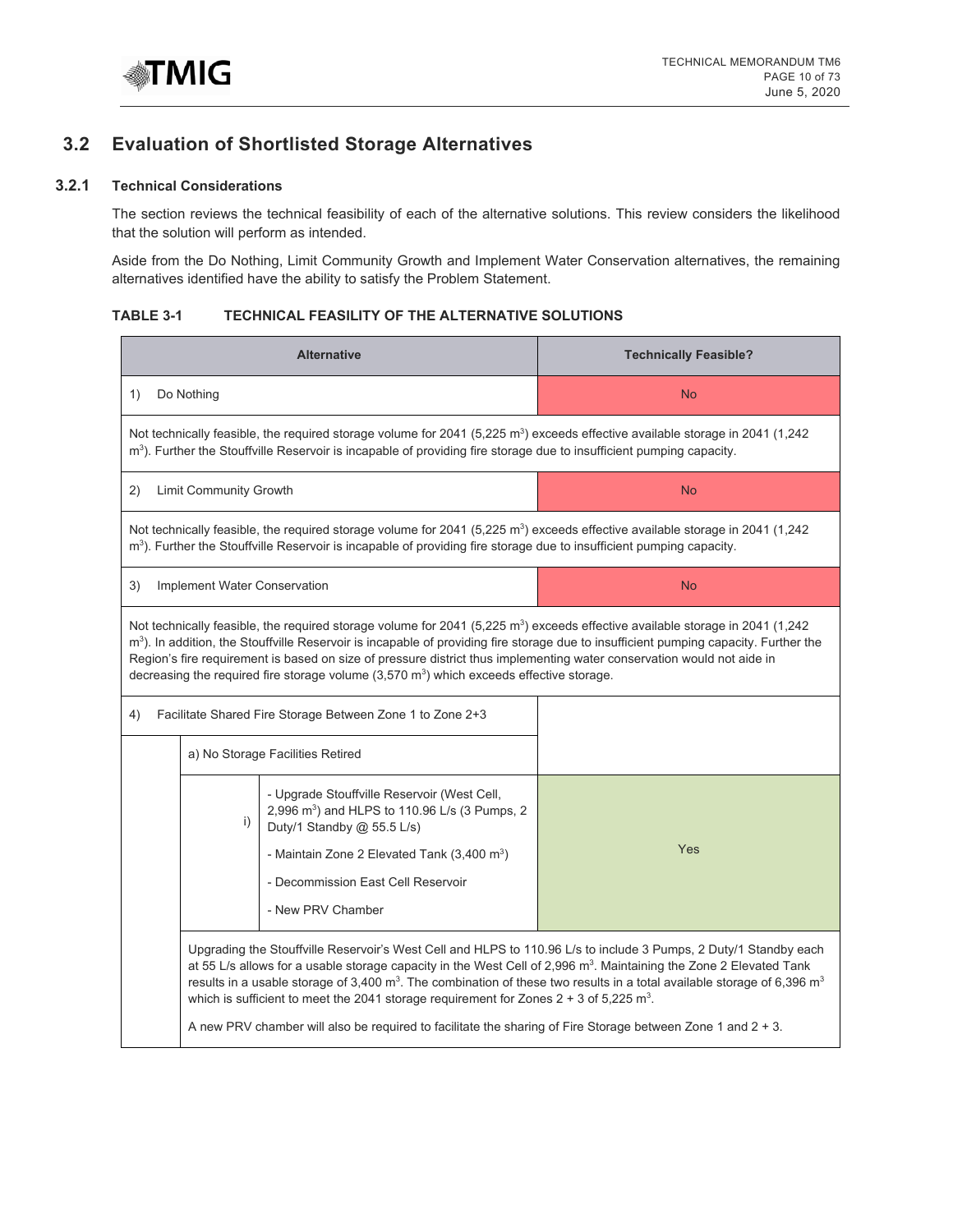

|                                                                                                                                                                                                                                                                                                                                                                                                                                                                                                                                                                                                                                                                                                                                                                                                                                                       | <b>Technically Feasible?</b>                                                                                                                                                                                                                              |  |  |
|-------------------------------------------------------------------------------------------------------------------------------------------------------------------------------------------------------------------------------------------------------------------------------------------------------------------------------------------------------------------------------------------------------------------------------------------------------------------------------------------------------------------------------------------------------------------------------------------------------------------------------------------------------------------------------------------------------------------------------------------------------------------------------------------------------------------------------------------------------|-----------------------------------------------------------------------------------------------------------------------------------------------------------------------------------------------------------------------------------------------------------|--|--|
| - Upgrade Stouffville Reservoir (East and West<br>Cells, 5,132 m <sup>3</sup> ) and HLPS to 190.07 L/s (3<br>Pumps, 2 Duty/1 Standby @ 95 L/s)<br>- Maintain Zone 2 Elevated Tank $(3,400 \text{ m}^3)$<br>- New PRV Chamber                                                                                                                                                                                                                                                                                                                                                                                                                                                                                                                                                                                                                          | Yes                                                                                                                                                                                                                                                       |  |  |
| Upgrading the Stouffville Reservoir's East and West Cells and HLPS to 190.07 L/s to include 3 Pumps, 2 Duty/1<br>Standby each at 95 L/s allows for a usable storage capacity in the Stouffville Reservoir of Cell of 5,132 m <sup>3</sup> .<br>A new PRV chamber will also be required to facilitate the sharing of Fire Storage between Zone 1 and 2 + 3.                                                                                                                                                                                                                                                                                                                                                                                                                                                                                            | Maintaining the Zone 2 Elevated Tank results in a usable storage of 3,400 m <sup>3</sup> . The combination of these two results<br>in a total available storage of 8,532 $m3$ which is much more than sufficient to meet the 2041 storage requirement for |  |  |
|                                                                                                                                                                                                                                                                                                                                                                                                                                                                                                                                                                                                                                                                                                                                                                                                                                                       |                                                                                                                                                                                                                                                           |  |  |
| - Build New Storage Facility of Size 2,229 m3<br>- Upgrade Stouffville Reservoir (West Cell,<br>2,996 m3) and HLPS to 110.96 L/s (3 Pumps,<br>2 Duty/1 Standby @ 55.5 L/s)<br>- Decommission Zone 2 Elevated Tank<br>- Decommission East Cell of Reservoir<br>- New PRV Chamber                                                                                                                                                                                                                                                                                                                                                                                                                                                                                                                                                                       | Yes                                                                                                                                                                                                                                                       |  |  |
| It is assumed that the New Storage Facility will be constructed at either the Zone 2 Elevated Tank Site location or the<br>Stouffville Reservoir site. As such land acquisition is not being proposed form this option. The new storage facility<br>would be sized to 2,229 $m^3$ .<br>Upgrading the Stouffville Reservoir's West Cell and HLPS to 110.96 L/s to include 3 Pumps, 2 Duty/1 Standby each<br>at 55 L/s allows for a usable storage capacity in the West Cell of 2,996 $m^3$ .<br>The new Storage Facility in conjunction with the upgrades to the West Cell of the Reservoir and HLPS would result<br>in a total storage available to Zones 2 + 3 of 5,225 $m^3$ adequate to meet the 2041 requirements of 5,225 $m^3$ .<br>A new PRV chamber will also be required to facilitate the sharing of Fire Storage between Zone 1 and 2 + 3. |                                                                                                                                                                                                                                                           |  |  |
| - Build New Storage Facility of Minimum Size<br>$93 \text{ m}^3$<br>- Upgrade Stouffville Reservoir (East and West<br>Cells, 5,132 m <sup>3</sup> ) and HLPS to 190.07 L/s (3<br>Pumps, 2 Duty/1 Standby @ 95 L/s)<br>- Decommission Zone 2 Elevated Tank<br>- New PRV Chamber                                                                                                                                                                                                                                                                                                                                                                                                                                                                                                                                                                        | Yes                                                                                                                                                                                                                                                       |  |  |
|                                                                                                                                                                                                                                                                                                                                                                                                                                                                                                                                                                                                                                                                                                                                                                                                                                                       | Zones $2 + 3$ of 5,225 m <sup>3</sup> .<br>b) Retire Zone 2 Elevated Tank                                                                                                                                                                                 |  |  |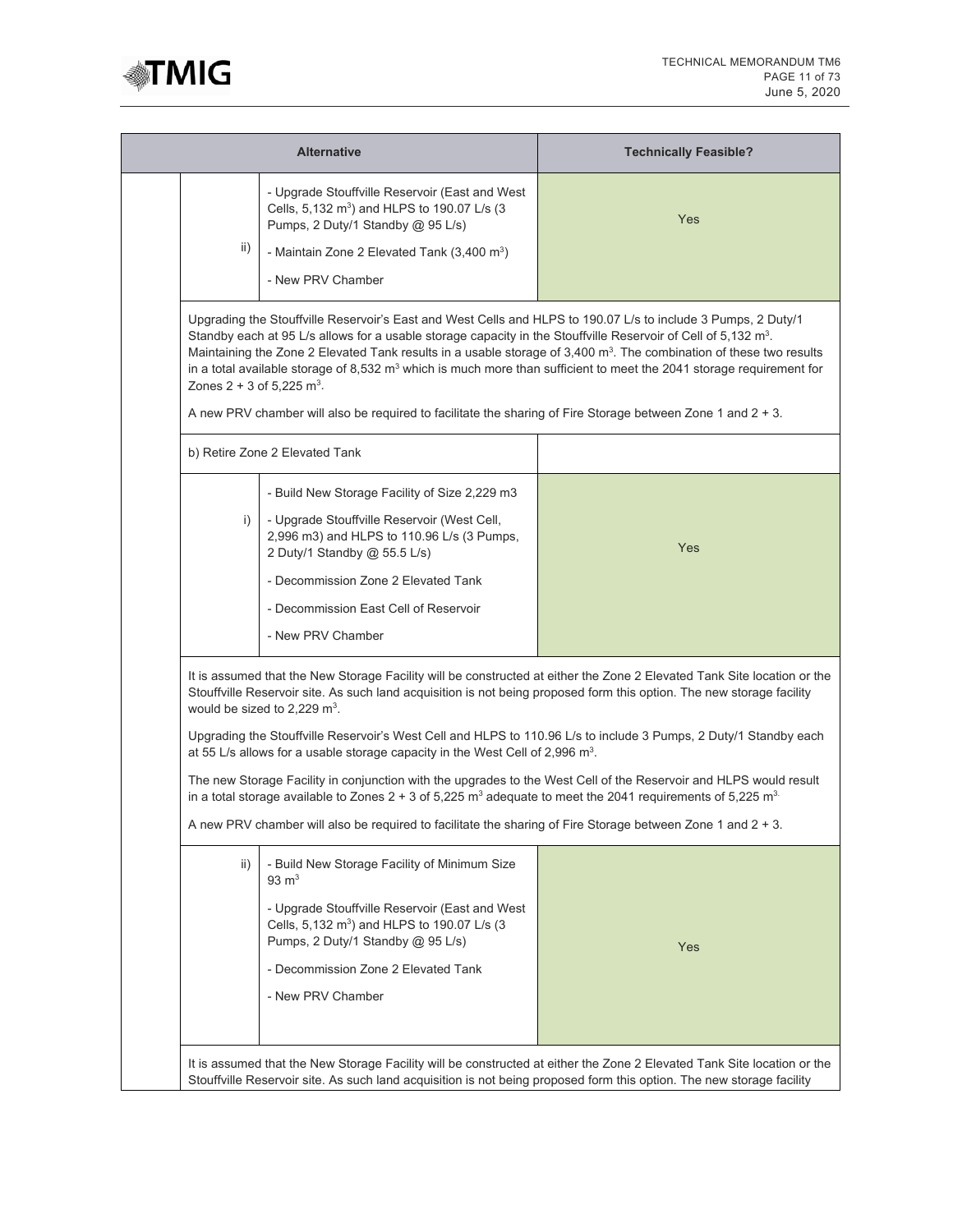

| <b>Alternative</b>                                                                                                                                                                                                                                                                                                                                                                   |             |                                                                                                                                                                                                                                                              |  | <b>Technically Feasible?</b> |
|--------------------------------------------------------------------------------------------------------------------------------------------------------------------------------------------------------------------------------------------------------------------------------------------------------------------------------------------------------------------------------------|-------------|--------------------------------------------------------------------------------------------------------------------------------------------------------------------------------------------------------------------------------------------------------------|--|------------------------------|
| consider oversizing this facility.                                                                                                                                                                                                                                                                                                                                                   |             | would be of a minimum size of 93 m <sup>3</sup> . Since this is an impractical size for a storage facility the Region should                                                                                                                                 |  |                              |
| Upgrading the Stouffville Reservoir's East and West Cells and HLPS to 190.07 L/s to include 3 Pumps, 2 Duty/1<br>Standby each at 95 L/s allows for a usable storage capacity in the Stouffville Reservoir of Cell of 5,132 m <sup>3</sup> .                                                                                                                                          |             |                                                                                                                                                                                                                                                              |  |                              |
| The new Storage Facility in conjunction with the upgrades to the East and West Cell of the Reservoir and HLPS<br>would result in a total storage available to Zones $2 + 3$ of 5,225 m <sup>3</sup> adequate to meet the 2041 requirements of 5,225<br>m <sup>3</sup>                                                                                                                |             |                                                                                                                                                                                                                                                              |  |                              |
| A new PRV chamber will also be required to facilitate the sharing of Fire Storage between Zone 1 and $2 + 3$ .                                                                                                                                                                                                                                                                       |             |                                                                                                                                                                                                                                                              |  |                              |
|                                                                                                                                                                                                                                                                                                                                                                                      |             | c) Retire Stouffville Reservoir and HLPS                                                                                                                                                                                                                     |  |                              |
| i)                                                                                                                                                                                                                                                                                                                                                                                   |             | - Build New Storage Facility of Size 1,825 m <sup>3</sup>                                                                                                                                                                                                    |  |                              |
|                                                                                                                                                                                                                                                                                                                                                                                      |             | - Maintain Zone 2 Elevated Tank (3,400 m <sup>3</sup> )                                                                                                                                                                                                      |  |                              |
|                                                                                                                                                                                                                                                                                                                                                                                      | <b>HLPS</b> | - Decommission Stouffville Reservoir and                                                                                                                                                                                                                     |  | Yes                          |
|                                                                                                                                                                                                                                                                                                                                                                                      |             | - New PRV Chamber                                                                                                                                                                                                                                            |  |                              |
| It is assumed that the New Storage Facility will be constructed at the Stouffville Reservoir Site location given that it is<br>decommissioned in this scenario. As such land acquisition is not being proposed form this option. The new storage<br>facility would be of 1,825 $m^3$ .<br>Maintaining the Zone 2 Elevated Tank results in a usable storage of 3,400 m <sup>3</sup> . |             |                                                                                                                                                                                                                                                              |  |                              |
|                                                                                                                                                                                                                                                                                                                                                                                      |             | The combination of a new Storage Facility and Maintaining the Zone 2 Elevated Tank results in a total available<br>storage of 5,225 m <sup>3</sup> which is much sufficient to meet the 2041 storage requirement for Zones $2 + 3$ of 5,225 m <sup>3</sup> . |  |                              |
|                                                                                                                                                                                                                                                                                                                                                                                      |             | A new PRV chamber will also be required to facilitate the sharing of Fire Storage between Zone 1 and $2 + 3$ .                                                                                                                                               |  |                              |
|                                                                                                                                                                                                                                                                                                                                                                                      |             | d) Retire Stouffville Reservoir, HLPS, and Zone 2 Elevated Tank                                                                                                                                                                                              |  |                              |
| i)                                                                                                                                                                                                                                                                                                                                                                                   |             | - Build New Storage Facility of Size 5,225 m <sup>3</sup>                                                                                                                                                                                                    |  |                              |
|                                                                                                                                                                                                                                                                                                                                                                                      | <b>HLPS</b> | - Decommission Stouffville Reservoir and                                                                                                                                                                                                                     |  | Yes                          |
|                                                                                                                                                                                                                                                                                                                                                                                      |             | - Decommission Zone 2 Elevated Tank                                                                                                                                                                                                                          |  |                              |
| - New PRV Chamber                                                                                                                                                                                                                                                                                                                                                                    |             |                                                                                                                                                                                                                                                              |  |                              |
| It is assumed that the New Storage Facility will be constructed at either Zone 2 Elevated Tank site location or the<br>Stouffville Reservoir, given that both are being decommissioned in this scenario. As such land acquisition is not<br>being proposed form this option. The new storage facility would be of 5,225 m <sup>3</sup> .                                             |             |                                                                                                                                                                                                                                                              |  |                              |
| A new PRV chamber will also be required to facilitate the sharing of Fire Storage between Zone 1 and $2 + 3$ .                                                                                                                                                                                                                                                                       |             |                                                                                                                                                                                                                                                              |  |                              |
| Lowest Impact                                                                                                                                                                                                                                                                                                                                                                        |             | <b>LEGEND</b>                                                                                                                                                                                                                                                |  | <b>Greatest Impact</b>       |
|                                                                                                                                                                                                                                                                                                                                                                                      |             |                                                                                                                                                                                                                                                              |  |                              |
| <b>Most Preferred</b>                                                                                                                                                                                                                                                                                                                                                                |             |                                                                                                                                                                                                                                                              |  | <b>Least Preferred</b>       |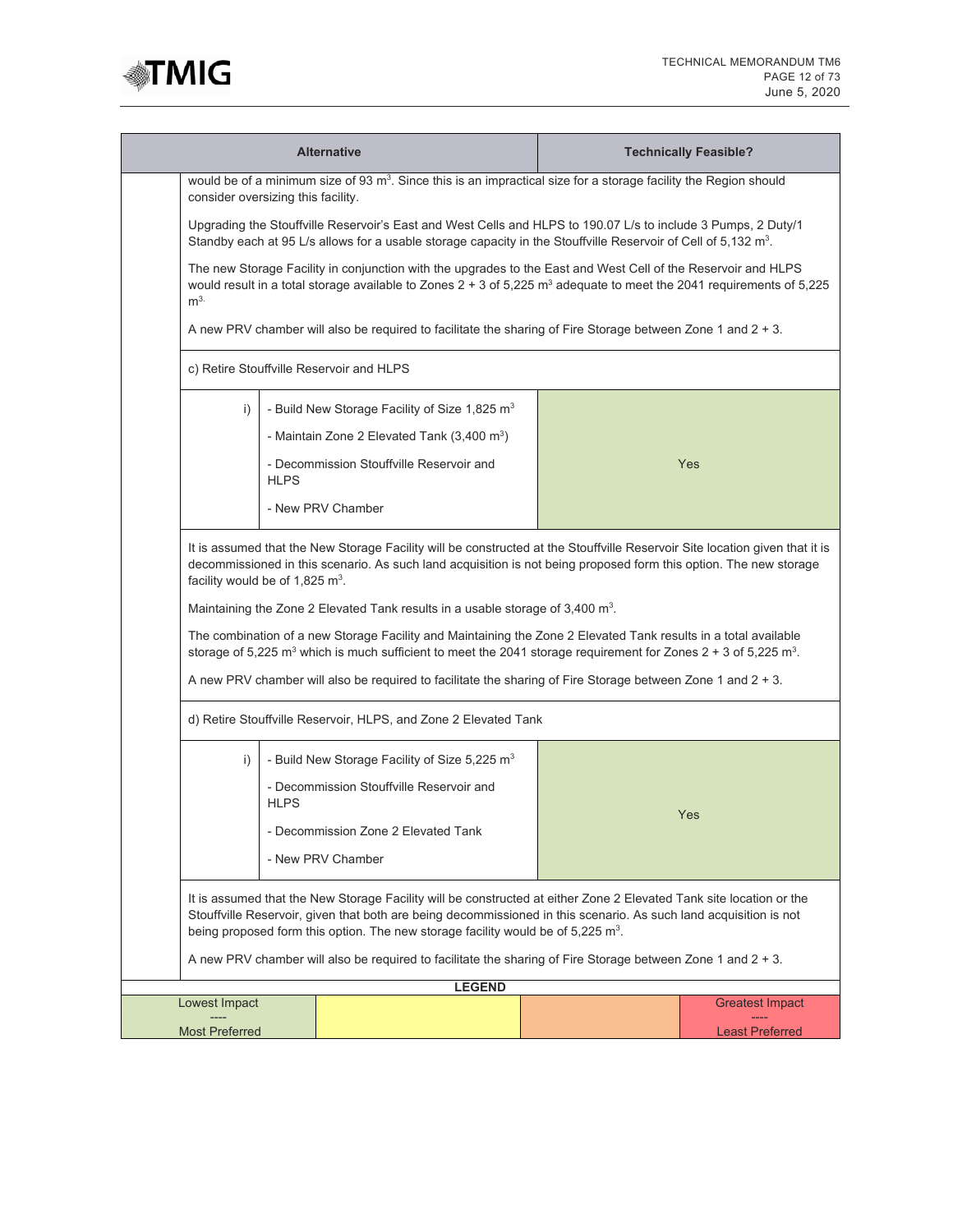

# **3.2.2 Ability to Satisfy the Planned Population Growth**

The Town of Stouffville's growth projections have been approved by Town and Regional Council and proposes growing the community to 64,671 persons. This population increase includes both residential and employment populations for Zones 1, 2 and 3. Population growth for Zones 2 + 3 only, are projected at 52,140 persons (this value includes both residential and employment population).

Except for Do Nothing, Limit Community Growth, and Water Conservation, all of the alternative solutions have the potential to accommodate the population growth proposed for 2041.

## **TABLE 3-2 ABILITY OF ALTERNATIVE SOLUTIONS TO SATISFY PLANNED POPULATION GROWTH**

| <b>Alternative</b>                                                                                                                                                                                                                                                                                                                                                                                                                                                                                                               | <b>Satisfies Planned Population Growth?</b>                                                                                                                                                                                                                                                                                                                                                                                                                                                                                                                                                                                                                      |  |  |  |  |  |
|----------------------------------------------------------------------------------------------------------------------------------------------------------------------------------------------------------------------------------------------------------------------------------------------------------------------------------------------------------------------------------------------------------------------------------------------------------------------------------------------------------------------------------|------------------------------------------------------------------------------------------------------------------------------------------------------------------------------------------------------------------------------------------------------------------------------------------------------------------------------------------------------------------------------------------------------------------------------------------------------------------------------------------------------------------------------------------------------------------------------------------------------------------------------------------------------------------|--|--|--|--|--|
| Do Nothing<br>1)                                                                                                                                                                                                                                                                                                                                                                                                                                                                                                                 | <b>No</b>                                                                                                                                                                                                                                                                                                                                                                                                                                                                                                                                                                                                                                                        |  |  |  |  |  |
| Not technically feasible, the required storage volume for 2041 (5,225 m <sup>3</sup> ) exceeds effective available storage in 2041 (1,242<br>m <sup>3</sup> ). Further the Stouffville Reservoir is incapable of providing fire storage due to insufficient pumping capacity.                                                                                                                                                                                                                                                    |                                                                                                                                                                                                                                                                                                                                                                                                                                                                                                                                                                                                                                                                  |  |  |  |  |  |
| Limit Community Growth<br>2)<br><b>No</b>                                                                                                                                                                                                                                                                                                                                                                                                                                                                                        |                                                                                                                                                                                                                                                                                                                                                                                                                                                                                                                                                                                                                                                                  |  |  |  |  |  |
| Not technically feasible, the required storage volume for 2041 (5,225 m <sup>3</sup> ) exceeds effective available storage in 2041 (1,242<br>m <sup>3</sup> ). Further the Stouffville Reservoir is incapable of providing fire storage due to insufficient pumping capacity.                                                                                                                                                                                                                                                    |                                                                                                                                                                                                                                                                                                                                                                                                                                                                                                                                                                                                                                                                  |  |  |  |  |  |
| 3)<br>Implement Water Conservation                                                                                                                                                                                                                                                                                                                                                                                                                                                                                               | <b>No</b>                                                                                                                                                                                                                                                                                                                                                                                                                                                                                                                                                                                                                                                        |  |  |  |  |  |
| Not technically feasible, the required storage volume for 2041 (5,225 m <sup>3</sup> ) exceeds effective available storage in 2041 (1,242<br>m <sup>3</sup> ). In addition, the Stouffville Reservoir is incapable of providing fire storage due to insufficient pumping capacity. Further the<br>Region's fire requirement is based on size of pressure district thus implementing water conservation would not aide in<br>decreasing the required fire storage volume (3,570 m <sup>3</sup> ) which exceeds effective storage. |                                                                                                                                                                                                                                                                                                                                                                                                                                                                                                                                                                                                                                                                  |  |  |  |  |  |
| Facilitate Shared Fire Storage Between Zone 1 to Zone 2<br>4)                                                                                                                                                                                                                                                                                                                                                                                                                                                                    |                                                                                                                                                                                                                                                                                                                                                                                                                                                                                                                                                                                                                                                                  |  |  |  |  |  |
| a) No Storage Facilities Retired                                                                                                                                                                                                                                                                                                                                                                                                                                                                                                 |                                                                                                                                                                                                                                                                                                                                                                                                                                                                                                                                                                                                                                                                  |  |  |  |  |  |
| - Upgrade Stouffville Reservoir (West Cell,<br>2,996 m <sup>3</sup> ) and HLPS to 110.96 L/s (3 Pumps, 2<br>i)<br>Duty/1 Standby @ 55.5 L/s)<br>- Maintain Zone 2 Elevated Tank $(3,400 \text{ m}^3)$<br>- Decommission East Cell Reservoir<br>- New PRV Chamber                                                                                                                                                                                                                                                                 | Yes                                                                                                                                                                                                                                                                                                                                                                                                                                                                                                                                                                                                                                                              |  |  |  |  |  |
| the planned community growth.                                                                                                                                                                                                                                                                                                                                                                                                                                                                                                    | Upgrading the Stouffville Reservoir's West Cell and HLPS to 110.96 L/s to include 3 Pumps, 2 Duty/1 Standby each<br>at 55 L/s allows for a usable storage capacity in the West Cell of 2,996 m <sup>3</sup> . Maintaining the Zone 2 Elevated Tank<br>results in a usable storage of 3,400 m <sup>3</sup> . The combination of these two results in a total available storage of 6,396 m <sup>3</sup><br>which is sufficient to meet the 2041 storage requirement for Zones $2 + 3$ of 5,225 m <sup>3</sup> . Thus, this alternative satisfies<br>A new PRV chamber will also be required to facilitate the sharing of Fire Storage between Zone 1 and $2 + 3$ . |  |  |  |  |  |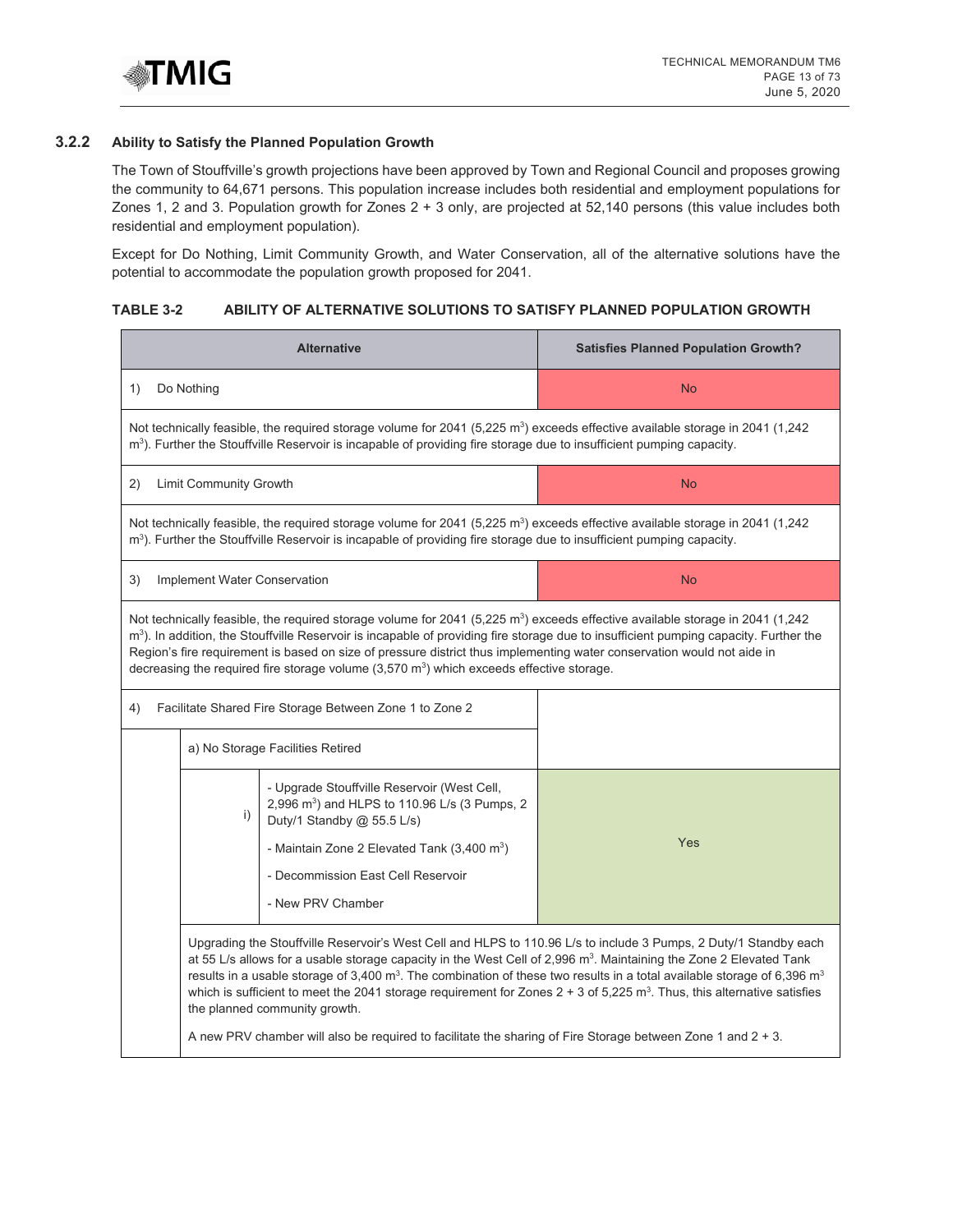

|     | <b>Alternative</b>                                                                                                                                                                                                                                                                                                                                                                                                                                                                                                                                                                                                           | <b>Satisfies Planned Population Growth?</b> |  |
|-----|------------------------------------------------------------------------------------------------------------------------------------------------------------------------------------------------------------------------------------------------------------------------------------------------------------------------------------------------------------------------------------------------------------------------------------------------------------------------------------------------------------------------------------------------------------------------------------------------------------------------------|---------------------------------------------|--|
|     | - Upgrade Stouffville Reservoir (East and West<br>Cells, 5,132 m <sup>3</sup> ) and HLPS to 190.07 L/s (3<br>Pumps, 2 Duty/1 Standby @ 95 L/s)                                                                                                                                                                                                                                                                                                                                                                                                                                                                               | Yes                                         |  |
| ii) | - Maintain Zone 2 Elevated Tank (3,400 m <sup>3</sup> )                                                                                                                                                                                                                                                                                                                                                                                                                                                                                                                                                                      |                                             |  |
|     | - New PRV Chamber                                                                                                                                                                                                                                                                                                                                                                                                                                                                                                                                                                                                            |                                             |  |
|     | Upgrading the Stouffville Reservoir's East and West Cells and HLPS to 190.07 L/s to include 3 Pumps, 2 Duty/1<br>Standby each at 95 L/s allows for a usable storage capacity in the Stouffville Reservoir of Cell of 5,132 m <sup>3</sup> .<br>Maintaining the Zone 2 Elevated Tank results in a usable storage of 3,400 m <sup>3</sup> . The combination of these two results<br>in a total available storage of 8,532 m <sup>3</sup> which is much more than sufficient to meet the 2041 storage requirement for<br>Zones $2 + 3$ of 5,225 m <sup>3</sup> . Thus, this alternative satisfies the planned community growth. |                                             |  |
|     | A new PRV chamber will also be required to facilitate the sharing of Fire Storage between Zone 1 and $2 + 3$ .                                                                                                                                                                                                                                                                                                                                                                                                                                                                                                               |                                             |  |
|     | b) Retire Zone 2 Elevated Tank                                                                                                                                                                                                                                                                                                                                                                                                                                                                                                                                                                                               |                                             |  |
|     | - Build New Storage Facility of Size 2,229 $m3$                                                                                                                                                                                                                                                                                                                                                                                                                                                                                                                                                                              |                                             |  |
| i)  | - Upgrade Stouffville Reservoir (West Cell,<br>2,996 m <sup>3</sup> ) and HLPS to 110.96 L/s (3 Pumps, 2<br>Duty/1 Standby @ 55.5 L/s)                                                                                                                                                                                                                                                                                                                                                                                                                                                                                       | Yes                                         |  |
|     | - Decommission Zone 2 Elevated Tank                                                                                                                                                                                                                                                                                                                                                                                                                                                                                                                                                                                          |                                             |  |
|     | - Decommission East Cell of Reservoir                                                                                                                                                                                                                                                                                                                                                                                                                                                                                                                                                                                        |                                             |  |
|     |                                                                                                                                                                                                                                                                                                                                                                                                                                                                                                                                                                                                                              |                                             |  |
|     | - New PRV Chamber                                                                                                                                                                                                                                                                                                                                                                                                                                                                                                                                                                                                            |                                             |  |
|     | It is assumed that the New Storage Facility will be constructed at either the Zone 2 Elevated Tank Site location or the<br>Stouffville Reservoir site. As such land acquisition is not being proposed form this option. The new storage facility<br>would be sized to 2,229 $m^3$ .<br>Upgrading the Stouffville Reservoir's West Cell and HLPS to 110.96 L/s to include 3 Pumps, 2 Duty/1 Standby each                                                                                                                                                                                                                      |                                             |  |
|     | at 55 L/s allows for a usable storage capacity in the West Cell of 2,996 $m^3$ .                                                                                                                                                                                                                                                                                                                                                                                                                                                                                                                                             |                                             |  |
|     | The new Storage Facility in conjunction with the upgrades to the West Cell of the Reservoir and HLPS would result<br>in a total storage available to Zones $2 + 3$ of 5,225 m <sup>3</sup> adequate to meet the 2041 requirements of 5,225 m <sup>3</sup> . Thus,<br>this alternative satisfies the planned community growth.                                                                                                                                                                                                                                                                                                |                                             |  |
|     | A new PRV chamber will also be required to facilitate the sharing of Fire Storage between Zone 1 and $2 + 3$ .                                                                                                                                                                                                                                                                                                                                                                                                                                                                                                               |                                             |  |
| ii) | - Build New Storage Facility of Minimum Size<br>$93 \text{ m}^3$                                                                                                                                                                                                                                                                                                                                                                                                                                                                                                                                                             |                                             |  |
|     | - Upgrade Stouffville Reservoir (East and West<br>Cells, 5,132 m <sup>3</sup> ) and HLPS to 190.07 L/s (3<br>Pumps, 2 Duty/1 Standby @ 95 L/s)                                                                                                                                                                                                                                                                                                                                                                                                                                                                               | Yes                                         |  |
|     | - Decommission Zone 2 Elevated Tank                                                                                                                                                                                                                                                                                                                                                                                                                                                                                                                                                                                          |                                             |  |
|     | - New PRV Chamber                                                                                                                                                                                                                                                                                                                                                                                                                                                                                                                                                                                                            |                                             |  |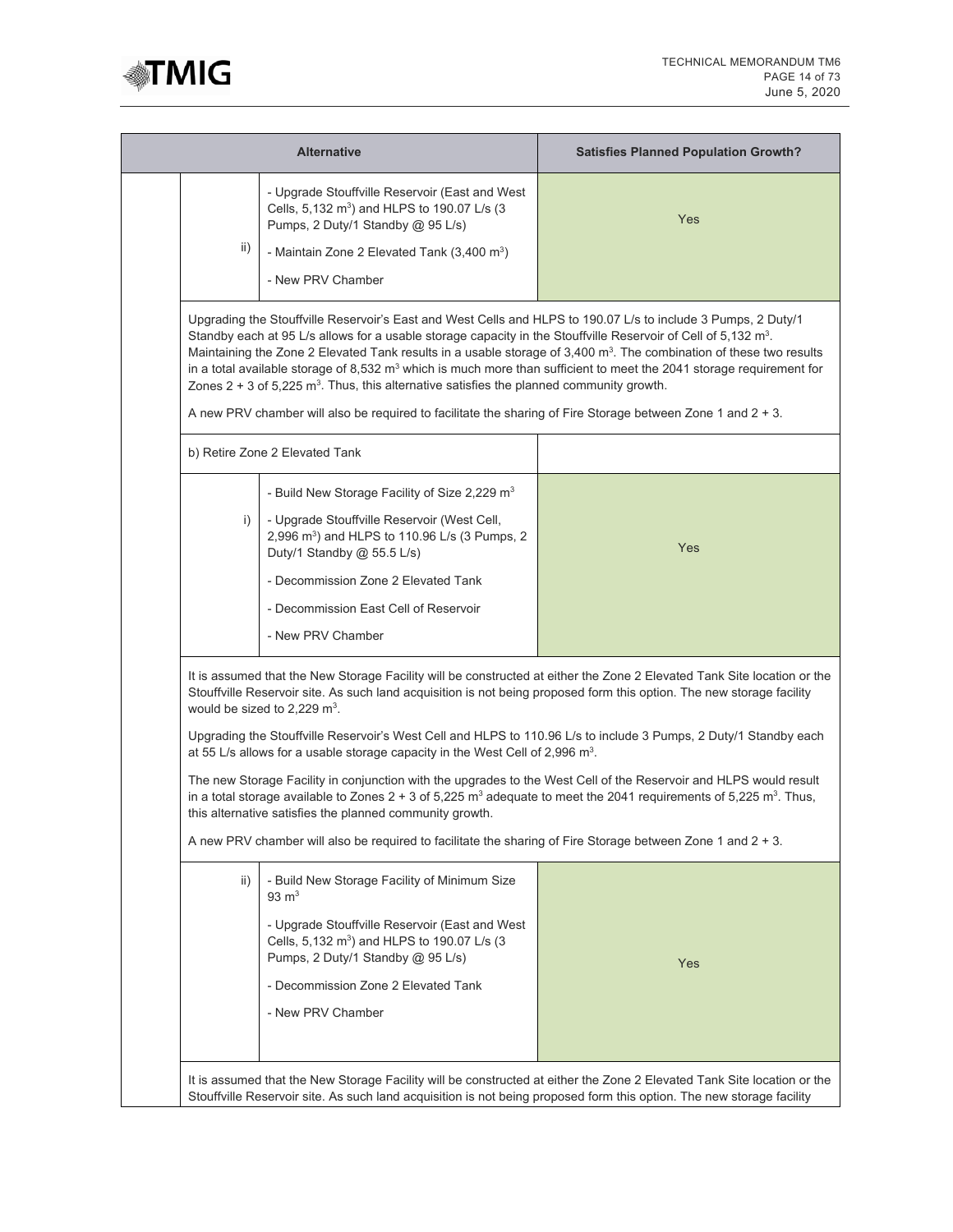

| <b>Alternative</b>                                                                                                                                                                                                                                                                                                                                                                                                                                                                                                                                                                                                                                                                                                                                                                                                                    |             |                                                                                                                              |  |  | <b>Satisfies Planned Population Growth?</b>      |
|---------------------------------------------------------------------------------------------------------------------------------------------------------------------------------------------------------------------------------------------------------------------------------------------------------------------------------------------------------------------------------------------------------------------------------------------------------------------------------------------------------------------------------------------------------------------------------------------------------------------------------------------------------------------------------------------------------------------------------------------------------------------------------------------------------------------------------------|-------------|------------------------------------------------------------------------------------------------------------------------------|--|--|--------------------------------------------------|
| consider oversizing this facility.                                                                                                                                                                                                                                                                                                                                                                                                                                                                                                                                                                                                                                                                                                                                                                                                    |             | would be of a minimum size of 93 m <sup>3</sup> . Since this is an impractical size for a storage facility the Region should |  |  |                                                  |
| Upgrading the Stouffville Reservoir's East and West Cells and HLPS to 190.07 L/s to include 3 Pumps, 2 Duty/1<br>Standby each at 95 L/s allows for a usable storage capacity in the Stouffville Reservoir of Cell of 5,132 m <sup>3</sup> .                                                                                                                                                                                                                                                                                                                                                                                                                                                                                                                                                                                           |             |                                                                                                                              |  |  |                                                  |
| The new Storage Facility in conjunction with the upgrades to the East and West Cell of the Reservoir and HLPS<br>would result in a total storage available to Zones $2 + 3$ of 5,225 m <sup>3</sup> adequate to meet the 2041 requirements of 5,225<br>m <sup>3</sup> . Thus, this alternative satisfies the planned community growth. A new PRV chamber will also be required to<br>facilitate the sharing of Fire Storage between Zone 1 and 2 + 3.                                                                                                                                                                                                                                                                                                                                                                                 |             |                                                                                                                              |  |  |                                                  |
| c) Retire Stouffville Reservoir and HLPS                                                                                                                                                                                                                                                                                                                                                                                                                                                                                                                                                                                                                                                                                                                                                                                              |             |                                                                                                                              |  |  |                                                  |
| i)                                                                                                                                                                                                                                                                                                                                                                                                                                                                                                                                                                                                                                                                                                                                                                                                                                    |             | - Build New Storage Facility of Size 1,825 m <sup>3</sup>                                                                    |  |  |                                                  |
|                                                                                                                                                                                                                                                                                                                                                                                                                                                                                                                                                                                                                                                                                                                                                                                                                                       |             | - Maintain Zone 2 Elevated Tank $(3,400 \text{ m}^3)$                                                                        |  |  |                                                  |
|                                                                                                                                                                                                                                                                                                                                                                                                                                                                                                                                                                                                                                                                                                                                                                                                                                       | <b>HLPS</b> | - Decommission Stouffville Reservoir and                                                                                     |  |  | Yes                                              |
|                                                                                                                                                                                                                                                                                                                                                                                                                                                                                                                                                                                                                                                                                                                                                                                                                                       |             | - New PRV Chamber                                                                                                            |  |  |                                                  |
| It is assumed that the New Storage Facility will be constructed at the Stouffville Reservoir Site location given that it is<br>decommissioned in this scenario. As such land acquisition is not being proposed form this option. The new storage<br>facility would be of 1,825 $m^3$ .<br>Maintaining the Zone 2 Elevated Tank results in a usable storage of $3,400 \text{ m}^3$ .<br>The combination of a new Storage Facility and Maintaining the Zone 2 Elevated Tank results in a total available<br>storage of 5,225 m <sup>3</sup> which is much sufficient to meet the 2041 storage requirement for Zones 2 + 3 of 5,225 m <sup>3</sup> .<br>Thus, this alternative satisfies the planned community growth. A new PRV chamber will also be required to facilitate<br>the sharing of Fire Storage between Zone 1 and $2 + 3$ . |             |                                                                                                                              |  |  |                                                  |
|                                                                                                                                                                                                                                                                                                                                                                                                                                                                                                                                                                                                                                                                                                                                                                                                                                       |             | d) Retire Stouffville Reservoir, HLPS, and Zone 2 Elevated Tank                                                              |  |  |                                                  |
| i)                                                                                                                                                                                                                                                                                                                                                                                                                                                                                                                                                                                                                                                                                                                                                                                                                                    |             | - Build New Storage Facility of Size 5,225 m <sup>3</sup>                                                                    |  |  |                                                  |
|                                                                                                                                                                                                                                                                                                                                                                                                                                                                                                                                                                                                                                                                                                                                                                                                                                       | <b>HLPS</b> | - Decommission Stouffville Reservoir and                                                                                     |  |  | Yes                                              |
|                                                                                                                                                                                                                                                                                                                                                                                                                                                                                                                                                                                                                                                                                                                                                                                                                                       |             | - Decommission Zone 2 Elevated Tank                                                                                          |  |  |                                                  |
| - New PRV Chamber                                                                                                                                                                                                                                                                                                                                                                                                                                                                                                                                                                                                                                                                                                                                                                                                                     |             |                                                                                                                              |  |  |                                                  |
| It is assumed that the New Storage Facility will be constructed at either Zone 2 Elevated Tank site location or the<br>Stouffville Reservoir, given that both are being decommissioned in this scenario. As such land acquisition is not<br>being proposed form this option. The new storage facility would be of 5,225 m <sup>3</sup> . Thus, this alternative satisfies the<br>planned community growth. A new PRV chamber will also be required to facilitate the sharing of Fire Storage<br>between Zone 1 and $2 + 3$ .                                                                                                                                                                                                                                                                                                          |             |                                                                                                                              |  |  |                                                  |
|                                                                                                                                                                                                                                                                                                                                                                                                                                                                                                                                                                                                                                                                                                                                                                                                                                       |             | <b>LEGEND</b>                                                                                                                |  |  |                                                  |
| Lowest Impact<br><b>Most Preferred</b>                                                                                                                                                                                                                                                                                                                                                                                                                                                                                                                                                                                                                                                                                                                                                                                                |             |                                                                                                                              |  |  | <b>Greatest Impact</b><br><b>Least Preferred</b> |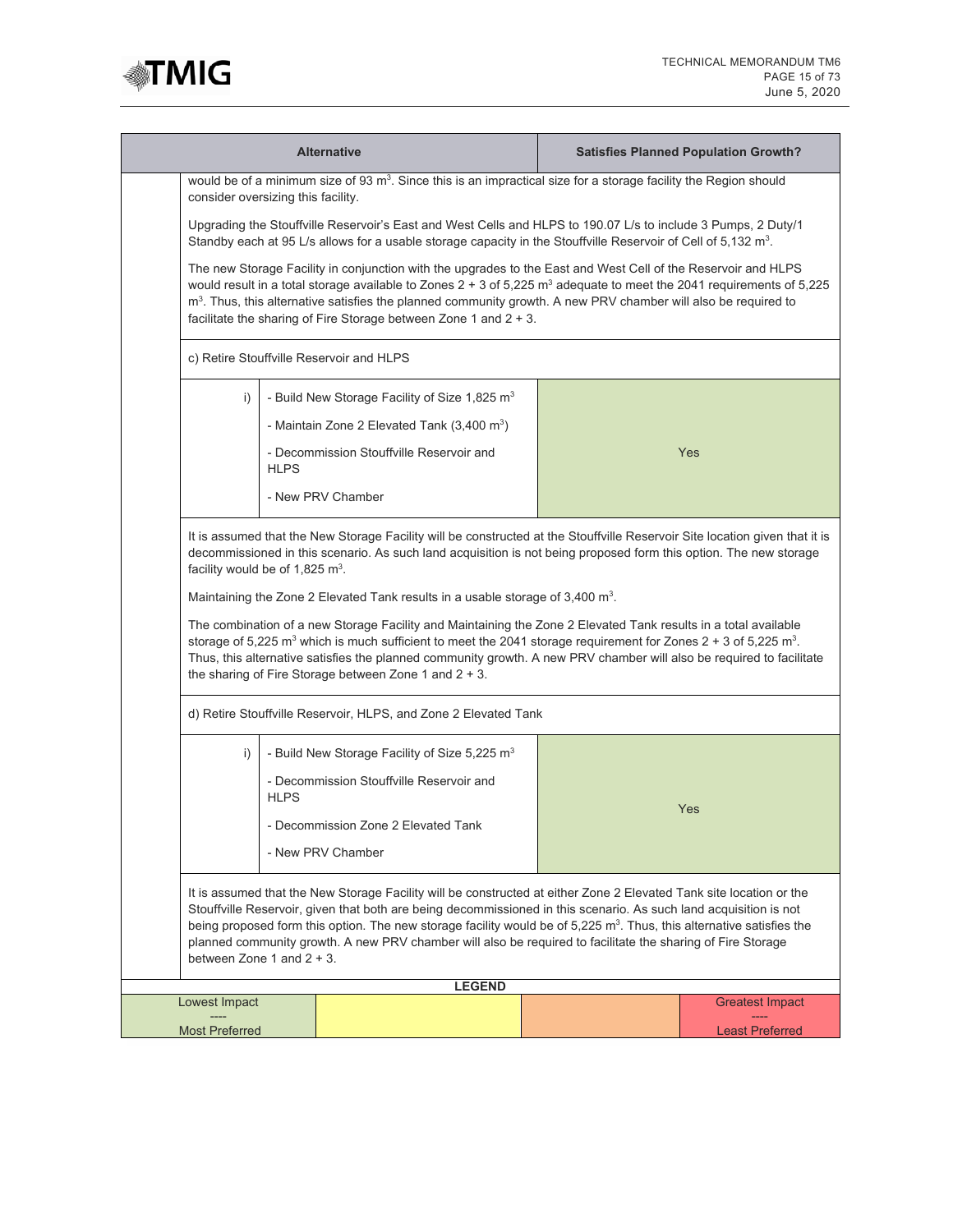

#### **3.2.3 Ability to Satisfy Regional Design Standards**

For the Town of Stouffville, the Region has established a residential unit rate of 189 Lpcd and an Employment unit rate of 144 Lpcd for 2041 as well as a maximum day factor of 1.80. For the proposed population of 64,671 this amounts to a maximum day water supply capacity of 20,821 m<sup>3</sup>/day. Storage requirements for Stouffville Zones  $2 + 3$  in 2041 is 9,688 m<sup>3</sup> assuming dedicated fire storage provided in Zone 2, and 5,225 m<sup>3</sup> if fire storage is shared between Zones 1 to Zone 2. Wells 1, 2, and 3 have an approved maximum day water supply capacity of 2,946 m<sup>3</sup>/day, while Well 5 has an approved capacity of 3,110 m<sup>3</sup>/day and Well 6 an approved capacity of 2,290 m<sup>3</sup>/day.

In addition, it has been indicated by the Region that they desire to maintain their permit to take water (PTTW, 14,238  $m^3$ /day), and that 2041 average day demand (11,567  $m^3$ /day) must be supplied by the Well production capacity only (excluding Lake-Based Supply). For the purposes of the following evaluation these will also be considered as "Design Guiding Principles" and the alternatives will be analysed against them in addition to the items mentioned above.

As can be seen in **Table 3-3** below, except for Do Nothing, Limit Community Growth, and Water Conservation all of the alternative solutions have the potential to meet Regional Design Guidelines.

## **TABLE 3-3 ABILITY OF ALTERNATIVE SOLUTIONS TO SATISFY DESIGN STANDARDS**

|    |                                                                                                                                                                                                                                                                               | <b>Alternative</b>                                                                                                                                                                                                                                                                                                                                                        | <b>Satisfies Design Standards?</b>                                                                                                                |  |  |  |
|----|-------------------------------------------------------------------------------------------------------------------------------------------------------------------------------------------------------------------------------------------------------------------------------|---------------------------------------------------------------------------------------------------------------------------------------------------------------------------------------------------------------------------------------------------------------------------------------------------------------------------------------------------------------------------|---------------------------------------------------------------------------------------------------------------------------------------------------|--|--|--|
| 1) | Do Nothing                                                                                                                                                                                                                                                                    |                                                                                                                                                                                                                                                                                                                                                                           | <b>No</b>                                                                                                                                         |  |  |  |
|    | Not technically feasible, the required storage volume for 2041 (5,225 m <sup>3</sup> ) exceeds effective available storage in 2041 (1,242<br>m <sup>3</sup> ). Further the Stouffville Reservoir is incapable of providing fire storage due to insufficient pumping capacity. |                                                                                                                                                                                                                                                                                                                                                                           |                                                                                                                                                   |  |  |  |
| 2) | Somewhat<br><b>Limit Community Growth</b>                                                                                                                                                                                                                                     |                                                                                                                                                                                                                                                                                                                                                                           |                                                                                                                                                   |  |  |  |
|    |                                                                                                                                                                                                                                                                               | While not technically feasible, as the required storage volume for 2041 (5,225 $m3$ ) exceeds the effective available storage in<br>both the Do Nothing and Implement Water Conservation alternatives. Hence, the lower score.                                                                                                                                            | 2041 (1,242 m <sup>3</sup> ), by limiting the community growth, the difference between what is required and what is available is closer than      |  |  |  |
| 3) | Implement Water Conservation                                                                                                                                                                                                                                                  |                                                                                                                                                                                                                                                                                                                                                                           | <b>No</b>                                                                                                                                         |  |  |  |
|    |                                                                                                                                                                                                                                                                               | Not technically feasible, the required storage volume for 2041 (5,225 m <sup>3</sup> ) exceeds effective available storage in 2041 (1,242<br>Region's fire requirement is based on size of pressure district thus implementing water conservation would not aide in<br>decreasing the required fire storage volume $(3,570 \text{ m}^3)$ which exceeds effective storage. | m <sup>3</sup> ). In addition, the Stouffville Reservoir is incapable of providing fire storage due to insufficient pumping capacity. Further the |  |  |  |
| 4) |                                                                                                                                                                                                                                                                               | Facilitate Shared Fire Storage Between Zone 1 to Zone 2                                                                                                                                                                                                                                                                                                                   |                                                                                                                                                   |  |  |  |
|    |                                                                                                                                                                                                                                                                               | a) No Storage Facilities Retired                                                                                                                                                                                                                                                                                                                                          |                                                                                                                                                   |  |  |  |
|    | i)                                                                                                                                                                                                                                                                            | - Upgrade Stouffville Reservoir (West Cell,<br>2,996 m <sup>3</sup> ) and HLPS to 110.96 L/s (3 Pumps, 2<br>Duty/1 Standby @ 55.5 L/s)<br>- Maintain Zone 2 Elevated Tank $(3,400 \text{ m}^3)$<br>- Decommission East Cell Reservoir<br>- New PRV Chamber                                                                                                                | Yes                                                                                                                                               |  |  |  |
|    |                                                                                                                                                                                                                                                                               | at 55 L/s allows for a usable storage capacity in the West Cell of 2,996 m <sup>3</sup> . Maintaining the Zone 2 Elevated Tank                                                                                                                                                                                                                                            | Upgrading the Stouffville Reservoir's West Cell and HLPS to 110.96 L/s to include 3 Pumps, 2 Duty/1 Standby each                                  |  |  |  |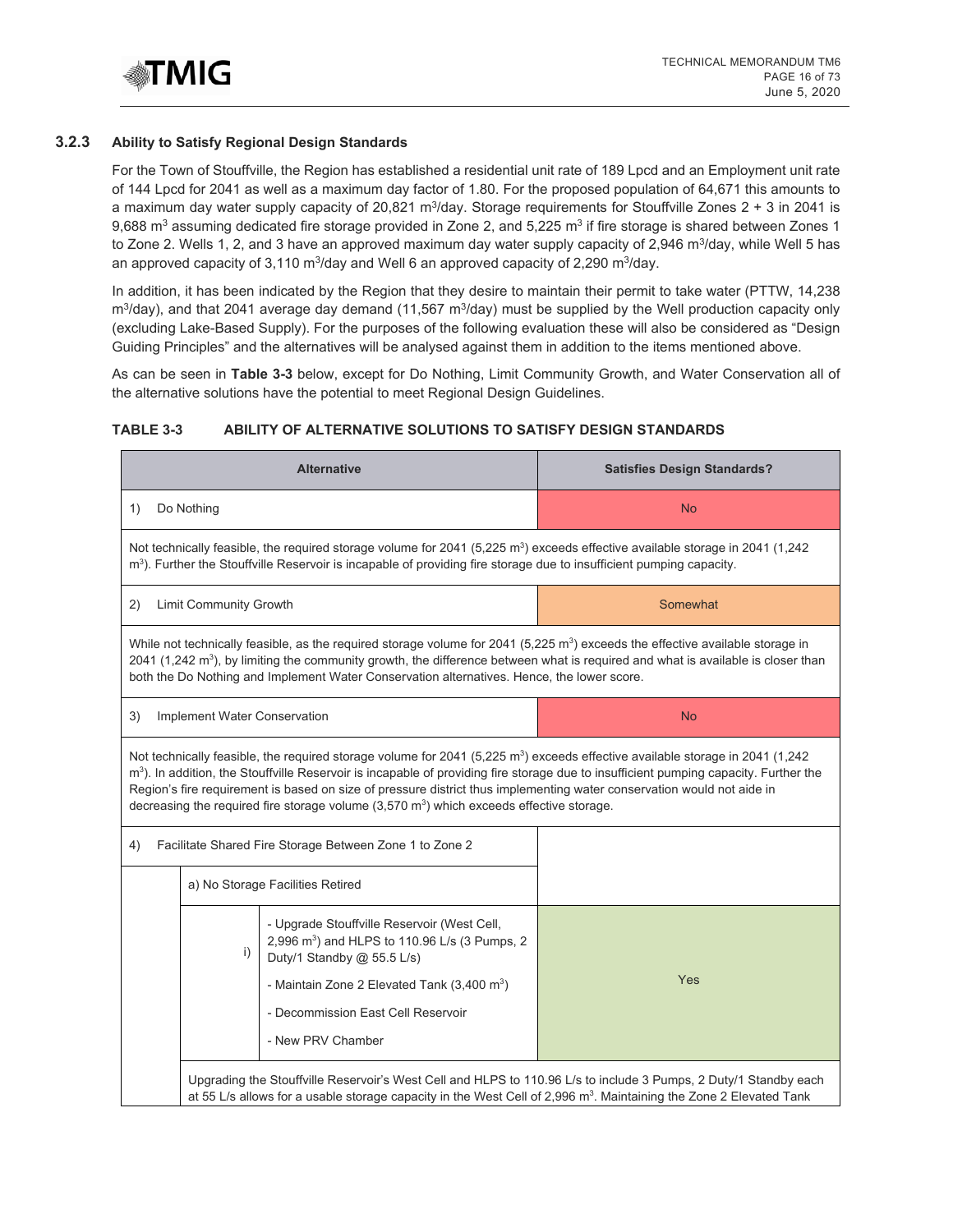

|                                                                                                                | <b>Alternative</b>                                                                                                                                                                                                                                                                                                                                            | <b>Satisfies Design Standards?</b>                                                                                                                                                                                                                                  |  |  |  |  |
|----------------------------------------------------------------------------------------------------------------|---------------------------------------------------------------------------------------------------------------------------------------------------------------------------------------------------------------------------------------------------------------------------------------------------------------------------------------------------------------|---------------------------------------------------------------------------------------------------------------------------------------------------------------------------------------------------------------------------------------------------------------------|--|--|--|--|
|                                                                                                                | which is sufficient to meet the 2041 storage requirement for Zones $2 + 3$ of 5,225 m <sup>3</sup> .                                                                                                                                                                                                                                                          | results in a usable storage of 3,400 m <sup>3</sup> . The combination of these two results in a total available storage of 6,396 m <sup>3</sup>                                                                                                                     |  |  |  |  |
| A new PRV chamber will also be required to facilitate the sharing of Fire Storage between Zone 1 and $2 + 3$ . |                                                                                                                                                                                                                                                                                                                                                               |                                                                                                                                                                                                                                                                     |  |  |  |  |
|                                                                                                                | This alternative satisfies Regional Design Standards.                                                                                                                                                                                                                                                                                                         |                                                                                                                                                                                                                                                                     |  |  |  |  |
| ii)                                                                                                            | - Upgrade Stouffville Reservoir (East and West<br>Cells, 5,132 m <sup>3</sup> ) and HLPS to 190.07 L/s (3<br>Pumps, 2 Duty/1 Standby @ 95 L/s)<br>- Maintain Zone 2 Elevated Tank $(3,400 \text{ m}^3)$<br>- New PRV Chamber                                                                                                                                  | Yes                                                                                                                                                                                                                                                                 |  |  |  |  |
| Zones $2 + 3$ of 5,225 m <sup>3</sup> .                                                                        | Upgrading the Stouffville Reservoir's East and West Cells and HLPS to 190.07 L/s to include 3 Pumps, 2 Duty/1<br>Standby each at 95 L/s allows for a usable storage capacity in the Stouffville Reservoir of Cell of 5,132 m <sup>3</sup> .<br>A new PRV chamber will also be required to facilitate the sharing of Fire Storage between Zone 1 and $2 + 3$ . | Maintaining the Zone 2 Elevated Tank results in a usable storage of 3,400 m <sup>3</sup> . The combination of these two results<br>in a total available storage of 8,532 m <sup>3</sup> which is much more than sufficient to meet the 2041 storage requirement for |  |  |  |  |
|                                                                                                                | This alternative satisfies Regional Design Standards.                                                                                                                                                                                                                                                                                                         |                                                                                                                                                                                                                                                                     |  |  |  |  |
|                                                                                                                | b) Retire Zone 2 Elevated Tank                                                                                                                                                                                                                                                                                                                                |                                                                                                                                                                                                                                                                     |  |  |  |  |
| i)                                                                                                             | - Build New Storage Facility of Size 2,229 m <sup>3</sup><br>- Upgrade Stouffville Reservoir (West Cell,<br>2,996 m <sup>3</sup> ) and HLPS to 110.96 L/s (3 Pumps, 2<br>Duty/1 Standby @ 55.5 L/s)<br>- Decommission Zone 2 Elevated Tank<br>- Decommission East Cell of Reservoir<br>- New PRV Chamber                                                      | Yes                                                                                                                                                                                                                                                                 |  |  |  |  |
|                                                                                                                | Stouffville Reservoir site. As such land acquisition is not being proposed for this option. The new storage facility<br>would be sized to 2,229 $m3$ .                                                                                                                                                                                                        | It is assumed that the New Storage Facility will be constructed at either the Zone 2 Elevated Tank Site location or the                                                                                                                                             |  |  |  |  |
|                                                                                                                | at 55 L/s allows for a usable storage capacity in the West Cell of 2,996 $m3$ .                                                                                                                                                                                                                                                                               | Upgrading the Stouffville Reservoir's West Cell and HLPS to 110.96 L/s to include 3 Pumps, 2 Duty/1 Standby each                                                                                                                                                    |  |  |  |  |
|                                                                                                                | The new Storage Facility in conjunction with the upgrades to the West Cell of the Reservoir and HLPS would result<br>in a total storage available to Zones $2 + 3$ of 5,225 m <sup>3</sup> adequate to meet the 2041 requirements of 5,225 m <sup>3</sup>                                                                                                     |                                                                                                                                                                                                                                                                     |  |  |  |  |
| A new PRV chamber will also be required to facilitate the sharing of Fire Storage between Zone 1 and 2 + 3.    |                                                                                                                                                                                                                                                                                                                                                               |                                                                                                                                                                                                                                                                     |  |  |  |  |
| This alternative satisfies Regional Design Standards.                                                          |                                                                                                                                                                                                                                                                                                                                                               |                                                                                                                                                                                                                                                                     |  |  |  |  |
| ii)                                                                                                            | - Build New Storage Facility of Minimum Size<br>$93 \text{ m}^3$<br>- Upgrade Stouffville Reservoir (East and West<br>Cells, 5,132 m <sup>3</sup> ) and HLPS to 190.07 L/s (3<br>Pumps, 2 Duty/1 Standby @ 95 L/s)                                                                                                                                            |                                                                                                                                                                                                                                                                     |  |  |  |  |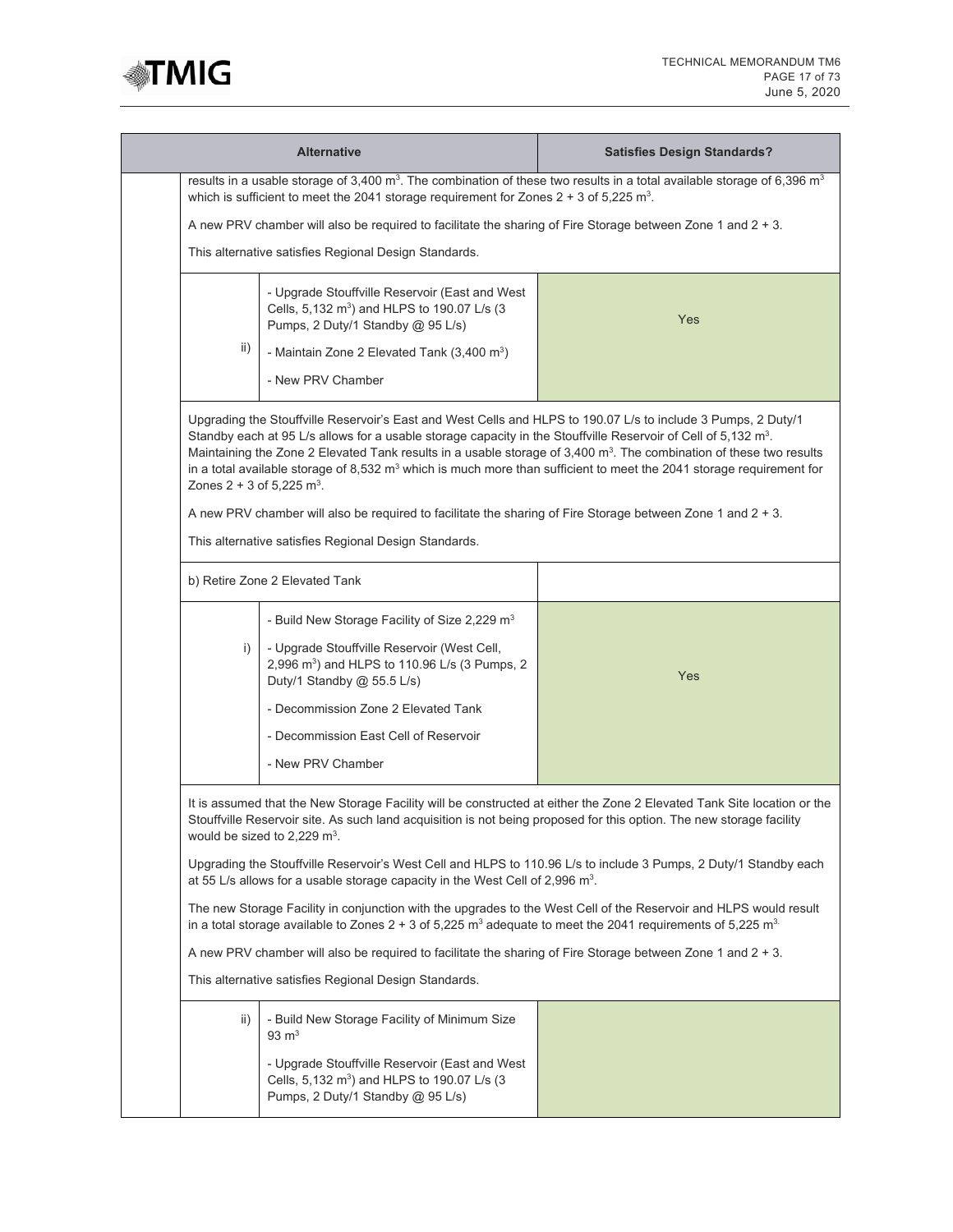

| <b>Alternative</b>                                              |                                                                                                                                                                                                                                                                                                                                                                                                               | <b>Satisfies Design Standards?</b>                                                                                                                                                                                                               |  |  |  |
|-----------------------------------------------------------------|---------------------------------------------------------------------------------------------------------------------------------------------------------------------------------------------------------------------------------------------------------------------------------------------------------------------------------------------------------------------------------------------------------------|--------------------------------------------------------------------------------------------------------------------------------------------------------------------------------------------------------------------------------------------------|--|--|--|
|                                                                 | - Decommission Zone 2 Elevated Tank<br>- New PRV Chamber                                                                                                                                                                                                                                                                                                                                                      | Yes                                                                                                                                                                                                                                              |  |  |  |
|                                                                 | It is assumed that the New Storage Facility will be constructed at either the Zone 2 Elevated Tank Site location or the<br>Stouffville Reservoir site. As such land acquisition is not being proposed form this option. The new storage facility<br>would be of a minimum size of 93 $m^3$ . Since this is an impractical size for a storage facility the Region should<br>consider oversizing this facility. |                                                                                                                                                                                                                                                  |  |  |  |
|                                                                 | Upgrading the Stouffville Reservoir's East and West Cells and HLPS to 190.07 L/s to include 3 Pumps, 2 Duty/1<br>Standby each at 95 L/s allows for a usable storage capacity in the Stouffville Reservoir of Cell of 5,132 m <sup>3</sup> .                                                                                                                                                                   |                                                                                                                                                                                                                                                  |  |  |  |
| m <sup>3</sup>                                                  | The new Storage Facility in conjunction with the upgrades to the East and West Cell of the Reservoir and HLPS                                                                                                                                                                                                                                                                                                 | would result in a total storage available to Zones 2 + 3 of 5,225 m <sup>3</sup> adequate to meet the 2041 requirements of 5,225                                                                                                                 |  |  |  |
|                                                                 | A new PRV chamber will also be required to facilitate the sharing of Fire Storage between Zone 1 and $2 + 3$ .                                                                                                                                                                                                                                                                                                |                                                                                                                                                                                                                                                  |  |  |  |
|                                                                 | This alternative satisfies Regional Design Standards.                                                                                                                                                                                                                                                                                                                                                         |                                                                                                                                                                                                                                                  |  |  |  |
|                                                                 | c) Retire Stouffville Reservoir and HLPS                                                                                                                                                                                                                                                                                                                                                                      |                                                                                                                                                                                                                                                  |  |  |  |
| i)                                                              | - Build New Storage Facility of Size 1,825 m <sup>3</sup>                                                                                                                                                                                                                                                                                                                                                     |                                                                                                                                                                                                                                                  |  |  |  |
|                                                                 | - Maintain Zone 2 Elevated Tank $(3,400 \text{ m}^3)$                                                                                                                                                                                                                                                                                                                                                         |                                                                                                                                                                                                                                                  |  |  |  |
|                                                                 | - Decommission Stouffville Reservoir and<br><b>HLPS</b>                                                                                                                                                                                                                                                                                                                                                       | Yes                                                                                                                                                                                                                                              |  |  |  |
|                                                                 | - New PRV Chamber                                                                                                                                                                                                                                                                                                                                                                                             |                                                                                                                                                                                                                                                  |  |  |  |
|                                                                 | facility would be of 1,825 $m^3$ .                                                                                                                                                                                                                                                                                                                                                                            | It is assumed that the New Storage Facility will be constructed at the Stouffville Reservoir Site location given that it is<br>decommissioned in this scenario. As such land acquisition is not being proposed form this option. The new storage |  |  |  |
|                                                                 | Maintaining the Zone 2 Elevated Tank results in a usable storage of 3,400 m <sup>3</sup> .                                                                                                                                                                                                                                                                                                                    |                                                                                                                                                                                                                                                  |  |  |  |
|                                                                 | The combination of a new Storage Facility and Maintaining the Zone 2 Elevated Tank results in a total available<br>storage of 5,225 m <sup>3</sup> which is much sufficient to meet the 2041 storage requirement for Zones 2 + 3 of 5,225 m <sup>3</sup> .                                                                                                                                                    |                                                                                                                                                                                                                                                  |  |  |  |
|                                                                 | A new PRV chamber will also be required to facilitate the sharing of Fire Storage between Zone 1 and $2 + 3$ .                                                                                                                                                                                                                                                                                                |                                                                                                                                                                                                                                                  |  |  |  |
|                                                                 | This alternative satisfies Regional Design Standards.                                                                                                                                                                                                                                                                                                                                                         |                                                                                                                                                                                                                                                  |  |  |  |
| d) Retire Stouffville Reservoir, HLPS, and Zone 2 Elevated Tank |                                                                                                                                                                                                                                                                                                                                                                                                               |                                                                                                                                                                                                                                                  |  |  |  |
| i)                                                              | - Build New Storage Facility of Size 5,225 $m3$                                                                                                                                                                                                                                                                                                                                                               |                                                                                                                                                                                                                                                  |  |  |  |
|                                                                 | - Decommission Stouffville Reservoir and<br><b>HLPS</b>                                                                                                                                                                                                                                                                                                                                                       |                                                                                                                                                                                                                                                  |  |  |  |
|                                                                 | - Decommission Zone 2 Elevated Tank                                                                                                                                                                                                                                                                                                                                                                           | Yes                                                                                                                                                                                                                                              |  |  |  |
|                                                                 | - New PRV Chamber                                                                                                                                                                                                                                                                                                                                                                                             |                                                                                                                                                                                                                                                  |  |  |  |
|                                                                 |                                                                                                                                                                                                                                                                                                                                                                                                               |                                                                                                                                                                                                                                                  |  |  |  |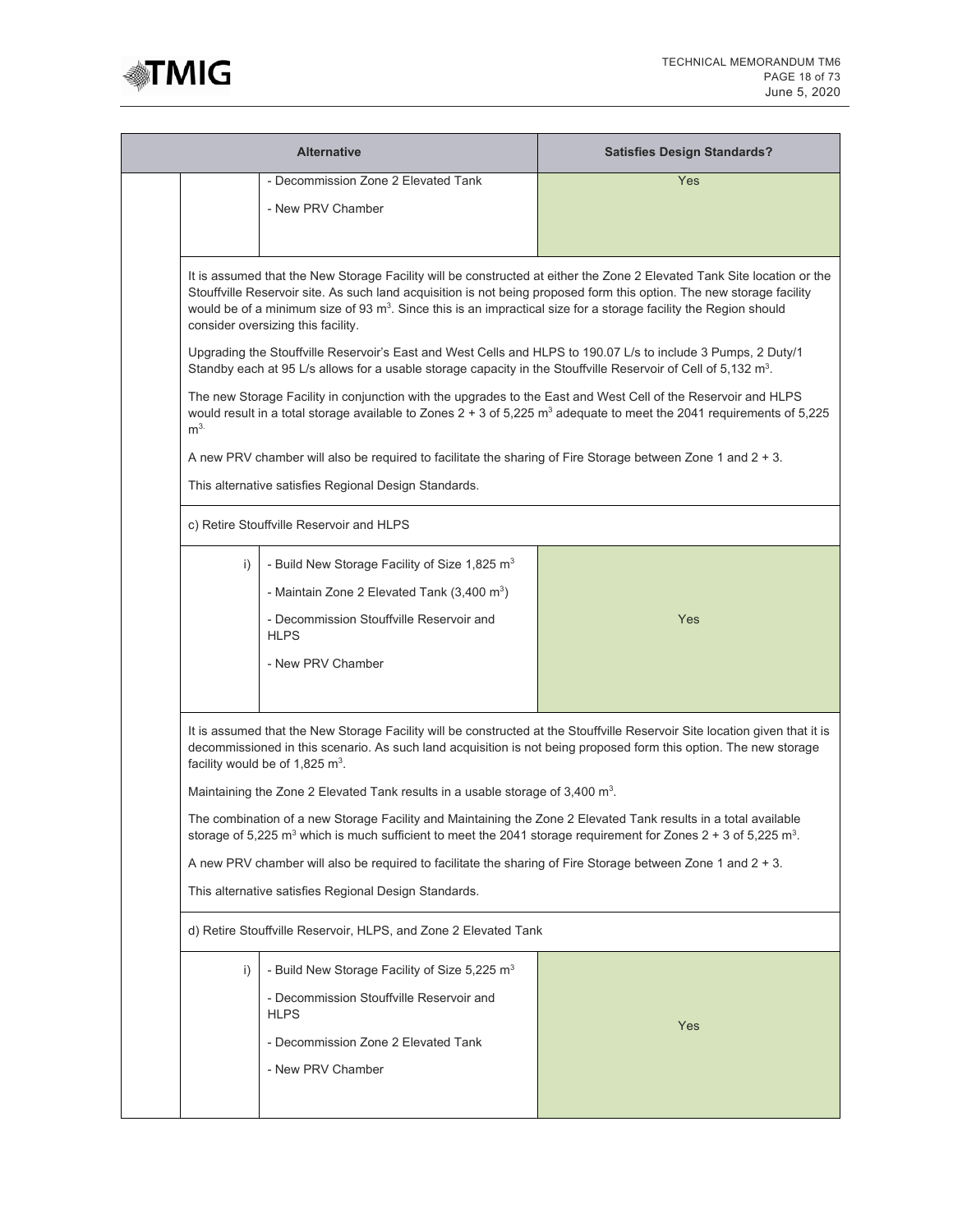

|                                                | <b>Alternative</b>                                                                                                                                                                                                                                                                                                                                                                                                                                                                                                 |  | <b>Satisfies Design Standards?</b>                       |  |
|------------------------------------------------|--------------------------------------------------------------------------------------------------------------------------------------------------------------------------------------------------------------------------------------------------------------------------------------------------------------------------------------------------------------------------------------------------------------------------------------------------------------------------------------------------------------------|--|----------------------------------------------------------|--|
|                                                | It is assumed that the New Storage Facility will be constructed at either Zone 2 Elevated Tank site location or the<br>Stouffville Reservoir, given that both are being decommissioned in this scenario. As such land acquisition is not<br>being proposed form this option. The new storage facility would be of $5.225 \text{ m}^3$ .<br>A new PRV chamber will also be required to facilitate the sharing of Fire Storage between Zone 1 and $2 + 3$ .<br>This alternative satisfies Regional Design Standards. |  |                                                          |  |
| <b>LEGEND</b>                                  |                                                                                                                                                                                                                                                                                                                                                                                                                                                                                                                    |  |                                                          |  |
| Lowest Impact<br>----<br><b>Most Preferred</b> |                                                                                                                                                                                                                                                                                                                                                                                                                                                                                                                    |  | <b>Greatest Impact</b><br>____<br><b>Least Preferred</b> |  |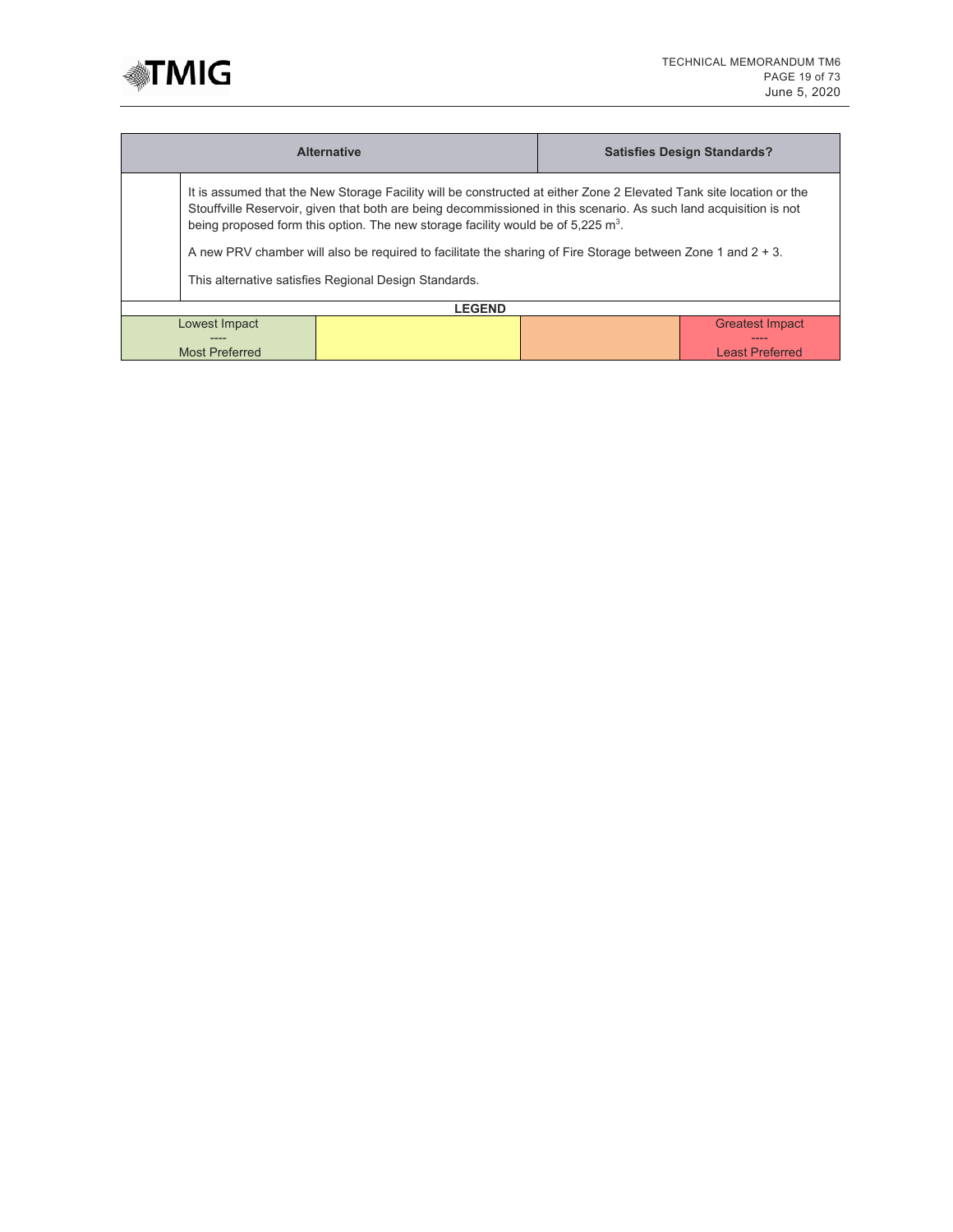

#### **3.2.4 Ability to Comply with Legislative Requirements**

The primary legislative requirements pertaining to the Stouffville Water system are as follows:

- Environmental Requirements, per the Ministry of the Environment and Climate Change (MOECC), the Ministry of Natural Resources and Forestry (MNRF), and the Conservation Authorities Act;
- Archaeological and Historical/Cultural Requirements, per the Ministry of Tourism, Culture and Sport (MTCS);
- Obtaining a Permit to Take Water (PTTW), Drinking Water Works Permit (DWWP) and Drinking Water System License (DWSL) from the MOECC; and,
- The Oak Ridges Moraine Conservation Plan (ORMCP), per the Ministry of Municipal Affairs and Housing (MMAH).

Based on a desktop review of the environmental and socio-cultural features within the Study Area, it is highly likely that any proposed facilities requiring land will be able to be sited in a location that will have no greater than a low impact" on the natural or socio-cultural environments such that these impacts can be reduced to near-zero or acceptable/approvable levels through the provision of reasonable mitigative measures.

As such, the main legislative concern for the purposes of this Class EA is the Oak Ridges Moraine Conservation Plan, which prohibits *partial servicing* in Settlement Areas within the ORMCP area. As such, any new development must be serviced via:

- a) Full municipal/communal water supply and wastewater treatment; or
- b) On-site water and sewage systems.

When the ORMCP was approved, all existing development was grand-fathered, so the existing community (which is partially-serviced) is permitted to remain partially-serviced. Any new development cannot be partially-serviced.

Further, Section 1.6.6.4 of the Provincial Policy Statement Under the *Planning Act* (MMAH, 2014) states that:

*Where municipal sewage services and municipal water services or private communal sewage services and private communal water services are not provided, individual on-site sewage services and individual on-site water services may be used provided that site conditions are suitable for the long-term provision of such services with no negative impacts. In settlement areas, these services may only be used for infilling and minor rounding out of existing development.* 

The various storage alternatives will comply with all current legislative requirements, and as such all have the same assessment value.

#### **TABLE 3-4 ABILITY TO COMPLY WITH LEGISLATIVE REQUIREMENTS**

| <b>Alternative</b>                                            | <b>Complies with Legislative Requirements?</b> |  |  |  |
|---------------------------------------------------------------|------------------------------------------------|--|--|--|
| Do Nothing<br>1)                                              | Yes                                            |  |  |  |
| Complies with legislative requirements                        |                                                |  |  |  |
| 2)<br><b>Limit Community Growth</b>                           | Yes                                            |  |  |  |
| Complies with legislative requirements                        |                                                |  |  |  |
| 3)<br>Implement Water Conservation                            | Yes                                            |  |  |  |
| Complies with legislative requirements                        |                                                |  |  |  |
| Facilitate Shared Fire Storage Between Zone 1 to Zone 2<br>4) |                                                |  |  |  |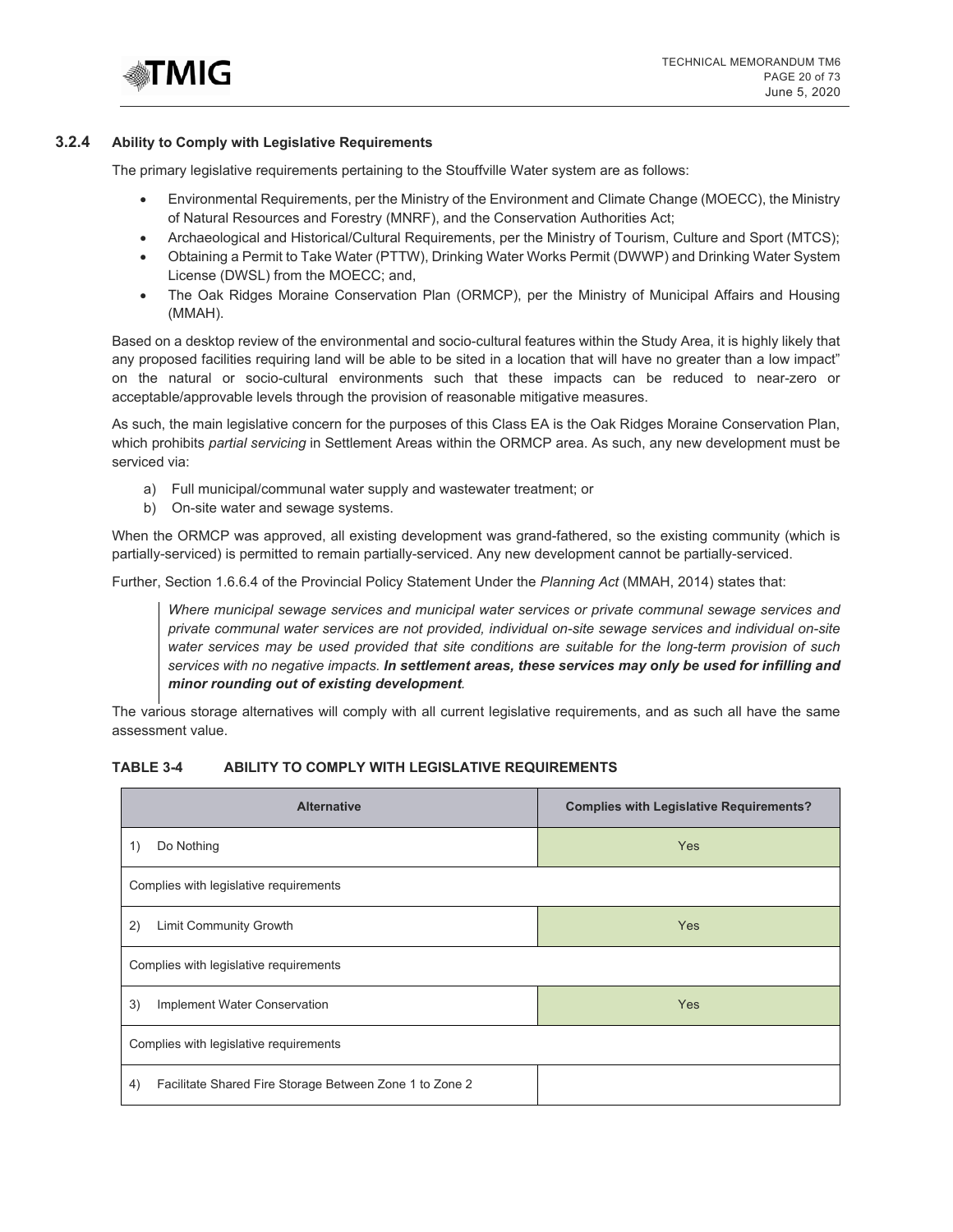

|     | <b>Alternative</b>                                                                                                                                                                                                                                                                                       | <b>Complies with Legislative Requirements?</b> |
|-----|----------------------------------------------------------------------------------------------------------------------------------------------------------------------------------------------------------------------------------------------------------------------------------------------------------|------------------------------------------------|
|     | a) No Storage Facilities Retired                                                                                                                                                                                                                                                                         |                                                |
| i)  | - Upgrade Stouffville Reservoir (West Cell,<br>2,996 m <sup>3</sup> ) and HLPS to 110.96 L/s (3 Pumps, 2<br>Duty/1 Standby @ 55.5 L/s)<br>- Maintain Zone 2 Elevated Tank $(3,400 \text{ m}^3)$<br>- Decommission East Cell Reservoir<br>- New PRV Chamber                                               | Yes                                            |
|     | Complies with legislative requirements                                                                                                                                                                                                                                                                   |                                                |
| ii) | - Upgrade Stouffville Reservoir (East and West<br>Cells, 5,132 m <sup>3</sup> ) and HLPS to 190.07 L/s (3<br>Pumps, 2 Duty/1 Standby @ 95 L/s)<br>- Maintain Zone 2 Elevated Tank (3,400 m <sup>3</sup> )<br>- New PRV Chamber                                                                           | Yes                                            |
|     | Complies with legislative requirements                                                                                                                                                                                                                                                                   |                                                |
|     | b) Retire Zone 2 Elevated Tank                                                                                                                                                                                                                                                                           |                                                |
| i)  | - Build New Storage Facility of Size 2,229 m <sup>3</sup><br>- Upgrade Stouffville Reservoir (West Cell,<br>2,996 m <sup>3</sup> ) and HLPS to 110.96 L/s (3 Pumps, 2<br>Duty/1 Standby @ 55.5 L/s)<br>- Decommission Zone 2 Elevated Tank<br>- Decommission East Cell of Reservoir<br>- New PRV Chamber | Yes                                            |
|     | Complies with legislative requirements                                                                                                                                                                                                                                                                   |                                                |
| ii) | - Build New Storage Facility of Minimum Size<br>$93 \text{ m}^3$<br>- Upgrade Stouffville Reservoir (East and West<br>Cells, 5,132 m <sup>3</sup> ) and HLPS to 190.07 L/s (3<br>Pumps, 2 Duty/1 Standby @ 95 L/s)<br>- Decommission Zone 2 Elevated Tank<br>- New PRV Chamber                           | Yes                                            |
|     |                                                                                                                                                                                                                                                                                                          |                                                |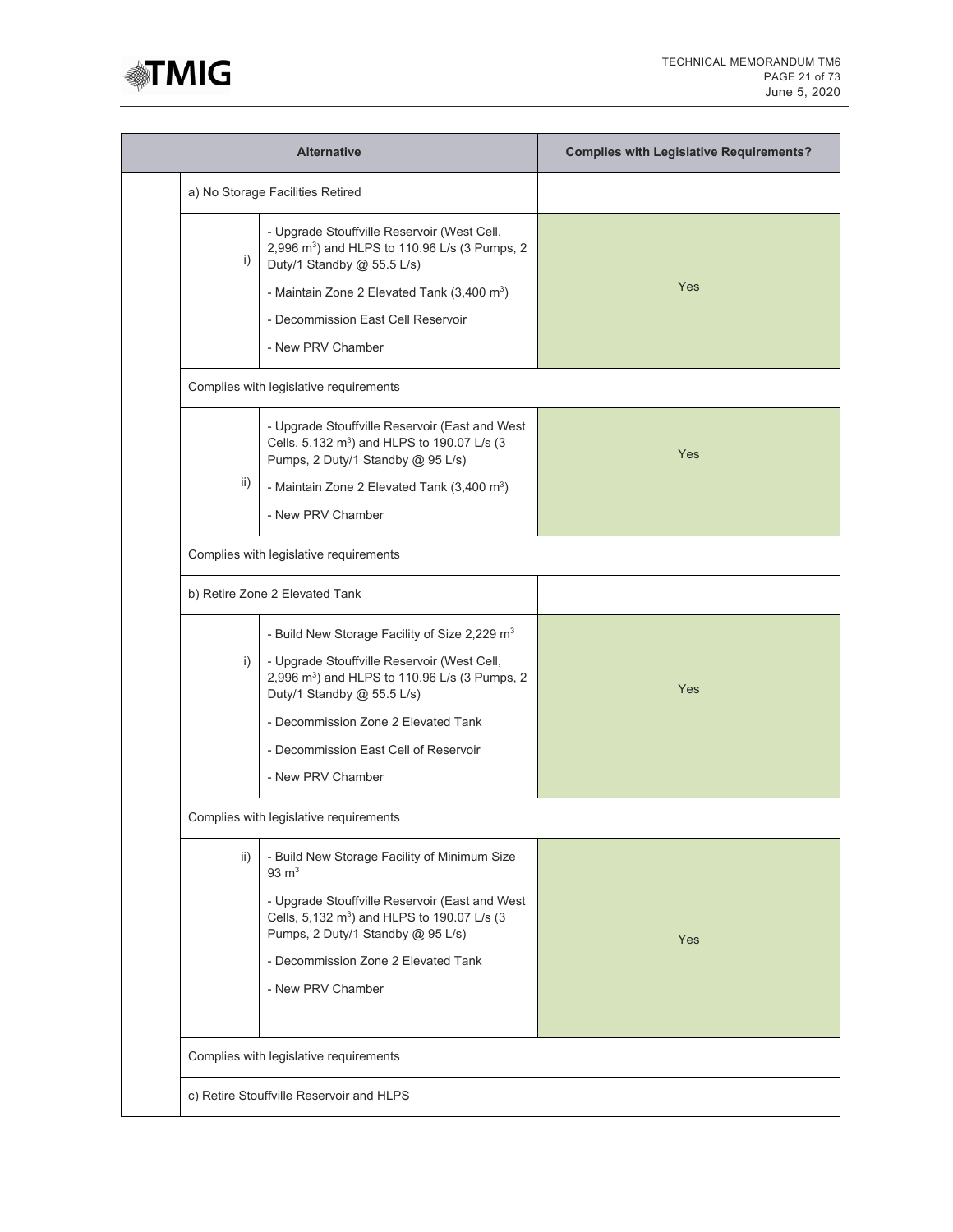

|                                        | <b>Alternative</b>                                                                                                                                                                     |             |                                                                                                                                                                                     |                                                  |     | <b>Complies with Legislative Requirements?</b> |
|----------------------------------------|----------------------------------------------------------------------------------------------------------------------------------------------------------------------------------------|-------------|-------------------------------------------------------------------------------------------------------------------------------------------------------------------------------------|--------------------------------------------------|-----|------------------------------------------------|
|                                        | i)                                                                                                                                                                                     | <b>HLPS</b> | - Build New Storage Facility of Size 1,825 m <sup>3</sup><br>- Maintain Zone 2 Elevated Tank $(3,400 \text{ m}^3)$<br>- Decommission Stouffville Reservoir and<br>- New PRV Chamber |                                                  |     | Yes                                            |
|                                        |                                                                                                                                                                                        |             | Complies with legislative requirements                                                                                                                                              |                                                  |     |                                                |
|                                        |                                                                                                                                                                                        |             | d) Retire Stouffville Reservoir, HLPS, and Zone 2 Elevated Tank                                                                                                                     |                                                  |     |                                                |
|                                        | - Build New Storage Facility of Size 5,225 m <sup>3</sup><br>i)<br>- Decommission Stouffville Reservoir and<br><b>HLPS</b><br>- Decommission Zone 2 Elevated Tank<br>- New PRV Chamber |             |                                                                                                                                                                                     |                                                  | Yes |                                                |
|                                        | Complies with legislative requirements                                                                                                                                                 |             |                                                                                                                                                                                     |                                                  |     |                                                |
|                                        |                                                                                                                                                                                        |             | <b>LEGEND</b>                                                                                                                                                                       |                                                  |     |                                                |
| Lowest Impact<br><b>Most Preferred</b> |                                                                                                                                                                                        |             |                                                                                                                                                                                     | <b>Greatest Impact</b><br><b>Least Preferred</b> |     |                                                |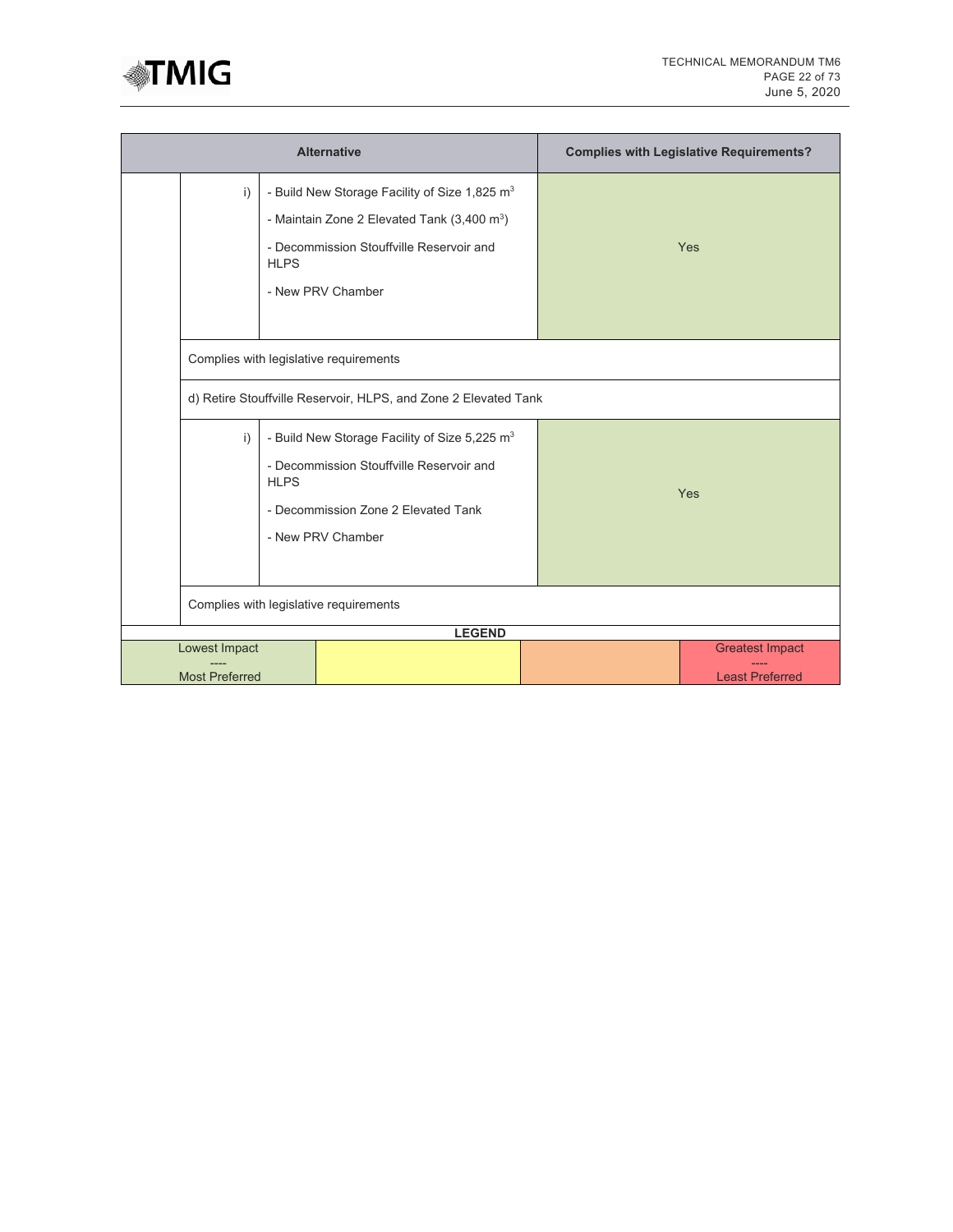

#### **3.2.5 Provision of Operational Flexibility**

Any modifications to the water supply facility should also be evaluated as to how they impact (positively or negatively) the operational flexibility of the overall system.

It is important to maintain operational flexibility such that individual processes can be taken out of service on occasion for planned or emergency maintenance, and for to accommodate unexpectedly high demands which may arise.

For the purposes of the evaluation, alternatives which provide greater operational flexibility are preferred to those which maintain the existing flexibility. Specifically, floating storage is said to have grater operational flexibility due to reduced operating constraints when compared with Pumped Storage. Additionally, alternatives with storage provided between two or more facilities are considered to have greater operation flexibility compared to those reliant on a single storage facility due to security of storage.

The first three alternatives Do Nothing, Limit Community Growth, and Implement Water Conservation have an assessment rating that Negatively Impacts operational flexibility. This is due to insufficient storage provided to meet 2041 storage requirements.

Alternatives 4) a) i), 4) a) ii), and 4) b) i) have an assessment rating of Somewhat Enhanced due to the reliance on Pumped and Floating storage. 4) b) ii) has an assessment rating of Reduced due to the greatest reliance on Pumped Storage of the alternatives. Alternative 4) c) i) has the lowest assessment rating of "Greatest Enhancement" due to storage being provided by 2 elevated facilities. Alternative 4) d) i) has an assessment rating of Enhanced due to storage being provided by potentially 1 new elevated storage tank.

## **TABLE 3-5 ASSESSMENT OF OPERATIONAL FLEXIBILITY OF ALTERNATIVE SOLUTIONS**

| <b>Alternative</b>                                                                                                                                                                                                                                                           |                                                        |                                                                                                                                                                                                 | <b>Impact on Operational Flexibility</b> |
|------------------------------------------------------------------------------------------------------------------------------------------------------------------------------------------------------------------------------------------------------------------------------|--------------------------------------------------------|-------------------------------------------------------------------------------------------------------------------------------------------------------------------------------------------------|------------------------------------------|
| Do Nothing<br>1)                                                                                                                                                                                                                                                             |                                                        |                                                                                                                                                                                                 | <b>Negative Impact</b>                   |
| Doing Nothing to expand the available water storage to meet the needs of the proposed growth would negatively impact<br>operational flexibility, as the water storage available in Zones 2 + 3 supply would be insufficient to meet the water demands<br>from the community. |                                                        |                                                                                                                                                                                                 |                                          |
| 2)                                                                                                                                                                                                                                                                           | <b>Limit Community Growth</b>                          |                                                                                                                                                                                                 | <b>Negative Impact</b>                   |
|                                                                                                                                                                                                                                                                              |                                                        | This alternative would negatively impact operational flexibility, as the water storage available in Zones $2 + 3$ supply would be<br>insufficient to meet the water demands from the community. |                                          |
| 3)                                                                                                                                                                                                                                                                           | Implement Water Conservation<br><b>Negative Impact</b> |                                                                                                                                                                                                 |                                          |
| This alternative would negatively impact operational flexibility, as the water storage available in Zones 2 + 3 supply would be<br>insufficient to meet the water demands from the community.                                                                                |                                                        |                                                                                                                                                                                                 |                                          |
| Facilitate Shared Fire Storage Between Zone 1 to Zone 2<br>4)                                                                                                                                                                                                                |                                                        |                                                                                                                                                                                                 |                                          |
| a) No Storage Facilities Retired                                                                                                                                                                                                                                             |                                                        |                                                                                                                                                                                                 |                                          |
|                                                                                                                                                                                                                                                                              | $\mathsf{i}$                                           | - Upgrade Stouffville Reservoir (West Cell,<br>2,996 m <sup>3</sup> ) and HLPS to 110.96 L/s (3 Pumps, 2<br>Duty/1 Standby @ 55.5 L/s)                                                          |                                          |
|                                                                                                                                                                                                                                                                              |                                                        | - Maintain Zone 2 Elevated Tank $(3,400 \text{ m}^3)$<br>- Decommission East Cell Reservoir                                                                                                     | <b>Somewhat Enhanced</b>                 |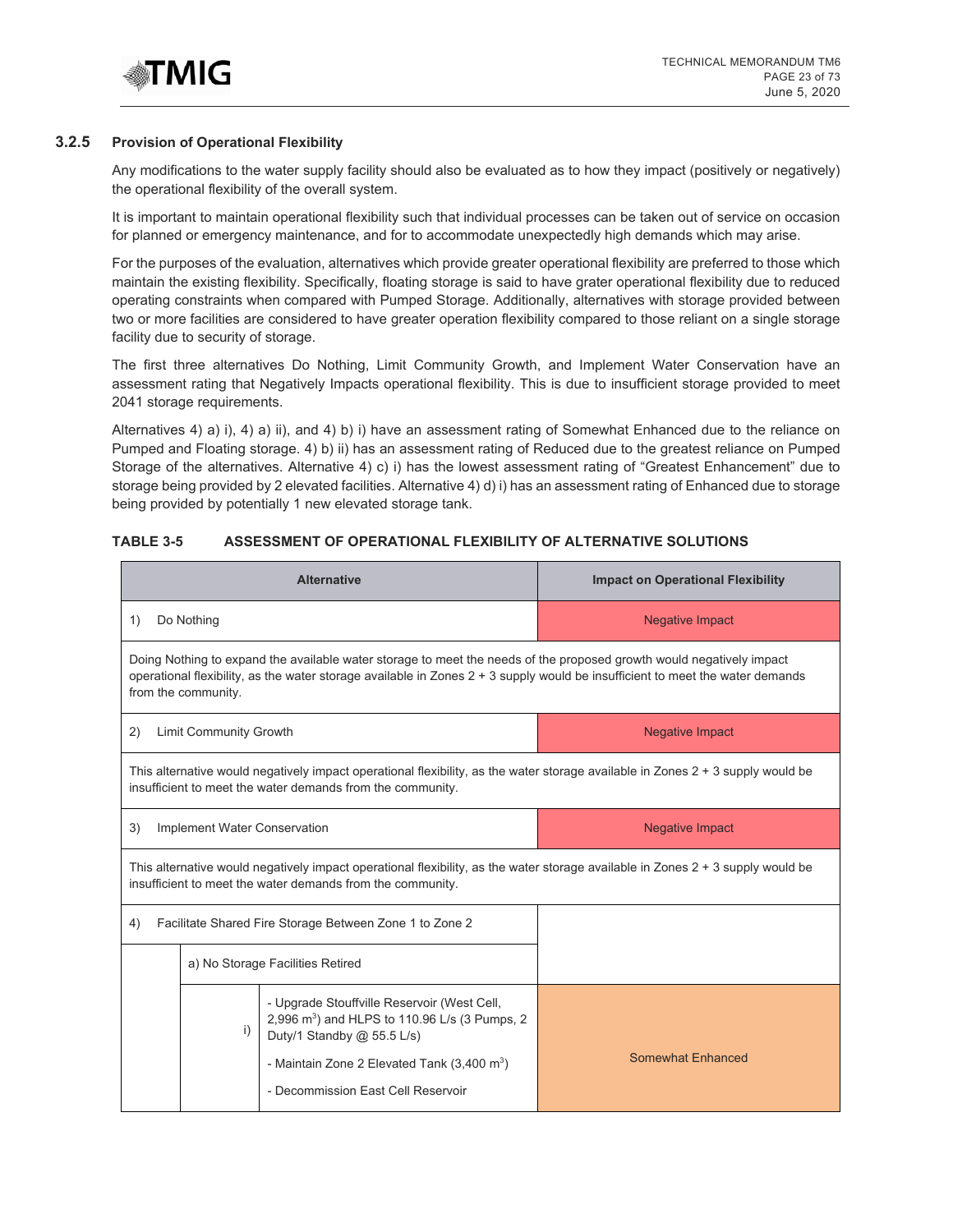

| <b>Alternative</b>                                                                                                                                                                                                                                                                                                                                                                                                                                                                                                                                                                                                                                                                                                                                                                                                                                           |                                                                                                                                                                                                                                                                                                          | <b>Impact on Operational Flexibility</b> |  |  |
|--------------------------------------------------------------------------------------------------------------------------------------------------------------------------------------------------------------------------------------------------------------------------------------------------------------------------------------------------------------------------------------------------------------------------------------------------------------------------------------------------------------------------------------------------------------------------------------------------------------------------------------------------------------------------------------------------------------------------------------------------------------------------------------------------------------------------------------------------------------|----------------------------------------------------------------------------------------------------------------------------------------------------------------------------------------------------------------------------------------------------------------------------------------------------------|------------------------------------------|--|--|
|                                                                                                                                                                                                                                                                                                                                                                                                                                                                                                                                                                                                                                                                                                                                                                                                                                                              | - New PRV Chamber                                                                                                                                                                                                                                                                                        |                                          |  |  |
| This alternative involves two storage facilities providing Zone 2 + 3 with equalization and emergency storage, the<br>West Cell of the Stouffville Reservoir and the Zone 2 Elevated Storage Tank. Fire Storage would be supplied from<br>Zone 1.                                                                                                                                                                                                                                                                                                                                                                                                                                                                                                                                                                                                            |                                                                                                                                                                                                                                                                                                          |                                          |  |  |
| Storage requirements for Zone 2 + 3 being met by 3 facilities increases operational flexibility as an emergency<br>affecting one of the facilities will have a lesser impact on the Region's ability to provide adequate water storage to<br>the community. Further the split between floating and pumped storage through the West Cell of the Stouffville<br>Reservoir and Zone 2 Elevated Tank provide additional operational flexibility in terms of meeting the required<br>demand flow rates.                                                                                                                                                                                                                                                                                                                                                           |                                                                                                                                                                                                                                                                                                          |                                          |  |  |
|                                                                                                                                                                                                                                                                                                                                                                                                                                                                                                                                                                                                                                                                                                                                                                                                                                                              | - Upgrade Stouffville Reservoir (East and West<br>Cells, 5,132 m <sup>3</sup> ) and HLPS to 190.07 L/s (3<br>Pumps, 2 Duty/1 Standby @ 95 L/s)                                                                                                                                                           | <b>Somewhat Enhanced</b>                 |  |  |
| ii)                                                                                                                                                                                                                                                                                                                                                                                                                                                                                                                                                                                                                                                                                                                                                                                                                                                          | - Maintain Zone 2 Elevated Tank $(3,400 \text{ m}^3)$<br>- New PRV Chamber                                                                                                                                                                                                                               |                                          |  |  |
| This alternative involves two storage facilities providing Zone 2 + 3 with equalization and emergency storage, both<br>Cells of the Stouffville Reservoir and the Zone 2 Elevated Storage Tank. Fire Storage would be supplied from Zone<br>1.<br>Storage requirements for Zone 2 + 3 being met by 3 facilities increases operational flexibility as an emergency<br>affecting one of the facilities will have a lesser impact on the Region's ability to provide adequate water storage to<br>the community. Further the split between floating and pumped storage through the Full Stouffville Reservoir and<br>Zone 2 Elevated Tank provide additional operational flexibility in terms of meeting the required demand flow rates.                                                                                                                        |                                                                                                                                                                                                                                                                                                          |                                          |  |  |
|                                                                                                                                                                                                                                                                                                                                                                                                                                                                                                                                                                                                                                                                                                                                                                                                                                                              | b) Retire Zone 2 Elevated Tank                                                                                                                                                                                                                                                                           |                                          |  |  |
| i)                                                                                                                                                                                                                                                                                                                                                                                                                                                                                                                                                                                                                                                                                                                                                                                                                                                           | - Build New Storage Facility of Size 2,229 m <sup>3</sup><br>- Upgrade Stouffville Reservoir (West Cell,<br>2,996 m <sup>3</sup> ) and HLPS to 110.96 L/s (3 Pumps, 2<br>Duty/1 Standby @ 55.5 L/s)<br>- Decommission Zone 2 Elevated Tank<br>- Decommission East Cell of Reservoir<br>- New PRV Chamber | <b>Somewhat Enhanced</b>                 |  |  |
| This alternative involves two storage facilities providing Zone 2 + 3 with equalization and emergency storage, the<br>West Cell of the Stouffville Reservoir and a New Storage Facility. Fire Storage would be supplied from Zone 1.<br>Storage requirements for Zone 2 + 3 being met by 3 facilities increases operational flexibility as an emergency<br>affecting one of the facilities will have a lesser impact on the Region's ability to provide adequate water storage to<br>the community. Further depending on the type of new storage facility constructed (floating or pumped) there is the<br>possibility that storage would be split between floating and pumped storage through the new Facility and the West<br>Reservoir Cell which would provide additional operational flexibility in terms of meeting the required demand flow<br>rates. |                                                                                                                                                                                                                                                                                                          |                                          |  |  |
| ii)                                                                                                                                                                                                                                                                                                                                                                                                                                                                                                                                                                                                                                                                                                                                                                                                                                                          | - Build New Storage Facility of Minimum Size<br>$93 \text{ m}^3$                                                                                                                                                                                                                                         |                                          |  |  |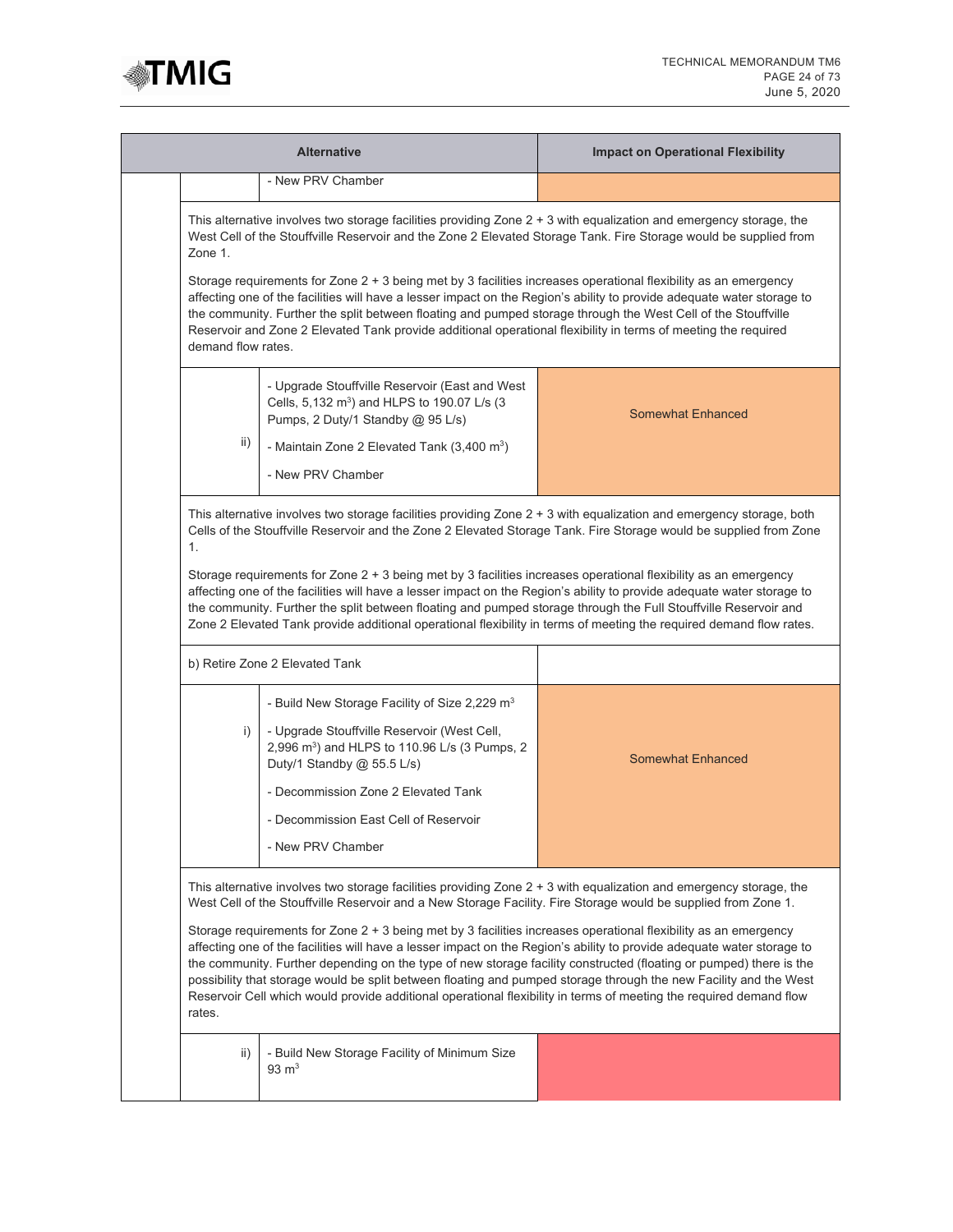

|    | <b>Alternative</b>                                                                                                                                                                                                                                                                                                                                                                                                                                                                                                                                                                                                                              | <b>Impact on Operational Flexibility</b>                                                                                |  |  |  |
|----|-------------------------------------------------------------------------------------------------------------------------------------------------------------------------------------------------------------------------------------------------------------------------------------------------------------------------------------------------------------------------------------------------------------------------------------------------------------------------------------------------------------------------------------------------------------------------------------------------------------------------------------------------|-------------------------------------------------------------------------------------------------------------------------|--|--|--|
|    | - Upgrade Stouffville Reservoir (East and West<br>Cells, 5,132 m <sup>3</sup> ) and HLPS to 190.07 L/s (3<br>Pumps, 2 Duty/1 Standby @ 95 L/s)                                                                                                                                                                                                                                                                                                                                                                                                                                                                                                  | Reduced                                                                                                                 |  |  |  |
|    | - Decommission Zone 2 Elevated Tank                                                                                                                                                                                                                                                                                                                                                                                                                                                                                                                                                                                                             |                                                                                                                         |  |  |  |
|    | - New PRV Chamber                                                                                                                                                                                                                                                                                                                                                                                                                                                                                                                                                                                                                               |                                                                                                                         |  |  |  |
|    |                                                                                                                                                                                                                                                                                                                                                                                                                                                                                                                                                                                                                                                 |                                                                                                                         |  |  |  |
|    | In this scenario Storage requirements for Zone 2 + 3 is primarily provided by two facilities, the Stouffville Reservoir<br>(both cells) and the Zone 1 Elevated Tank (providing fire storage). As such while it provides reduced operational<br>facility is pumped (meeting adequate demand flow rates will be more difficult compared to a floating facility).                                                                                                                                                                                                                                                                                 | flexibility for Zones 2+3 as equalization and emergency storage is primarily being provided by only 1 facility and this |  |  |  |
|    | c) Retire Stouffville Reservoir and HLPS                                                                                                                                                                                                                                                                                                                                                                                                                                                                                                                                                                                                        |                                                                                                                         |  |  |  |
| i) | - Build New Storage Facility of Size 1,825 m <sup>3</sup>                                                                                                                                                                                                                                                                                                                                                                                                                                                                                                                                                                                       |                                                                                                                         |  |  |  |
|    | - Maintain Zone 2 Elevated Tank $(3,400 \text{ m}^3)$                                                                                                                                                                                                                                                                                                                                                                                                                                                                                                                                                                                           |                                                                                                                         |  |  |  |
|    | - Decommission Stouffville Reservoir and<br><b>HLPS</b>                                                                                                                                                                                                                                                                                                                                                                                                                                                                                                                                                                                         | <b>Greatest Enhancement</b>                                                                                             |  |  |  |
|    | - New PRV Chamber                                                                                                                                                                                                                                                                                                                                                                                                                                                                                                                                                                                                                               |                                                                                                                         |  |  |  |
|    |                                                                                                                                                                                                                                                                                                                                                                                                                                                                                                                                                                                                                                                 |                                                                                                                         |  |  |  |
|    | This alternative involves two storage facilities providing Zone 2 + 3 with equalization and emergency storage, the<br>Zone 2 Elevated Tank and a New Storage Facility. Fire Storage would be supplied from Zone 1.                                                                                                                                                                                                                                                                                                                                                                                                                              |                                                                                                                         |  |  |  |
|    | Storage requirements for Zone 2 + 3 being met by 3 facilities increases operational flexibility as an emergency<br>affecting one of the facilities will have a lesser impact on the Region's ability to provide adequate water storage to<br>the community. Further depending on the type of new storage facility constructed (floating or pumped) there is the<br>possibility that storage would be split between floating and pumped storage through the new Facility and Zone 2<br>Elevated Tank or be entirely floating based which would provide additional operational flexibility in terms of meeting<br>the required demand flow rates. |                                                                                                                         |  |  |  |
|    | d) Retire Stouffville Reservoir, HLPS, and Zone 2 Elevated Tank                                                                                                                                                                                                                                                                                                                                                                                                                                                                                                                                                                                 |                                                                                                                         |  |  |  |
| i) | - Build New Storage Facility of Size 5,225 m <sup>3</sup><br>- Decommission Stouffyille Reservoir and                                                                                                                                                                                                                                                                                                                                                                                                                                                                                                                                           |                                                                                                                         |  |  |  |
|    | <b>HLPS</b>                                                                                                                                                                                                                                                                                                                                                                                                                                                                                                                                                                                                                                     | <b>Enhanced</b>                                                                                                         |  |  |  |
|    | - Decommission Zone 2 Elevated Tank<br>- New PRV Chamber                                                                                                                                                                                                                                                                                                                                                                                                                                                                                                                                                                                        |                                                                                                                         |  |  |  |
|    |                                                                                                                                                                                                                                                                                                                                                                                                                                                                                                                                                                                                                                                 |                                                                                                                         |  |  |  |
|    | In this scenario Storage requirements for Zone 2 + 3 is primarily provided by two facilities, a New Storage Facility<br>and the Zone 1 Elevated Tank (providing fire storage). As such while it provides enhanced operational flexibility<br>compared to current operating conditions, it is less so than the provision of (3 or more) storage facilities.                                                                                                                                                                                                                                                                                      |                                                                                                                         |  |  |  |
|    | With this said there is the possibility that there could be enhanced capabilities of meeting the various demand flow<br>rates if the constructed facility is Floating.                                                                                                                                                                                                                                                                                                                                                                                                                                                                          |                                                                                                                         |  |  |  |
|    | <b>LEGEND</b>                                                                                                                                                                                                                                                                                                                                                                                                                                                                                                                                                                                                                                   |                                                                                                                         |  |  |  |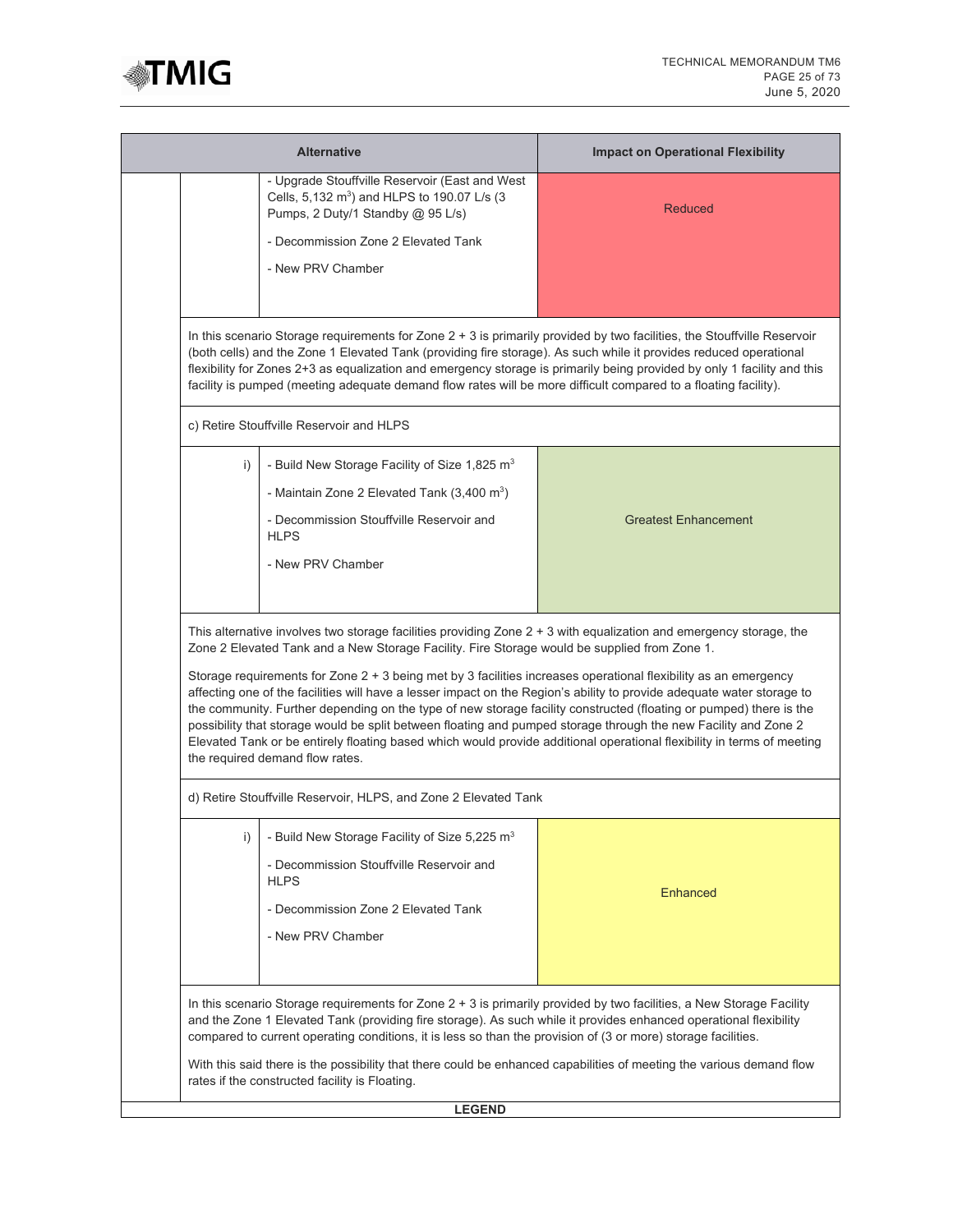

|                       | <b>Alternative</b> | Impact on Operational Flexibility |
|-----------------------|--------------------|-----------------------------------|
| Lowest Impact         |                    | <b>Greatest Impact</b>            |
| -----                 |                    | ----                              |
| <b>Most Preferred</b> |                    | <b>Least Preferred</b>            |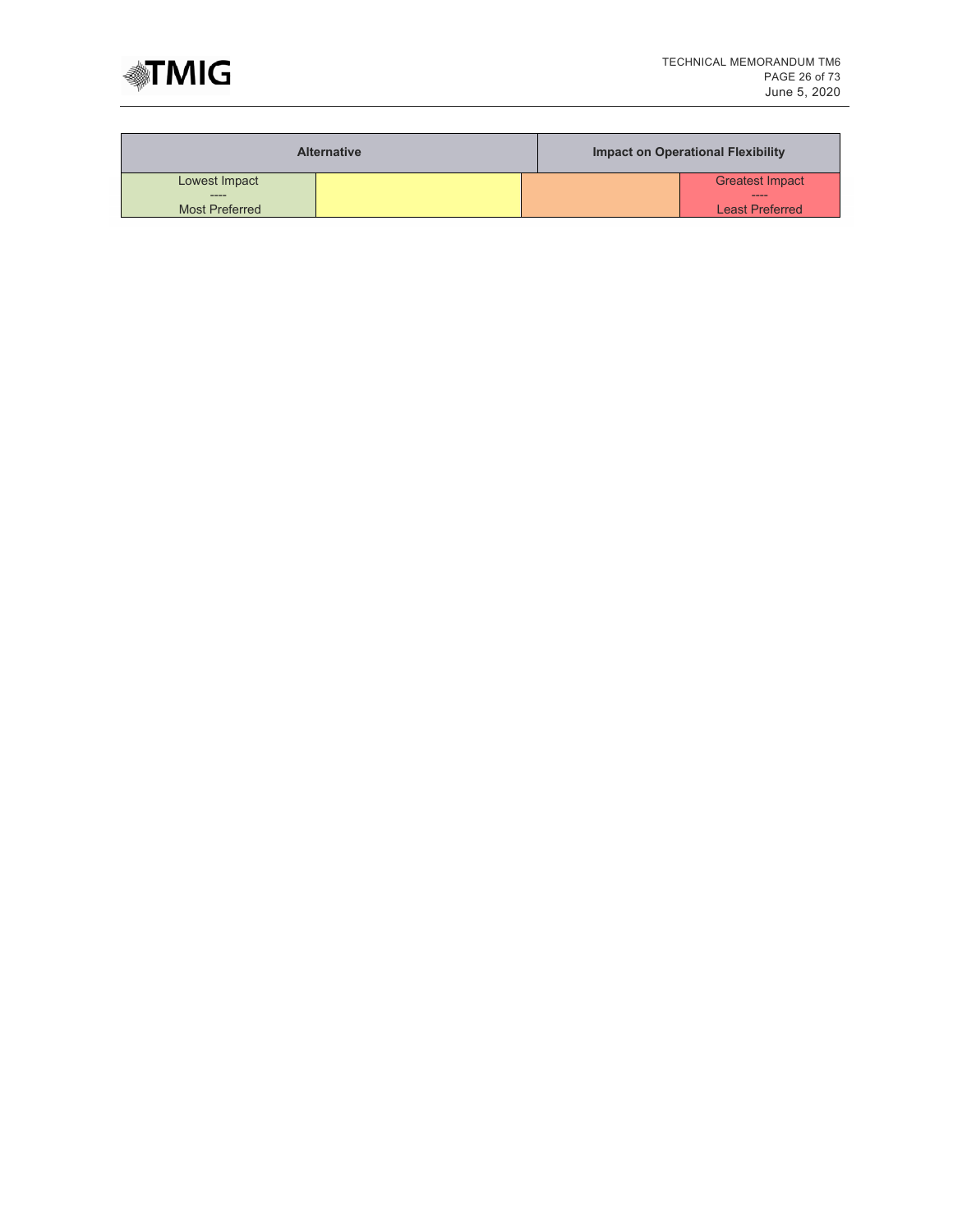

#### **3.2.6 Impact on Natural Environment**

In previous stages of this Class EA process, a technical memorandum has documented the extent of the natural environment (TM4, dated May 31, 2018) and the overall impacts of the proposed alternative solutions on the natural environments (TM5, dated June 19, 2018).

From **Table 3-6** below it can be seen that the first three alternatives Do Nothing, Limit Community Growth, and Implement Water Conservation along with alternative 4) a) i) and 4) a) ii) have the lowest impact on the Natural Environment of the alternatives evaluated. This is to be expected, as they involve no new facilities to be constructed. Upgrades to the facilities in these options occur within the existing footprint of the facilities, and as such have minimal impacts to the Natural Environment.

The remaining alternatives have an assessment of Moderate to Potentially Significant. The impact will ultimately depend on the proximity of the to be determined site locations to residential, commercial, and industrial land uses. These may be mitigable by locating the new storage facility on existing land where other facilities are currently in use and planned for decommissioning. This will be dependent on the availability of space within existing site locations. Reasonable protective measures and best practices can also help mitigate the impact on the Natural Environment for some of these options.

## **TABLE 3-6 ALTERNATIVE SOLUTION'S IMPACT ON THE NATURAL ENVIRONMENT**

| <b>Alternative</b>                                                                                                                                                                            |                                                                                                                                                                                               |                                                                                                                                        | <b>Impact on Natural Environment</b>                                                                                         |
|-----------------------------------------------------------------------------------------------------------------------------------------------------------------------------------------------|-----------------------------------------------------------------------------------------------------------------------------------------------------------------------------------------------|----------------------------------------------------------------------------------------------------------------------------------------|------------------------------------------------------------------------------------------------------------------------------|
| Do Nothing<br>1)                                                                                                                                                                              |                                                                                                                                                                                               |                                                                                                                                        | Minor Impact                                                                                                                 |
| Decommissioning of the Zone 2 Elevated Tank is required in this alternative along with upgrades to the Stouffville Reservoir<br>and High Lift Pumping Station to maintain current capacities. |                                                                                                                                                                                               |                                                                                                                                        |                                                                                                                              |
|                                                                                                                                                                                               |                                                                                                                                                                                               | Upgrades to the Stouffville Reservoir involve alterations within the existing footprint of the current Reservoir.                      |                                                                                                                              |
| (2)                                                                                                                                                                                           | <b>Limit Community Growth</b>                                                                                                                                                                 |                                                                                                                                        | Minor Impact                                                                                                                 |
|                                                                                                                                                                                               |                                                                                                                                                                                               | and High Lift Pumping Station to maintain current capacities.                                                                          | Decommissioning of the Zone 2 Elevated Tank is required in this alternative along with upgrades to the Stouffville Reservoir |
|                                                                                                                                                                                               |                                                                                                                                                                                               | Upgrades to the Stouffville Reservoir involve alterations within the existing footprint of the current Reservoir.                      |                                                                                                                              |
| 3)                                                                                                                                                                                            | Minor Impact<br>Implement Water Conservation                                                                                                                                                  |                                                                                                                                        |                                                                                                                              |
|                                                                                                                                                                                               | Decommissioning of the Zone 2 Elevated Tank is required in this alternative along with upgrades to the Stouffville Reservoir<br>and High Lift Pumping Station to maintain current capacities. |                                                                                                                                        |                                                                                                                              |
|                                                                                                                                                                                               |                                                                                                                                                                                               | Upgrades to the Stouffville Reservoir involve alterations within the existing footprint of the current Reservoir.                      |                                                                                                                              |
| Facilitate Shared Fire Storage Between Zone 1 to Zone 2<br>4)                                                                                                                                 |                                                                                                                                                                                               |                                                                                                                                        |                                                                                                                              |
| a) No Storage Facilities Retired                                                                                                                                                              |                                                                                                                                                                                               |                                                                                                                                        |                                                                                                                              |
|                                                                                                                                                                                               | i)                                                                                                                                                                                            | - Upgrade Stouffville Reservoir (West Cell,<br>2,996 m <sup>3</sup> ) and HLPS to 110.96 L/s (3 Pumps,<br>2 Duty/1 Standby @ 55.5 L/s) |                                                                                                                              |
|                                                                                                                                                                                               |                                                                                                                                                                                               | - Maintain Zone 2 Elevated Tank $(3,400 \text{ m}^3)$<br>- Decommission East Cell Reservoir                                            | Minor Impact                                                                                                                 |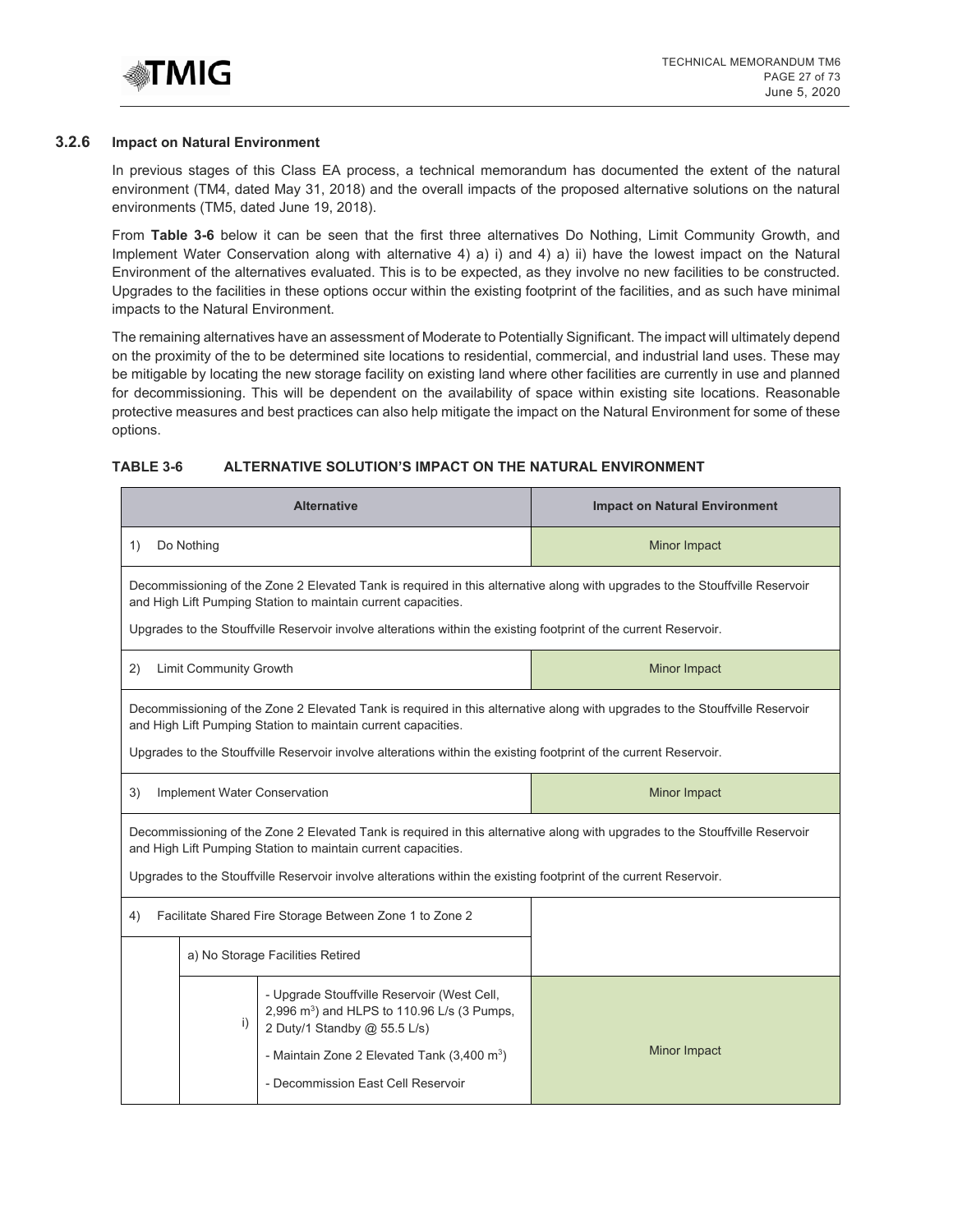

|                                                                                                                                                                                                                                                                                                                                                                                                                                                                                                                                                                                                                                                                                                                                                                                                                                                       | <b>Alternative</b>                                                                                                                                                                                                                                                                                       | <b>Impact on Natural Environment</b>                                                                                 |
|-------------------------------------------------------------------------------------------------------------------------------------------------------------------------------------------------------------------------------------------------------------------------------------------------------------------------------------------------------------------------------------------------------------------------------------------------------------------------------------------------------------------------------------------------------------------------------------------------------------------------------------------------------------------------------------------------------------------------------------------------------------------------------------------------------------------------------------------------------|----------------------------------------------------------------------------------------------------------------------------------------------------------------------------------------------------------------------------------------------------------------------------------------------------------|----------------------------------------------------------------------------------------------------------------------|
|                                                                                                                                                                                                                                                                                                                                                                                                                                                                                                                                                                                                                                                                                                                                                                                                                                                       | - New PRV Chamber                                                                                                                                                                                                                                                                                        |                                                                                                                      |
| Upgrades to the Stouffville Reservoir and the Elevated Tank involve alterations within the existing footprint of the<br>current Reservoir. Decommissioning of the East Cell of the Stouffville Reservoir will also be required but will involve<br>little Natural Environment Impact.                                                                                                                                                                                                                                                                                                                                                                                                                                                                                                                                                                 |                                                                                                                                                                                                                                                                                                          |                                                                                                                      |
| ii)                                                                                                                                                                                                                                                                                                                                                                                                                                                                                                                                                                                                                                                                                                                                                                                                                                                   | - Upgrade Stouffville Reservoir (East and<br>West Cells, 5,132 m <sup>3</sup> ) and HLPS to 190.07 L/s<br>(3 Pumps, 2 Duty/1 Standby @ 95 L/s)<br>- Maintain Zone 2 Elevated Tank $(3,400 \text{ m}^3)$<br>- New PRV Chamber                                                                             | Minor Impact                                                                                                         |
| current Reservoir.                                                                                                                                                                                                                                                                                                                                                                                                                                                                                                                                                                                                                                                                                                                                                                                                                                    |                                                                                                                                                                                                                                                                                                          | Upgrades to the Stouffville Reservoir and the Elevated Tank involve alterations within the existing footprint of the |
|                                                                                                                                                                                                                                                                                                                                                                                                                                                                                                                                                                                                                                                                                                                                                                                                                                                       | b) Retire Zone 2 Elevated Tank                                                                                                                                                                                                                                                                           |                                                                                                                      |
| i)                                                                                                                                                                                                                                                                                                                                                                                                                                                                                                                                                                                                                                                                                                                                                                                                                                                    | - Build New Storage Facility of Size 2,229 m <sup>3</sup><br>- Upgrade Stouffville Reservoir (West Cell,<br>2,996 m <sup>3</sup> ) and HLPS to 110.96 L/s (3 Pumps,<br>2 Duty/1 Standby @ 55.5 L/s)<br>- Decommission Zone 2 Elevated Tank<br>- Decommission East Cell of Reservoir<br>- New PRV Chamber | Minor Impact                                                                                                         |
| This alternative involves the construction of a new Storage Facility of size 2,229 m <sup>3</sup> . This storage facility is of<br>comparable size to the Zone 2 Elevated Tank that is set for decommissioning in 2043.<br>It is assumed that since the Zone 2 Elevated Tank is being decommissioned in the scenario, the site location can be<br>re-purposed for this new Storage Facility. Thus, no new land will be required, and construction can occur in the<br>footprint of an existing facility.<br>Decommissioning of the Zone 2 Elevated Tank is also required.<br>Similar to the alternatives above a New PRV chamber will also be required to be built. Upgrades to the Stouffville<br>Reservoir will occur within the existing footprint of the Reservoir (resulting in minimal impact to the natural<br>environment from this upgrade). |                                                                                                                                                                                                                                                                                                          |                                                                                                                      |
| ii)                                                                                                                                                                                                                                                                                                                                                                                                                                                                                                                                                                                                                                                                                                                                                                                                                                                   | - Build New Storage Facility of Minimum Size<br>$93 \text{ m}^3$<br>- Upgrade Stouffville Reservoir (East and<br>West Cells, $5,132 \text{ m}^3$ ) and HLPS to 190.07 L/s<br>(3 Pumps, 2 Duty/1 Standby @ 95 L/s)<br>- Decommission Zone 2 Elevated Tank<br>- New PRV Chamber                            | Moderate, but mitigable during construction                                                                          |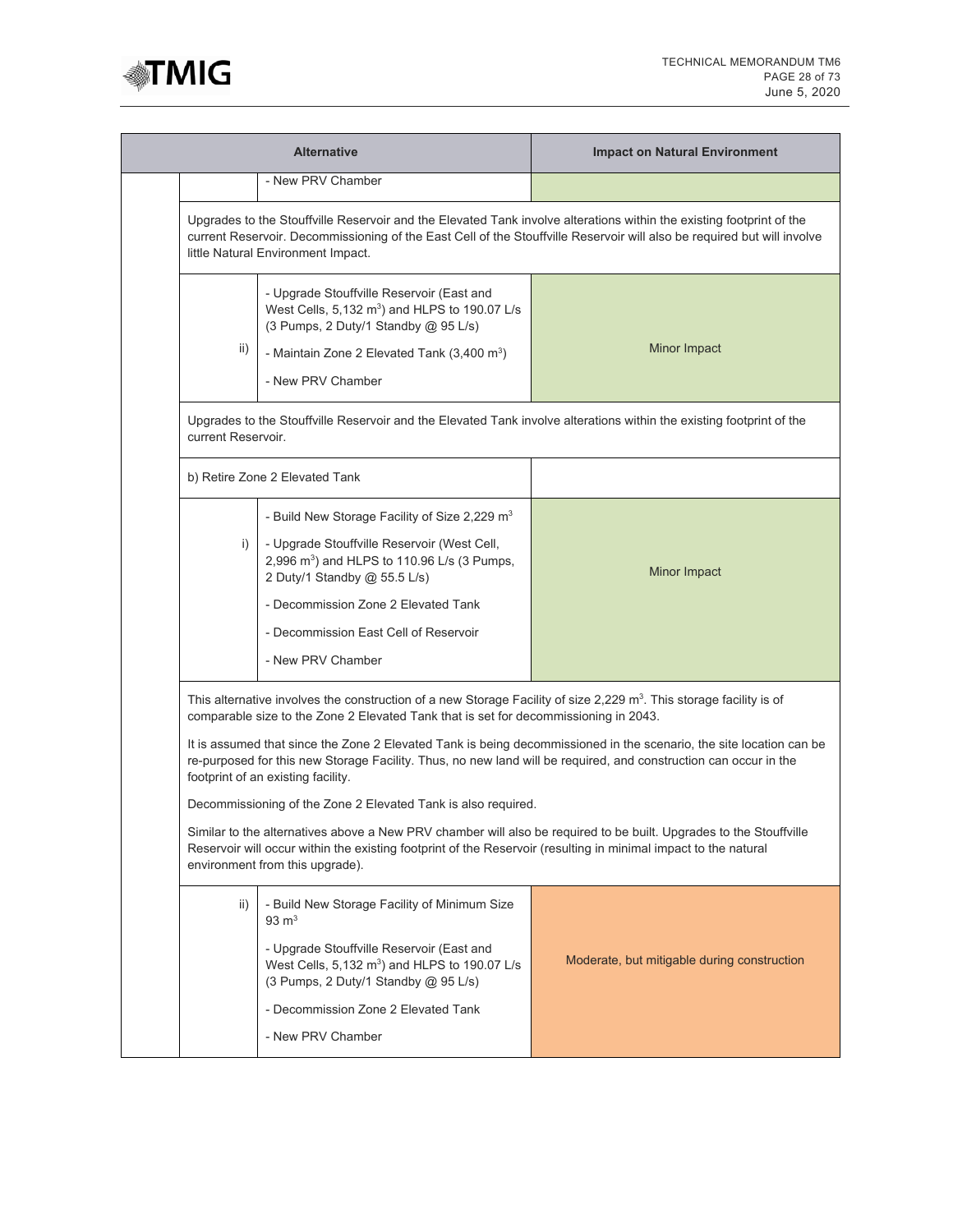

| <b>Alternative</b>                                                                                                                                                                                                                                                                                                                                                                                                                                                                                                                                                                              |                                                                                                                                                                                                                                                                                                                                                                                                                                                                                                                                                                    | <b>Impact on Natural Environment</b>                                                                               |  |  |
|-------------------------------------------------------------------------------------------------------------------------------------------------------------------------------------------------------------------------------------------------------------------------------------------------------------------------------------------------------------------------------------------------------------------------------------------------------------------------------------------------------------------------------------------------------------------------------------------------|--------------------------------------------------------------------------------------------------------------------------------------------------------------------------------------------------------------------------------------------------------------------------------------------------------------------------------------------------------------------------------------------------------------------------------------------------------------------------------------------------------------------------------------------------------------------|--------------------------------------------------------------------------------------------------------------------|--|--|
|                                                                                                                                                                                                                                                                                                                                                                                                                                                                                                                                                                                                 | This alternative involves the construction of a new Storage Facility of minimum size 93 m <sup>3</sup> . While this required<br>storage is minimal it might make sense for the Region to consider constructing a larger facility for future storage<br>accommodations.                                                                                                                                                                                                                                                                                             |                                                                                                                    |  |  |
|                                                                                                                                                                                                                                                                                                                                                                                                                                                                                                                                                                                                 | It is assumed that since the Zone 2 Elevated Tank is being decommissioned in the scenario, the site location can be<br>re-purposed for this new Storage Facility. Thus, no new land will be required, and construction can occur in the<br>footprint of an existing facility. As this option requires the decommissioning of a large facility (Zone 2 Elevated Tank),<br>it is assumed the impact to the natural environment will be greater than alternatives which involve the<br>decommissioning of smaller facilities (or only portions of larger facilities). |                                                                                                                    |  |  |
|                                                                                                                                                                                                                                                                                                                                                                                                                                                                                                                                                                                                 | Decommissioning of the Zone 2 Elevated Tank is also required.                                                                                                                                                                                                                                                                                                                                                                                                                                                                                                      |                                                                                                                    |  |  |
|                                                                                                                                                                                                                                                                                                                                                                                                                                                                                                                                                                                                 | Reservoir will occur within the existing footprint of the Reservoir (resulting in minimal impact to the natural<br>environment from this upgrade).                                                                                                                                                                                                                                                                                                                                                                                                                 | Similar to the alternatives above a New PRV chamber will also be required to be built. Upgrades to the Stouffville |  |  |
|                                                                                                                                                                                                                                                                                                                                                                                                                                                                                                                                                                                                 | c) Retire Stouffville Reservoir and HLPS                                                                                                                                                                                                                                                                                                                                                                                                                                                                                                                           |                                                                                                                    |  |  |
| i)                                                                                                                                                                                                                                                                                                                                                                                                                                                                                                                                                                                              | - Build New Storage Facility of Size 1,825 $m3$                                                                                                                                                                                                                                                                                                                                                                                                                                                                                                                    |                                                                                                                    |  |  |
|                                                                                                                                                                                                                                                                                                                                                                                                                                                                                                                                                                                                 | - Maintain Zone 2 Elevated Tank $(3,400 \text{ m}^3)$                                                                                                                                                                                                                                                                                                                                                                                                                                                                                                              |                                                                                                                    |  |  |
|                                                                                                                                                                                                                                                                                                                                                                                                                                                                                                                                                                                                 | - Decommission Stouffville Reservoir and<br><b>HLPS</b>                                                                                                                                                                                                                                                                                                                                                                                                                                                                                                            | Moderate, but mitigable during construction                                                                        |  |  |
|                                                                                                                                                                                                                                                                                                                                                                                                                                                                                                                                                                                                 | - New PRV Chamber                                                                                                                                                                                                                                                                                                                                                                                                                                                                                                                                                  |                                                                                                                    |  |  |
| This alternative involves the construction of a new Storage Facility of size 1,825 m <sup>3</sup> .                                                                                                                                                                                                                                                                                                                                                                                                                                                                                             |                                                                                                                                                                                                                                                                                                                                                                                                                                                                                                                                                                    |                                                                                                                    |  |  |
| It is assumed that since the Stouffville Reservoir and HLPS are being decommissioned, the site location can be re-<br>purposed for this new Storage Facility. Thus, no new land will be required, and construction can occur in the footprint<br>of an existing facility. As this option requires the decommissioning of a large facility (entirety of the Stouffville<br>Reservoir), it is assumed the impact to the natural environment will be greater than alternatives which involve the<br>decommissioning of smaller facilities.                                                         |                                                                                                                                                                                                                                                                                                                                                                                                                                                                                                                                                                    |                                                                                                                    |  |  |
|                                                                                                                                                                                                                                                                                                                                                                                                                                                                                                                                                                                                 | Maintenance to keep the Zone 2 Elevated Tank operational past 2043 is also required.                                                                                                                                                                                                                                                                                                                                                                                                                                                                               |                                                                                                                    |  |  |
|                                                                                                                                                                                                                                                                                                                                                                                                                                                                                                                                                                                                 | Similar to the alternatives above a New PRV chamber will also be required to be built.                                                                                                                                                                                                                                                                                                                                                                                                                                                                             |                                                                                                                    |  |  |
|                                                                                                                                                                                                                                                                                                                                                                                                                                                                                                                                                                                                 | d) Retire Stouffville Reservoir, HLPS, and Zone 2 Elevated Tank                                                                                                                                                                                                                                                                                                                                                                                                                                                                                                    |                                                                                                                    |  |  |
| i)                                                                                                                                                                                                                                                                                                                                                                                                                                                                                                                                                                                              | - Build New Storage Facility of Size 5,225 m <sup>3</sup>                                                                                                                                                                                                                                                                                                                                                                                                                                                                                                          |                                                                                                                    |  |  |
|                                                                                                                                                                                                                                                                                                                                                                                                                                                                                                                                                                                                 | - Decommission Stouffyille Reservoir and<br><b>HLPS</b>                                                                                                                                                                                                                                                                                                                                                                                                                                                                                                            |                                                                                                                    |  |  |
|                                                                                                                                                                                                                                                                                                                                                                                                                                                                                                                                                                                                 | - Decommission Zone 2 Elevated Tank                                                                                                                                                                                                                                                                                                                                                                                                                                                                                                                                | <b>Greatest Impact</b>                                                                                             |  |  |
|                                                                                                                                                                                                                                                                                                                                                                                                                                                                                                                                                                                                 | - New PRV Chamber                                                                                                                                                                                                                                                                                                                                                                                                                                                                                                                                                  |                                                                                                                    |  |  |
|                                                                                                                                                                                                                                                                                                                                                                                                                                                                                                                                                                                                 | This alternative involves the construction of a new Storage Facility of size 5,225 m <sup>3</sup> .                                                                                                                                                                                                                                                                                                                                                                                                                                                                |                                                                                                                    |  |  |
| It is assumed that since the Stouffville Reservoir and HLPS along with the Zone 2 Elevated Tank are being<br>decommissioned, one of these site locations can be re-purposed for this new Storage Facility. Thus, no new land will<br>be required. As this option requires the decommissioning of several facilities (entirety of the Stouffville Reservoir, and<br>Zone 2 Elevated Tank), along with the construction of a new large facility it is assumed the impact to the natural<br>environment will be greater than alternatives which involve the decommissioning of smaller facilities. |                                                                                                                                                                                                                                                                                                                                                                                                                                                                                                                                                                    |                                                                                                                    |  |  |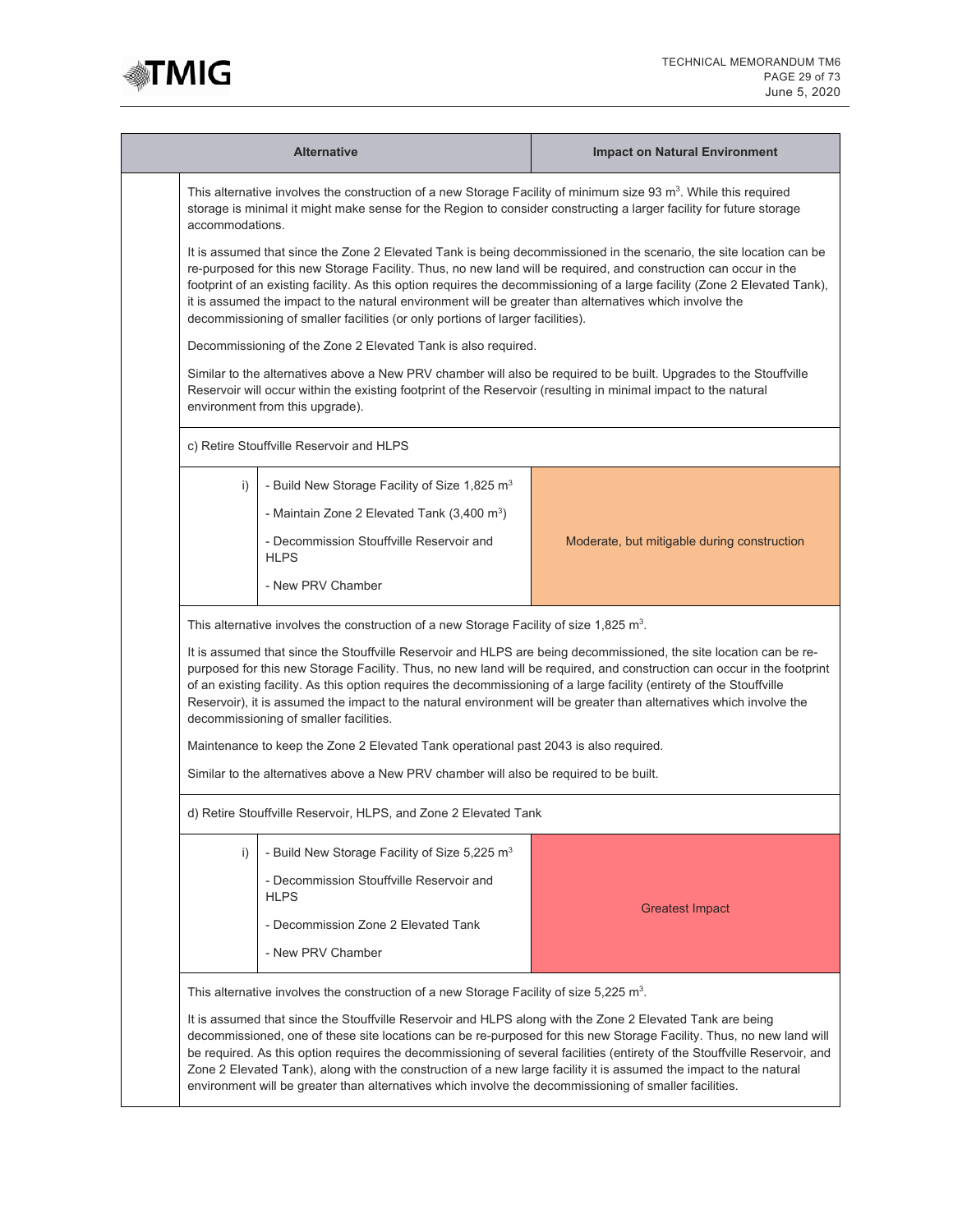

| <b>Alternative</b>                                                                     |  | <b>Impact on Natural Environment</b> |  |  |
|----------------------------------------------------------------------------------------|--|--------------------------------------|--|--|
| Similar to the alternatives above a New PRV chamber will also be required to be built. |  |                                      |  |  |
| <b>LEGEND</b>                                                                          |  |                                      |  |  |
| Lowest Impact                                                                          |  | <b>Greatest Impact</b>               |  |  |
| -----<br><b>Most Preferred</b>                                                         |  | ----<br><b>Least Preferred</b>       |  |  |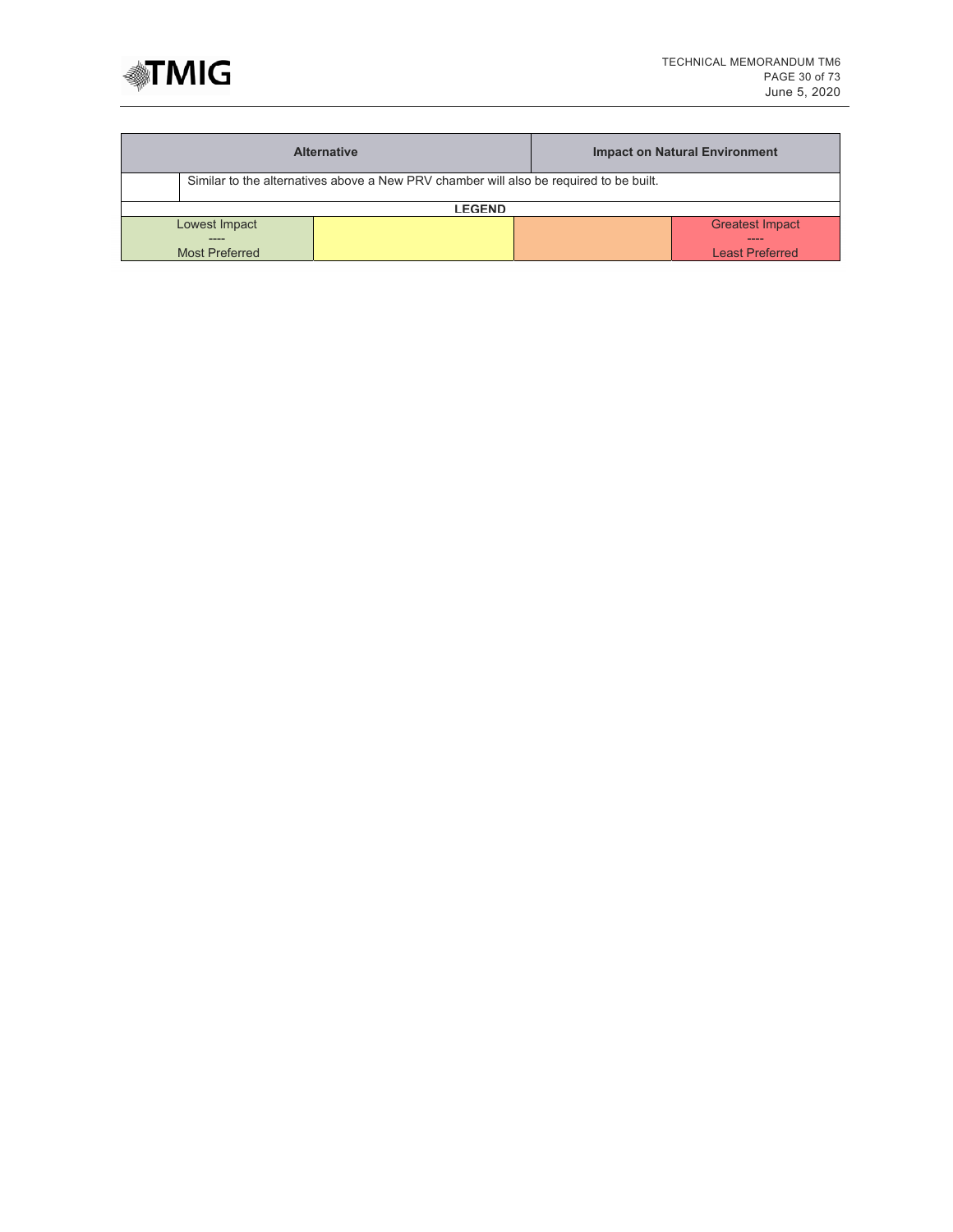

# **3.2.7 Impact on Socio-Cultural Environment**

In previous stages of this Class EA process, two previous technical memoranda have documented the extent of the socio-cultural environment (TM4, dated May 31, 2018) and the overall impacts of the proposed alternative solutions on the socio-cultural environments (TM5, dated June 19, 2018).

Below is a summary of the potential impact the various storage alternatives pose to the socio-cultural environment.

All alternatives evaluated carry social impact relating to the water supply, with Do Nothing, and Implement Water Conservation having the lowest assessment rating of Low. Limit Community Growth has the highest assessment rating of Significant.

## **TABLE 3-7 ALTERNTIVE SOLUTION'S IMPACT ON SOCIO-CULTURAL ENVIRONMENT**

| <b>Alternative</b>                                                                                                                                                                                                                                 |                                                                                                                                                                                                                                                                                                                                                                                                                                             |                                                                                                                                                                                                                                                            | <b>Impact on Socio-Cultural Environment</b> |
|----------------------------------------------------------------------------------------------------------------------------------------------------------------------------------------------------------------------------------------------------|---------------------------------------------------------------------------------------------------------------------------------------------------------------------------------------------------------------------------------------------------------------------------------------------------------------------------------------------------------------------------------------------------------------------------------------------|------------------------------------------------------------------------------------------------------------------------------------------------------------------------------------------------------------------------------------------------------------|---------------------------------------------|
| 1)<br>Do Nothing                                                                                                                                                                                                                                   |                                                                                                                                                                                                                                                                                                                                                                                                                                             |                                                                                                                                                                                                                                                            | Low                                         |
| Noise and Vibration, isolated works to install new PRVs and upgrades to Stouffville Reservoir and High Lift Pumping Station.<br>Potential service disruption to residential, commercial, industrial consumers during upgrades and PRV installation |                                                                                                                                                                                                                                                                                                                                                                                                                                             |                                                                                                                                                                                                                                                            |                                             |
| 2)                                                                                                                                                                                                                                                 | <b>Limit Community Growth</b><br>Significant                                                                                                                                                                                                                                                                                                                                                                                                |                                                                                                                                                                                                                                                            |                                             |
|                                                                                                                                                                                                                                                    | Noise and Vibration, isolated works to install new PRVs and upgrades to Stouffville Reservoir and High Lift Pumping Station.<br>Potential service disruption to residential, commercial, industrial consumers during upgrades and PRV installation.<br>The approved growth of the Town would have to be reconsidered which could affect several socio-cultural areas such as<br>property value, and other approved infrastructure projects. |                                                                                                                                                                                                                                                            |                                             |
| 3)                                                                                                                                                                                                                                                 | Implement Water Conservation<br>Low                                                                                                                                                                                                                                                                                                                                                                                                         |                                                                                                                                                                                                                                                            |                                             |
|                                                                                                                                                                                                                                                    | Noise and Vibration, isolated works to install new PRVs and upgrades to Wells/Booster Pumping Station to maintain current<br>capacities.<br>Potential service disruption to residential, commercial, industrial consumers during upgrades and PRV installation.                                                                                                                                                                             |                                                                                                                                                                                                                                                            |                                             |
| 4)                                                                                                                                                                                                                                                 | Facilitate Shared Fire Storage Between Zone 1 to Zone 2                                                                                                                                                                                                                                                                                                                                                                                     |                                                                                                                                                                                                                                                            |                                             |
|                                                                                                                                                                                                                                                    | a) No Storage Facilities Retired                                                                                                                                                                                                                                                                                                                                                                                                            |                                                                                                                                                                                                                                                            |                                             |
|                                                                                                                                                                                                                                                    | i)                                                                                                                                                                                                                                                                                                                                                                                                                                          | - Upgrade Stouffville Reservoir (West Cell,<br>2,996 m <sup>3</sup> ) and HLPS to 110.96 L/s (3 Pumps, 2<br>Duty/1 Standby @ 55.5 L/s)<br>- Maintain Zone 2 Elevated Tank $(3,400 \text{ m}^3)$<br>- Decommission East Cell Reservoir<br>- New PRV Chamber | Low                                         |
|                                                                                                                                                                                                                                                    | Noise and Vibration, isolated works to install new PRVs and upgrades to Stouffville Reservoir and High Lift Pumping<br>Station.<br>Potential service disruption to residential, commercial, and industrial consumers during upgrades and PRV<br>installation.                                                                                                                                                                               |                                                                                                                                                                                                                                                            |                                             |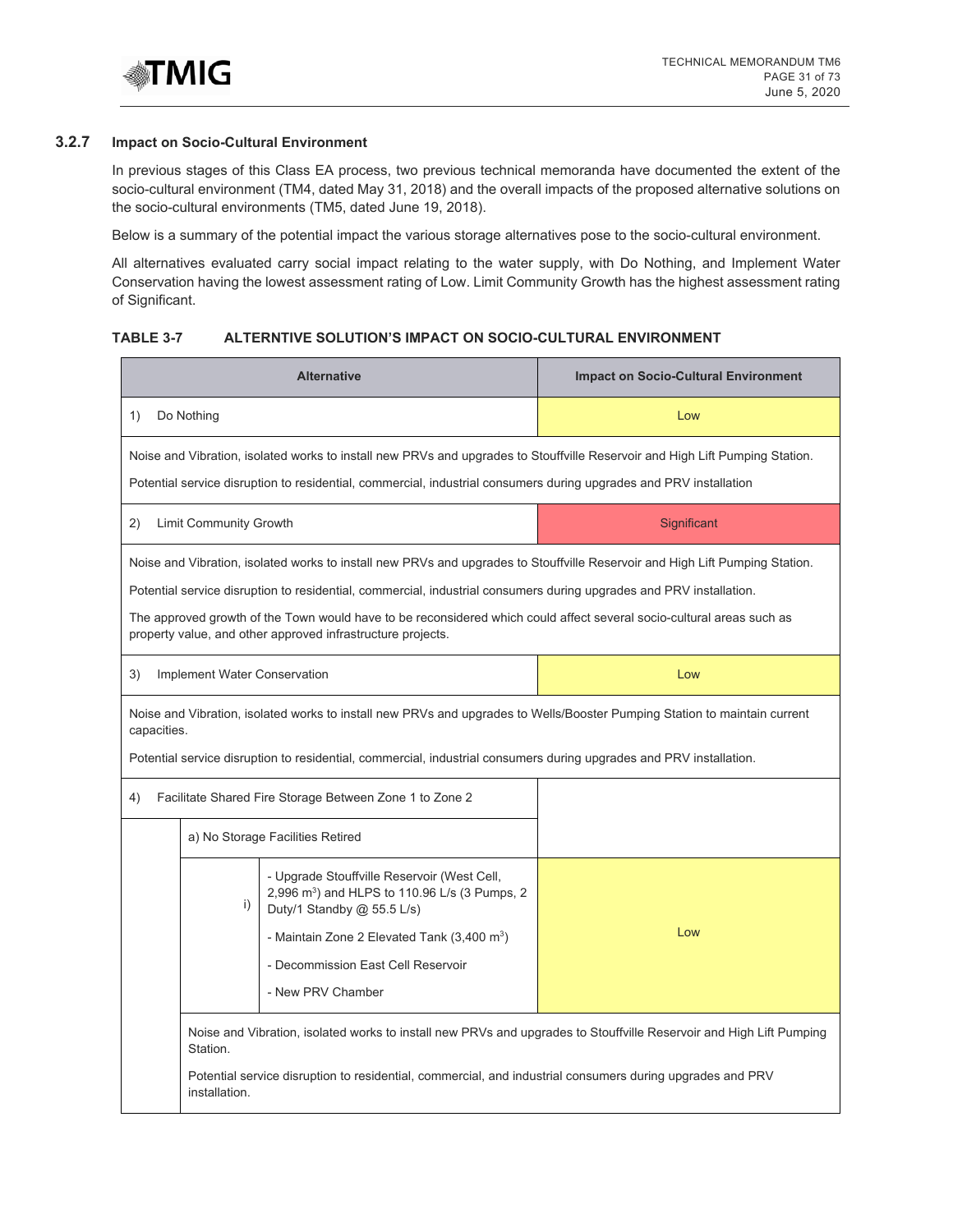

| <b>Alternative</b>                                                                                                                                                                                                                                                                                                   |                                                                                                                                                | <b>Impact on Socio-Cultural Environment</b>                                                                          |
|----------------------------------------------------------------------------------------------------------------------------------------------------------------------------------------------------------------------------------------------------------------------------------------------------------------------|------------------------------------------------------------------------------------------------------------------------------------------------|----------------------------------------------------------------------------------------------------------------------|
| Noise and Vibration impacts will be present due to the decommissioning of the East Cell Reservoir.                                                                                                                                                                                                                   |                                                                                                                                                |                                                                                                                      |
| Noise and Vibration impacts will be present due to the upgrades required to maintain the Stouffville Zone 2 Elevated<br>Tank.                                                                                                                                                                                        |                                                                                                                                                |                                                                                                                      |
|                                                                                                                                                                                                                                                                                                                      | - Upgrade Stouffville Reservoir (East and West<br>Cells, 5,132 m <sup>3</sup> ) and HLPS to 190.07 L/s (3<br>Pumps, 2 Duty/1 Standby @ 95 L/s) | Low                                                                                                                  |
| ii)                                                                                                                                                                                                                                                                                                                  | - Maintain Zone 2 Elevated Tank (3,400 m <sup>3</sup> )                                                                                        |                                                                                                                      |
|                                                                                                                                                                                                                                                                                                                      | - New PRV Chamber                                                                                                                              |                                                                                                                      |
| Station.                                                                                                                                                                                                                                                                                                             |                                                                                                                                                | Noise and Vibration, isolated works to install new PRVs and upgrades to Stouffville Reservoir and High Lift Pumping  |
| installation.                                                                                                                                                                                                                                                                                                        | Potential service disruption to residential, commercial, and industrial consumers during upgrades and PRV                                      |                                                                                                                      |
| Tank.                                                                                                                                                                                                                                                                                                                |                                                                                                                                                | Noise and Vibration impacts will be present due to the upgrades required to maintain the Stouffville Zone 2 Elevated |
|                                                                                                                                                                                                                                                                                                                      | b) Retire Zone 2 Elevated Tank                                                                                                                 |                                                                                                                      |
|                                                                                                                                                                                                                                                                                                                      | - Build New Storage Facility of Size 2,229 m <sup>3</sup>                                                                                      |                                                                                                                      |
| i)                                                                                                                                                                                                                                                                                                                   | - Upgrade Stouffville Reservoir (West Cell,<br>2,996 m <sup>3</sup> ) and HLPS to 110.96 L/s (3 Pumps, 2<br>Duty/1 Standby @ 55.5 L/s)         | Low                                                                                                                  |
|                                                                                                                                                                                                                                                                                                                      | - Decommission Zone 2 Elevated Tank                                                                                                            |                                                                                                                      |
|                                                                                                                                                                                                                                                                                                                      | - Decommission East Cell of Reservoir                                                                                                          |                                                                                                                      |
|                                                                                                                                                                                                                                                                                                                      | - New PRV Chamber                                                                                                                              |                                                                                                                      |
| Noise and Vibration, isolated works to install new PRVs and upgrades to Stouffville Reservoir and High Lift Pumping<br>Station.                                                                                                                                                                                      |                                                                                                                                                |                                                                                                                      |
| Potential service disruption to residential, commercial, and industrial consumers during upgrades and PRV<br>installation.                                                                                                                                                                                           |                                                                                                                                                |                                                                                                                      |
| Temporary noise and vibration disruption isolated to the selected site location will be present for the construction of<br>the new Storage Facility. This can be mitigated by constructing the New Storage Facility at the Stouffville Reservoir<br>East Cell site location (to be decommissioned in this scenario). |                                                                                                                                                |                                                                                                                      |
| Depending on type of storage facility constructed and its location there could be additional residential, commercial<br>and industrial impacts due to proximity to the facility.                                                                                                                                     |                                                                                                                                                |                                                                                                                      |
| Noise and Vibration impacts will be present due to the decommissioning of the Stouffville Zone 2 Elevated Tank and<br>East Reservoir Cell.                                                                                                                                                                           |                                                                                                                                                |                                                                                                                      |
| ii)                                                                                                                                                                                                                                                                                                                  | - Build New Storage Facility of Minimum Size<br>$93 \text{ m}^3$                                                                               |                                                                                                                      |
|                                                                                                                                                                                                                                                                                                                      | - Upgrade Stouffville Reservoir (East and West<br>Cells, 5,132 m <sup>3</sup> ) and HLPS to 190.07 L/s (3<br>Pumps, 2 Duty/1 Standby @ 95 L/s) | Low                                                                                                                  |
|                                                                                                                                                                                                                                                                                                                      |                                                                                                                                                |                                                                                                                      |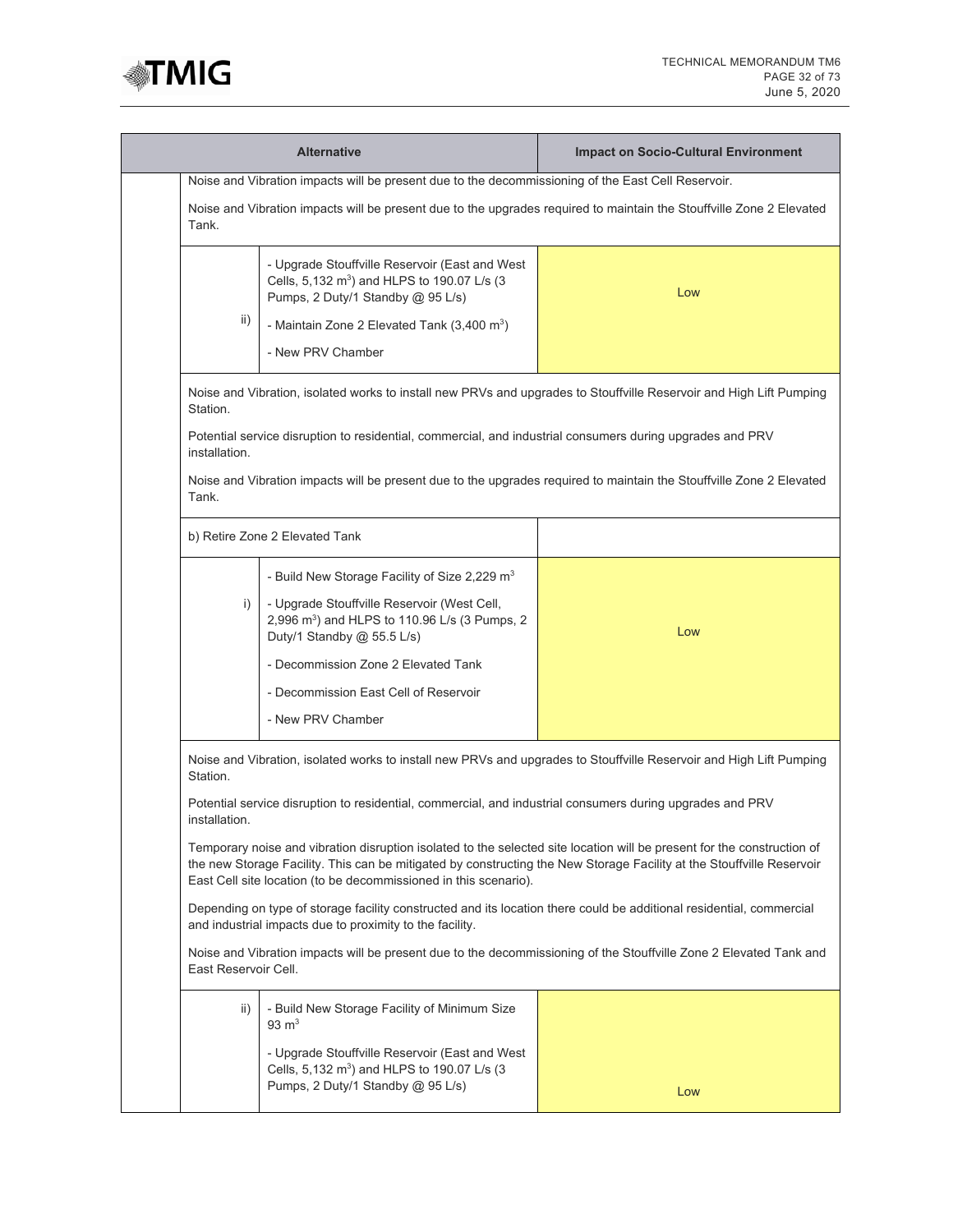

| <b>Alternative</b>                                                                                                                                                                                                                                                                                                                                                                                                                                                                                                                                                                                                                                                                                                             |                                                                                                                 | <b>Impact on Socio-Cultural Environment</b> |
|--------------------------------------------------------------------------------------------------------------------------------------------------------------------------------------------------------------------------------------------------------------------------------------------------------------------------------------------------------------------------------------------------------------------------------------------------------------------------------------------------------------------------------------------------------------------------------------------------------------------------------------------------------------------------------------------------------------------------------|-----------------------------------------------------------------------------------------------------------------|---------------------------------------------|
| - Decommission Zone 2 Elevated Tank                                                                                                                                                                                                                                                                                                                                                                                                                                                                                                                                                                                                                                                                                            |                                                                                                                 |                                             |
|                                                                                                                                                                                                                                                                                                                                                                                                                                                                                                                                                                                                                                                                                                                                | - New PRV Chamber                                                                                               |                                             |
|                                                                                                                                                                                                                                                                                                                                                                                                                                                                                                                                                                                                                                                                                                                                |                                                                                                                 |                                             |
|                                                                                                                                                                                                                                                                                                                                                                                                                                                                                                                                                                                                                                                                                                                                |                                                                                                                 |                                             |
| Noise and Vibration, isolated works to install new PRVs and upgrades to Stouffville Reservoir and High Lift Pumping<br>Station.                                                                                                                                                                                                                                                                                                                                                                                                                                                                                                                                                                                                |                                                                                                                 |                                             |
| Potential service disruption to residential, commercial, and industrial consumers during upgrades and PRV<br>installation.                                                                                                                                                                                                                                                                                                                                                                                                                                                                                                                                                                                                     |                                                                                                                 |                                             |
| Temporary noise and vibration disruption isolated to the selected site location will be present for the construction of<br>the new Storage Facility.                                                                                                                                                                                                                                                                                                                                                                                                                                                                                                                                                                           |                                                                                                                 |                                             |
| Depending on type of storage facility constructed and its location there could be additional residential, commercial<br>and industrial impacts due to proximity to the facility. Due to the full Stouffville Reservoir being used in this scenario<br>the location of the New Storage Facility will need to be at the Zone 2 Elevated Tank site location. This site is a<br>densely populated area and as such carries a greater socio-cultural environmental impact.                                                                                                                                                                                                                                                          |                                                                                                                 |                                             |
|                                                                                                                                                                                                                                                                                                                                                                                                                                                                                                                                                                                                                                                                                                                                | Noise and Vibration impacts will be present due to the decommissioning of the Stouffville Zone 2 Elevated Tank. |                                             |
|                                                                                                                                                                                                                                                                                                                                                                                                                                                                                                                                                                                                                                                                                                                                | c) Retire Stouffville Reservoir and HLPS                                                                        |                                             |
| i)                                                                                                                                                                                                                                                                                                                                                                                                                                                                                                                                                                                                                                                                                                                             | - Build New Storage Facility of Size 1,825 m <sup>3</sup>                                                       |                                             |
|                                                                                                                                                                                                                                                                                                                                                                                                                                                                                                                                                                                                                                                                                                                                | - Maintain Zone 2 Elevated Tank $(3,400 \text{ m}^3)$                                                           |                                             |
|                                                                                                                                                                                                                                                                                                                                                                                                                                                                                                                                                                                                                                                                                                                                | - Decommission Stouffville Reservoir and                                                                        | <b>Moderate</b>                             |
|                                                                                                                                                                                                                                                                                                                                                                                                                                                                                                                                                                                                                                                                                                                                | <b>HLPS</b>                                                                                                     |                                             |
|                                                                                                                                                                                                                                                                                                                                                                                                                                                                                                                                                                                                                                                                                                                                | - New PRV Chamber                                                                                               |                                             |
|                                                                                                                                                                                                                                                                                                                                                                                                                                                                                                                                                                                                                                                                                                                                |                                                                                                                 |                                             |
|                                                                                                                                                                                                                                                                                                                                                                                                                                                                                                                                                                                                                                                                                                                                |                                                                                                                 |                                             |
| Potential service disruption to residential, commercial, and industrial consumers during upgrades and PRV<br>installation.                                                                                                                                                                                                                                                                                                                                                                                                                                                                                                                                                                                                     |                                                                                                                 |                                             |
| Temporary noise and vibration disruption isolated to the selected site location will be present for the construction of<br>the new Storage Facility. This can be mitigated by constructing the New Storage Facility at the Stouffville Reservoir<br>site location (which is to be decommissioned in this scenario). Noise and Vibration impacts will be present due to the<br>decommissioning of the Stouffville Zone 2 Elevated Tank and Stouffville Reservoir. As this option requires the<br>decommissioning of a large facility (entirety of the Stouffville Reservoir), it is assumed the impact to the natural<br>environment will be greater than alternatives which involve the decommissioning of smaller facilities. |                                                                                                                 |                                             |
| There will be a small agricultural impact due to the acquisition of a site for the new storage reservoir.                                                                                                                                                                                                                                                                                                                                                                                                                                                                                                                                                                                                                      |                                                                                                                 |                                             |
| Depending on type of storage facility constructed and its location there could be additional residential, commercial<br>and industrial impacts due to proximity to the facility.                                                                                                                                                                                                                                                                                                                                                                                                                                                                                                                                               |                                                                                                                 |                                             |
| d) Retire Stouffville Reservoir, HLPS, and Zone 2 Elevated Tank                                                                                                                                                                                                                                                                                                                                                                                                                                                                                                                                                                                                                                                                |                                                                                                                 |                                             |
| i)                                                                                                                                                                                                                                                                                                                                                                                                                                                                                                                                                                                                                                                                                                                             | - Build New Storage Facility of Size 5,225 m <sup>3</sup>                                                       |                                             |
|                                                                                                                                                                                                                                                                                                                                                                                                                                                                                                                                                                                                                                                                                                                                | - Decommission Stouffville Reservoir and<br><b>HLPS</b>                                                         |                                             |
|                                                                                                                                                                                                                                                                                                                                                                                                                                                                                                                                                                                                                                                                                                                                | - Decommission Zone 2 Elevated Tank                                                                             | <b>Greatest Impact</b>                      |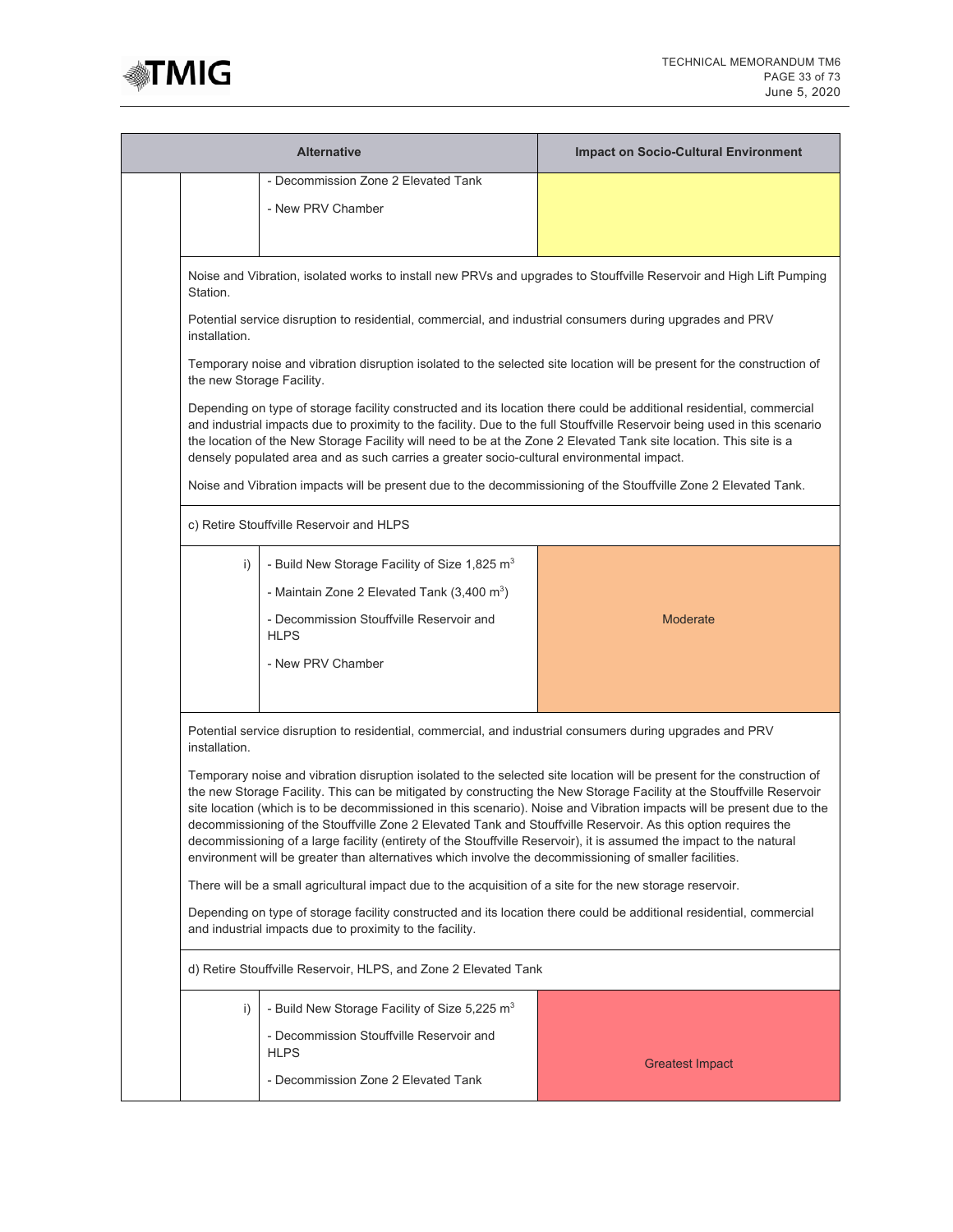

| <b>Alternative</b>                                                                                                                                                                                                                                                                                                                              |                                                                                                                                                                                                                                                                                                                                                                                                                                                                                                                                                                                                                                                                    |                   | <b>Impact on Socio-Cultural Environment</b> |                        |
|-------------------------------------------------------------------------------------------------------------------------------------------------------------------------------------------------------------------------------------------------------------------------------------------------------------------------------------------------|--------------------------------------------------------------------------------------------------------------------------------------------------------------------------------------------------------------------------------------------------------------------------------------------------------------------------------------------------------------------------------------------------------------------------------------------------------------------------------------------------------------------------------------------------------------------------------------------------------------------------------------------------------------------|-------------------|---------------------------------------------|------------------------|
|                                                                                                                                                                                                                                                                                                                                                 |                                                                                                                                                                                                                                                                                                                                                                                                                                                                                                                                                                                                                                                                    | - New PRV Chamber |                                             |                        |
|                                                                                                                                                                                                                                                                                                                                                 |                                                                                                                                                                                                                                                                                                                                                                                                                                                                                                                                                                                                                                                                    |                   |                                             |                        |
|                                                                                                                                                                                                                                                                                                                                                 | Potential service disruption to residential, commercial, and industrial consumers during upgrades and PRV<br>installation.                                                                                                                                                                                                                                                                                                                                                                                                                                                                                                                                         |                   |                                             |                        |
|                                                                                                                                                                                                                                                                                                                                                 | Temporary noise and vibration disruption isolated to the selected site location will be present for the construction of<br>the new Storage Facility. Noise and Vibration impacts will be present due to the decommissioning of the Stouffville<br>Zone 2 Elevated Tank and Stouffville Reservoir and HLPS. As this option requires the decommissioning of several<br>facilities (entirety of the Stouffville Reservoir, and Zone 2 Elevated Tank), along with the construction of a new large<br>facility it is assumed the impact to the socio-cultural environment will be greater than alternatives which involve the<br>decommissioning of smaller facilities. |                   |                                             |                        |
|                                                                                                                                                                                                                                                                                                                                                 | There will be a small agricultural impact due to the acquisition of a site for the new storage reservoir.                                                                                                                                                                                                                                                                                                                                                                                                                                                                                                                                                          |                   |                                             |                        |
| Depending on type of storage facility constructed and its location there could be additional residential, commercial<br>and industrial impacts due to proximity to the facility. This can be mitigated by constructing the New Storage Facility<br>at the Stouffville Reservoir Site location (which is to be decommissioned in this scenario). |                                                                                                                                                                                                                                                                                                                                                                                                                                                                                                                                                                                                                                                                    |                   |                                             |                        |
|                                                                                                                                                                                                                                                                                                                                                 | <b>LEGEND</b>                                                                                                                                                                                                                                                                                                                                                                                                                                                                                                                                                                                                                                                      |                   |                                             |                        |
|                                                                                                                                                                                                                                                                                                                                                 | Lowest Impact                                                                                                                                                                                                                                                                                                                                                                                                                                                                                                                                                                                                                                                      |                   |                                             | <b>Greatest Impact</b> |
| <b>Most Preferred</b>                                                                                                                                                                                                                                                                                                                           |                                                                                                                                                                                                                                                                                                                                                                                                                                                                                                                                                                                                                                                                    |                   | <b>Least Preferred</b>                      |                        |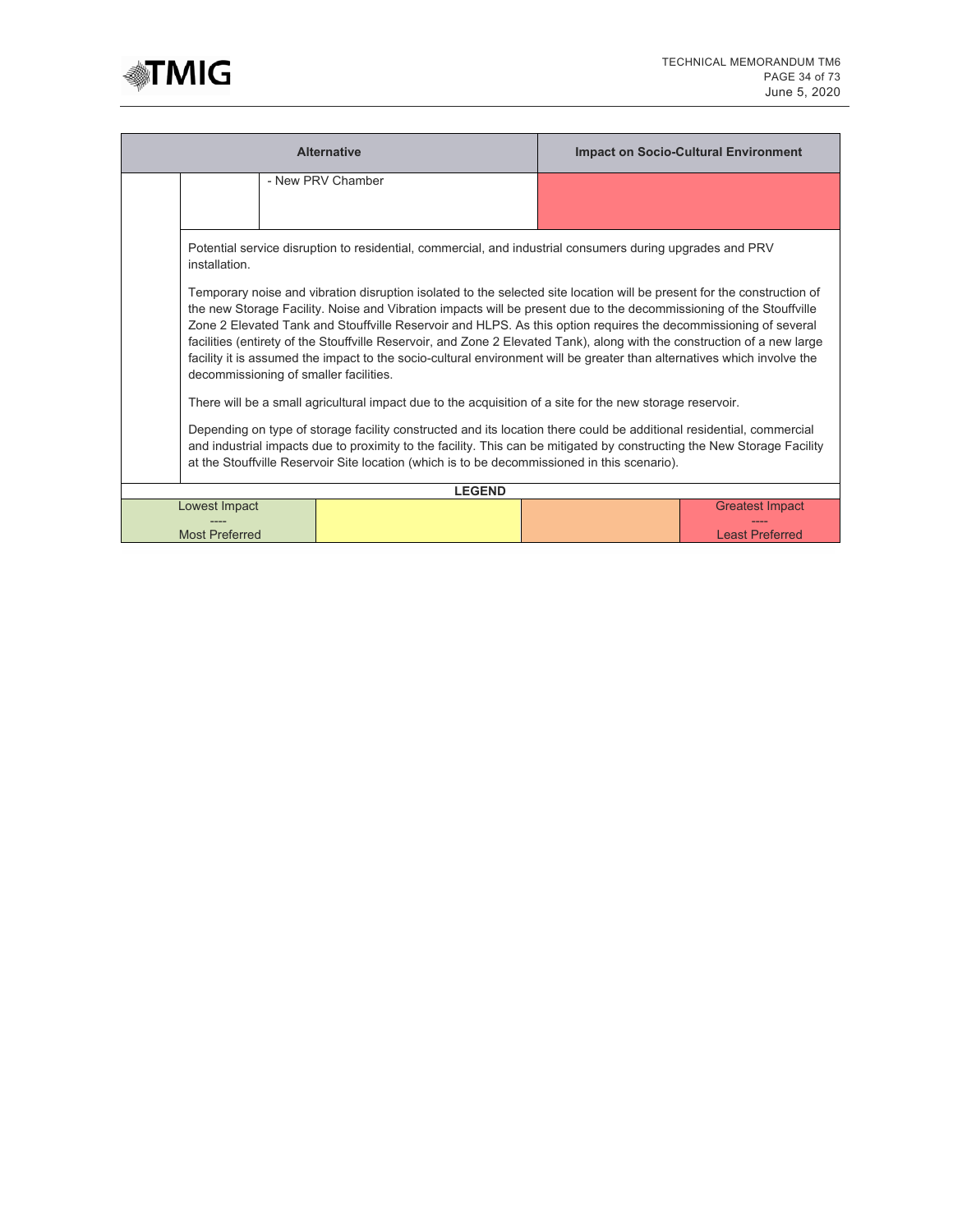

# **3.2.8 Capital Costs**

Below is a summary of the project cost estimate (excluding lifecycle costs) for the various alternatives analysed. This includes a cost estimate associated with required upgrades as well new infrastructure for the various scenarios being evaluated. All of the costs below include a 25% allowance for permitting and approvals, engineering and other design elements, plus a contingency.

From **Table 3-8** below, the first three alternatives Do Nothing, Limit Community Growth, and Implement Water Conservation have the lowest capital costs associated with them, ranging from \$2,310,000 – 2,620,000. The remaining alternatives range in costs from \$3,556,000 – 12,300,000.

#### **TABLE 3-8 ASSESSMENT OF CAPITAL COSTS**

| <b>Alternative</b>                                                                                                                                                                                                                                                                                                                                                           | <b>Capital Cost Comparison</b>    |  |  |
|------------------------------------------------------------------------------------------------------------------------------------------------------------------------------------------------------------------------------------------------------------------------------------------------------------------------------------------------------------------------------|-----------------------------------|--|--|
| Do Nothing<br>1)                                                                                                                                                                                                                                                                                                                                                             | <b>Lowest of Options Examined</b> |  |  |
| The project cost of this alternative would be around \$2,307,000.<br>Costs associated with this alternative include upgrading the Stouffville Reservoir and High Lift Pumping Station to maintain<br>current capacity and Decommissioning the Stouffville Zone 2 Elevated Tank.                                                                                              |                                   |  |  |
| <b>Limit Community Growth</b><br>2)                                                                                                                                                                                                                                                                                                                                          | <b>Lowest of Options Examined</b> |  |  |
| The project cost of this alternative would be around \$2,307,000.<br>Costs associated with this alternative include upgrading the Stouffville Reservoir and High Lift Pumping Station to maintain<br>current capacity and Decommissioning the Stouffville Zone 2 Elevated Tank.                                                                                              |                                   |  |  |
| 3)<br>Implement Water Conservation                                                                                                                                                                                                                                                                                                                                           | Second Lowest of Options Examined |  |  |
| The project cost of this alternative would be around \$2,617,00.<br>Costs associated with this alternative include upgrading the Stouffville Reservoir and High Lift Pumping Station to maintain<br>current capacity and Decommissioning the Stouffville Zone 2 Elevated Tank.                                                                                               |                                   |  |  |
| Facilitate Shared Fire Storage Between Zone 1 to Zone 2<br>4)                                                                                                                                                                                                                                                                                                                |                                   |  |  |
| a) No Storage Facilities Retired                                                                                                                                                                                                                                                                                                                                             |                                   |  |  |
| - Upgrade Stouffville Reservoir (West Cell,<br>2,996 m <sup>3</sup> ) and HLPS to 110.96 L/s (3 Pumps,<br>i)<br>2 Duty/1 Standby @ 55.5 L/s)<br>- Maintain Zone 2 Elevated Tank $(3,400 \text{ m}^3)$<br>- Decommission East Cell Reservoir<br>- New PRV Chamber                                                                                                             | Moderate                          |  |  |
| The project cost of this alternative would be around \$9,104,000.<br>Costs associated with this scenario include upgrading the Stouffville Reservoir to make full use of the West Cell,<br>upgrading the HLPS to 110.96 L/s, maintaining the Zone 2 Elevated Tank, Decommissioning the East Cell of the<br>Stouffville Reservoir, and the construction of a New PRV Chamber. |                                   |  |  |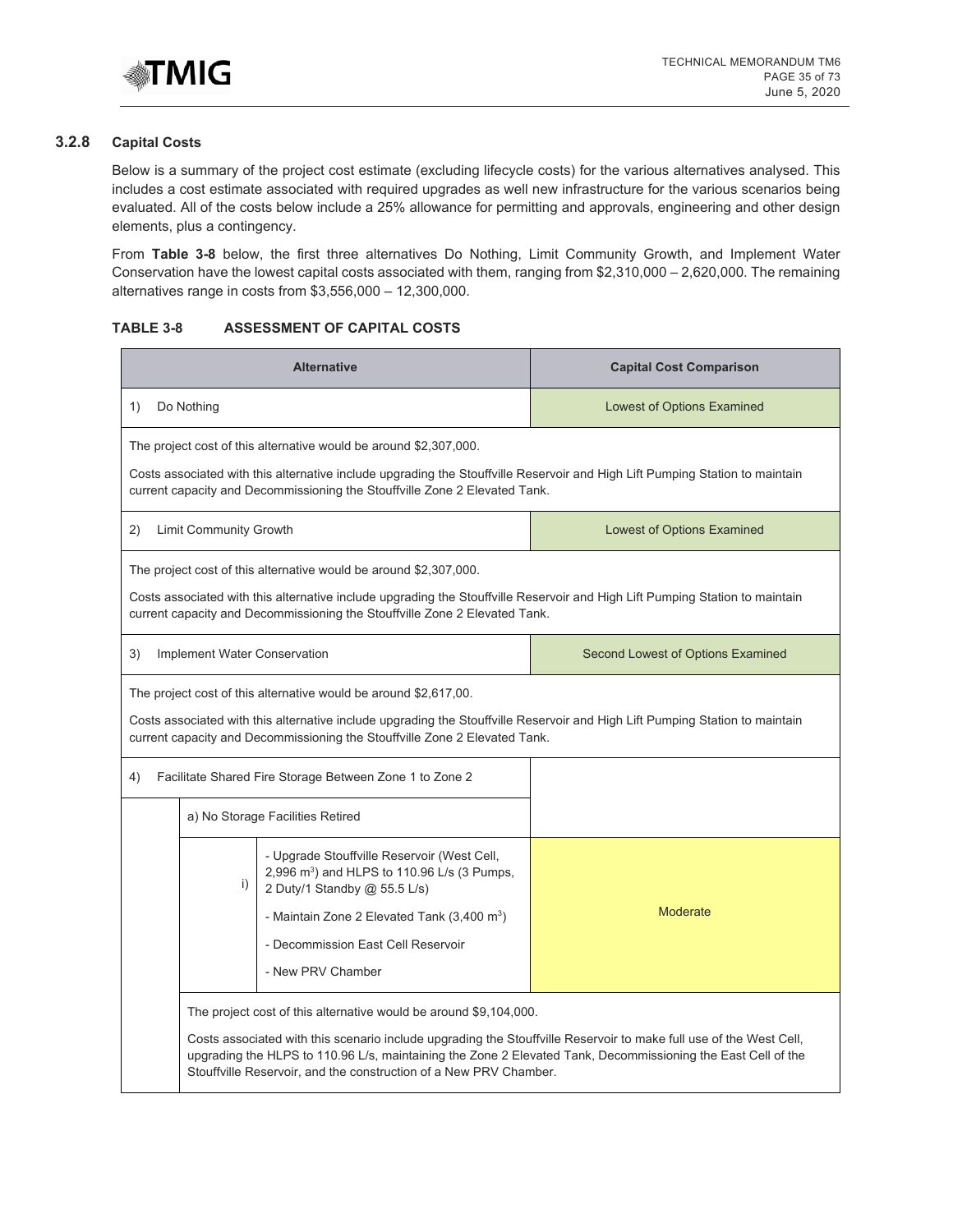

| <b>Alternative</b> |                                                                                                                                                                                                                                                                                                                                                                                                                                                                                                                                                                                                                       | <b>Capital Cost Comparison</b>                                                                                                                                                                                                         |  |
|--------------------|-----------------------------------------------------------------------------------------------------------------------------------------------------------------------------------------------------------------------------------------------------------------------------------------------------------------------------------------------------------------------------------------------------------------------------------------------------------------------------------------------------------------------------------------------------------------------------------------------------------------------|----------------------------------------------------------------------------------------------------------------------------------------------------------------------------------------------------------------------------------------|--|
| ii)                | - Upgrade Stouffville Reservoir (East and<br>West Cells, $5,132 \text{ m}^3$ ) and HLPS to 190.07 L/s<br>(3 Pumps, 2 Duty/1 Standby @ 95 L/s)<br>- Maintain Zone 2 Elevated Tank (3,400 m <sup>3</sup> )<br>- New PRV Chamber                                                                                                                                                                                                                                                                                                                                                                                         | <b>Moderate</b>                                                                                                                                                                                                                        |  |
| Chamber.           | The project cost of this alternative would be around \$8,983,000.                                                                                                                                                                                                                                                                                                                                                                                                                                                                                                                                                     | Costs associated with this scenario include upgrading the Stouffville Reservoir to make full use of both Reservoir<br>Cells, upgrading the HLPS to 190.07 L/s, maintaining the Zone 2 Elevated Tank, and the construction of a New PRV |  |
|                    | b) Retire Zone 2 Elevated Tank                                                                                                                                                                                                                                                                                                                                                                                                                                                                                                                                                                                        |                                                                                                                                                                                                                                        |  |
| i)                 | - Build New Storage Facility of Size 2,229 m <sup>3</sup><br>- Upgrade Stouffville Reservoir (West Cell,<br>2,996 m <sup>3</sup> ) and HLPS to 110.96 L/s (3 Pumps,<br>2 Duty/1 Standby @ 55.5 L/s)<br>- Decommission Zone 2 Elevated Tank<br>- Decommission East Cell of Reservoir<br>- New PRV Chamber                                                                                                                                                                                                                                                                                                              | Moderate - Very High                                                                                                                                                                                                                   |  |
| Station.           | The project cost of this alternative would be around \$9,742,000 assuming the new Storage Facility is an Elevated<br>Tank or Standpipe and \$11,126,000 assuming the new Storage Facility is an Inground Reservoir with Pumping<br>Costs associated with this scenario include construction of a New Storage Facility of size 2,229 m <sup>3</sup> , upgrading the<br>Stouffville Reservoir to make full use of the West Reservoir Cell, upgrading the HLPS to 110.96 L/s,<br>Decommissioning the Zone 2 Elevated Tank, Decommissioning the East Cell of the Reservoir, and the construction<br>of a New PRV Chamber. |                                                                                                                                                                                                                                        |  |
| ii)                | - Build New Storage Facility of Minimum Size<br>$93 \text{ m}^3$<br>- Upgrade Stouffville Reservoir (East and<br>West Cells, $5,132 \text{ m}^3$ ) and HLPS to 190.07 L/s<br>(3 Pumps, 2 Duty/1 Standby @ 95 L/s)<br>- Decommission Zone 2 Elevated Tank<br>- New PRV Chamber                                                                                                                                                                                                                                                                                                                                         | Low                                                                                                                                                                                                                                    |  |
|                    | The project cost of this alternative would be around \$3,996,000.<br>Costs associated with this scenario include upgrading the Stouffville Reservoir to make full use of both Reservoir<br>Cells, upgrading the HLPS to 190.07 L/s, Decommissioning the Zone 2 Elevated Tank, and the construction of a<br>New PRV Chamber.                                                                                                                                                                                                                                                                                           |                                                                                                                                                                                                                                        |  |
|                    | c) Retire Stouffville Reservoir and HLPS                                                                                                                                                                                                                                                                                                                                                                                                                                                                                                                                                                              |                                                                                                                                                                                                                                        |  |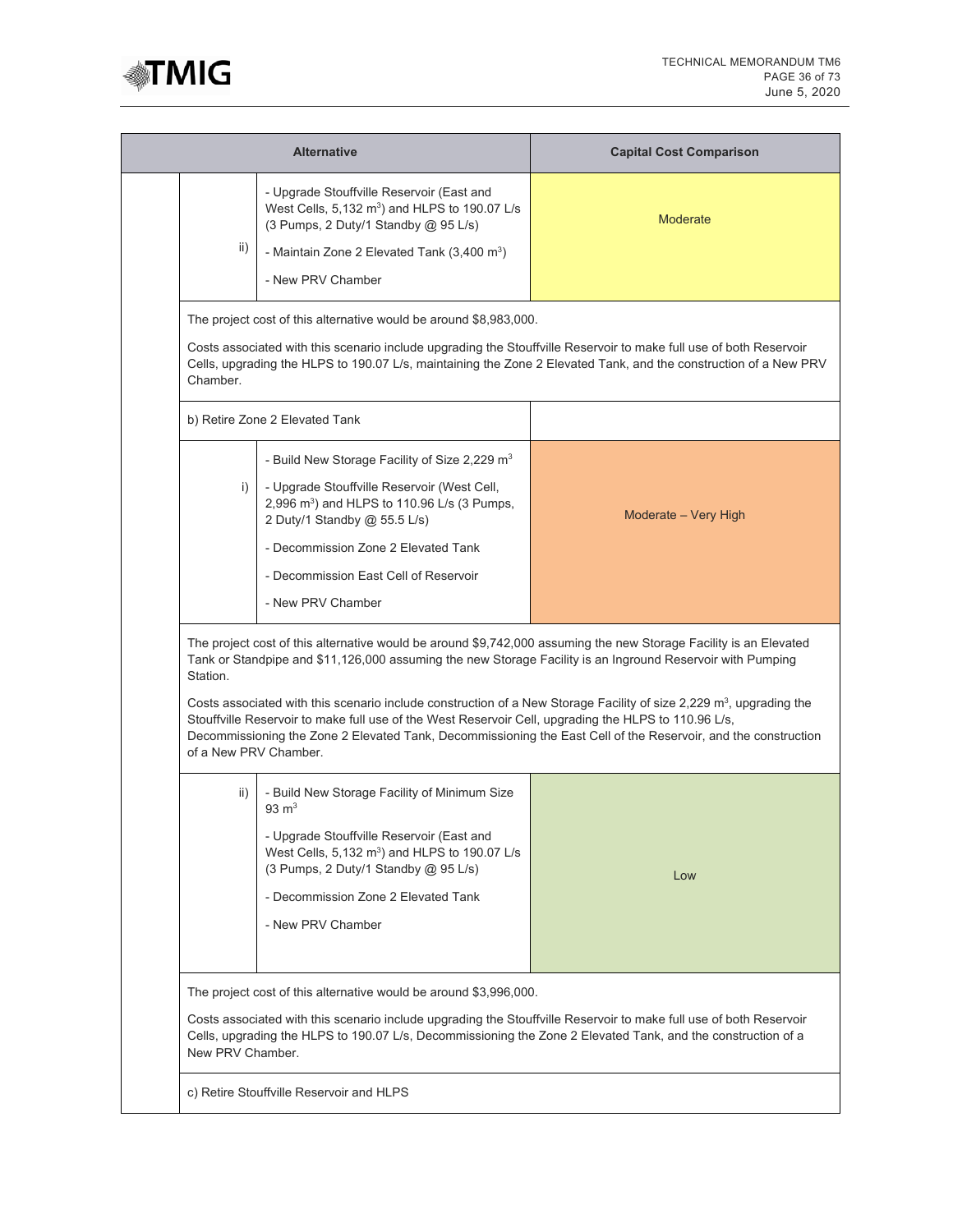

|                                                                                                                                                                                                                                                                                                                                                                                                                                                                                                               |                                                                                                                                                                                                                                                                                                                                                                                                                                                                                                                                                         | <b>Alternative</b>                                                                                                                                                                  |  | <b>Capital Cost Comparison</b>                   |  |  |  |
|---------------------------------------------------------------------------------------------------------------------------------------------------------------------------------------------------------------------------------------------------------------------------------------------------------------------------------------------------------------------------------------------------------------------------------------------------------------------------------------------------------------|---------------------------------------------------------------------------------------------------------------------------------------------------------------------------------------------------------------------------------------------------------------------------------------------------------------------------------------------------------------------------------------------------------------------------------------------------------------------------------------------------------------------------------------------------------|-------------------------------------------------------------------------------------------------------------------------------------------------------------------------------------|--|--------------------------------------------------|--|--|--|
| i)                                                                                                                                                                                                                                                                                                                                                                                                                                                                                                            | HI <sub>PS</sub>                                                                                                                                                                                                                                                                                                                                                                                                                                                                                                                                        | - Build New Storage Facility of Size 1,825 m <sup>3</sup><br>- Maintain Zone 2 Elevated Tank $(3,400 \text{ m}^3)$<br>- Decommission Stouffville Reservoir and<br>- New PRV Chamber |  | Moderate - Very High                             |  |  |  |
|                                                                                                                                                                                                                                                                                                                                                                                                                                                                                                               | The project cost of this alternative would be around \$14,163,000 assuming the new Storage Facility is an Elevated<br>Tank or Standpipe and approximately the same assuming the new Storage Facility is an Inground Reservoir with<br>Pumping Station.<br>Costs associated with this scenario include construction of a New Storage Facility of size 1,825 m <sup>3</sup> ,<br>Decommissioning of the Stouffville Reservoir and HLPS, Upgrading the Zone 2 Elevated Tank to maintain operation<br>past 2043, and the construction of a New PRV Chamber. |                                                                                                                                                                                     |  |                                                  |  |  |  |
|                                                                                                                                                                                                                                                                                                                                                                                                                                                                                                               |                                                                                                                                                                                                                                                                                                                                                                                                                                                                                                                                                         | d) Retire Stouffville Reservoir, HLPS, and Zone 2 Elevated Tank                                                                                                                     |  |                                                  |  |  |  |
| i)                                                                                                                                                                                                                                                                                                                                                                                                                                                                                                            | <b>HLPS</b>                                                                                                                                                                                                                                                                                                                                                                                                                                                                                                                                             | - Build New Storage Facility of Size 5,225 m <sup>3</sup><br>- Decommission Stouffville Reservoir and<br>- Decommission Zone 2 Elevated Tank<br>- New PRV Chamber                   |  | <b>Very High</b>                                 |  |  |  |
| The project cost of this alternative would be around \$14,168,000 assuming the new Storage Facility is an Elevated<br>Tank or Standpipe and \$12,301,000 assuming the new Storage Facility is an Inground Reservoir with Pumping<br>Station.<br>Costs associated with this scenario include construction of a New Storage Facility of size 5,225 $m^3$ ,<br>Decommissioning of the Stouffville Reservoir and HLPS, Decommissioning of the Zone 2 Elevated Tank, and the<br>construction of a New PRV Chamber. |                                                                                                                                                                                                                                                                                                                                                                                                                                                                                                                                                         |                                                                                                                                                                                     |  |                                                  |  |  |  |
|                                                                                                                                                                                                                                                                                                                                                                                                                                                                                                               |                                                                                                                                                                                                                                                                                                                                                                                                                                                                                                                                                         | <b>LEGEND</b>                                                                                                                                                                       |  |                                                  |  |  |  |
| Lowest Impact<br><b>Most Preferred</b>                                                                                                                                                                                                                                                                                                                                                                                                                                                                        |                                                                                                                                                                                                                                                                                                                                                                                                                                                                                                                                                         |                                                                                                                                                                                     |  | <b>Greatest Impact</b><br><b>Least Preferred</b> |  |  |  |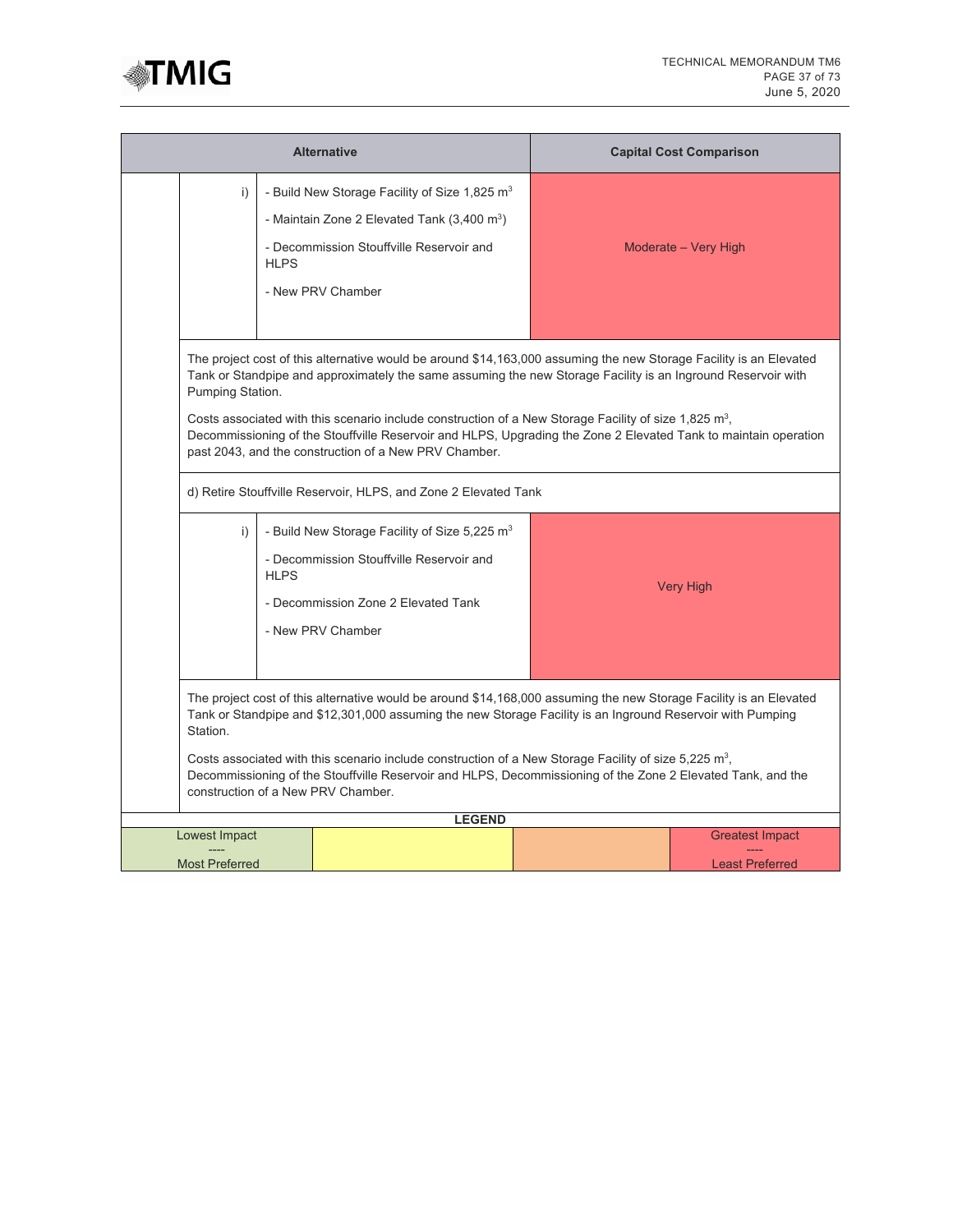

## **3.2.9 Lifecycle Costs**

The final evaluation criteria is the Project Lifecycle Cost Estimates. This includes a net present value evaluation of the cost associated with required upgrades as well new infrastructure and operation and maintenance costs up to the planning horizon (2041) for the various scenarios being evaluated.

Operation and Maintenance costs associated with each facility in each alternative were determined by developing a unit cost for each major facility type. These unit costs were then scaled on a per  $m<sup>3</sup>$  basis to the facilities involved in the considered alternative. The per unit costs were derived from the Stouffville's existing facilities based on historical O&M costs provided by the Region. The O&M costs include estimates based on scaling for the following:

- Diesel
- Utilities (electricity, water, heat)
- Treatment/Chemicals
- **Labour**

Timing for new infrastructure was calculated based on the end of life for each facility as per the Region standards for Elevated Tanks, Reservoirs, and Pumping Stations as well as the most recent Condition Assessments available for each facility.

From Table 3-8 above, the first three alternatives Do Nothing, Limit Community Growth, and Implement Water Conservation have the lowest lifecycle project costs associated with them, ranging from \$2,413,000 – 2,723,000. The remaining alternatives range in project lifecycle costs from \$4,762,000 – \$13,675,000.

#### **TABLE 3-9 ASSESSMENT OF LIFECYCLE COSTS**

| <b>Alternative</b>                                                                                                                                                                                         | <b>Lifecycle Cost Comparison</b>                                                              |  |  |  |  |  |  |
|------------------------------------------------------------------------------------------------------------------------------------------------------------------------------------------------------------|-----------------------------------------------------------------------------------------------|--|--|--|--|--|--|
| Do Nothing<br>1)                                                                                                                                                                                           | <b>Lowest of Options Examined</b>                                                             |  |  |  |  |  |  |
| The lifecycle NPV (assuming a 2% interest rate) for this scenario is \$2,413,000.                                                                                                                          |                                                                                               |  |  |  |  |  |  |
| Costs associated with this alternative include upgrading the Stouffville Reservoir and High Lift Pumping Station to maintain<br>current capacity and Decommissioning the Stouffville Zone 2 Elevated Tank. |                                                                                               |  |  |  |  |  |  |
| Timing for the construction, decommissioning and maintenance of the facilities is as follows:                                                                                                              |                                                                                               |  |  |  |  |  |  |
| - Upgrade HLPS: 2027                                                                                                                                                                                       |                                                                                               |  |  |  |  |  |  |
| - Upgrade Stouffville Reservoir: 2027                                                                                                                                                                      |                                                                                               |  |  |  |  |  |  |
| - Decommission Zone 2 Elevated Tank: 2041                                                                                                                                                                  |                                                                                               |  |  |  |  |  |  |
| <b>Limit Community Growth</b><br>2)                                                                                                                                                                        | <b>Lowest of Options Examined</b>                                                             |  |  |  |  |  |  |
| The lifecycle NPV (assuming a 2% interest rate) for this scenario is \$2,413,000.                                                                                                                          |                                                                                               |  |  |  |  |  |  |
| Costs associated with this alternative include upgrading the Stouffville Reservoir and High Lift Pumping Station to maintain<br>current capacity and Decommissioning the Stouffville Zone 2 Elevated Tank. |                                                                                               |  |  |  |  |  |  |
|                                                                                                                                                                                                            | Timing for the construction, decommissioning and maintenance of the facilities is as follows: |  |  |  |  |  |  |
| - Upgrade HLPS: 2027                                                                                                                                                                                       |                                                                                               |  |  |  |  |  |  |
|                                                                                                                                                                                                            |                                                                                               |  |  |  |  |  |  |
| - Upgrade Stouffville Reservoir: 2027                                                                                                                                                                      |                                                                                               |  |  |  |  |  |  |
| - Decommission Zone 2 Elevated Tank: 2041                                                                                                                                                                  |                                                                                               |  |  |  |  |  |  |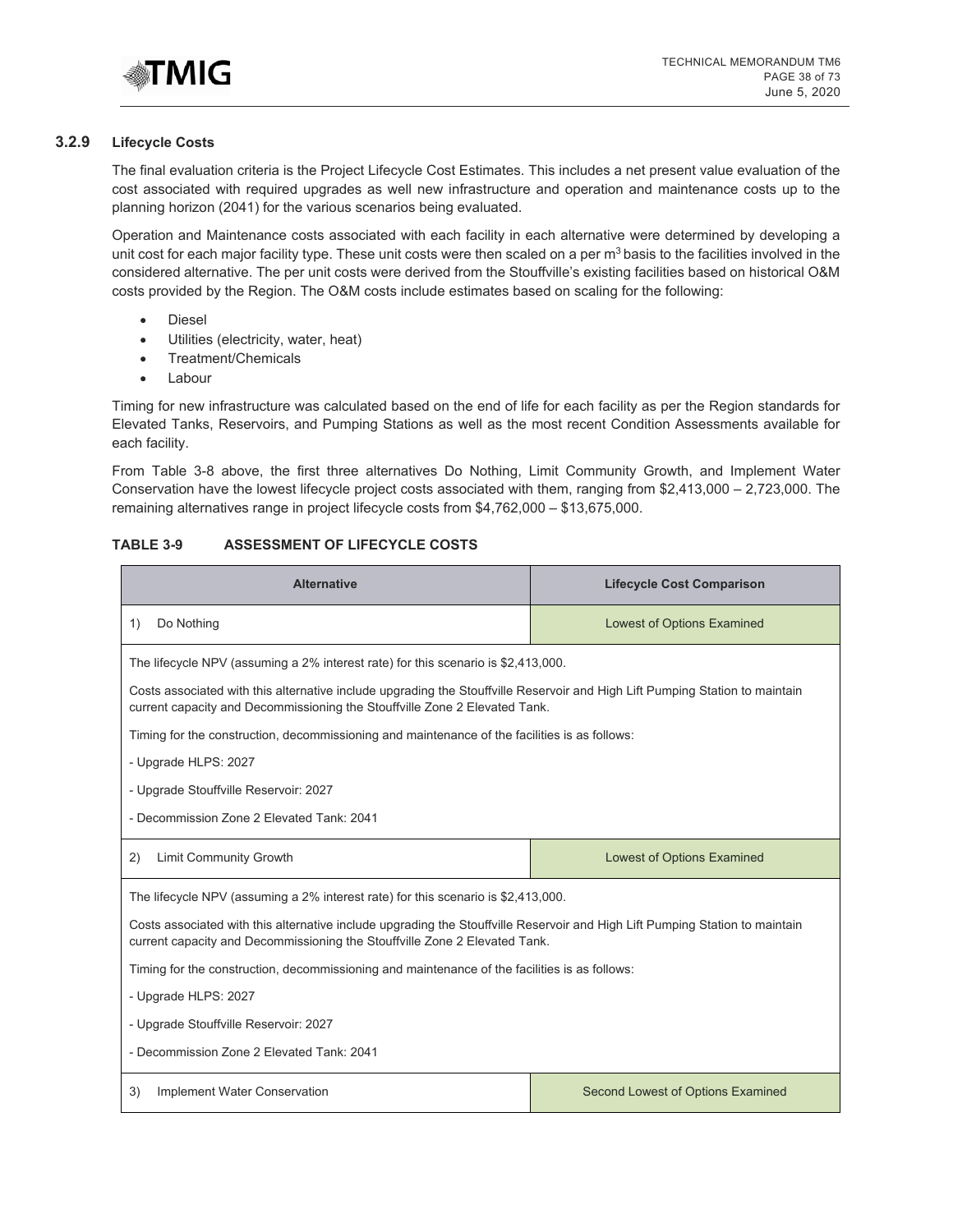

|                                                                                   |                                                                                                                                                | <b>Alternative</b>                                                                                                                     | <b>Lifecycle Cost Comparison</b>                                                                                                                                                                                                                       |  |  |  |  |
|-----------------------------------------------------------------------------------|------------------------------------------------------------------------------------------------------------------------------------------------|----------------------------------------------------------------------------------------------------------------------------------------|--------------------------------------------------------------------------------------------------------------------------------------------------------------------------------------------------------------------------------------------------------|--|--|--|--|
| The lifecycle NPV (assuming a 2% interest rate) for this scenario is \$2,723,000. |                                                                                                                                                |                                                                                                                                        |                                                                                                                                                                                                                                                        |  |  |  |  |
|                                                                                   |                                                                                                                                                |                                                                                                                                        | Costs associated with this alternative include upgrading the Stouffville Reservoir and High Lift Pumping Station to maintain<br>current capacity, Decommissioning the Stouffville Zone 2 Elevated Tank, and Knowledge Transfer for Water Conservation. |  |  |  |  |
|                                                                                   |                                                                                                                                                | Timing for the construction, decommissioning and maintenance of the facilities is as follows:                                          |                                                                                                                                                                                                                                                        |  |  |  |  |
| - Water Conservation: 2016                                                        |                                                                                                                                                |                                                                                                                                        |                                                                                                                                                                                                                                                        |  |  |  |  |
| - Upgrade HLPS: 2027                                                              |                                                                                                                                                |                                                                                                                                        |                                                                                                                                                                                                                                                        |  |  |  |  |
|                                                                                   |                                                                                                                                                | - Upgrade Stouffville Reservoir: 2027                                                                                                  |                                                                                                                                                                                                                                                        |  |  |  |  |
|                                                                                   |                                                                                                                                                | - Decommission Zone 2 Elevated Tank: 2041                                                                                              |                                                                                                                                                                                                                                                        |  |  |  |  |
| 4)                                                                                |                                                                                                                                                | Facilitate Shared Fire Storage Between Zone 1 to Zone 2                                                                                |                                                                                                                                                                                                                                                        |  |  |  |  |
|                                                                                   |                                                                                                                                                | a) No Storage Facilities Retired                                                                                                       |                                                                                                                                                                                                                                                        |  |  |  |  |
|                                                                                   | i)                                                                                                                                             | - Upgrade Stouffville Reservoir (West Cell,<br>2,996 m <sup>3</sup> ) and HLPS to 110.96 L/s (3 Pumps,<br>2 Duty/1 Standby @ 55.5 L/s) |                                                                                                                                                                                                                                                        |  |  |  |  |
|                                                                                   |                                                                                                                                                | - Maintain Zone 2 Elevated Tank $(3,400 \text{ m}^3)$                                                                                  | <b>Moderate</b>                                                                                                                                                                                                                                        |  |  |  |  |
|                                                                                   |                                                                                                                                                | - Decommission East Cell Reservoir                                                                                                     |                                                                                                                                                                                                                                                        |  |  |  |  |
|                                                                                   |                                                                                                                                                | - New PRV Chamber                                                                                                                      |                                                                                                                                                                                                                                                        |  |  |  |  |
|                                                                                   |                                                                                                                                                | The lifecycle NPV (assuming a 2% interest rate) for this scenario is \$7,579,000.                                                      |                                                                                                                                                                                                                                                        |  |  |  |  |
|                                                                                   |                                                                                                                                                | Stouffville Reservoir, and the construction of a New PRV Chamber.                                                                      | Costs associated with this scenario include upgrading the Stouffville Reservoir to make full use of the West Cell,<br>upgrading the HLPS to 110.96 L/s, maintaining the Zone 2 Elevated Tank, Decommissioning the East Cell of the                     |  |  |  |  |
|                                                                                   |                                                                                                                                                | Timing for the construction, decommissioning and maintenance of the facilities is as follows:                                          |                                                                                                                                                                                                                                                        |  |  |  |  |
|                                                                                   |                                                                                                                                                | - New PRV Chamber: 2016                                                                                                                |                                                                                                                                                                                                                                                        |  |  |  |  |
|                                                                                   | - Upgrade HLPS: 2019                                                                                                                           |                                                                                                                                        |                                                                                                                                                                                                                                                        |  |  |  |  |
|                                                                                   |                                                                                                                                                | - Upgrade Stouffville Reservoir West Cell: 2027                                                                                        |                                                                                                                                                                                                                                                        |  |  |  |  |
|                                                                                   |                                                                                                                                                | - Decommission East Reservoir Cell: 2027                                                                                               |                                                                                                                                                                                                                                                        |  |  |  |  |
|                                                                                   |                                                                                                                                                | - Maintain Zone 2 Elevated Tank: 2041                                                                                                  |                                                                                                                                                                                                                                                        |  |  |  |  |
|                                                                                   | - Upgrade Stouffville Reservoir (East and<br>West Cells, 5,132 m <sup>3</sup> ) and HLPS to 190.07 L/s<br>(3 Pumps, 2 Duty/1 Standby @ 95 L/s) |                                                                                                                                        | <b>Moderate</b>                                                                                                                                                                                                                                        |  |  |  |  |
|                                                                                   | ii)                                                                                                                                            | - Maintain Zone 2 Elevated Tank (3,400 m <sup>3</sup> )                                                                                |                                                                                                                                                                                                                                                        |  |  |  |  |
|                                                                                   |                                                                                                                                                | - New PRV Chamber                                                                                                                      |                                                                                                                                                                                                                                                        |  |  |  |  |
|                                                                                   |                                                                                                                                                | The lifecycle NPV (assuming a 2% interest rate) for this scenario is \$8,358,000.                                                      |                                                                                                                                                                                                                                                        |  |  |  |  |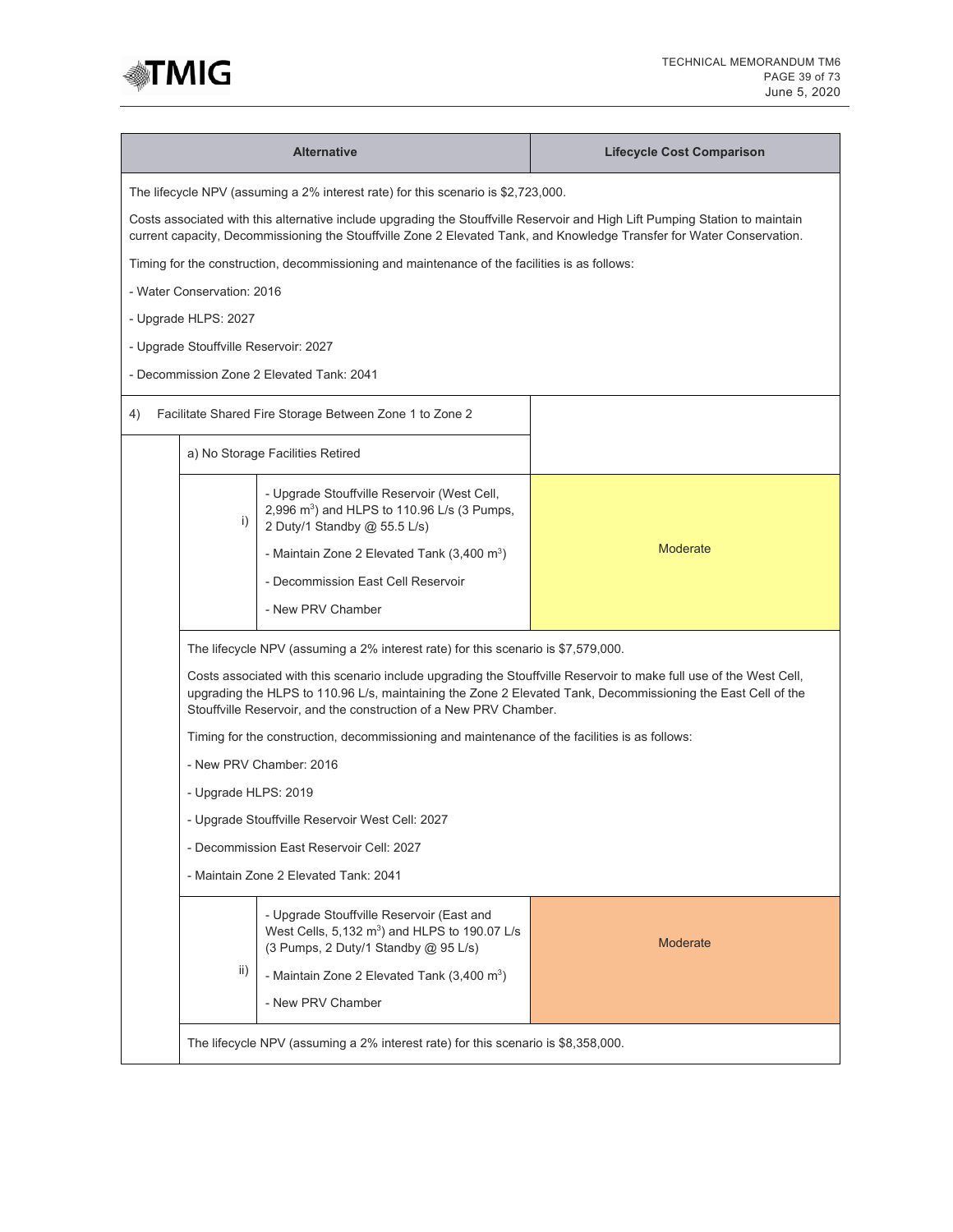

|                                                                                                                                                                                                                                                    | <b>Alternative</b>                                                                                                                            | <b>Lifecycle Cost Comparison</b>                                                                                                                                                                                                                  |  |  |  |
|----------------------------------------------------------------------------------------------------------------------------------------------------------------------------------------------------------------------------------------------------|-----------------------------------------------------------------------------------------------------------------------------------------------|---------------------------------------------------------------------------------------------------------------------------------------------------------------------------------------------------------------------------------------------------|--|--|--|
| Costs associated with this scenario include upgrading the Stouffville Reservoir to make full use of both Reservoir<br>Cells, upgrading the HLPS to 190.07 L/s, maintaining the Zone 2 Elevated Tank, and the construction of a New PRV<br>Chamber. |                                                                                                                                               |                                                                                                                                                                                                                                                   |  |  |  |
|                                                                                                                                                                                                                                                    | Timing for the construction, decommissioning and maintenance of the facilities is as follows:                                                 |                                                                                                                                                                                                                                                   |  |  |  |
|                                                                                                                                                                                                                                                    | - New PRV Chamber: 2016                                                                                                                       |                                                                                                                                                                                                                                                   |  |  |  |
| - Upgrade HLPS: 2019                                                                                                                                                                                                                               |                                                                                                                                               |                                                                                                                                                                                                                                                   |  |  |  |
|                                                                                                                                                                                                                                                    | - Upgrade Stouffville Reservoir Both Cells: 2027                                                                                              |                                                                                                                                                                                                                                                   |  |  |  |
|                                                                                                                                                                                                                                                    | - Maintain Zone 2 Elevated Tank: 2041                                                                                                         |                                                                                                                                                                                                                                                   |  |  |  |
|                                                                                                                                                                                                                                                    | b) Retire Zone 2 Elevated Tank                                                                                                                |                                                                                                                                                                                                                                                   |  |  |  |
|                                                                                                                                                                                                                                                    | - Build New Storage Facility of Size 2,229 m <sup>3</sup>                                                                                     |                                                                                                                                                                                                                                                   |  |  |  |
| i)                                                                                                                                                                                                                                                 | - Upgrade Stouffville Reservoir (West Cell,<br>2,996 m <sup>3</sup> ) and HLPS to 110.96 L/s (3 Pumps,<br>2 Duty/1 Standby @ 55.5 L/s)        | Moderate - Very High                                                                                                                                                                                                                              |  |  |  |
|                                                                                                                                                                                                                                                    | - Decommission Zone 2 Elevated Tank                                                                                                           |                                                                                                                                                                                                                                                   |  |  |  |
|                                                                                                                                                                                                                                                    | - Decommission East Cell of Reservoir                                                                                                         |                                                                                                                                                                                                                                                   |  |  |  |
|                                                                                                                                                                                                                                                    | - New PRV Chamber                                                                                                                             |                                                                                                                                                                                                                                                   |  |  |  |
|                                                                                                                                                                                                                                                    | NPV would be \$8,812,000.                                                                                                                     | The lifecycle NPV (assuming a 2% interest rate) for this scenario assuming New Storage constructed is Floating<br>Storage (Elevated Tank or Standpipe) is \$7,968,000. If New Storage is an In-Ground Reservoir then the Lifecycle                |  |  |  |
| of a New PRV Chamber.                                                                                                                                                                                                                              | Stouffville Reservoir to make full use of the West Reservoir Cell, upgrading the HLPS to 110.96 L/s,                                          | Costs associated with this scenario include construction of a New Storage Facility of size 2,229 m <sup>3</sup> , upgrading the<br>Decommissioning the Zone 2 Elevated Tank, Decommissioning the East Cell of the Reservoir, and the construction |  |  |  |
|                                                                                                                                                                                                                                                    | Timing for the construction, decommissioning and maintenance of the facilities is as follows:                                                 |                                                                                                                                                                                                                                                   |  |  |  |
|                                                                                                                                                                                                                                                    | - New PRV Chamber: 2016                                                                                                                       |                                                                                                                                                                                                                                                   |  |  |  |
| - Upgrade HLPS: 2019                                                                                                                                                                                                                               |                                                                                                                                               |                                                                                                                                                                                                                                                   |  |  |  |
|                                                                                                                                                                                                                                                    | - Upgrade Stouffville Reservoir West Cell: 2027                                                                                               |                                                                                                                                                                                                                                                   |  |  |  |
|                                                                                                                                                                                                                                                    | - Decommission East Reservoir Cell: 2027                                                                                                      |                                                                                                                                                                                                                                                   |  |  |  |
|                                                                                                                                                                                                                                                    | - Build New Storage Facility: 2041                                                                                                            |                                                                                                                                                                                                                                                   |  |  |  |
|                                                                                                                                                                                                                                                    | - Decommission Zone 2 Elevated Tank: 2041                                                                                                     |                                                                                                                                                                                                                                                   |  |  |  |
| $\mathsf{ii}$ )                                                                                                                                                                                                                                    | - Build New Storage Facility of Minimum Size<br>$93 \text{ m}^3$                                                                              |                                                                                                                                                                                                                                                   |  |  |  |
|                                                                                                                                                                                                                                                    | - Upgrade Stouffville Reservoir (East and<br>West Cells, $5,132 \text{ m}^3$ ) and HLPS to 190.07 L/s<br>(3 Pumps, 2 Duty/1 Standby @ 95 L/s) | <b>Moderate</b>                                                                                                                                                                                                                                   |  |  |  |
|                                                                                                                                                                                                                                                    | - Decommission Zone 2 Elevated Tank                                                                                                           |                                                                                                                                                                                                                                                   |  |  |  |
|                                                                                                                                                                                                                                                    | - New PRV Chamber                                                                                                                             |                                                                                                                                                                                                                                                   |  |  |  |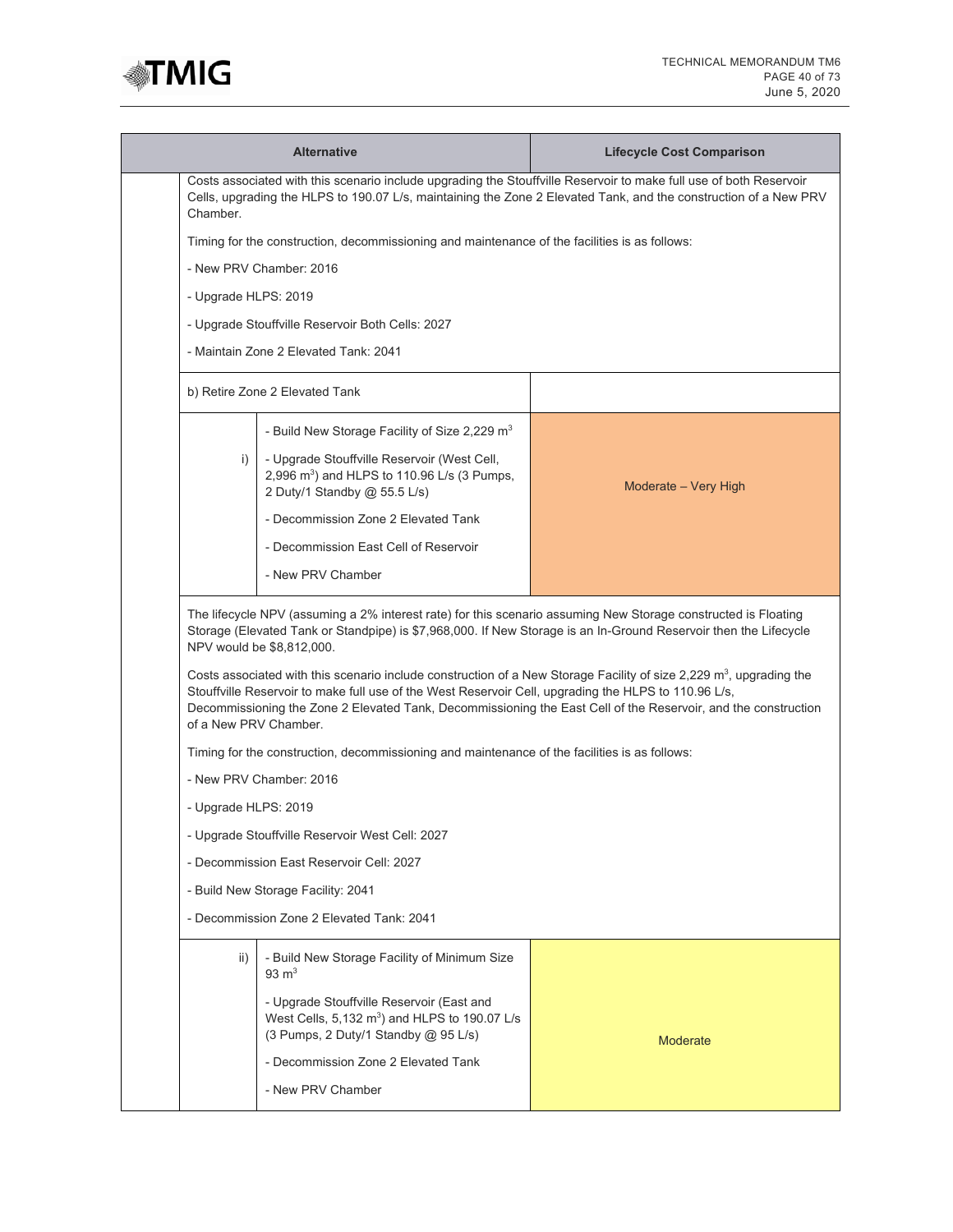

|                      | <b>Alternative</b>                                                                                                                                                                                                                                     | <b>Lifecycle Cost Comparison</b>                                                                                  |  |  |  |  |  |  |
|----------------------|--------------------------------------------------------------------------------------------------------------------------------------------------------------------------------------------------------------------------------------------------------|-------------------------------------------------------------------------------------------------------------------|--|--|--|--|--|--|
|                      |                                                                                                                                                                                                                                                        |                                                                                                                   |  |  |  |  |  |  |
|                      | The lifecycle NPV (assuming a 2% interest rate) for this scenario is \$5,318,000.                                                                                                                                                                      |                                                                                                                   |  |  |  |  |  |  |
|                      | Costs associated with this scenario include upgrading the Stouffville Reservoir to make full use of both Reservoir<br>Cells, upgrading the HLPS to 190.07 L/s, Decommissioning the Zone 2 Elevated Tank, and the construction of a<br>New PRV Chamber. |                                                                                                                   |  |  |  |  |  |  |
|                      | Timing for the construction, decommissioning and maintenance of the facilities is as follows:                                                                                                                                                          |                                                                                                                   |  |  |  |  |  |  |
|                      | - New PRV Chamber: 2016                                                                                                                                                                                                                                |                                                                                                                   |  |  |  |  |  |  |
| - Upgrade HLPS: 2019 |                                                                                                                                                                                                                                                        |                                                                                                                   |  |  |  |  |  |  |
|                      | - Upgrade Stouffville Reservoir Both Cells: 2027                                                                                                                                                                                                       |                                                                                                                   |  |  |  |  |  |  |
|                      | - Build New Storage Facility: 2041                                                                                                                                                                                                                     |                                                                                                                   |  |  |  |  |  |  |
|                      | - Decommission Zone 2 Elevated Tank: 2041                                                                                                                                                                                                              |                                                                                                                   |  |  |  |  |  |  |
|                      | c) Retire Stouffville Reservoir and HLPS                                                                                                                                                                                                               |                                                                                                                   |  |  |  |  |  |  |
| i)                   | - Build New Storage Facility of Size 1,825 m <sup>3</sup>                                                                                                                                                                                              |                                                                                                                   |  |  |  |  |  |  |
|                      | - Maintain Zone 2 Elevated Tank $(3,400 \text{ m}^3)$                                                                                                                                                                                                  |                                                                                                                   |  |  |  |  |  |  |
|                      | - Decommission Stouffville Reservoir and<br><b>HLPS</b>                                                                                                                                                                                                | Moderate - Very High                                                                                              |  |  |  |  |  |  |
|                      | - New PRV Chamber                                                                                                                                                                                                                                      |                                                                                                                   |  |  |  |  |  |  |
|                      |                                                                                                                                                                                                                                                        |                                                                                                                   |  |  |  |  |  |  |
|                      | The lifecycle NPV (assuming a 2% interest rate) for this scenario assuming New Storage constructed is Floating<br>NPV would be \$12,209,000.                                                                                                           | Storage (Elevated Tank or Standpipe) is \$11,530,000. If New Storage is an In-Ground Reservoir then the Lifecycle |  |  |  |  |  |  |
|                      | Costs associated with this scenario include construction of a New Storage Facility of size 1,825 m <sup>3</sup> ,<br>past 2043, and the construction of a New PRV Chamber.                                                                             | Decommissioning of the Stouffville Reservoir and HLPS, Upgrading the Zone 2 Elevated Tank to maintain operation   |  |  |  |  |  |  |
|                      | Timing for the construction, decommissioning and maintenance of the facilities is as follows:                                                                                                                                                          |                                                                                                                   |  |  |  |  |  |  |
|                      | - New PRV Chamber: 2016                                                                                                                                                                                                                                |                                                                                                                   |  |  |  |  |  |  |
|                      | - Build New Storage Facility: 2019                                                                                                                                                                                                                     |                                                                                                                   |  |  |  |  |  |  |
|                      | - Decommission Stouffville Reservoir and HLPS: 2027                                                                                                                                                                                                    |                                                                                                                   |  |  |  |  |  |  |
|                      | - Maintain Zone 2 Elevated Tank: 2041                                                                                                                                                                                                                  |                                                                                                                   |  |  |  |  |  |  |
|                      | d) Retire Stouffville Reservoir, HLPS, and Zone 2 Elevated Tank                                                                                                                                                                                        |                                                                                                                   |  |  |  |  |  |  |
| i)                   | - Build New Storage Facility of Size 5,225 m <sup>3</sup>                                                                                                                                                                                              |                                                                                                                   |  |  |  |  |  |  |
|                      | - Decommission Stouffville Reservoir and<br><b>HLPS</b>                                                                                                                                                                                                |                                                                                                                   |  |  |  |  |  |  |
|                      | - Decommission Zone 2 Elevated Tank                                                                                                                                                                                                                    | <b>Very High</b>                                                                                                  |  |  |  |  |  |  |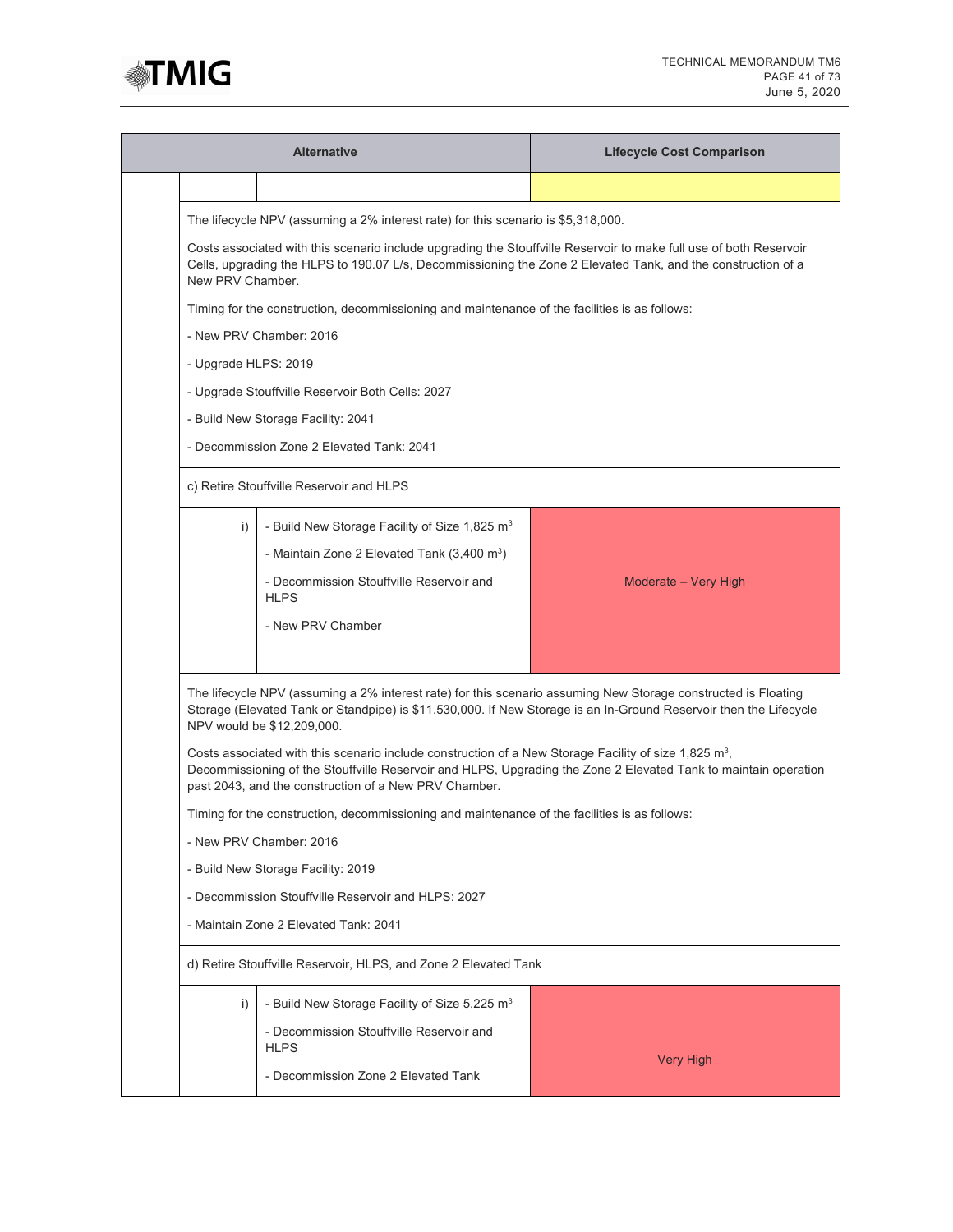

|                                                                                                                                                                                                                                                                   | <b>Alternative</b>                                                                                                                                                                                                      |  | <b>Lifecycle Cost Comparison</b> |  |  |  |  |
|-------------------------------------------------------------------------------------------------------------------------------------------------------------------------------------------------------------------------------------------------------------------|-------------------------------------------------------------------------------------------------------------------------------------------------------------------------------------------------------------------------|--|----------------------------------|--|--|--|--|
|                                                                                                                                                                                                                                                                   | - New PRV Chamber                                                                                                                                                                                                       |  |                                  |  |  |  |  |
|                                                                                                                                                                                                                                                                   |                                                                                                                                                                                                                         |  |                                  |  |  |  |  |
| The lifecycle NPV (assuming a 2% interest rate) for this scenario assuming New Storage constructed is Floating<br>Storage (Elevated Tank or Standpipe) is \$10,947,000. If New Storage is an In-Ground Reservoir then the Lifecycle<br>NPV would be \$13,674,000. |                                                                                                                                                                                                                         |  |                                  |  |  |  |  |
| construction of a New PRV Chamber.                                                                                                                                                                                                                                | Costs associated with this scenario include construction of a New Storage Facility of size 5,225 $m^3$ ,<br>Decommissioning of the Stouffville Reservoir and HLPS, Decommissioning of the Zone 2 Elevated Tank, and the |  |                                  |  |  |  |  |
|                                                                                                                                                                                                                                                                   | Timing for the construction, decommissioning and maintenance of the facilities is as follows:                                                                                                                           |  |                                  |  |  |  |  |
| - New PRV Chamber: 2016                                                                                                                                                                                                                                           |                                                                                                                                                                                                                         |  |                                  |  |  |  |  |
| - Build New Storage Facility: 2019                                                                                                                                                                                                                                |                                                                                                                                                                                                                         |  |                                  |  |  |  |  |
|                                                                                                                                                                                                                                                                   | - Decommission Stouffville Reservoir and HLPS: 2027                                                                                                                                                                     |  |                                  |  |  |  |  |
| - Decommission Zone 2 Elevated Tank: 2041                                                                                                                                                                                                                         |                                                                                                                                                                                                                         |  |                                  |  |  |  |  |
|                                                                                                                                                                                                                                                                   | <b>LEGEND</b>                                                                                                                                                                                                           |  |                                  |  |  |  |  |
| Lowest Impact                                                                                                                                                                                                                                                     |                                                                                                                                                                                                                         |  | <b>Greatest Impact</b>           |  |  |  |  |
| <b>Most Preferred</b>                                                                                                                                                                                                                                             |                                                                                                                                                                                                                         |  | <b>Least Preferred</b>           |  |  |  |  |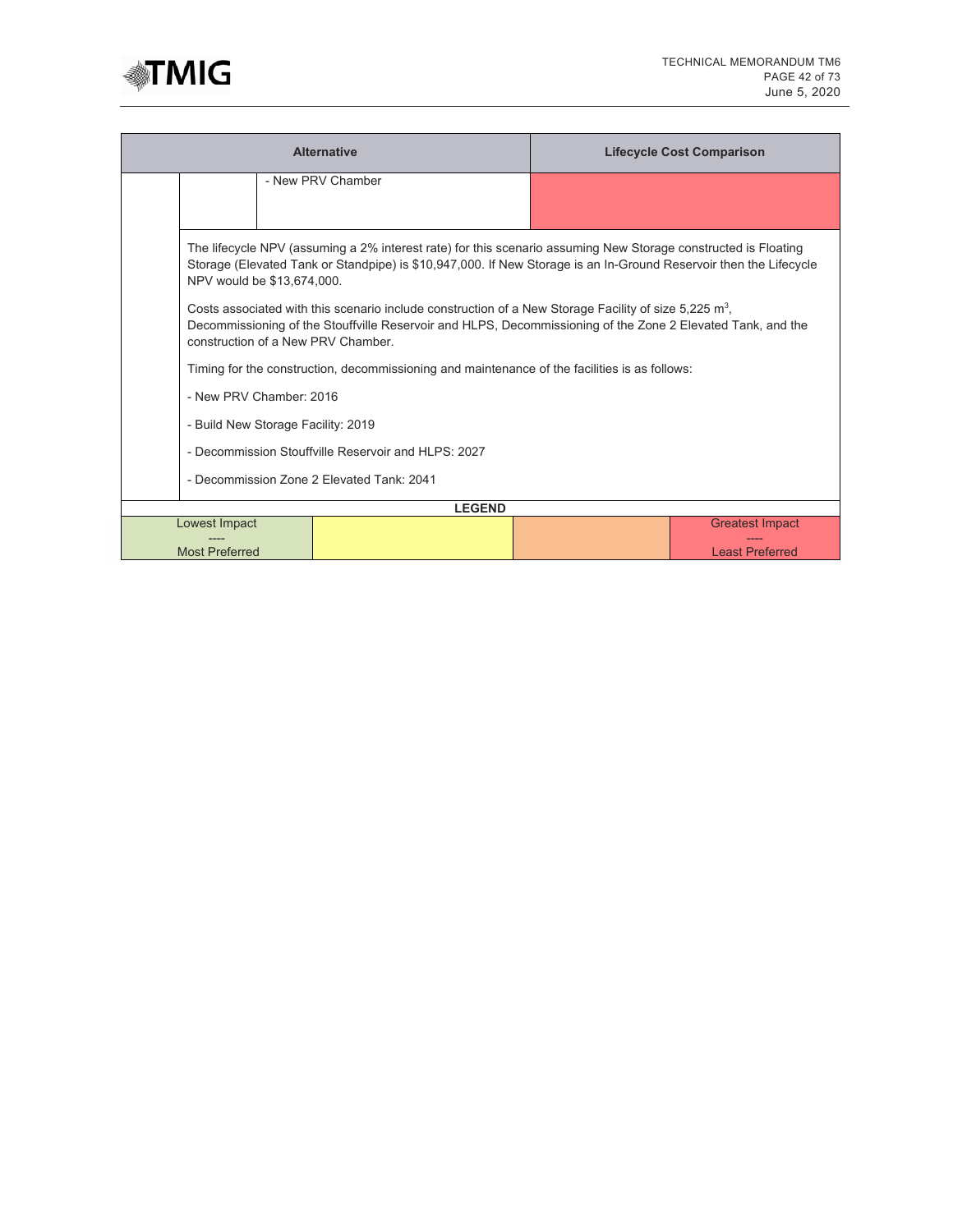

# **3.2.10 Overall Ranking of Storage Alternatives**

The table below compiles the assessments of each of the evaluation criteria presented above into a matrix which allows for a comparative assessment of the alternatives.

| <b>TABLE 3-10</b> |  | <b>OVERALL ASSESSMENT</b> |
|-------------------|--|---------------------------|
|-------------------|--|---------------------------|

|                |            | <b>Alternative</b>                                                                                           | <b>Technical Feasibility</b> | Satisfies Planned Growth | Satisfies Design<br>Standards | Complies with Legislative<br>Requirements | Provides Operational<br>Flexibility | Impact on Natural<br>Environment | Impact on Socio-Cultural<br>Environment | Cost           | Lifecycle Costs | <b>OVERALL SCORE</b> |
|----------------|------------|--------------------------------------------------------------------------------------------------------------|------------------------------|--------------------------|-------------------------------|-------------------------------------------|-------------------------------------|----------------------------------|-----------------------------------------|----------------|-----------------|----------------------|
| 1              | Do Nothing |                                                                                                              | $\overline{4}$               | $\overline{4}$           | $\overline{4}$                | $\mathbf{1}$                              | $\overline{4}$                      | $\mathbf{1}$                     | $\overline{2}$                          | $\mathbf{1}$   | $\mathbf{1}$    | 2.44                 |
| 2              |            | Limit Community Growth                                                                                       | 4                            | $\overline{4}$           | 3                             | $\mathbf{1}$                              | $\overline{4}$                      | $\mathbf{1}$                     | $\overline{4}$                          | $\mathbf{1}$   | $\mathbf{1}$    | 2.56                 |
| 3              |            | Implement Water Conservation                                                                                 | $\overline{4}$               | $\overline{4}$           | 4                             | $\mathbf{1}$                              | $\overline{4}$                      | $\mathbf{1}$                     | $\overline{2}$                          | $\mathbf{1}$   | $\mathbf{1}$    | 2.44                 |
| $\overline{4}$ |            | Facilitate Shared Fire Storage<br>Between Zone 1 to Zone 2                                                   |                              |                          |                               |                                           |                                     |                                  |                                         |                |                 |                      |
|                | a) i)      | Rehabilitate 1 Reservoir<br>Cell, Rehabilitate Zone 2<br><b>Elevated Tank</b>                                | $\overline{1}$               | $\mathbf{1}$             | $\mathbf{1}$                  | $\mathbf{1}$                              | 3                                   | $\overline{1}$                   | $\overline{2}$                          | $\overline{2}$ | $\overline{2}$  | 1.56                 |
|                | $a)$ ii)   | Rehabilitate Both<br>Reservoir Cells,<br>Rehabilitate Zone 2<br><b>Elevated Tank</b>                         | $\mathbf{1}$                 | $\mathbf{1}$             | $\mathbf{1}$                  | $\mathbf{1}$                              | 3                                   | $\mathbf{1}$                     | $\overline{2}$                          | $\overline{2}$ | 3               | 1.67                 |
|                | b) i)      | <b>Build New Storage</b><br>Facility, Rehabilitate 1<br>Reservoir Cell, Retire<br>Zone 2 Elevated Tank       | $\mathbf{1}$                 | $\mathbf{1}$             | $\mathbf{1}$                  | $\mathbf{1}$                              | $\overline{3}$                      | $\mathbf{1}$                     | $\overline{2}$                          | 3              | 3               | 1.78                 |
|                | b) ii)     | <b>Build New Storage</b><br>Facility, Rehabilitate Both<br>Reservoir Cells, Retire<br>Zone 2 Elevated Tank   | $\mathbf{1}$                 | $\mathbf{1}$             | $\mathbf{1}$                  | $\mathbf{1}$                              | $\overline{4}$                      | 3                                | $\overline{2}$                          | $\mathbf{1}$   | $\mathbf{1}$    | 1.67                 |
|                | c) i)      | <b>Build New Storage</b><br>Facility, Retire Stouffville<br>Reservoir, Rehabilitate<br>Zone 2 Elevated Tank  | $\mathbf{1}$                 | $\mathbf{1}$             | $\mathbf{1}$                  | $\mathbf{1}$                              | $\mathbf{1}$                        | 3                                | 3                                       | $\overline{4}$ | $\overline{4}$  | 2.11                 |
|                | $d)$ i)    | <b>Build New Storage</b><br>Facility, Retire Stouffville<br>Reservoir, Retire Zone 2<br><b>Elevated Tank</b> | $\mathbf{1}$                 | $\mathbf{1}$             | $\mathbf{1}$                  | $\mathbf{1}$                              | $\overline{2}$                      | $\overline{4}$                   | $\overline{4}$                          | $\overline{4}$ | $\overline{4}$  | 2.44                 |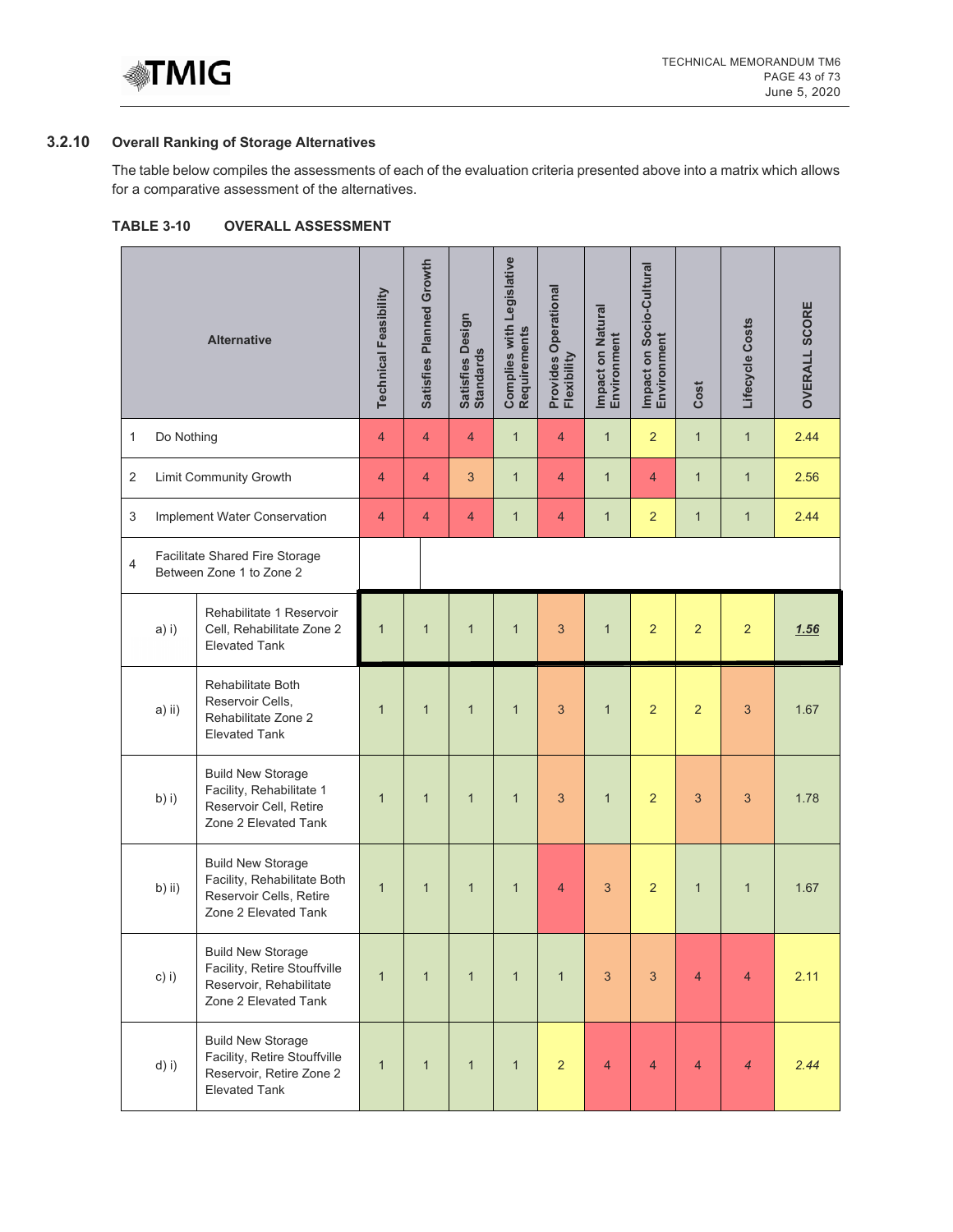

| <b>Alternative</b>                     |  | Feasibility<br>Technical | Growth<br>Planned<br><b>Satisfies</b> | ngise<br>$\Omega$<br><b>Standards</b><br><b>Satisfies</b> | Legislative<br>with<br>Requirements<br>Complies | <b>Operational</b><br>Provides<br>Flexibility | <b>Natural</b><br>nment<br>5<br>Impact<br>Enviror | cio-Cultural<br>စ်<br>စ<br>nment<br>S<br><b>Impact</b><br>Enviror | Cost | Costs<br>Lifecycle                                    | SCORE<br><b>OVERAL</b> |
|----------------------------------------|--|--------------------------|---------------------------------------|-----------------------------------------------------------|-------------------------------------------------|-----------------------------------------------|---------------------------------------------------|-------------------------------------------------------------------|------|-------------------------------------------------------|------------------------|
| <b>LEGEND</b>                          |  |                          |                                       |                                                           |                                                 |                                               |                                                   |                                                                   |      |                                                       |                        |
| Lowest Impact<br><b>Most Preferred</b> |  | 2                        |                                       |                                                           |                                                 | 3                                             |                                                   |                                                                   |      | <b>Greatest Impact</b><br>4<br><b>Least Preferred</b> |                        |

According to the overall ranking in the Table 9, the following list describes the alternatives from best to least viable:

- 1) Rehabilitate 1 Reservoir Cell, Rehabilitate Zone 2 Elevated Tank [(4) a) i)]
	- $\bullet$  Capital Cost = \$9,104,000
	- Lifecycle Costs = \$7,580,000
- 2) Rehabilitate Both Reservoir Cells, Rehabilitate Zone 2 Elevated Tank [(4) a) ii)]
	- Capital Cost = \$8,983,000
	- Lifecycle Costs =  $$8,358,000$
- 3) Build New Storage Facility, Rehabilitate Both Reservoir Cells, Retire Zone 2 Elevated Tank [(4) b) ii)]
	- Capital Cost = \$3,996,000
	- Lifecycle Costs =  $$5,319,000$
- 4) Build New Storage Facility, Rehabilitate 1 Reservoir Cell, Retire Zone 2 Elevated Tank [(4) b) i)]
	- Capital Cost = \$9,742,0000 (New Storage = Floating), \$11,126,000 (New Storage = In-Ground Reservoir)
	- Lifecycle Costs = \$7,969,000 (New Storage = Floating), \$8,812,000 (New Storage = In-Ground Reservoir)
- 5) Build New Storage Facility, Retire Stouffville Reservoir, Rehabilitate Zone 2 Elevated Tank [(4) c) i)]
	- Capital Cost = \$14,163,000 (New Storage = Floating), \$14,163,000 (New Storage = In-Ground Reservoir)
	- Lifecycle Costs = \$11,531,000 (New Storage = Floating), \$12,209,000 (New Storage = In-Ground Reservoir)
- 6) Build New Storage Facility, Retire Stouffville Reservoir, Retire Zone 2 Elevated Tank [(4) d) i)]
	- Capital Cost = \$11,676,000 (New Storage = Floating), \$12,301,000 (New Storage = In-Ground Reservoir)
	- Lifecycle Costs = \$11,144,000 (New Storage = Floating), \$13,675,000 (New Storage = In-Ground Reservoir)
- 7) Implement Water Conservation
	- Capital Cost = \$2,617,000
	- Lifecycle Costs =  $$2,723,000$
- 8) Do Nothing
	- Capital Cost =  $$2,307,000$
	- Lifecycle Costs =  $$2,413,000$
- 9) Limit Community Growth
	- Capital Cost = \$2,307,000
	- $\bullet$  Lifecycle Costs = \$2,413,000

# **3.3 Recommendations and Conclusions for Storage Alternatives**

Overall, the recommended preferred storage solution is alternative 4) a) i), which involves:

- Shared Fire Storage Between Zones 1 to 2/3;
- Construction of a new PRV Chamber to provide redundancy in the transfer of water from Zone 1 to Zone 2 during fire or emergency conditions;
- Decommissioning of the East Cell at the Stouffville Reservoir;
- Rehabilitation of the West Cell of the Stouffville Reservoir  $(2,996 \text{ m}^3)$ ;
- Upgrades to the HLPS to allow for 110 L/s firm pumping capacity (3 Pumps, 2 Duty/1 Standby); and,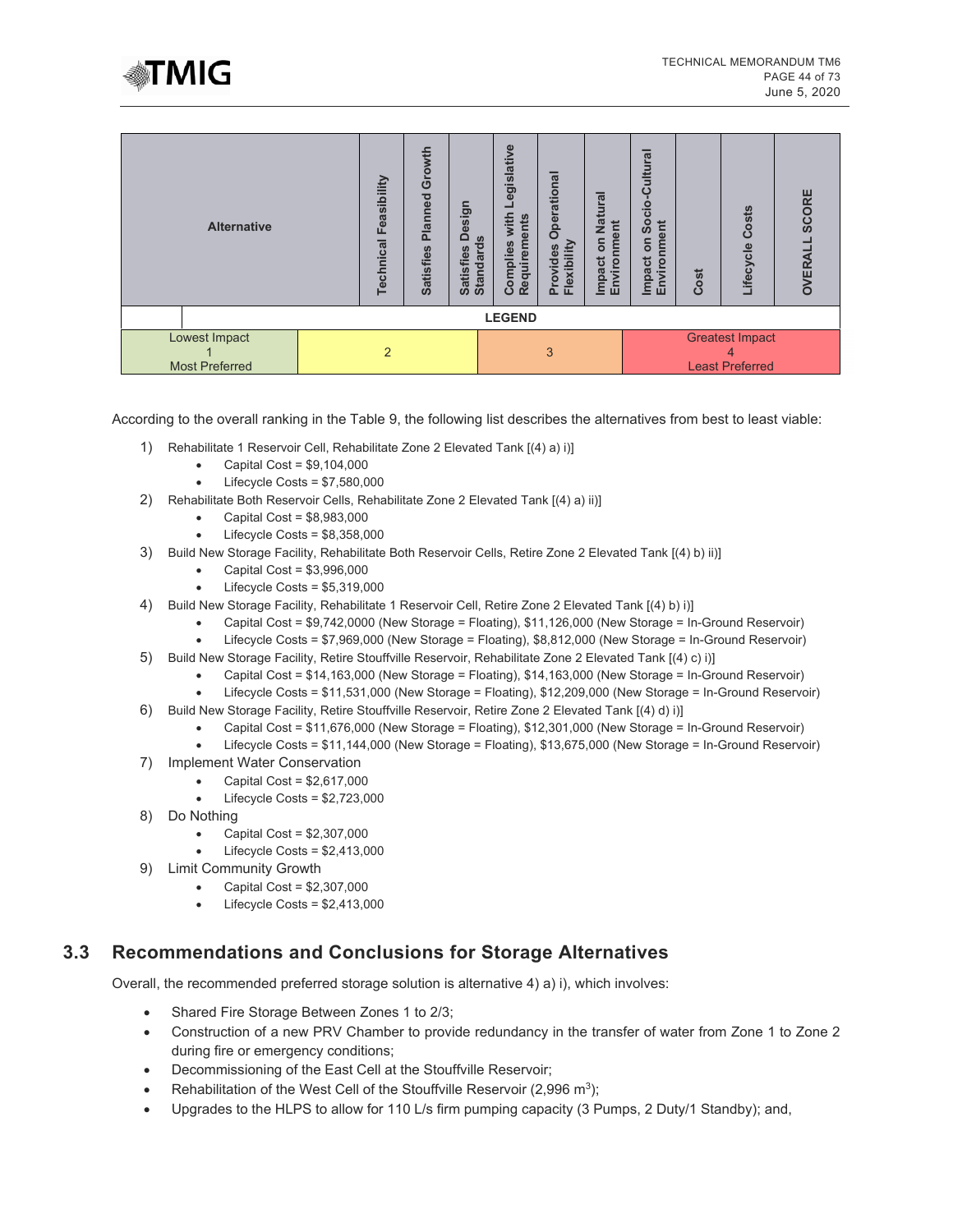

• Future Rehabilitation to allow the Zone 2 Elevated Tank to remain operational past 2043 (3,400 m<sup>3</sup>).

Upgrades to the HLPS to a capacity of 110 L/s will allow for the complete use of the 2,996 m<sup>3</sup> available in the West Cell of the reservoir. In this preferred storage alternative, Fire Storage would be provided by Zone 1, while Equalization and Emergency Storage would be provided by a combination of the Upgraded Stouffville West Reservoir Cell (capacity of 2,996 m<sup>3</sup>) and the Zone 2 Elevated Tank  $(3,400 \text{ m}^3)$ . It should be noted that the storage under this scenario would be oversized for the 2041 storage requirements for Zones  $2 + 3$  Equalization and Emergency Storage (5,225 m<sup>3</sup>). Under this scenario the available Equalization and Emergency Storage is 6,396  $\text{m}^3$ , or 1,171  $\text{m}^3$  more than what is required.

The estimated project costs for this alternative include:

- Upgrading the Stouffville Reservoir (West Cell 2,996  $m<sup>3</sup>$ ) and High Lift Pumping Station to 110.96 L/s (3 Pumps, 2 Duty/1 Standby @ 55.5 L/s): \$2,147,000
- Upgrades to the Zone 2 Elevated Tank  $(3,400 \text{ m}^3)$ : \$6,250,000
- Decommissioning of the East Cell of the Stouffville Reservoir: \$394,000
- Construction of a New PRV Chamber: \$313,000
- *Total (including 25% for permits and approvals, Engineering, and Contingencies): \$9,104,000*
- *Total Lifecycle Costs = \$7,580,000*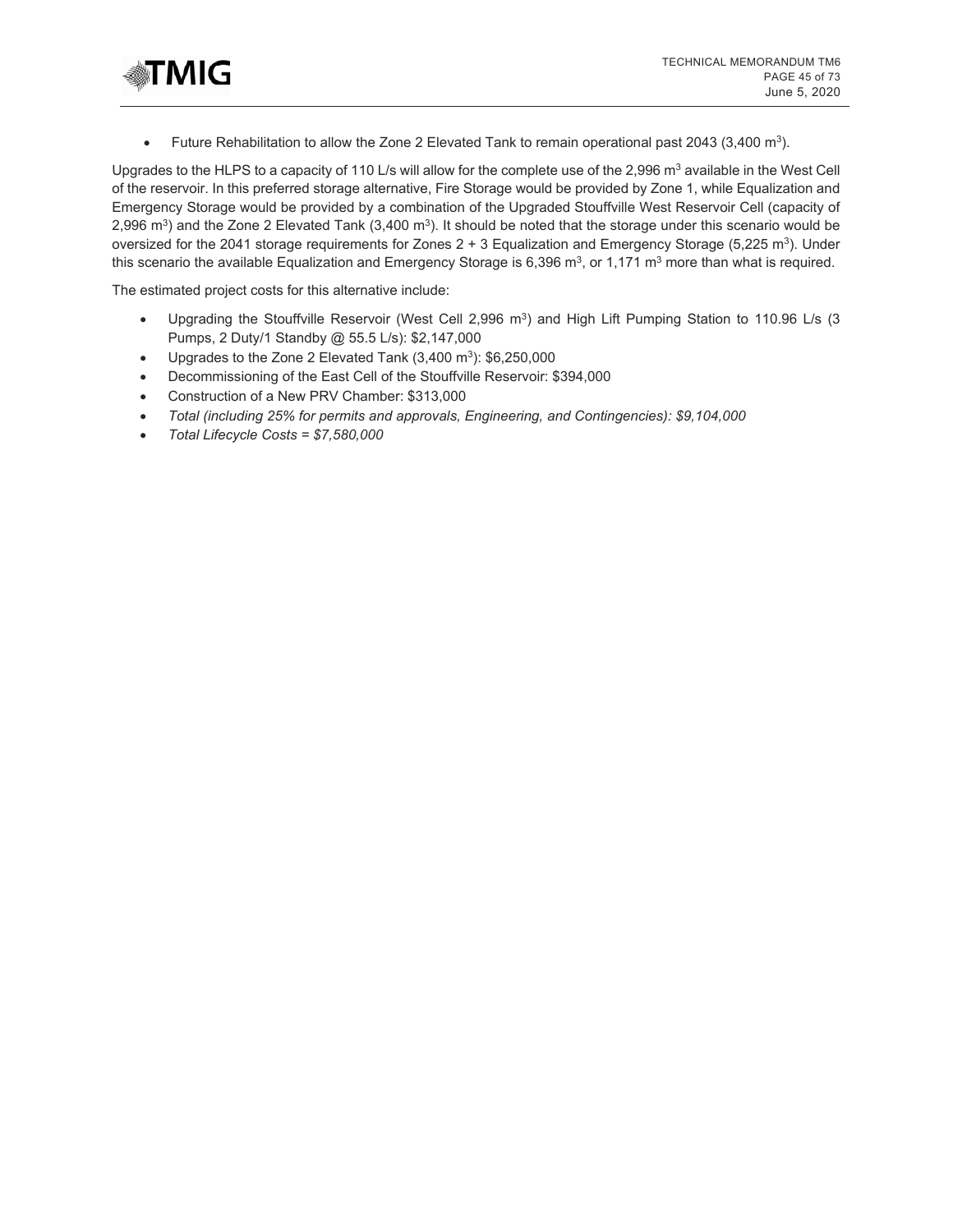

# **4 Description of Water Supply Alternatives**

The following serves as an overview of the servicing alternatives analysed for Stouffville water system up to the 2041 Design horizon.

|                              |                     | 2016               |                     | 2041               |
|------------------------------|---------------------|--------------------|---------------------|--------------------|
|                              | <b>Total Supply</b> | <b>Firm Supply</b> | <b>Total Supply</b> | <b>Firm Supply</b> |
| Well 1                       | 34 L/s (2,946       | 34 L/s (2,946      | 34 L/s (2,946       | 34 L/s (2,946      |
|                              | $m^3$ /day)         | $m^3$ /day)        | $m^3$ /day)         | $m^3$ /day)        |
| Well 2                       | 34 L/s (2,946       | 34 L/s (2,946)     | 34 L/s (2,946)      | (Largest Well Out  |
|                              | $m^3$ /day)         | $m^3$ /day)        | $m^3$ /day)         | of Service)        |
| Well 3                       | 34 L/s (2,946       | (Largest Well Out  | 28 L/s (2,419       | 28 L/s (2,419      |
|                              | $m^3$ /day)         | of Service)        | $m^3$ /day)         | $m^3$ /day)        |
| Wells 5 and 6                | 46 L/s (3,974       | 46 L/s (3,974      | 46 L/s (3,974       | 46 L/s (3,974      |
|                              | $m^3$ /day)         | $m^3$ /day)        | $m^3$ /day)         | $m^3$ /day)        |
| <b>Groundwater Sub-Total</b> | 148 L/s (12,787     | 114 L/s (9,850     | 142 L/s (12,269     | 108 L/s (9,331     |
|                              | $m^3$ /day)         | $m^3$ /day)        | $m^3$ /day)         | $m^3$ /day)        |
| Possible<br>Total<br>Lake-   | 174 L/s (15,000     | 174 L/s (15,000    | 174 L/s (15,000     | 174 L/s (15,000    |
| <b>Based Supply</b>          | $m^3$ /day)         | $m^3$ /day)        | $m^3$ /day)         | $m^3$ /day)        |
| <b>TOTAL SUPPLY</b>          | 322 L/s (27,821     | 288 L/s (24,883    | 316 L/s (27,302     | 282 L/s (24,365    |
|                              | $m^3$ /day)         | $m^3$ /day)        | $m^3$ /day)         | $m^3$ /day)        |
|                              | <b>Average Day</b>  | <b>Maximum Day</b> | <b>Average Day</b>  | <b>Maximum Day</b> |
|                              |                     |                    |                     |                    |
| <b>Required Supply</b>       | 101 L/s (8,714      | 182 L/s (15,686    | 134 L/s (11,567     | 241 L/s (20,821    |
|                              | $m^3$ /day)         | $m^3$ /day)        | $m^3$ /day)         | $m^3$ /day)        |
| Assessment                   | Excess capacity of  | Excess capacity of | Excess capacity of  | Excess capacity of |
|                              | 221 L/s (19,107     | 103 L/s (8,899     | 182 L/s (15,725     | 41 L/s (3,542      |
|                              | $m^3$ /day)         | $m^3$ /day)        | $m^3$ /day)         | $m^3$ /day)        |

It should be noted that there is an excess supply capacity as of 2016 of 103 L/s (8,899 m $3$ /day). The alternatives described below will be bench marked against this excess supply capacity available to determine the water requirements for the Stouffville Water system in 2041. The details of the various servicing alternative solutions can be found below. In addition, a more detailed cost analysis of the alternatives can be found in Appendix A.

As per the report prepared by Golder, *"Production Well Capacity and Raw Water Quality Assessment for Stouffville Production Wells – Stouffville Water System Upgrades Class EA, York Region"*, it has been indicated that the safe yield of Well 3 to 2041 is 28 L/s. As such for the purposes of this analysis the capacity of Well 3 will be taken as 34 L/s for 2016 and 28 L/s for 2041. Further the Golder report also mentions that Well 5 can produce 25.5 L/s when Well 6 is operating at 23 L/s. In other words, the maximum combined production of the two Wells running simultaneously is 48.5 L/s. As such this constraint will be carried as the maximum output of these Wells in this analysis. However, the high lift pumps for this facility currently only pump at 46 L/s.

Further it should be noted that based on the results of Golder report, the exceedance of the proposed MAC for Manganese (by Health Canada) in Well 3 by 2030 would in theory limit (or eliminate) this Well's production unless Manganese removal is instituted. Based on discussions with the Region, the implications of this has been deferred to a future TM that will address Water Quality concerns directly.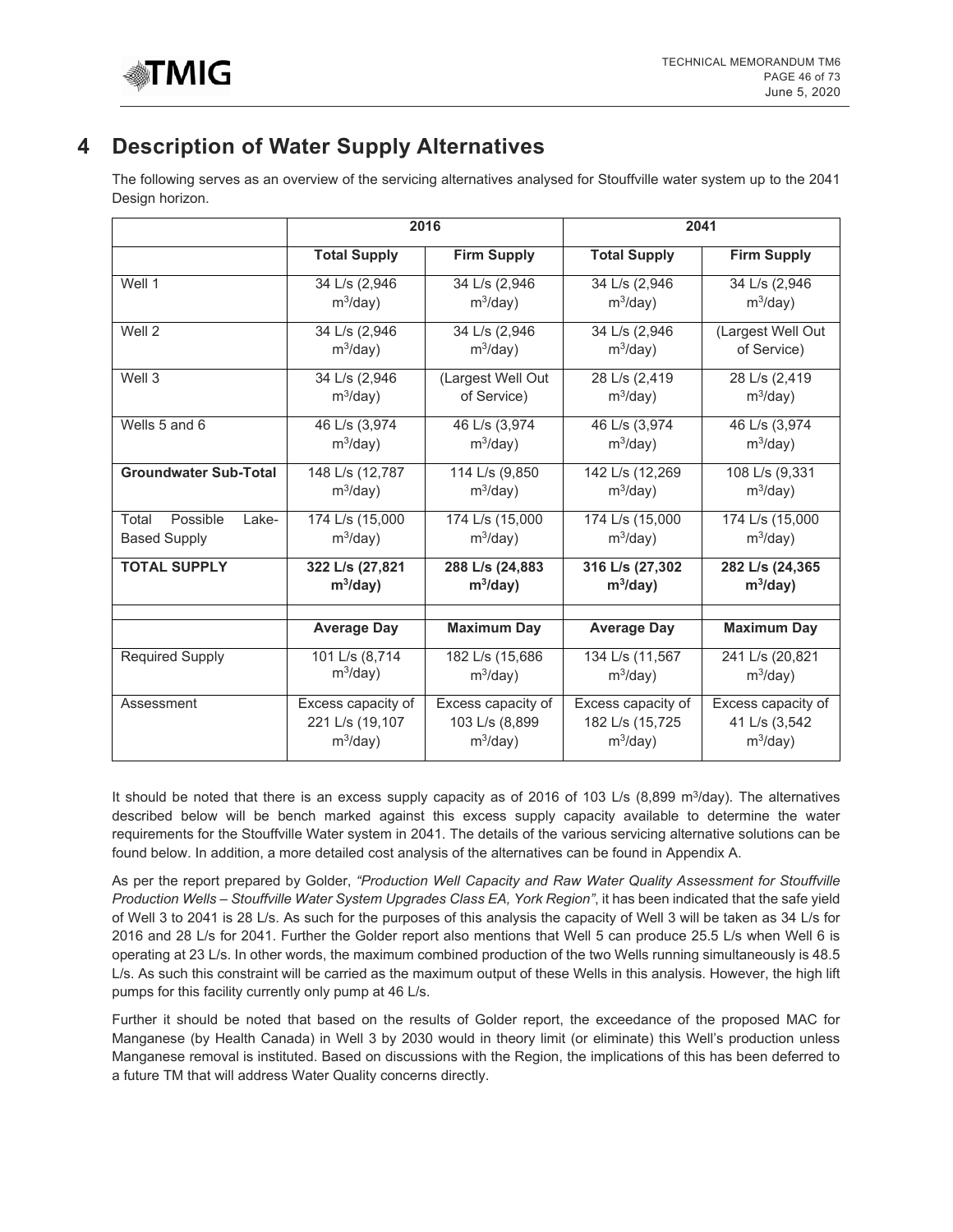

# **4.1 Do Nothing**

The "Do Nothing" alternative is a mandatory consideration for the Class EA Process. It means that the proposed growth would occur, but that no changes would be made to the water supply infrastructure to address the growth. However, it would involve measures for maintaining the existing water supply capacity.

The "Do Nothing" alternative for the purposes of the water supply system in this Class EA involves retiring no wells and regular maintenance and rehabilitation of existing wells to maintain permitted capacity of the supply wells. The additional water requirement to meet the 2041 growth target is 59 L/s (5,098 m<sup>3</sup>/day). Since this is less than the excess supply available as of 2017 (103 L/s), no additional water is required in 2041 for this "Do Nothing" alternative.

The total cost estimate for this scenario is around \$4,890,000.

# **4.2 Limit Community Growth**

The option of "Limiting Community Growth" would maintain the existing water supply capacity but restrict the amount of approvable growth to the capacity of the existing system.

In this instance the existing well system can supply the projected growth. As such, this alternative is effectively the same as "Do Nothing" alternative.

# **4.3 Implement Water Conservation**

This option involves a conscious reduction in water consumption on a daily basis. The Region may impose regulatory measures (such as lawn watering restrictions) or provide incentives (such as rebates on retrofitting existing plumbing fixtures to low-water versions) in order to achieve the conservation requirement. Alternatively, the residents may voluntarily reduce their daily consumption to meet the requirements of a larger population.

In this instance the existing well system can supply the projected growth. As such, additional water conservation is not required, and this alternative is effectively the same as "Do Nothing" alternative.

# **4.4 Change Percentage of Water Supplied from Lake-Based System**

As there could be significant costs identified in upgrading the water treatment requirements in order to maintain the existing well supplies (ie: the "Do Nothing" alternative), consideration should be given to retiring these wells and replacing the lost supply with an increase in the lake-based supply to Stouffville.

The following sub-scenarios (A-G) represent the possible permutations of retiring various Well facilities while increasing the percentage of water supplied from the lake-based system to meet both the 2041 growth target as well as the additional water requirement from retiring the relevant Wells.

It should be noted that the current average pumping rate based on available SCADA data for from the McCowan Reservoir is 77 l/s (6,653 m<sup>3</sup>/day) for 2017. Knowing this, the total additional potential water taking from the McCowan Reservoir with the current pump setup is 99 L/s  $(8,554 \text{ m}^3/\text{day})$  based on a firm installed capacity at the Zone 2 Booster Pumping Station (at the McCowan Reservoir) of 176 L/s (15,206 m<sup>3</sup>/day).

The Region has stated that the Average Day Demand is to be supplied by the firm capacity of the Wells or the Lake-Based System provided that there is redundancy on the forcemain that carries the lake-based supply to the Stouffville water system. In the existing infrastructure there is no redundancy on the forcemain coming from McCowan Reservoir thus, it cannot be included in the Average Day Demand requirement of the Region. Therefore, in order to meet the Region's average day demand requirement, some of the sub-scenarios under 1.1.4 "Change the Percentage of Water Supplied from the Lake-Based System" require the forcemains coming from the McCowan Reservoir be twinned. This twinning will allow there to be redundancy on the lake-based supply and in turn allow the inclusion of the lake-based supply in the calculation for average day demand. Twinning of the forcemain based on a forcemain length of 2,510 m with 240 m of creek crossings, 125 m of highway crossings, and 4 watermain chambers is around \$7,320,000 (excluding engineering fees).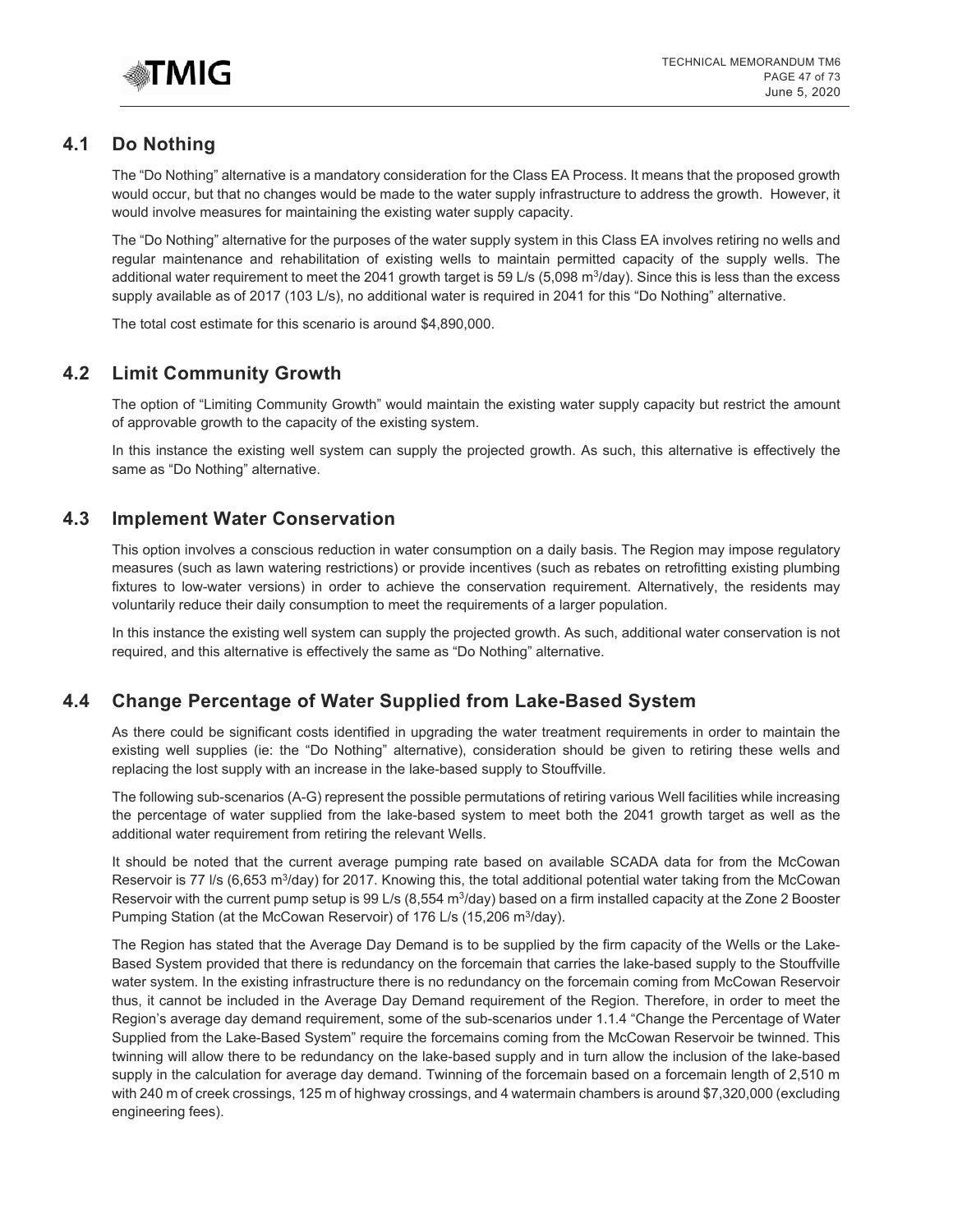

#### **4.4.1 Sub-Scenario (A) Retire Wells 1 and 2**

Retiring Wells 1 and 2 results in an increased water requirement of 68 L/s (5,786 m<sup>3</sup>/day). The increased water requirement to meet the 2041 growth target is 59 L/s (5,098 m<sup>3</sup>/day). Thus, the total additional water requirement necessary to meet the 2041 requirement as well as the increased requirements from retiring wells 1 and 2 is 127 L/s  $(8,035 \text{ m}^3/\text{day})$ .

Since the sum of the water requirement due to retiring the Wells 1/2 and the requirement to meet the 2041 growth target (127 L/s) is greater the excess 2016 supply available (103 L/s), and additional 24 L/s is required. However, the firm capacity of the Zone 2 BPS (which is listed at 176 L/s) is based on using 2 of the largest pumps (each rated for 88 L/s) and with a third large pump (rated at 88 L/s) and jockey pump (rated for 44 L/s) working in standby mode. Operating the jockey pump in combination with the 2 duty pumps would us allow to supply the additional 24 L/s that is required. This operating scheme would increase the firm capacity of the Zone 2 Booster Pumping Station to meet the projected demands. Maintenance and upgrades to keep the current capacity of Wells 3, 5 6 are required for this sub-scenario. Decommissioning of Wells 1 and 2 would also be required. Twinning of the forcemain coming from the Zone 2 Booster Pumping Station is also required for redundancy and inclusion of the lake-based supply in the calculation of ADD.

The total capital cost estimate for this sub-scenario is approximately \$12,800,000.

#### **4.4.2 Sub-Scenario (B) Retire Well 3**

Retiring Well 3 results in an increased water requirement of 28 L/s (2,419 m<sup>3</sup>/day). The increased water requirement to meet the 2041 growth target is 59 L/s (5,098 m<sup>3</sup>/day). Thus, the total additional water requirement necessary to meet the 2041 requirement as well as the increased requirements from retiring well 3 is 87 L/s (7,517 m<sup>3</sup>/day).

Since the required increased capacity (87 L/s or 7,517 m<sup>3</sup>/day) is less than the maximum additional potential water taking from the McCowan Reservoir (103 L/s or 8,899 m<sup>3</sup>/day), no new pumps are required at the Zone 2 Booster Pumping Station. Maintenance and upgrades to keep the current capacity of Well 1, 2, 5, 6, and Zone 2 Booster Pumping Station will be required for this scenario. Groundwater rebound control at Well 3 will also be required, due to Well 3 being in a shallow aquifer. Treatment requirements for groundwater rebound control will need to be examined based on to be determined discharge location. Well 3 may also need to be decommissioned. Twinning of the forcemain coming from the Zone 2 Booster Pumping Station is also required for redundancy and inclusion of the lake-based supply in the calculation of ADD.

The total capital cost estimate for this sub-scenario is approximately \$13.450,000.

#### **4.4.3 Sub-Scenario (C) Retire Wells 5 and 6**

Retiring Wells 5 and 6 results in an increased water requirement of 48.5 L/s (4,190 m<sup>3</sup>/day). The increased water requirement to meet the 2041 growth target is 59 L/s (5,098 m<sup>3</sup>/day). Thus, the total additional water requirement necessary to meet the 2041 requirement as well as the increased requirements from retiring wells 5 and 6 is 107.5 L/s  $(9,288 \text{ m}^3/\text{day})$ .

Since the total additional water requirement (107.5 L/s or 9,288 m<sup>3</sup>/day) is greater than the maximum additional potential water taking from the McCowan Reservoir (103 L/s or 8,899 m<sup>3</sup>/day), an additional 4.5 L/s is required. Operating the jockey pump in combination with the 2 duty pumps would us allow to supply the additional 4.5 L/s that is required. Maintenance and upgrades to keep the current capacity of Well 1, 2, and 3 will be required for this scenario. Rebound control at Wells 5 and 6 will also be required, due to Wells 5 and 6 being in a shallow aquifer. Treatment requirements will need to be examined based on to be determined discharge location. Wells 5 and 6 will need to be decommissioned for this scenario. Twinning of the forcemain coming from the Zone 2 Booster Pumping Station is also required for redundancy and inclusion of the lake-based supply in the calculation of ADD.

The total capital cost estimate for this sub-scenario is approximately \$12,340,000.

#### **4.4.4 Sub-Scenario (D) Retire Wells 1, 2, and 3**

Retiring Wells 1, 2 and 3 results in an increased water requirement of 96 L/s (8,294 m<sup>3</sup>/day). The increased water requirement to meet the 2041 growth target is 59 L/s (5,098 m<sup>3</sup>/day). Thus, the total additional water requirement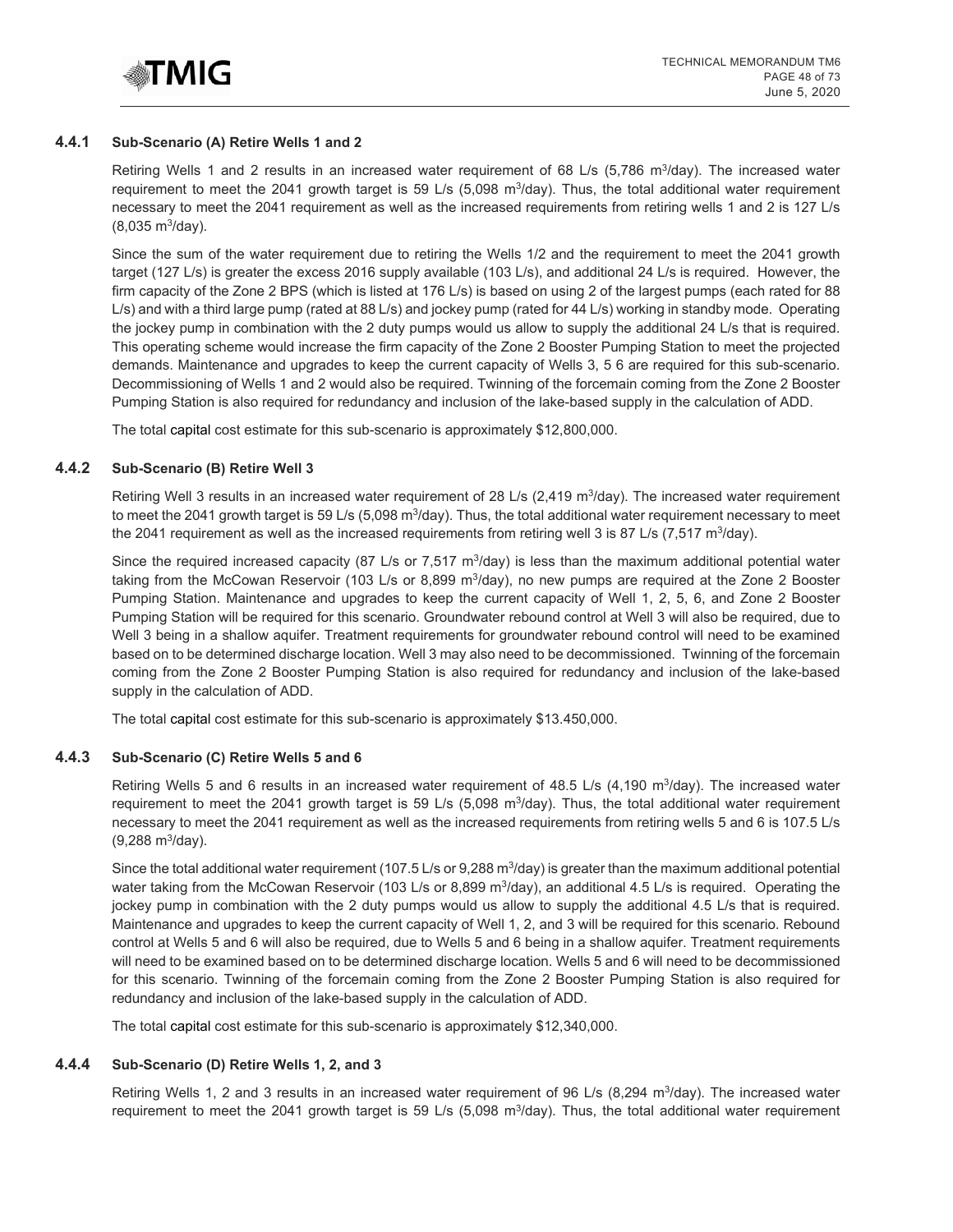

necessary to meet the 2041 requirement as well as the increased requirements from retiring wells 1, 2, and 3 is 155  $L/s$  (13,392 m<sup>3</sup>/day).

Since the total additional water requirement (155 L/s or 13,392 m<sup>3</sup>/day) is greater than the maximum additional potential water taking from the McCowan Reservoir (103 L/s or 8,899 m<sup>3</sup>/day), an additional 52 L/s is required. One new pump rated at 88 L/s is required at the Zone 2 Booster Pumping Station to replace the smaller 44 L/s pump currently installed. This would bring the firm capacity of the Zone 2 Booster Pumping Station up to 264 L/s from the current 176 L/s. Maintenance and upgrades to keep the current capacity of Well 5 and 6 will be required for this scenario. Decommissioning of Wells 1, 2, and 3 will also be required. Rebound control at Well 3 will need to be considered, due to Well 3 being in a shallow aquifer. Treatment requirements for groundwater rebound control will need to be examined based on to be determined discharge location. Twinning of the forcemain coming from the Zone 2 Booster Pumping Station is also required for redundancy and inclusion of the lake-based supply in the calculation of ADD.

The total capital cost estimate for this sub-scenario is approximately \$12,660,000.

#### **4.4.5 Sub-Scenario (E) Retire Wells 1, 2, 5, and 6**

Retiring Wells 1, 2, 5 and 6 results in an increased water requirement of 114.5 L/s (9,893 m<sup>3</sup>/day). The increased water requirement to meet the 2041 growth target is 59 L/s (5,098  $\text{m}^3$ /day). Thus, the total additional water requirement necessary to meet the 2041 requirement as well as the increased requirements from retiring wells 1, 2, 5 and 6 is 190  $L/s$  (16,416 m<sup>3</sup>/day).

Since the total additional water requirement (190 L/s or 14,990 m<sup>3</sup>/day) is greater than the maximum additional potential water taking from the McCowan Reservoir (103 L/s or 8,899 m<sup>3</sup>/day), an additional 87 L/s is required. One new pump rated at 88 L/s is required at the Zone 2 Booster Pumping Station to replace the smaller 44 L/s pump currently installed. This would bring the firm capacity of the Zone 2 Booster Pumping Station up to 264 L/s from the current 176 L/s. Maintenance and upgrades to keep the current capacity of Well 3 will be required for this scenario. Decommissioning of Wells 1, 2, 5 and 6 will be required. Rebound control at Wells 5 and 6 will need to be considered, due to Wells 5 and 6 being in a shallow aquifer. Treatment requirements for groundwater rebound control will need to be examined based on to be determined discharge location. Twinning of the forcemain coming from the Zone 2 Booster Pumping Station is also required for redundancy and inclusion of the lake-based supply in the calculation of ADD.

The total capital cost estimate for this sub-scenario is approximately \$11,550,000.

#### **4.4.6 Sub-Scenario (F) Retire Wells 3, 5, and 6**

Retiring Wells 3, 5 and 6 results in an increased water requirement of 76.5 L/s (6,610 m<sup>3</sup>/day). The increased water requirement to meet the 2041 growth target is 59 L/s (5,098 m<sup>3</sup>/day). Thus, the total additional water requirement necessary to meet the 2041 requirement as well as the increased requirements from retiring wells 3, 5 and 6 is 135.5  $L/s$  (11,707 m<sup>3</sup>/day).

Since the total additional water requirement (135.5 L/s or 11,707  $\text{m}^3$ /day) is greater than the maximum additional potential water taking from the McCowan Reservoir (103 L/s or 8,899  $m^3$ /day), ), an additional 32.5 L/s is required. Operating the jockey pump in combination with the 2 duty pumps would us allow to supply the additional 32.5 L/s that is required. Maintenance and upgrades to keep the current capacity of Well 1 and 2 will be required for this scenario. Rebound control at Wells 3, 5 and 6 will need to be considered, due to Wells 3, 5 and 6 being in a shallow aquifer. Treatment requirements for groundwater rebound control will need to be examined based on to be determined discharge location. Decommissioning of Wells 3, 5, and 6 will be required. Twinning of the forcemain coming from the Zone 2 Booster Pumping Station is also required for redundancy and inclusion of the lake-based supply in the calculation of ADD.

The total capital cost estimate for this sub-scenario is approximately \$11,750,000.

#### **4.4.7 Sub-Scenario (G) Retire Wells 1, 2, 3, 5, and 6**

Retiring Wells 1, 2, 3, 5 and 6 results in an increased water requirement of 144.5 L/s (12,485 m<sup>3</sup>/day). The increased water requirement to meet the 2041 growth target is 59 L/s (5,098 m<sup>3</sup>/day). Thus, the total additional water requirement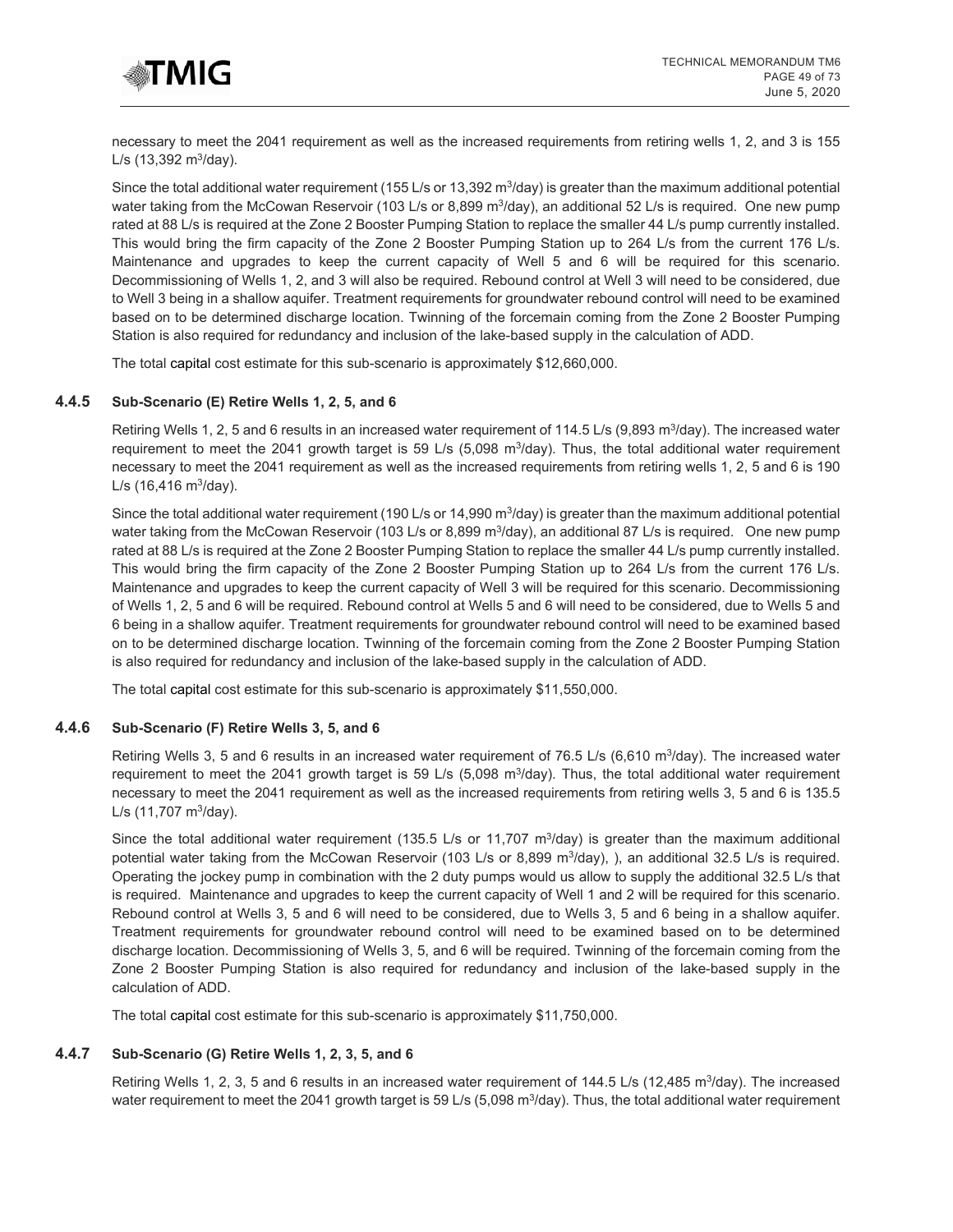

necessary to meet the 2041 requirement as well as the increased requirements from retiring wells 1, 2, 3, 5 and 6 is 203.5 L/s (17,582 m3/day).

The additional water requirement (144.5 L/s or 12,485 m<sup>3</sup>/day) is greater than the maximum additional potential water taking from the McCowan Reservoir (103 L/s or 8,899 m<sup>3</sup>/day), an additional 41.5 L/s is required. One new pump rated at 88 L/s is required at the Zone 2 Booster Pumping Station to replace the smaller 44 L/s pump currently installed. Rebound control at Wells 3, 5 and 6 will need to be considered, due to Wells 3, 5 and 6 being in a shallow aquifer. Treatment requirements for groundwater rebound control will need to be examined based on to be determined discharge location. Wells 1, 2, 3, 5 and 6 will need to be decommissioned. Twinning of the forcemain coming from the Zone 2 Booster Pumping Station is also required for redundancy and inclusion of the lake-based supply in the calculation of ADD.

The total capital cost estimate for this sub-scenario is approximately \$10.970,000.

# **4.5 Expand Existing Wells**

As with the "Increase Lake-Based Supply" Alternative, this alternative considers retiring some of the existing wells in favour of replacing that lost capacity at other existing well sites.

The following sub-scenarios (A2-G2) represent the possible permutations of retiring the various Well facilities while also expanding the remaining wells to meet both the 2041 growth target as well as the additional water requirement from retiring the relevant Wells.

## **4.5.1 Sub-Scenario (A2) Retire Wells 1 and 2**

Retiring Wells 1 and 2 results in an increased water requirement of 68 L/s (5,786 m<sup>3</sup>/day). The increased water requirement to meet the 2041 growth target is 59 L/s (5,098 m<sup>3</sup>/day). Thus, the total additional water requirement necessary to meet the 2041 requirement as well as the increased requirements from retiring Wells 1 and 2 is 127 L/s  $(10,973 \text{ m}^3/\text{day})$ .

The additional water requirement (127 L/s or 10,973 m<sup>3</sup>/day) is greater than the maximum additional potential water taking from the McCowan Reservoir (103 L/s or 8,899 m<sup>3</sup>/day) by 24 L/s (2,074 m<sup>3</sup>/day), thus some combination of wells 3, 5, and 6 need to be upgraded and expanded such that the firm capacity of well supply within the Stouffville system is increased by 24 L/s. In addition, wells 1 and 2 will need to be decommissioned. The Zone 2 Booster Pumping Station will also have to be maintained such that it is capable of maintaining current capacity of 174 L/s or 15,000 m3/day. Wells 3, 5 and 6 will need to be maintained to keep current capacities.

The total capital cost estimate for this sub-scenario is approximately \$6,300,000.

#### **4.5.2 Sub-Scenario (B2) Retire Well 3**

Retiring Well 3 results in an increased water requirement of 28 L/s (2,419 m<sup>3</sup>/day). The increased water requirement to meet the 2041 growth target is 59 L/s (5,098 m $3$ /day). Thus, the total additional water requirement necessary to meet the 2041 requirement as well as the increased requirements from retiring well 3 is 87 L/s (7,517 m<sup>3</sup>/day).

The additional water requirement (87 L/s or 7,517 m<sup>3</sup>/day) is less than the maximum additional potential water taking from the McCowan Reservoir (103 L/s or 8,899 m<sup>3</sup>/day), thus no additional Well expansion is required. For this subscenario Wells 1, 2, 5 and 6 will need to be maintained. The Zone 2 Booster Pumping Station will also have to be maintained such that it can continue to supply 174 L/s or 15,000 m<sup>3</sup>/day. In addition, rebound control at Well 3 will need to occur due to Well 3 being in a shallow aquifer Well. Well 3 will also need to be decommissioned.

The total capital cost estimate for this sub-scenario is approximately \$5,360,000.

#### **4.5.3 Sub-Scenario (C2) Retire Wells 5 and 6**

Retiring Wells 5 and 6 results in an increased water requirement of 48.5 L/s (4,190 m<sup>3</sup>/day). The increased water requirement to meet the 2041 growth target is 59 L/s (5,098  $\text{m}^3$ /day). Thus, the total additional water requirement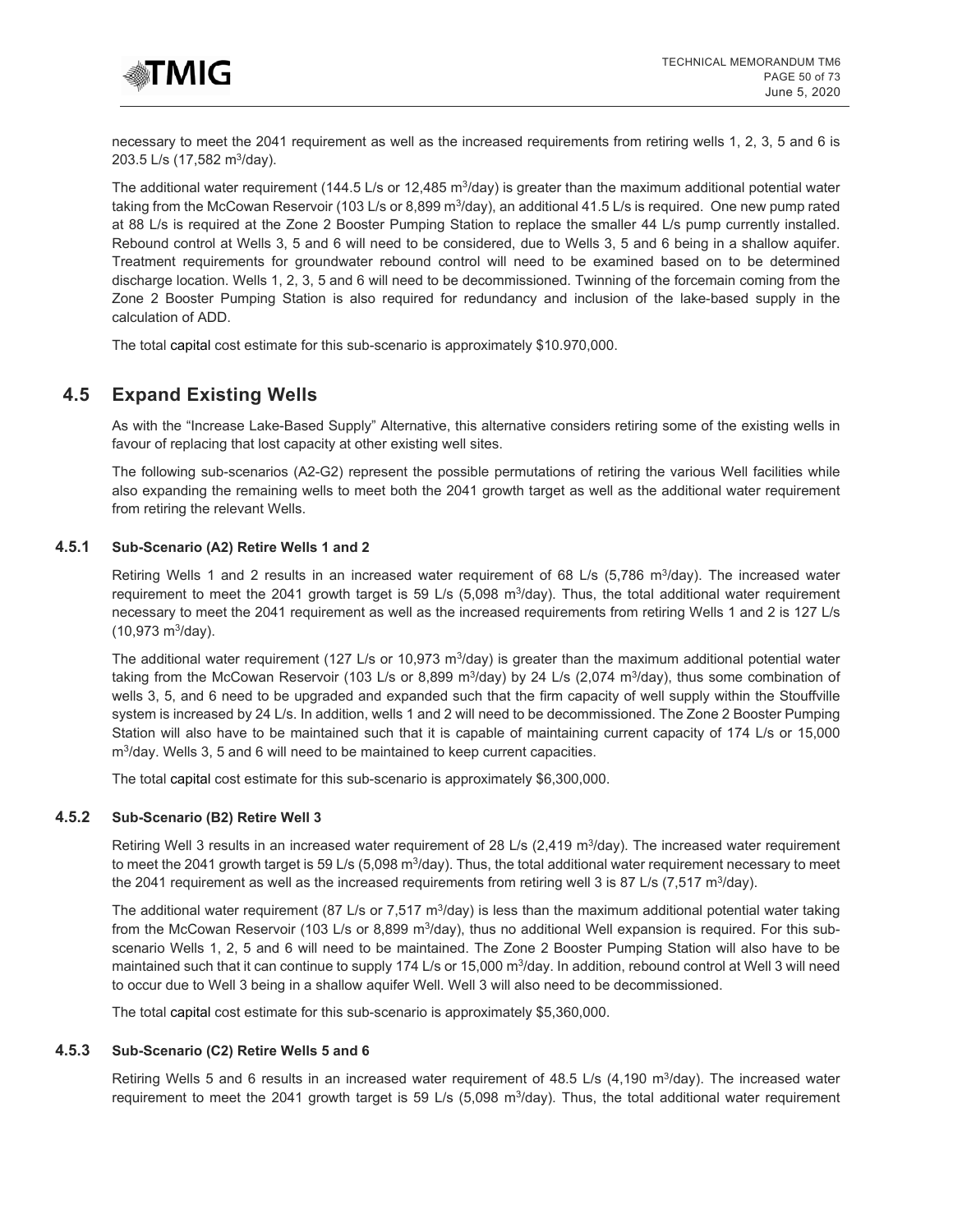

necessary to meet the 2041 requirement as well as the increased requirements from retiring wells 5 and 6 is 107.5 L/s  $(9,288 \text{ m}^3/\text{day})$ .

The additional water requirement (107.5 L/s or 9,288 m $3$ /day) is greater than the maximum additional potential water taking from the McCowan Reservoir (103 L/s or 8,889 m<sup>3</sup>/day) by 4.5 L/s (389 m<sup>3</sup>/day), thus some combination of wells 1, 2, and 3 need to be upgraded and expanded such that the firm capacity of well supply within the Stouffville system is increased by 4.5 L/s. In addition, rebound control at Wells 5 and 6 will need to be considered, due to Wells 5 and 6 being in a shallow aquifer well. The Zone 2 Booster Pumping Station will also have to be maintained such that it is capable of providing 174 L/s or 15,000 m<sup>3</sup>/day. Wells 5 and 6 will need to be decommissioned.

The total capital cost estimate for this sub-scenario is approximately \$5,320,000.

#### **4.5.4 Sub-Scenario (D2) Retire Wells 1, 2, and 3**

Retiring Wells 1, 2 and 3 results in an increased water requirement of 96 L/s (8,294 m<sup>3</sup>/day). The increased water requirement to meet the 2041 growth target is 59 L/s (5,098 m<sup>3</sup>/day). Thus, the total additional water requirement necessary to meet the 2041 requirement as well as the increased requirements from retiring wells 1, 2, and 3 is 155  $L/s$  (13,392 m<sup>3</sup>/day).

The additional water requirement (155 L/s or 13,392 m<sup>3</sup>/day) is greater than the maximum additional potential water taking from the McCowan Reservoir (103 L/s or 8,899 m<sup>3</sup>/day) by 52 L/s (4,493 m<sup>3</sup>/day), thus some combination of Wells 5 and 6 need to be upgraded and expanded such that the firm capacity of well supply within the Stouffville system is increased by 52 L/s. In addition, rebound control at Well 3 will need to be considered, due to Well 3 being in a shallow aquifer well. Wells 1, 2 and 3 will need to be decommissioned. The Zone 2 Booster Pumping Station will have to be maintained such that it is capable of providing 174 L/s or 15,000 m<sup>3</sup>/day.

The total capital cost estimate for this sub-scenario is approximately \$6,260,000.

## **4.5.5 Sub-Scenario (E2) Retire Wells 1, 2, 5 and 6**

Retiring Wells 1, 2, 5 and 6 results in an increased water requirement of 114.5 L/s (9,893 m<sup>3</sup>/day). The increased water requirement to meet the 2041 growth target is 59 L/s (5,098  $\text{m}^3$ /day). Thus, the total additional water requirement necessary to meet the 2041 requirement as well as the increased requirements from retiring wells 1, 2, 5 and 6 is 190  $L/s$  (14,990 m<sup>3</sup>/day).

The additional water requirement (114.5 L/s or 9,983 m<sup>3</sup>/day) is greater than the maximum additional potential water taking from the McCowan Reservoir (103 L/s or 8,899 m<sup>3</sup>/day) by 70.5 L/s (6,091 m<sup>3</sup>/day), thus Wells 3 needs to be upgraded and expanded such that the firm capacity of well supply within the Stouffville system is increased by 70.5 L/s. In addition, rebound control at Wells 5 and 6 will need to be considered, due to Wells 5 and 6 being in a shallow aquifer well. Wells 1, 2, 5 and 6 will need to be decommissioned. The Zone 2 Booster Pumping Station will also have to be maintained such that it is capable of providing 174 L/s or 15,000  $m^3$ /day.

The total capital cost estimate for this sub-scenario is approximately \$6,220,000.

#### **4.5.6 Sub-Scenario (F2) Retire Wells 3, 5 and 6**

Retiring Wells 3, 5 and 6 results in an increased water requirement of 76.5 L/s (6,610 m<sup>3</sup>/day). The increased water requirement to meet the 2041 growth target is 59 L/s (5,098 m<sup>3</sup>/day). Thus, the total additional water requirement necessary to meet the 2041 requirement as well as the increased requirements from retiring wells 3, 5 and 6 is 135.5  $L/s$  (11,707 m<sup>3</sup>/day).

The additional water requirement (135.5 L/s or 11,707 m<sup>3</sup>/day) is greater than the maximum additional potential water taking from the McCowan Reservoir (103 L/s or 8,899 m<sup>3</sup>/day) by 32.5 L/s (2,808 m<sup>3</sup>/day), thus some combination of Wells 1 and 2 need to be upgraded and expanded such that the firm capacity of well supply within the Stouffville system is increased by 32.5 L/s. In addition, rebound control at Wells 3, 5 and 6 will need to be considered, due to Wells 3, 5 and 6 being in a shallow aquifer well. Wells 3, 5 and 6 will need to be decommissioned. The Zone 2 Booster Pumping Station will also have to be maintained such that it is capable of providing 174 L/s or 15,000 m<sup>3</sup>/day.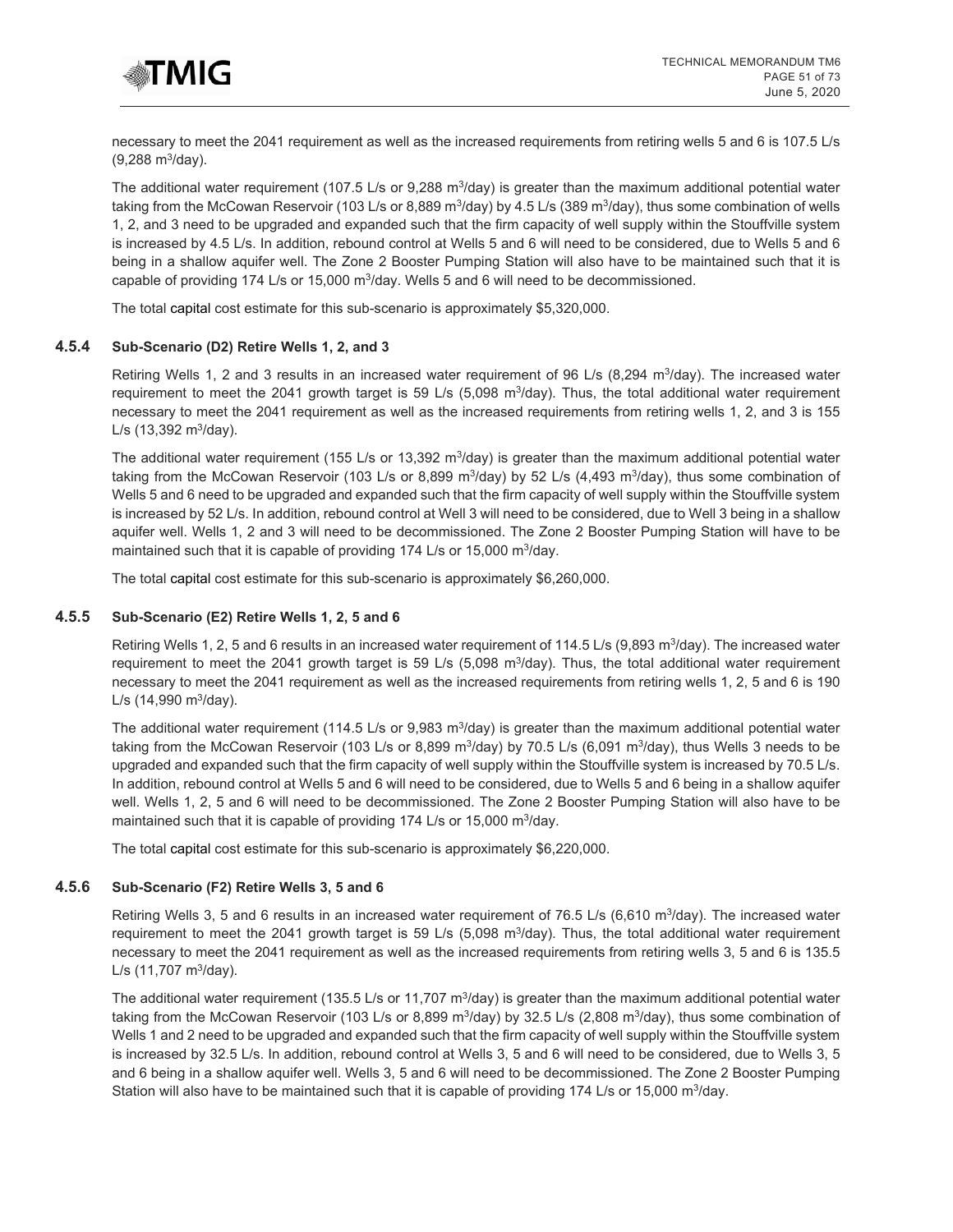

The total capital cost estimate for this sub-scenario is approximately \$5,040,000.

#### **4.5.7 Sub-Scenario (G2) No Wells Retired**

Retiring no Wells results in only needing to meet the 2041 growth target of 59 L/s (5,098 m<sup>3</sup>/day). Thus, the total additional water requirement necessary to meet the 2041 requirement as well as the increased requirements from retiring the wells (0 L/s in this scenario) is 59 L/s  $(5,098 \text{ m}^3/\text{day})$ .

The additional water requirement (59 L/s or 5,098 m<sup>3</sup>/day) is less than the maximum additional potential water taking from the McCowan Reservoir (103 L/s or 8,899 m<sup>3</sup>/day), thus no additional Well expansion is required. For this subscenario Wells 1, 2, 3, 5 and 6 will need to have upgraded treatment to maintain current capacity. In addition, The Zone 2 Booster Pumping Station will also have to be maintained such that it can continue to supply 174 L/s or 15,000 m<sup>3</sup>/day.

The total capital cost estimate for this sub-scenario is around \$4,890,000. It should be noted that this is the same as the Do Nothing alternative described in Section 4.1.

# **4.6 Develop New Well Sites**

This alternative considers developing new well sites as an alternative to maintaining and updating treatment at existing well sites.

The following sub-scenarios (A3-H3) represent the possible permutations of retiring the various Well facilities while also developing new wells to meet both the 2041 growth target as well as the additional water requirement from retiring the relevant Wells.

#### **4.6.1 Sub-Scenario (A3) Retire Wells 1 and 2**

Retiring Wells 1 and 2 results in an increased water requirement of 68 L/s (5,786 m<sup>3</sup>/day). The increased water requirement to meet the 2041 growth target is 59 L/s (5,098 m<sup>3</sup>/day). Thus, the total additional water requirement necessary to meet the 2041 requirement as well as the increased requirements from retiring Wells 1 and 2 is 127 L/s  $(10.973 \text{ m}^3/\text{day})$ .

The additional water requirement (127 L/s or 10,973 m<sup>3</sup>/day) is greater than the maximum additional potential water taking from the McCowan Reservoir (103 L/s or 8,899 m<sup>3</sup>/day) by 24 L/s (2,074 m<sup>3</sup>/day), thus new well sites capable of providing 24 L/s will need to be constructed. In addition, maintenance and upgrades to keep the current capacity of Wells 3, 5 and 6 are required for this scenario. Wells 1 and 2 will need to be decommissioned. The Zone 2 Booster Pumping Station will also have to be maintained such that it is capable of providing 174 L/s or 15,000 m<sup>3</sup>/day.

The total capital cost estimate for this sub-scenario is approximately \$7,540,000.

#### **4.6.2 Sub-Scenario (B3) Retire Well 3**

Retiring Well 3 results in an increased water requirement of 28 L/s (2,419 m<sup>3</sup>/day). The increased water requirement to meet the 2041 growth target is 59 L/s (5,098 m<sup>3</sup>/day). Thus, the total additional water requirement necessary to meet the 2041 requirement as well as the increased requirements from retiring well 3 is 87 L/s (7,517 m<sup>3</sup>/day).

The additional water requirement (87 L/s or 7,517 m<sup>3</sup>/day) is less than the maximum additional potential water taking from the McCowan Reservoir (103 L/s or 8,899 m<sup>3</sup>/day), thus no additional Well sites are required. For this sub-scenario Wells 1, 2, 5 and 6 will need to be maintained. The Zone 2 Booster Pumping Station will also have to be maintained such that it can continue to supply 174 L/s or 15,000 m<sup>3</sup>/day. In addition, rebound control at Well 3 will need to occur due to Well 3 being in a shallow aquifer Well. Well 3 will also need to be decommissioned.

The total capital cost estimate for this sub-scenario is approximately \$2,125,000.

#### **4.6.3 Sub-Scenario (C3) Retire Wells 5 and 6**

Retiring Wells 5 and 6 results in an increased water requirement of 48.5 L/s (4,190 m $3/2$ day). The increased water requirement to meet the 2041 growth target is 59 L/s  $(5.098 \text{ m}^3/\text{day})$ . Thus, the total additional water requirement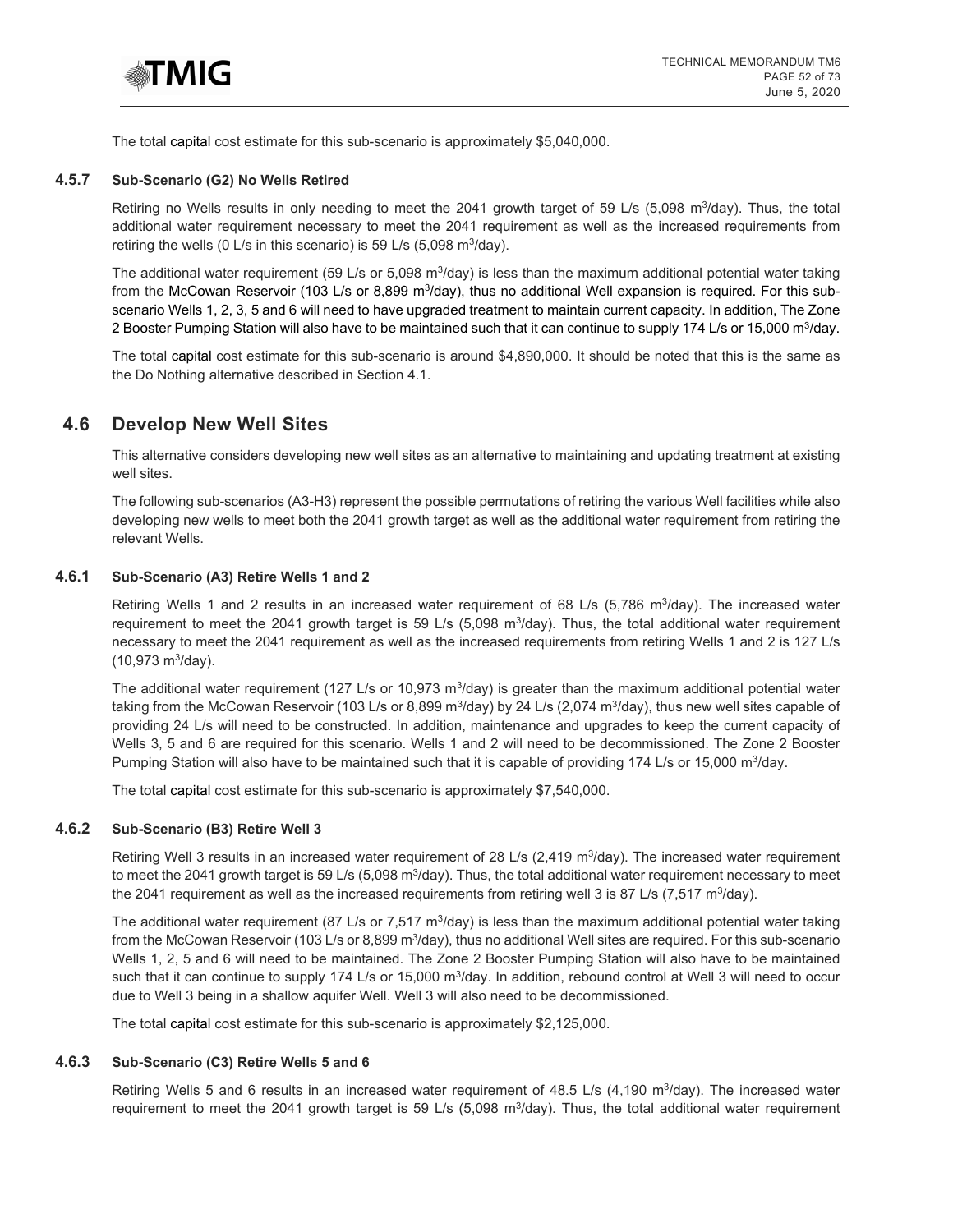

necessary to meet the 2041 requirement as well as the increased requirements from retiring wells 5 and 6 is 107.5 L/s (9,288 m3/day).

The additional water requirement (107.5 L/s or 9,288 m $3$ /day) is greater than the maximum additional potential water taking from the McCowan Reservoir (103 L/s or 8,889 m<sup>3</sup>/day) by 4.5 L/s (389 m<sup>3</sup>/day), thus new Well sites capable of providing 23 L/s will need to be constructed. In addition, rebound control at Wells 5 and 6 will need to be considered, due to Wells 5 and 6 being in a shallow aquifer well. Wells 5 and 6 will need to be decommissioned. The Zone 2 Booster Pumping Station will also have to be maintained such that it is capable of providing 174 L/s or 15,000 m<sup>3</sup>/day. Wells 1, 2 and 3 will also need upgrades to maintain current capacities.

The total capital cost estimate for this sub-scenario is approximately \$6,440,000.

#### **4.6.4 Sub-Scenario (D3) Retire Wells 1, 2, and 3**

Retiring Wells 1, 2 and 3 results in an increased water requirement of 96 L/s (8,294 m<sup>3</sup>/day). The increased water requirement to meet the 2041 growth target is 59 L/s (5,098 m<sup>3</sup>/day). Thus, the total additional water requirement necessary to meet the 2041 requirement as well as the increased requirements from retiring wells 1, 2, and 3 is 155  $L/s$  (13,392 m<sup>3</sup>/day).

The additional water requirement (155 L/s or 13,392  $\text{m}^3$ /day) is greater than the maximum additional potential water taking from the McCowan Reservoir (103 L/s or 8,899 m<sup>3</sup>/day) by 52 L/s (4,493 m<sup>3</sup>/day), thus new Well sites capable of providing 62 L/s will need to be constructed. In addition, rebound control at Well 3 will need to be considered, due to Well 3 being in a shallow aquifer well. Wells 1, 2, and 3 will need to be decommissioned. The Zone 2 Booster Pumping Station will also have to be maintained such that it is capable of providing 174 L/s or 15,000 m<sup>3</sup>/day. Wells 5 and 6 will require upgrades to maintain current capacities.

The total capital cost estimate for this sub-scenario is approximately \$8,580,000.

## **4.6.5 Sub-Scenario (E3) Retire Wells 1, 2, 5 and 6**

Retiring Wells 1, 2, 5 and 6 results in an increased water requirement of 114.5 L/s (9,893 m<sup>3</sup>/day). The increased water requirement to meet the 2041 growth target is 59 L/s (5,098  $\text{m}^3$ /day). Thus, the total additional water requirement necessary to meet the 2041 requirement as well as the increased requirements from retiring wells 1, 2, 5 and 6 is 190  $L/s$  (14,990 m<sup>3</sup>/day).

The additional water requirement (114.5 L/s or 9,983 m<sup>3</sup>/day) is greater than the maximum additional potential water taking from the McCowan Reservoir (103 L/s or 8,899 m<sup>3</sup>/day) by 70.5 L/s (6,091 m<sup>3</sup>/day), thus new Well sites capable of providing 74 L/s will need to be constructed. In addition, rebound control at Wells 5 and 6 will need to be considered, due to Wells 5 and 6 being in a shallow aquifer well. Wells 1, 2, 5 and 6 will need to be decommissioned. The Zone 2 Booster Pumping Station will also have to be maintained such that it is capable of providing 174 L/s or 15,000 m<sup>3</sup>/day.

The total capital cost estimate for this sub-scenario is approximately \$9,090,000.

#### **4.6.6 Sub-Scenario (F3) Retire Wells 3, 5 and 6**

Retiring Wells 3, 5 and 6 results in an increased water requirement of 76.5 L/s (6,610 m<sup>3</sup>/day). The increased water requirement to meet the 2041 growth target is 59 L/s (5,098 m<sup>3</sup>/day). Thus, the total additional water requirement necessary to meet the 2041 requirement as well as the increased requirements from retiring wells 3, 5 and 6 is 135.5  $L/s$  (11,707 m<sup>3</sup>/day).

The additional water requirement (135.5 L/s or 11,707 m<sup>3</sup>/day) is greater than the maximum additional potential water taking from the McCowan Reservoir (103 L/s or 8,899 m<sup>3</sup>/day) by 32.5 L/s (2,808 m<sup>3</sup>/day), thus new Well sites capable of providing 40 L/s will need to be constructed. In addition, rebound control at Wells 3, 5 and 6 will need to be considered, due to Wells 3, 5 and 6 being in a shallow aquifer well. Decommissioning of Wells 3, 5 and 6 will need to occur. The Zone 2 Booster Pumping Station will also have to be maintained such that it is capable of providing 174 L/s or  $15,000 \text{ m}^3/\text{day}$ .

The total capital cost estimate for this sub-scenario is approximately \$8,110,000.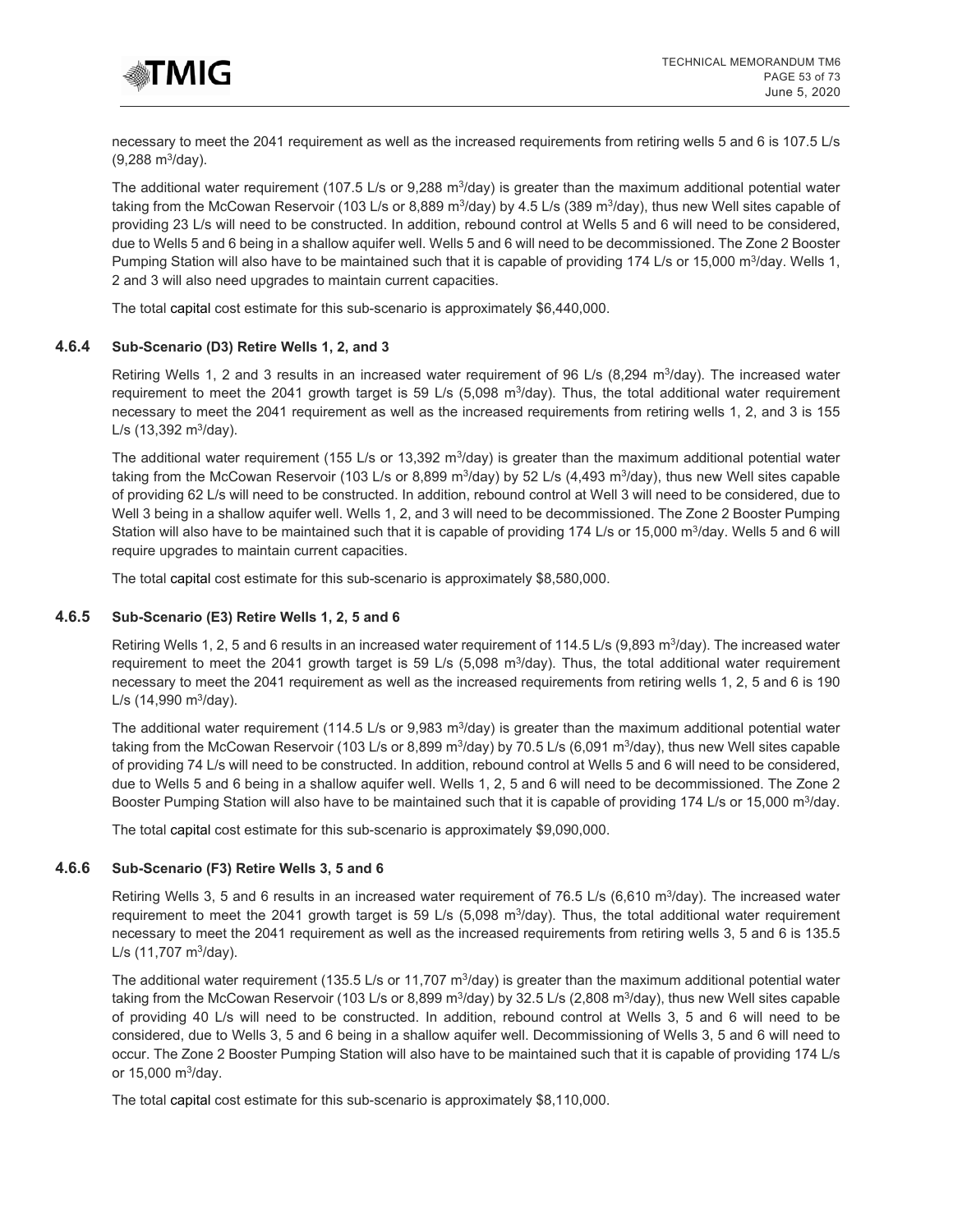

#### **4.6.7 Sub-Scenario (G3) Retire Wells 1, 2, 3, 5 and 6**

Retiring Wells 1, 2, 3, 5 and 6 results in an increased water requirement of 144.5 L/s (12,485 m<sup>3</sup>/day). The increased water requirement to meet the 2041 growth target is 59 L/s (5,098 m<sup>3</sup>/day). Thus, the total additional water requirement necessary to meet the 2041 requirement as well as the increased requirements from retiring wells 1, 2, 3, 5 and 6 is 203.5 L/s (17,582 m<sup>3</sup>/day).

The additional water requirement (203.5 L/s or 17,582 m<sup>3</sup>/day) is greater than the maximum additional potential water taking from the McCowan Reservoir (103 L/s or 8,899 m<sup>3</sup>/day) by 100.5 L/s (8,683 m<sup>3</sup>/day), thus new Well sites capable of providing 100.5 L/s will need to be constructed. In addition, rebound control at Wells 3, 5 and 6 will need to be considered, due to Wells 3, 5 and 6 being in a shallow aquifer well. Decommissioning of Wells 1, 2, 3, 5 and 6 will need to occur. The Zone 2 Booster Pumping Station will also have to be maintained such that it is capable of providing 174 L/s or  $15,000 \text{ m}^3$ /day.

The total capital cost estimate for this sub-scenario is approximately \$10,880,000.

#### **4.6.8 Sub-Scenario (H3) No Wells Retired**

Retiring no Wells results in only needing to meet the 2041 growth target of 59 L/s (5,098 m<sup>3</sup>/day). Thus, the total additional water requirement necessary to meet the 2041 requirement as well as the increased requirements from retiring the wells (0 L/s in this scenario) is 59 L/s (5,098 m $3$ /day).

The additional water requirement (59 L/s or 5,098 m<sup>3</sup>/day) is less than the maximum additional potential water taking from the McCowan Reservoir (103 L/s or 8,899 m<sup>3</sup>/day), thus no additional Well expansion is required. For this subscenario Wells 1, 2, 3, 5 and 6 will need to have upgraded treatment to maintain current capacity. In addition, The Zone 2 Booster Pumping Station will also have to be maintained such that it can continue to supply 174 L/s or 15,000 m<sup>3</sup>/day.

The total capital cost estimate for this sub-scenario is around \$4,890,000. It should be noted that this is the same as the Do Nothing alternative described in Section 4.1.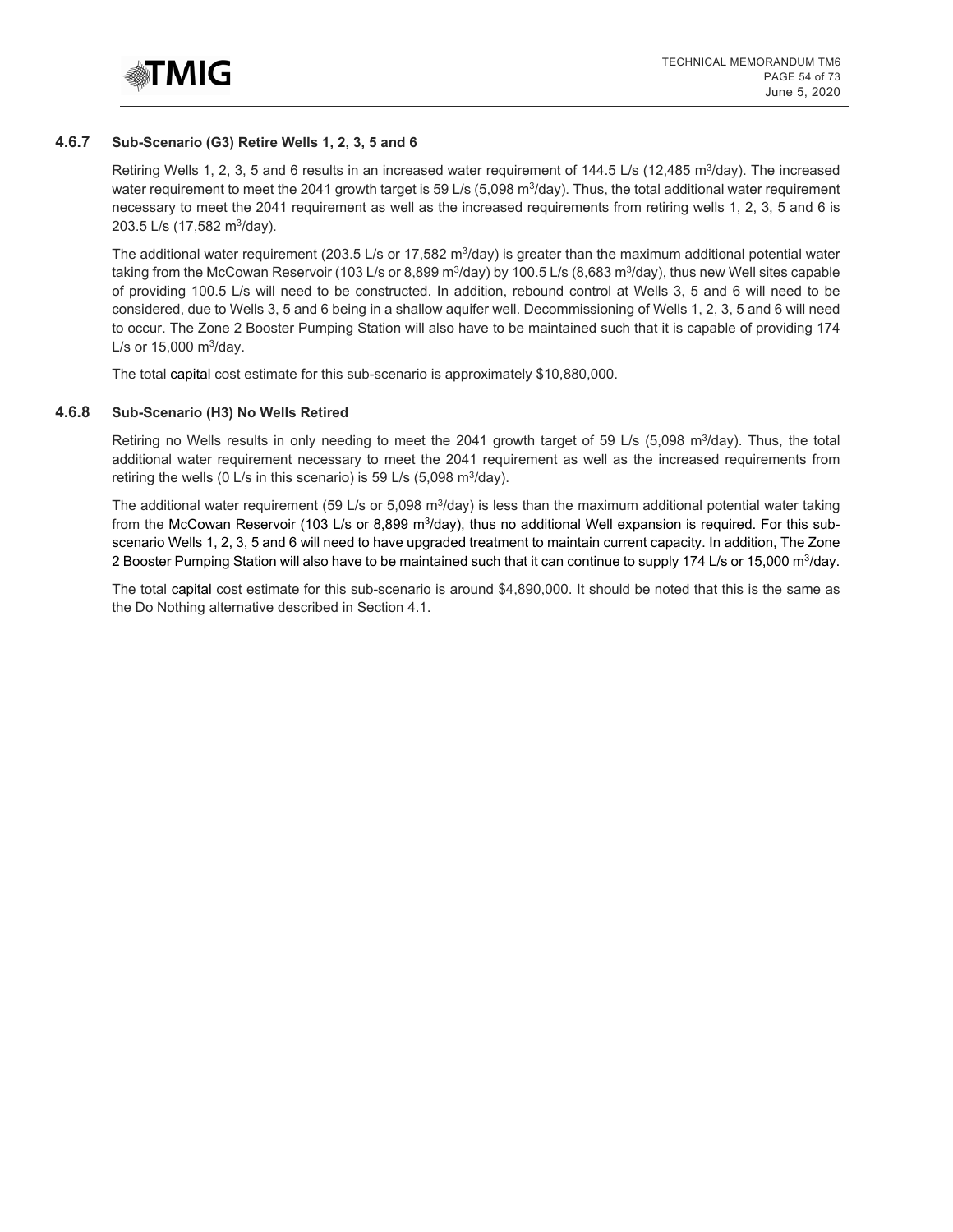# **5 Evaluation of Water Supply Alternatives**

# **5.1 Shortlisting of Supply Alternatives**

Based on discussions with the Region, there is the understanding that the Region desires to maintain its Permit to Take Water (PTTW), in order to ensure redundancy, security and autonomy of supply. Thus, the premise of the following evaluation is that we will not allow the total water taking from groundwater sources to decrease. If a well is retired, its supply capacity will be replaced with a new well of equivalent capacity.

Also, the Region desires that the 2041 ADD (134 L/s) be supplied by the wells only (excluding Lake-Based Supply). As such all alternatives and scenarios which replace supply from Well based systems with increased Lake Based Supply will not be carried forward. This includes the alternative described in Section 4.4, and all secondary scenarios within.

In addition, all scenarios (A3-H3) within the alternative described in Section 4.6 will also not be carried forward in the EA process. This is due to the fact that there is no reason to consider replacing a retired well with a well on a new site. It is more costly and incurs a greater environmental impact when compared to expanding wells on existing well sites (alternative described in Section 4.5) as per the estimates provided in Appendix A. With this understanding, there is no driving rationale to consider developing new well sites at this time. This alternative and all its scenarios described in Section 4.6 will not be carried forward in the EA process.

Because the Region desires to maintain its PTTW, Limit Community Growth, and Implement Water Conservation end up being the same as the Do Nothing alternative as there is no additional requirement to limit growth or to enact conservation upon. That is to say by maintaining the Wells and the Zone 2 Booster Pumping Station capacities, there is sufficient supply to meet the 2041 growth targets, thus no limiting of community growth or water conservation needs to be considered. As such the Do Nothing, Limit Community Growth, and Water Conversation will be combined into one alternative for evaluation purposes.

Any Sub-Scenarios involving the retiring of Wells 1 and 2 will also not be carried forward in the EA process. There is no justification for retiring Wells 1 and 2 as they have the most recent commissioning date (1999) thus have the longest remaining life and possess similar or better water quality to the remaining site locations currently in use as well as other sites explored by the Region.

There is no reason to consider retiring Wells 5 and 6 at this time, given that they exhibit the best water quality of existing Wells. As such scenarios C2, E2, and F2 in the alternative Expand Existing Wells will not be carried forward in the EA process.

With the above considered, the Water Supply alternatives that will be carried forward in the evaluation are:

- 1. Do Nothing / Limit Community Growth / Implement Water Conservation
- 2. Retire Well 3 and replace that supply capacity at an existing well site.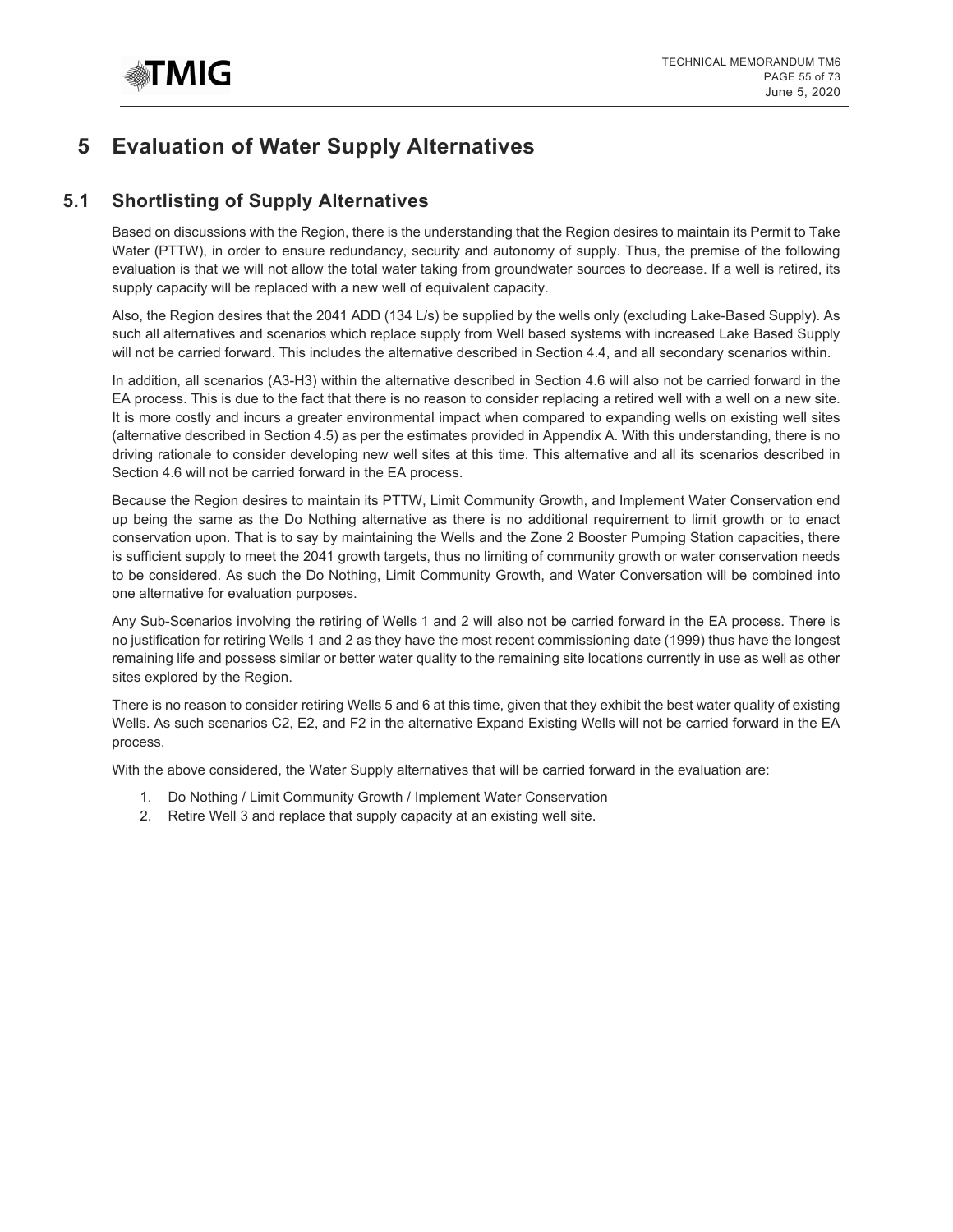

# **5.2 Evaluation of Shortlisted Supply Alternatives**

# **5.2.1 Technical Feasibility**

The section reviews the technical feasibility of each of the alternative solutions. This review considers the likelihood that the solution will perform as intended.

Both alternatives above in Section 5.1 have the ability to satisfy the Problem Statement. It should be noted that Alternative 2 may require an additional PTTW depending on whether or not the groundwater rebound at Well 3 counts against the Region's current PTTW.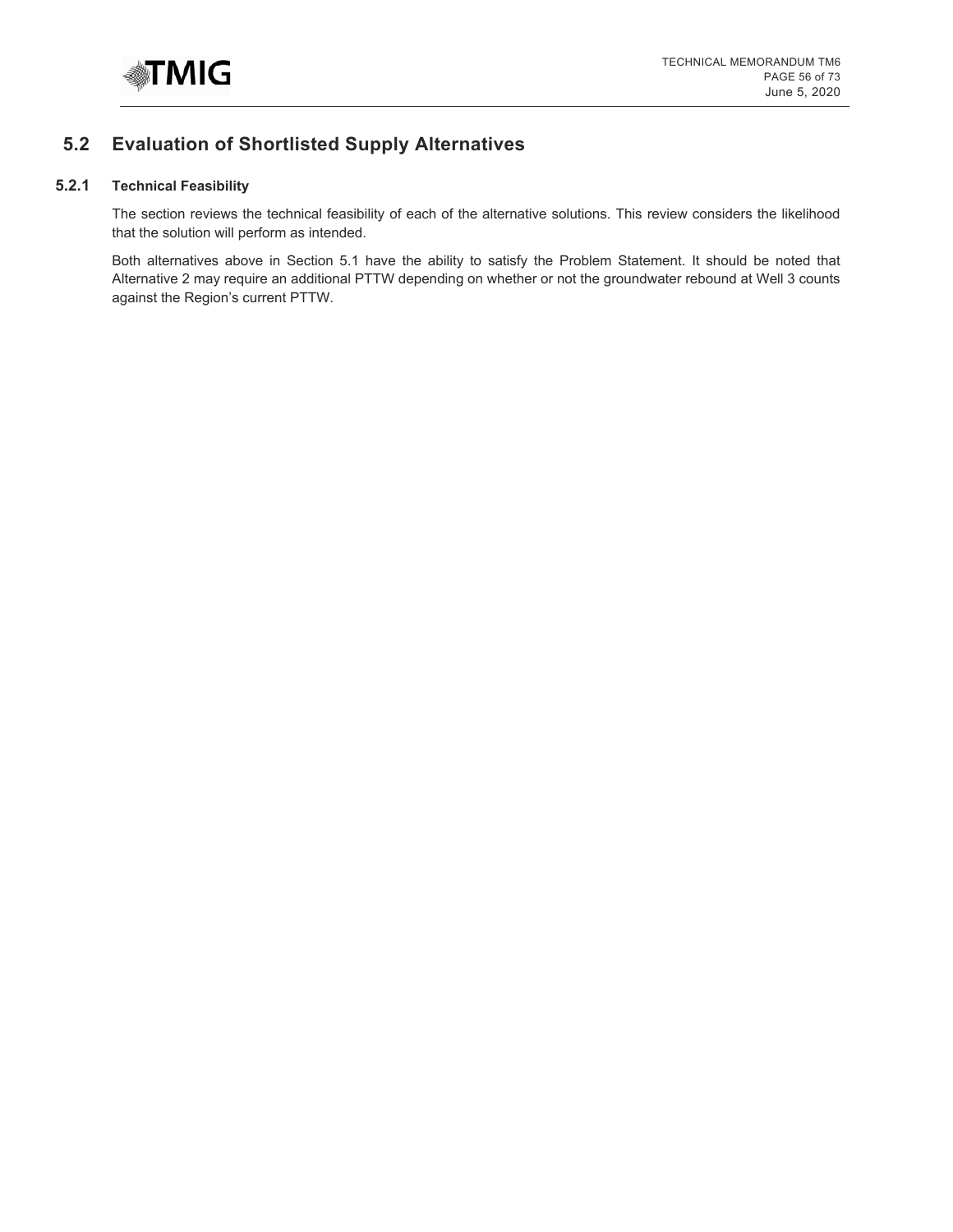

# **TABLE 5-1 TECHNICAL FEASILITY OF SUPPLY ALTERNATIVE SOLUTIONS**

| <b>Alternative</b>         |                                                                                                                                                                                                                                                                                                                                                                                                                                |                                                                             | <b>Technically Feasible?</b>                                                                                                                                                                                                                                                                                             |                        |  |  |  |
|----------------------------|--------------------------------------------------------------------------------------------------------------------------------------------------------------------------------------------------------------------------------------------------------------------------------------------------------------------------------------------------------------------------------------------------------------------------------|-----------------------------------------------------------------------------|--------------------------------------------------------------------------------------------------------------------------------------------------------------------------------------------------------------------------------------------------------------------------------------------------------------------------|------------------------|--|--|--|
| 1<br>Conservation          | Do Nothing / Limit Community<br>Growth / Implement Water                                                                                                                                                                                                                                                                                                                                                                       |                                                                             | <b>Yes</b>                                                                                                                                                                                                                                                                                                               |                        |  |  |  |
|                            | This Alternative is technically feasible in which if all wells are maintained along with the Zone 2 Booster Pumping Station at<br>their current capacities, there is sufficient supply to meet the 2041 MDD as well as the Region's mandate of having the Wells<br>supply the ADD for 2041.<br>This alternative involves the additional water supply due to growth being supplied by increasing the pumping rate from the Zone |                                                                             |                                                                                                                                                                                                                                                                                                                          |                        |  |  |  |
| 2 Booster Pumping Station. |                                                                                                                                                                                                                                                                                                                                                                                                                                |                                                                             |                                                                                                                                                                                                                                                                                                                          |                        |  |  |  |
| 2                          | <b>Expand Existing Wells</b>                                                                                                                                                                                                                                                                                                                                                                                                   |                                                                             |                                                                                                                                                                                                                                                                                                                          |                        |  |  |  |
|                            | a) Retire Well 3                                                                                                                                                                                                                                                                                                                                                                                                               |                                                                             |                                                                                                                                                                                                                                                                                                                          |                        |  |  |  |
| i)                         | - Upgrade and Expand<br>Wells 1, 2, 5 and 6<br>such that Firm<br>Capacity is increased<br>by 28 L/s<br>- Decommission Well<br>3<br>- Groundwater<br>Rebound Control (Well<br>3)<br>- Maintain Existing<br>Zone 2 Booster<br><b>Pumping Station</b><br>Capacity of 174 L/s                                                                                                                                                      |                                                                             | Yes                                                                                                                                                                                                                                                                                                                      |                        |  |  |  |
|                            |                                                                                                                                                                                                                                                                                                                                                                                                                                |                                                                             | Decommissioning Well 3 while upgrading and expanding Wells 1, 2, 5 and 6 such that Firm Capacity is increased by<br>34 L/s, is sufficient to meet the MDD for 2041. In addition, this alternative can also meet the Region's ADD<br>requirement of ADD being supplied by the Wells only and maintains the Region's PTTW. |                        |  |  |  |
|                            |                                                                                                                                                                                                                                                                                                                                                                                                                                | $m^3$ /day) is to be supplied through the expansion of Wells 1, 2, 5 and 6. | This alternative involves the additional water supply due to growth being supplied by increasing the pumping rate<br>from the Zone 2 Booster Pumping Station. The additional water required by decommissioning Well 3 is 34 L/s (2,938                                                                                   |                        |  |  |  |
|                            | capacity.                                                                                                                                                                                                                                                                                                                                                                                                                      |                                                                             | The Zone 2 Booster Pumping Station would need to be maintained such that it can continue to operate at its current                                                                                                                                                                                                       |                        |  |  |  |
|                            |                                                                                                                                                                                                                                                                                                                                                                                                                                | increased or a separate PTTW will be required.                              | Should groundwater Rebound Control at the Well 3 site count against the Region's PTTW, the PTTW will have to be                                                                                                                                                                                                          |                        |  |  |  |
|                            |                                                                                                                                                                                                                                                                                                                                                                                                                                | <b>LEGEND</b>                                                               |                                                                                                                                                                                                                                                                                                                          |                        |  |  |  |
|                            | Lowest Impact                                                                                                                                                                                                                                                                                                                                                                                                                  |                                                                             |                                                                                                                                                                                                                                                                                                                          | <b>Greatest Impact</b> |  |  |  |
|                            | <b>Most Preferred</b>                                                                                                                                                                                                                                                                                                                                                                                                          |                                                                             |                                                                                                                                                                                                                                                                                                                          | <b>Least Preferred</b> |  |  |  |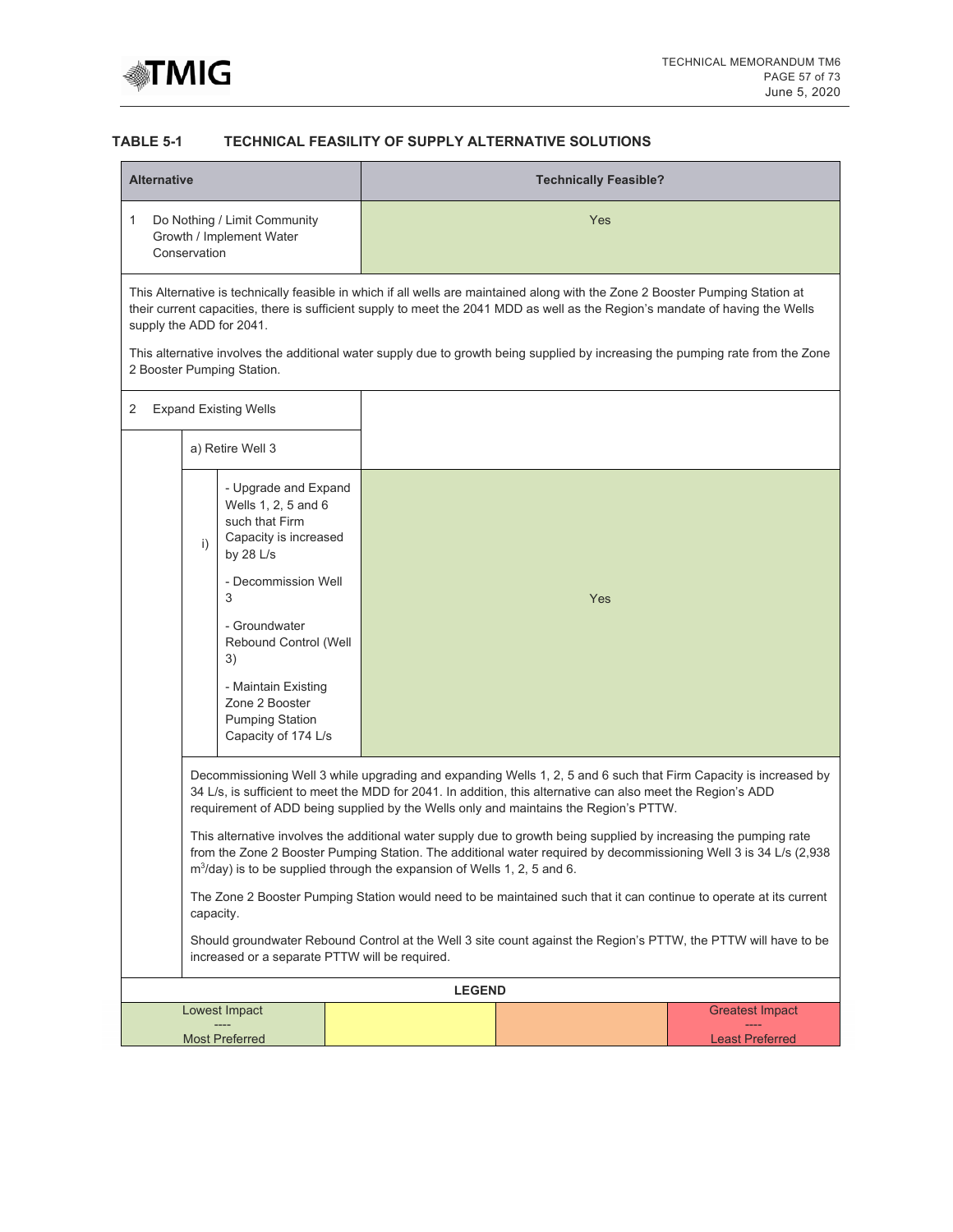

# **5.2.2 Ability to Satisfy the Planned Population Growth**

The Town of Stouffville's growth projections have been approved by Town and Regional Council and proposes growing the community to 64,671 persons. This population increase includes both residential and employment populations for Zones 1, 2 and 3. Population growth for Zones 2 + 3 only are projected at 52,140 persons (this value includes both residential and employment population). The maximum day demand that correlates to the total population for the community is 20,821 m<sup>3</sup>/day.

Both alternatives identified above in Section 5.1 have the potential to accommodate the population growth proposed for 2041.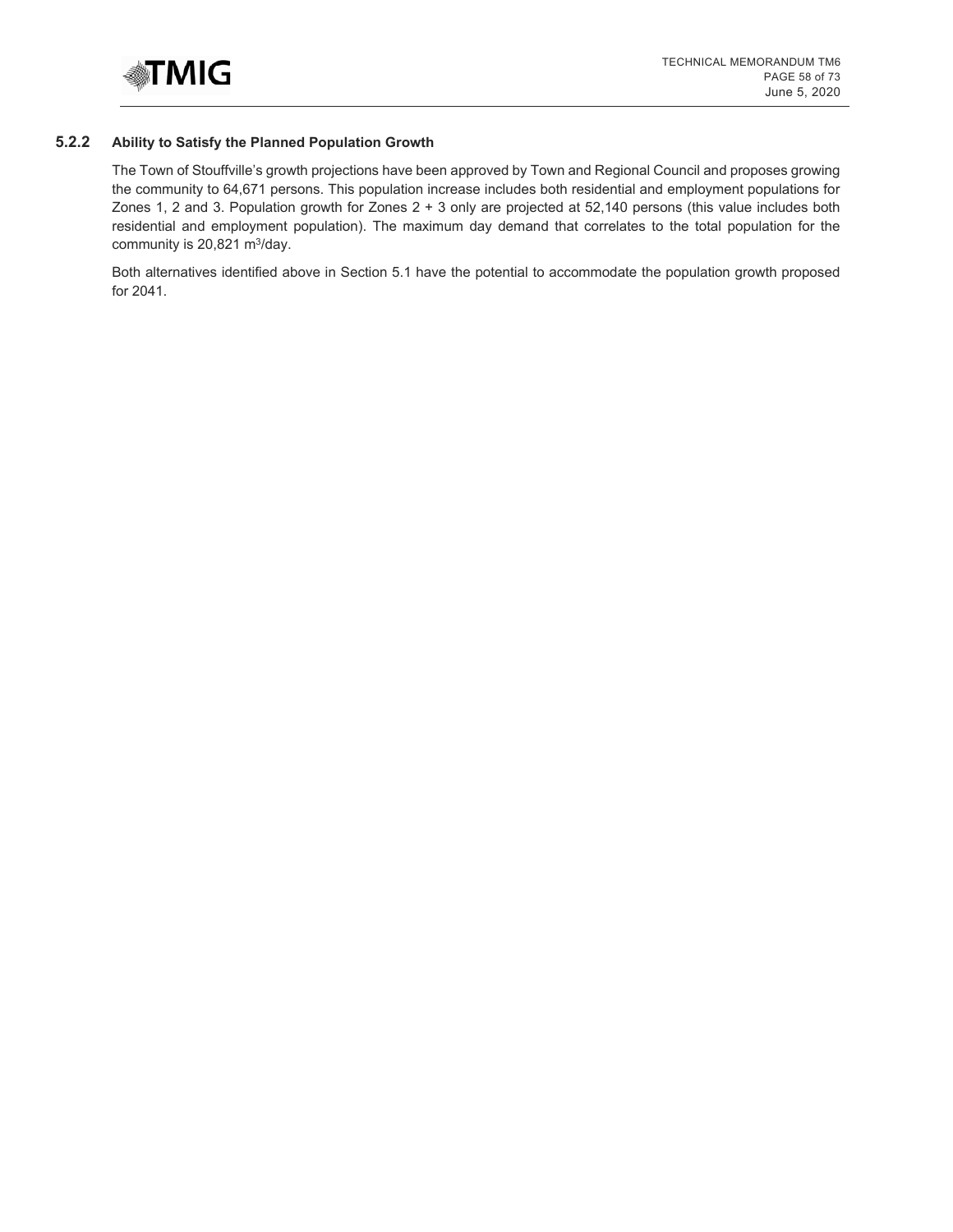

## **TABLE 5-2 ABILITY OF ALTERNATIVE SUPPLY SOLUTIONS TO SATISFY PLANNED POPULATION GROWTH**

| <b>Alternative</b>                                                                                                                                                                                                                                                                                                                                                                                |                                                                                                                                                                                                                                                                                                                                                                                                      |               | <b>Satisfies Planned Population Growth?</b>      |  |  |  |  |
|---------------------------------------------------------------------------------------------------------------------------------------------------------------------------------------------------------------------------------------------------------------------------------------------------------------------------------------------------------------------------------------------------|------------------------------------------------------------------------------------------------------------------------------------------------------------------------------------------------------------------------------------------------------------------------------------------------------------------------------------------------------------------------------------------------------|---------------|--------------------------------------------------|--|--|--|--|
| 1<br>Conservation                                                                                                                                                                                                                                                                                                                                                                                 | Do Nothing / Limit Community<br>Growth / Implement Water                                                                                                                                                                                                                                                                                                                                             |               | Yes                                              |  |  |  |  |
| PTTW.                                                                                                                                                                                                                                                                                                                                                                                             | This Alternative is technically feasible in which if all the wells are maintained along with the Zone 2 Booster Pumping Station at<br>their current capacities, there is sufficient supply to meet the 2041 MDD caused through growth in population of the community<br>as well as the Region's mandate of having the Wells supply the ADD for 2041, and the Region's requirement of maintaining its |               |                                                  |  |  |  |  |
| 2                                                                                                                                                                                                                                                                                                                                                                                                 | <b>Expand Existing Wells</b>                                                                                                                                                                                                                                                                                                                                                                         |               |                                                  |  |  |  |  |
|                                                                                                                                                                                                                                                                                                                                                                                                   | a) Retire Well 3                                                                                                                                                                                                                                                                                                                                                                                     |               |                                                  |  |  |  |  |
| i)                                                                                                                                                                                                                                                                                                                                                                                                | - Upgrade and Expand<br>Wells 1, 2, 5 and 6<br>such that Firm<br>Capacity is increased<br>by 28 L/s<br>- Decommission Well<br>3<br>- Groundwater<br>Rebound Control (Well<br>3)<br>- Maintain Existing<br>Zone 2 Booster<br><b>Pumping Station</b><br>Capacity of 174 L/s                                                                                                                            |               | Yes                                              |  |  |  |  |
| Decommissioning Well 3 while upgrading and expanding Wells 1, 2, 5 and 6 such that Firm Capacity is increased by<br>34 L/s, is sufficient to meet the MDD for 2041 and thus the satisfy the planned population growth for the community.<br>In addition, this alternative can also meet the Region's ADD requirement of ADD being supplied by the Wells only,<br>and maintains the Region's PTTW. |                                                                                                                                                                                                                                                                                                                                                                                                      |               |                                                  |  |  |  |  |
|                                                                                                                                                                                                                                                                                                                                                                                                   |                                                                                                                                                                                                                                                                                                                                                                                                      | <b>LEGEND</b> |                                                  |  |  |  |  |
|                                                                                                                                                                                                                                                                                                                                                                                                   | Lowest Impact<br><b>Most Preferred</b>                                                                                                                                                                                                                                                                                                                                                               |               | <b>Greatest Impact</b><br><b>Least Preferred</b> |  |  |  |  |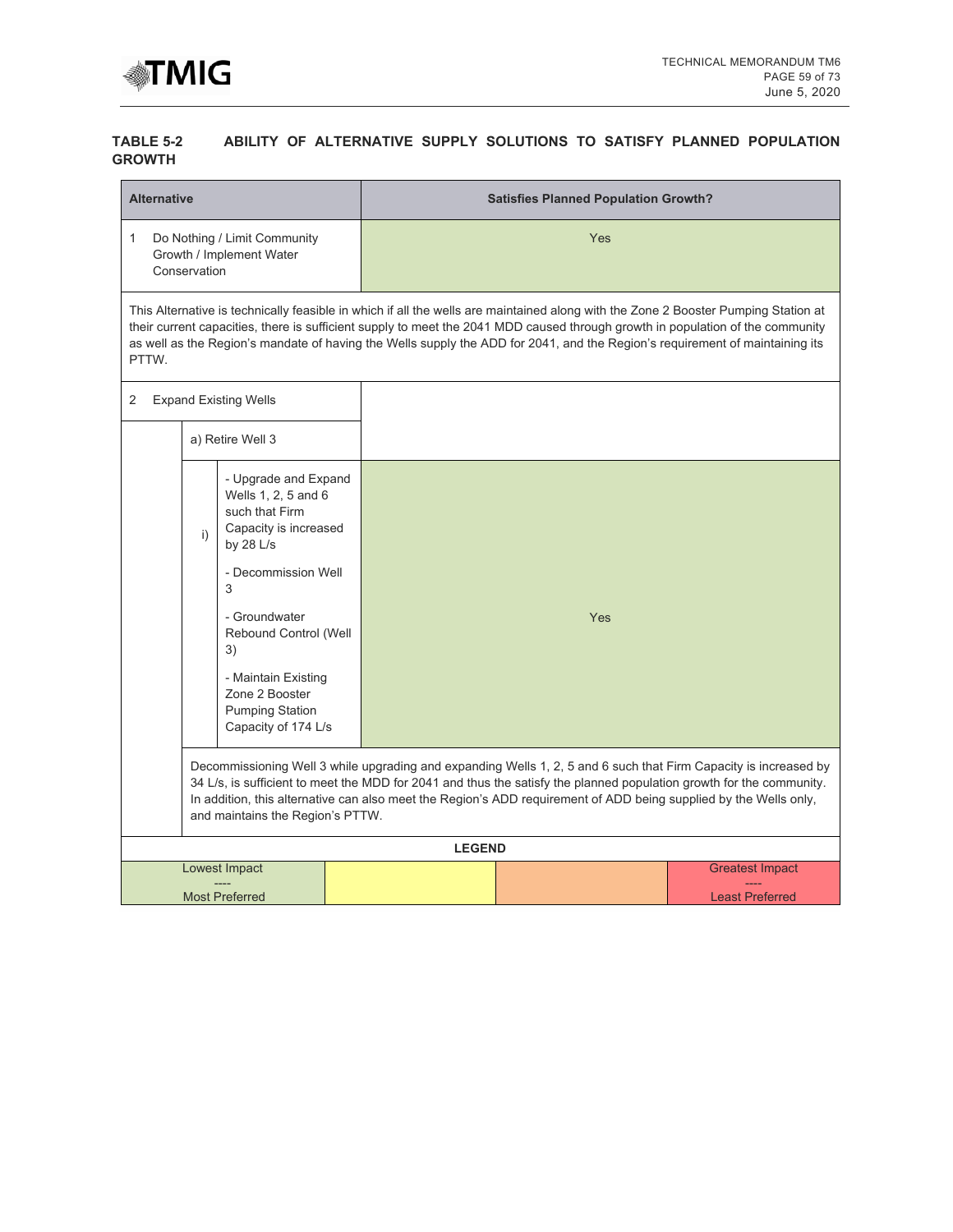

#### **5.2.3 Ability to Satisfy Regional Design Standards**

For the Town of Stouffville, the Region has established a residential unit rate of 189 Lpcd and an Employment unit rate of 144 Lpcd for 2041 as well as a maximum day factor of 1.80. For the proposed population of 64,671 this amounts to a maximum day water supply capacity of 20,821 m<sup>3</sup>/day. Wells 1, 2, and 3 have an approved maximum day water supply capacity of 2,946 m<sup>3</sup>/day, while Well 5 has an approved capacity of 3,110 m<sup>3</sup>/day and Well 6 an approved capacity of  $2,290 \text{ m}^3/\text{day}$ .

In addition, it has been indicated by the Region that they desire to maintain their permit to take water (PTTW), and that 2041 average day demand must be supplied by the Well production capacity only (excluding Lake-Based Supply). For the purposes of the following evaluation these will also be considered as "standards" and the alternatives will be analysed against them in addition to the items mentioned above.

Both alternatives show in Section 5.1 are capable of satisfying regional design standards.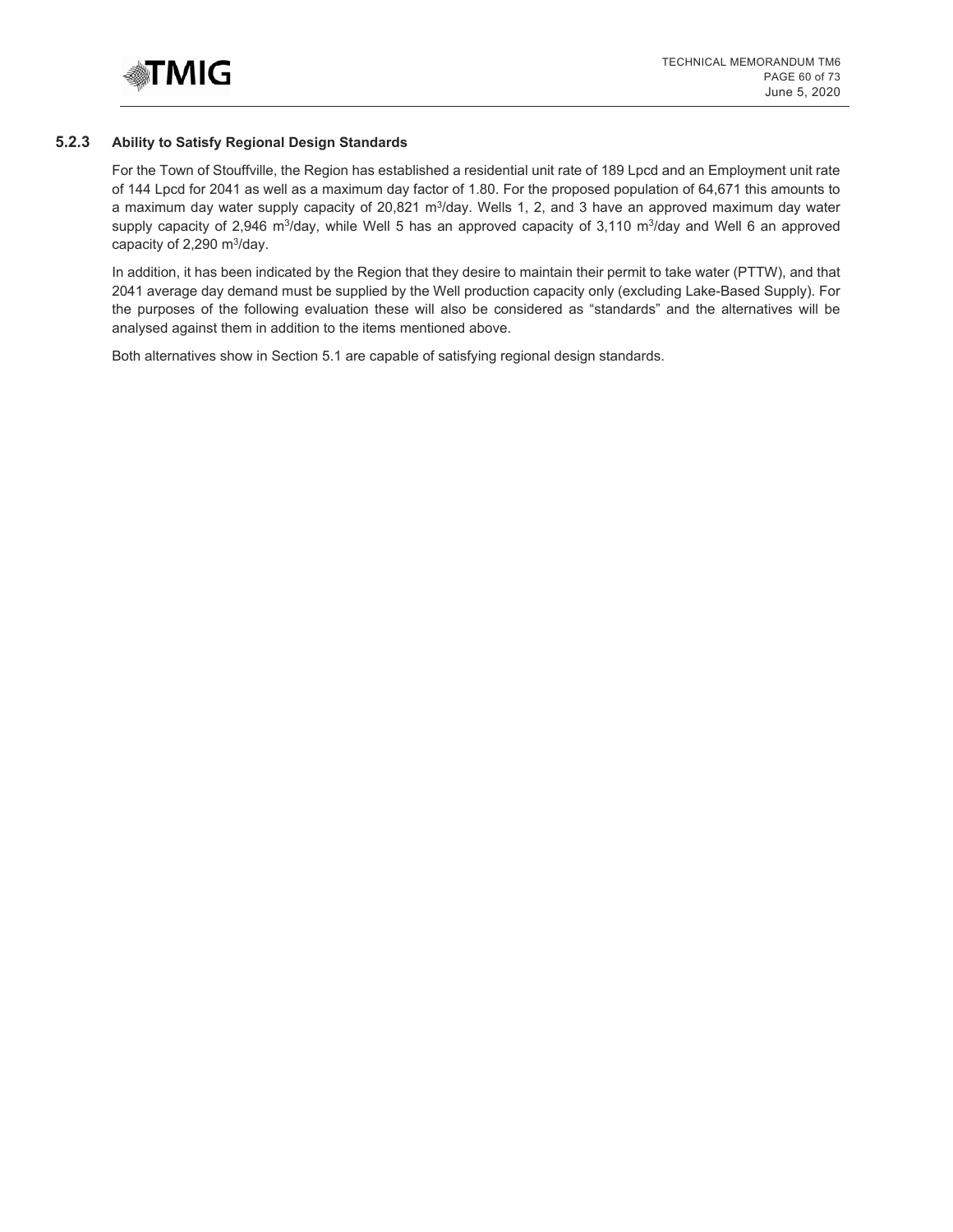

## **TABLE 5-3 ABILITY OF ALTERNATIVE SUPPLY SOLUTIONS TO SATISFY REGIONAL DESGIN STANDARDS**

| <b>Alternative</b> |                                                                                                                                                                                                                                                                                                                                                                                                                                                                                                                                                                                                                                                                                             |  | <b>Satisfies Regional Design Standards?</b> |     |                                                                                                                                                                                                                                                              |  |  |
|--------------------|---------------------------------------------------------------------------------------------------------------------------------------------------------------------------------------------------------------------------------------------------------------------------------------------------------------------------------------------------------------------------------------------------------------------------------------------------------------------------------------------------------------------------------------------------------------------------------------------------------------------------------------------------------------------------------------------|--|---------------------------------------------|-----|--------------------------------------------------------------------------------------------------------------------------------------------------------------------------------------------------------------------------------------------------------------|--|--|
| 1<br>Conservation  | Do Nothing / Limit Community<br>Growth / Implement Water                                                                                                                                                                                                                                                                                                                                                                                                                                                                                                                                                                                                                                    |  | Yes                                         |     |                                                                                                                                                                                                                                                              |  |  |
|                    | the proposed community growth, at the Region's design criteria.<br>being supplied by Well production only.                                                                                                                                                                                                                                                                                                                                                                                                                                                                                                                                                                                  |  |                                             |     | The existing well sites and Zone 2 Booster Pumping Station would be capable of providing the full water supply requirement for<br>In addition, by maintaining all the Wells the Region is capable of keeping their current PTTW and achieve the ADD for 2041 |  |  |
| 2                  | <b>Expand Existing Wells</b>                                                                                                                                                                                                                                                                                                                                                                                                                                                                                                                                                                                                                                                                |  |                                             |     |                                                                                                                                                                                                                                                              |  |  |
|                    | a) Retire Well 3                                                                                                                                                                                                                                                                                                                                                                                                                                                                                                                                                                                                                                                                            |  |                                             |     |                                                                                                                                                                                                                                                              |  |  |
|                    | - Upgrade and Expand<br>Wells 1, 2, 5 and 6<br>such that Firm<br>Capacity is increased<br>i)<br>by $28$ L/s<br>- Decommission Well<br>3<br>- Groundwater<br>Rebound Control (Well<br>3)<br>- Maintain Existing<br>Zone 2 Booster<br><b>Pumping Station</b><br>Capacity of 174 L/s                                                                                                                                                                                                                                                                                                                                                                                                           |  |                                             | Yes |                                                                                                                                                                                                                                                              |  |  |
|                    | Decommissioning Well 3 while upgrading and expanding Wells 1, 2, 5 and 6 such that Firm Capacity is increased by<br>34 L/s, is sufficient to meet the MDD for 2041 and thus the satisfy the regional design standards.<br>In addition, by replacing the lost Well production capacity through the decommissioning of Well 3 with an equivalent<br>expanded Well production at Wells 1, 2, 5 and 6 the PTTW is able to be maintained, as well as satisfying the<br>requirement of providing 2041 ADD from Well production only.<br>It should be noted that if groundwater rebound control is required at Well 3, a sperate or expanded PTTW may be<br>required to be obtained by the Region. |  |                                             |     |                                                                                                                                                                                                                                                              |  |  |
|                    |                                                                                                                                                                                                                                                                                                                                                                                                                                                                                                                                                                                                                                                                                             |  | <b>LEGEND</b>                               |     |                                                                                                                                                                                                                                                              |  |  |
|                    | Lowest Impact<br><b>Most Preferred</b>                                                                                                                                                                                                                                                                                                                                                                                                                                                                                                                                                                                                                                                      |  |                                             |     | <b>Greatest Impact</b><br><b>Least Preferred</b>                                                                                                                                                                                                             |  |  |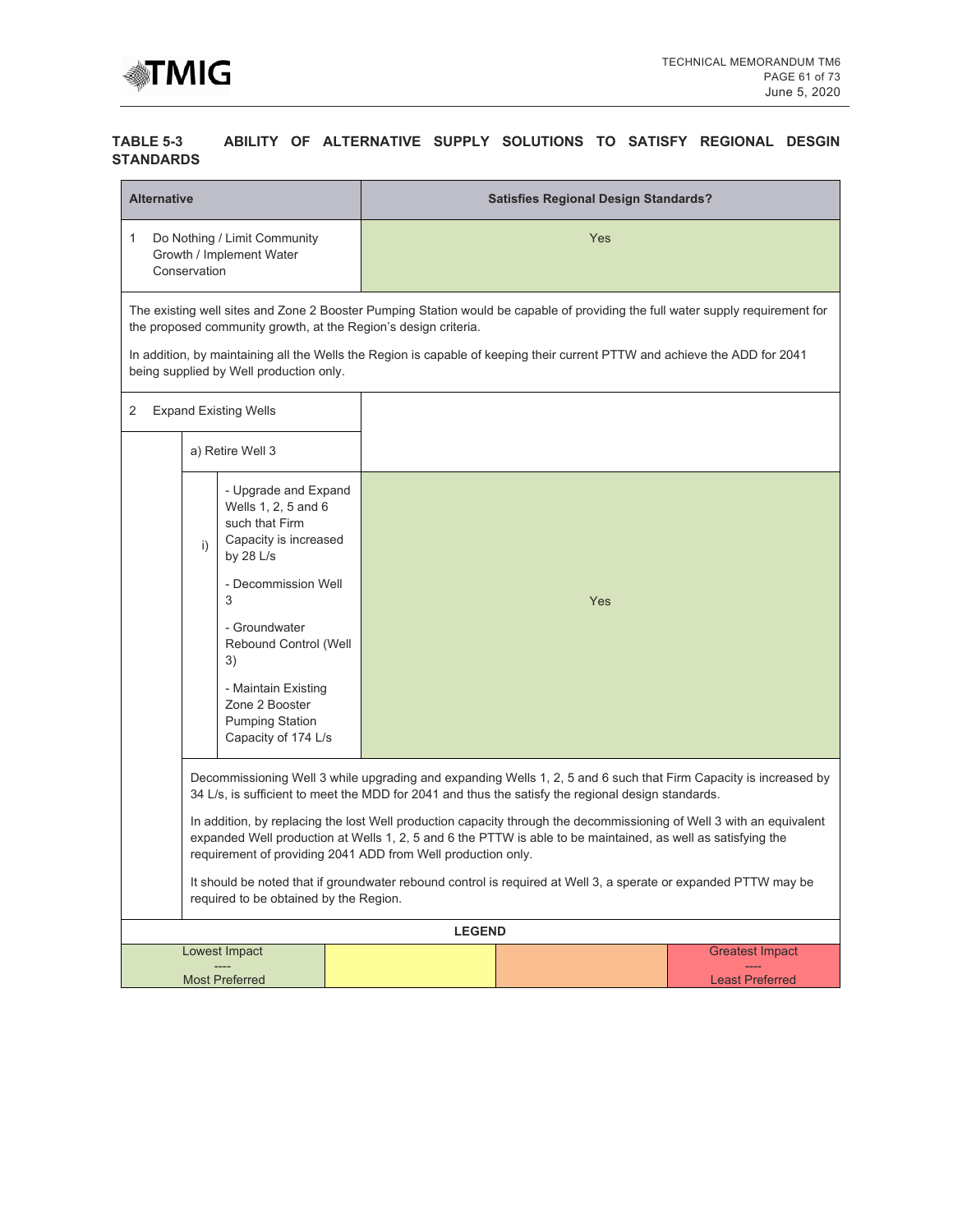

#### **5.2.4 Ability to Comply with Legislative Requirements**

The primary legislative requirements pertaining to the Stouffville Water system are as follows:

- Environmental Requirements, per the Ministry of the Environment and Climate Change (MOECC), the Ministry of Natural Resources and Forestry (MNRF), and the Conservation Authorities Act;
- Archeological and Historical/Cultural Requirements, per the Ministry of Tourism, Culture and Sport (MTCS);
- Obtaining a Permit to Take Water (PTTW), Drinking Water Works Permit (DWWP) and Drinking Water System License (DWSL) from the MOECC; and,
- The Oak Ridges Moraine Conservation Plan (ORMCP), per the Ministry of Municipal Affairs and Housing (MMAH).

Based on a desktop review of the environmental and socio-cultural features within the Study Area, it is highly likely that any proposed facilities requiring land will be able to be sited in a location that will have no greater than a low impact" on the natural or socio-cultural environments such that these impacts can be reduced to near-zero or acceptable/approvable levels through the provision of reasonable mitigative measures.

As such, the main legislative concern for the purposes of this Class EA is the Oak Ridges Moraine Conservation Plan, which prohibits *partial servicing* in Settlement Areas within the ORMCP area. As such, any new development must be serviced via:

- c) Full municipal/communal water supply and wastewater treatment; or
- d) On-site water and sewage systems.

When the ORMCP was approved, all existing development was grand-fathered, so the existing community (which is partially-serviced) is permitted to remain partially-serviced. Any new development cannot be partially-serviced.

Further, Section 1.6.6.4 of the Provincial Policy Statement Under the *Planning Act* (MMAH, 2014) states that:

*Where municipal sewage services and municipal water services or private communal sewage services and private communal water services are not provided, individual on-site sewage services and individual on-site water services may be used provided that site conditions are suitable for the long-term provision of such services with no negative impacts. In settlement areas, these services may only be used for infilling and minor rounding out of existing development.* 

The two supply alternatives comply with all foreseen legislative requirements, and as such all have the same assessment value.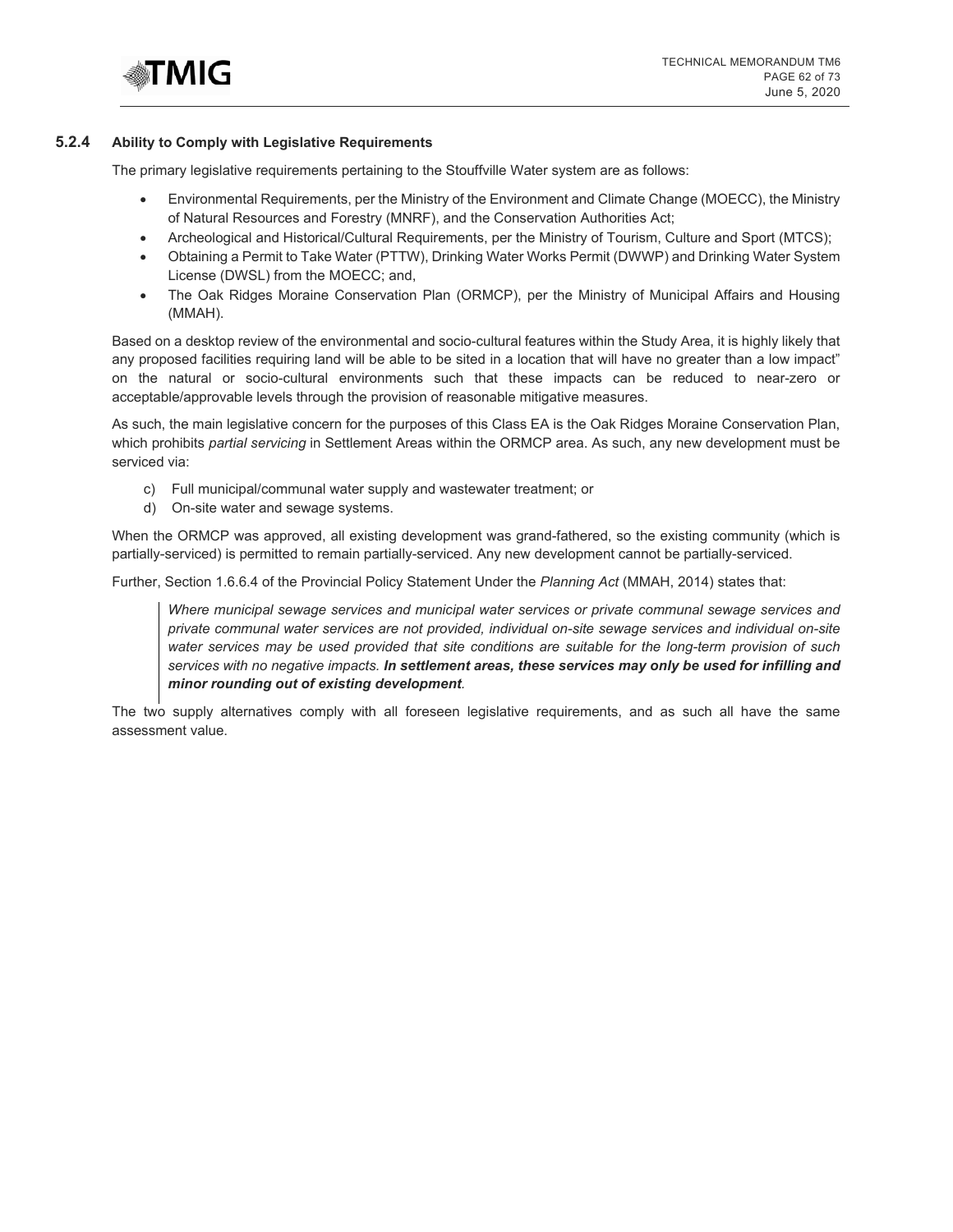

## **TABLE 5-4 ABILITY OF ALTERNATIVE SUPPLY SOLUTIONS TO COMPLY WITH LEGISLATIVE REQUIREMENTS**

| <b>Alternative</b>                                                                                                                                                                                                                                                              |                       |                                         |     | <b>Complies with Legislative Requirements?</b> |     |                        |  |  |
|---------------------------------------------------------------------------------------------------------------------------------------------------------------------------------------------------------------------------------------------------------------------------------|-----------------------|-----------------------------------------|-----|------------------------------------------------|-----|------------------------|--|--|
| Do Nothing / Limit Community<br>$\mathbf{1}$<br>Growth / Implement Water<br>Conservation                                                                                                                                                                                        |                       |                                         |     |                                                | Yes |                        |  |  |
|                                                                                                                                                                                                                                                                                 |                       | Complies with legislative requirements. |     |                                                |     |                        |  |  |
| $\mathbf{2}$                                                                                                                                                                                                                                                                    |                       | <b>Expand Existing Wells</b>            |     |                                                |     |                        |  |  |
|                                                                                                                                                                                                                                                                                 |                       | a) Retire Well 3                        |     |                                                |     |                        |  |  |
| - Upgrade and Expand<br>Wells 1, 2, 5 and 6<br>such that Firm<br>Capacity is increased<br>i)<br>by 28 L/s<br>- Decommission Well<br>3<br>- Groundwater<br>Rebound Control (Well<br>3)<br>- Maintain Existing<br>Zone 2 Booster<br><b>Pumping Station</b><br>Capacity of 174 L/s |                       |                                         | Yes |                                                |     |                        |  |  |
|                                                                                                                                                                                                                                                                                 |                       | Complies with legislative requirements  |     |                                                |     |                        |  |  |
|                                                                                                                                                                                                                                                                                 |                       |                                         |     | <b>LEGEND</b>                                  |     |                        |  |  |
|                                                                                                                                                                                                                                                                                 |                       | <b>Lowest Impact</b>                    |     |                                                |     | <b>Greatest Impact</b> |  |  |
|                                                                                                                                                                                                                                                                                 | <b>Most Preferred</b> |                                         |     |                                                |     | <b>Least Preferred</b> |  |  |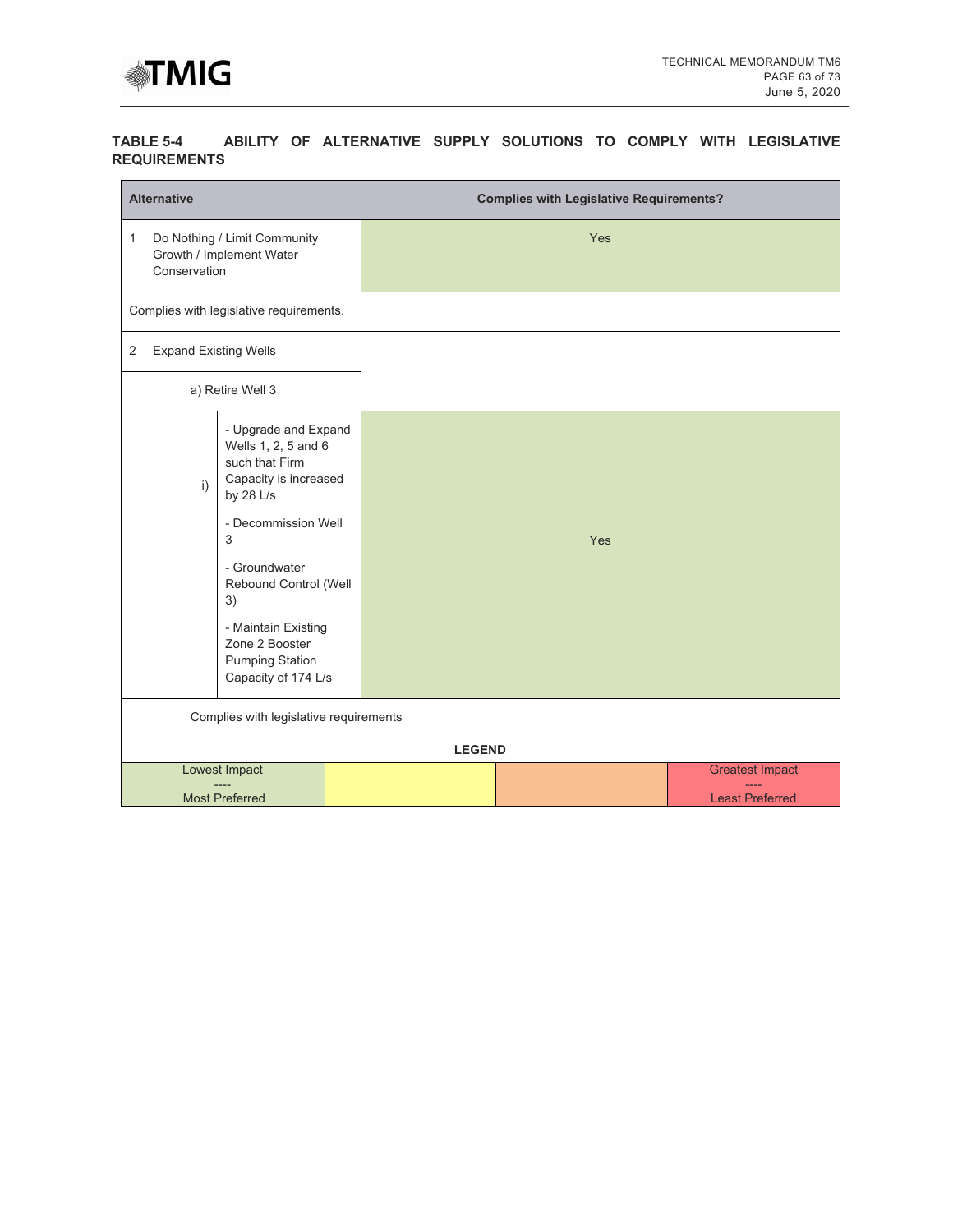

#### **5.2.5 Provision of Operational Flexibility**

Any modifications to the water supply facility should also be evaluated as to how they impact (positively or negatively) the operational flexibility of the overall system. It is important to maintain operational flexibility such that individual processes can be taken out of service on occasion for planned or emergency maintenance, and for to accommodate unexpectedly high demands which may arise.

For the purposes of the evaluation, alternatives which provide greater operational flexibility are preferred to those which maintain the existing flexibility. Both alternatives identified in Section 5.1 provide enhanced operational flexibility. As noted in the table there is an additional 40 L/s  $(3,456 \text{ m}^3/\text{day})$  after allocation of supply to the growth requirements from 2041 for both alternatives being evaluated, that can be used from the Zone 2 Booster Pumping Station. This additional 40 L/s is beneficial as it allows for added flexibility for load shifting from a Well should this be required for emergency maintenance or to accommodate exceedingly high demands.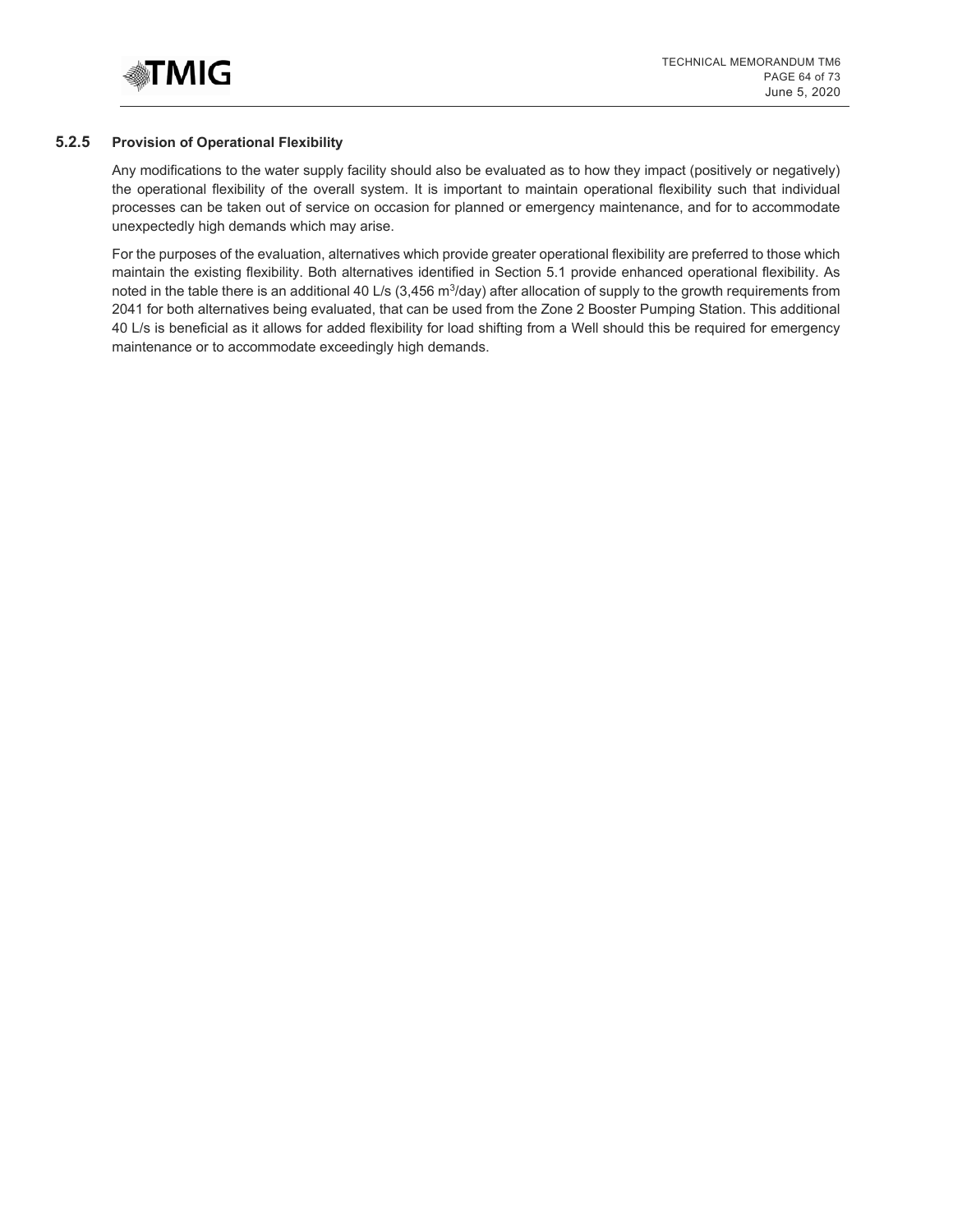

## **TABLE 5-5 ASSESSMENT OF OPERATIONAL FLEXIBILITY OF ALTERNATIVE SUPPLY SOLUTIONS**

| Enhanced<br>1<br>Do Nothing / Limit Community<br>Growth / Implement Water<br>Conservation<br>This alternative involves maintaining all existing wells and the Zone 2 Booster Pumping Station. As such there are several<br>facilities in operation that can be cycled as needed providing operational flexibility. In addition, there is an additional potential<br>water taking from the Zone 2 Booster Pumping Station of 40 L/s $(3,456 \text{ m}^3/\text{day})$ with the current pump capacity installed, which<br>allows for load shifting from a Well if necessary.<br><b>Expand Existing Wells</b><br>2<br>a) Retire Well 3<br>- Upgrade and Expand<br>Wells 1, 2, 5 and 6<br>such that Firm<br>Capacity is increased<br>i)<br>by $28$ L/s<br>- Decommission Well<br>3<br>Enhanced<br>- Groundwater<br>Rebound Control (Well<br>3)<br>- Maintain Existing<br>Zone 2 Booster<br><b>Pumping Station</b><br>Capacity of 174 L/s<br>This alternative involves maintaining all existing wells and the Zone 2 Booster Pumping Station with the exception of<br>Well 3 which will be decommissioned. To accommodate this loss in water production Wells 1, 2, 5, and 6 will be<br>expanded such that Firm Capacity is increased by 34 L/s. As such there are several facilities in operation that can<br>be cycled as needed providing operational flexibility. In addition, there is an additional potential water taking from the<br>Zone 2 Booster Pumping Station of 40 L/s (3,456 m <sup>3</sup> /day) with the current pump capacity installed, which allows for<br>load shifting from a Well if necessary.<br><b>LEGEND</b><br>Lowest Impact<br><b>Greatest Impact</b> | <b>Alternative</b> |  |  | <b>Impact on Natural Environment</b> |  |  |  |  |  |
|-------------------------------------------------------------------------------------------------------------------------------------------------------------------------------------------------------------------------------------------------------------------------------------------------------------------------------------------------------------------------------------------------------------------------------------------------------------------------------------------------------------------------------------------------------------------------------------------------------------------------------------------------------------------------------------------------------------------------------------------------------------------------------------------------------------------------------------------------------------------------------------------------------------------------------------------------------------------------------------------------------------------------------------------------------------------------------------------------------------------------------------------------------------------------------------------------------------------------------------------------------------------------------------------------------------------------------------------------------------------------------------------------------------------------------------------------------------------------------------------------------------------------------------------------------------------------------------------------------------------------------------------------------------------------------|--------------------|--|--|--------------------------------------|--|--|--|--|--|
|                                                                                                                                                                                                                                                                                                                                                                                                                                                                                                                                                                                                                                                                                                                                                                                                                                                                                                                                                                                                                                                                                                                                                                                                                                                                                                                                                                                                                                                                                                                                                                                                                                                                               |                    |  |  |                                      |  |  |  |  |  |
|                                                                                                                                                                                                                                                                                                                                                                                                                                                                                                                                                                                                                                                                                                                                                                                                                                                                                                                                                                                                                                                                                                                                                                                                                                                                                                                                                                                                                                                                                                                                                                                                                                                                               |                    |  |  |                                      |  |  |  |  |  |
|                                                                                                                                                                                                                                                                                                                                                                                                                                                                                                                                                                                                                                                                                                                                                                                                                                                                                                                                                                                                                                                                                                                                                                                                                                                                                                                                                                                                                                                                                                                                                                                                                                                                               |                    |  |  |                                      |  |  |  |  |  |
|                                                                                                                                                                                                                                                                                                                                                                                                                                                                                                                                                                                                                                                                                                                                                                                                                                                                                                                                                                                                                                                                                                                                                                                                                                                                                                                                                                                                                                                                                                                                                                                                                                                                               |                    |  |  |                                      |  |  |  |  |  |
|                                                                                                                                                                                                                                                                                                                                                                                                                                                                                                                                                                                                                                                                                                                                                                                                                                                                                                                                                                                                                                                                                                                                                                                                                                                                                                                                                                                                                                                                                                                                                                                                                                                                               |                    |  |  |                                      |  |  |  |  |  |
|                                                                                                                                                                                                                                                                                                                                                                                                                                                                                                                                                                                                                                                                                                                                                                                                                                                                                                                                                                                                                                                                                                                                                                                                                                                                                                                                                                                                                                                                                                                                                                                                                                                                               |                    |  |  |                                      |  |  |  |  |  |
|                                                                                                                                                                                                                                                                                                                                                                                                                                                                                                                                                                                                                                                                                                                                                                                                                                                                                                                                                                                                                                                                                                                                                                                                                                                                                                                                                                                                                                                                                                                                                                                                                                                                               |                    |  |  |                                      |  |  |  |  |  |
| <b>Most Preferred</b><br><b>Least Preferred</b>                                                                                                                                                                                                                                                                                                                                                                                                                                                                                                                                                                                                                                                                                                                                                                                                                                                                                                                                                                                                                                                                                                                                                                                                                                                                                                                                                                                                                                                                                                                                                                                                                               |                    |  |  |                                      |  |  |  |  |  |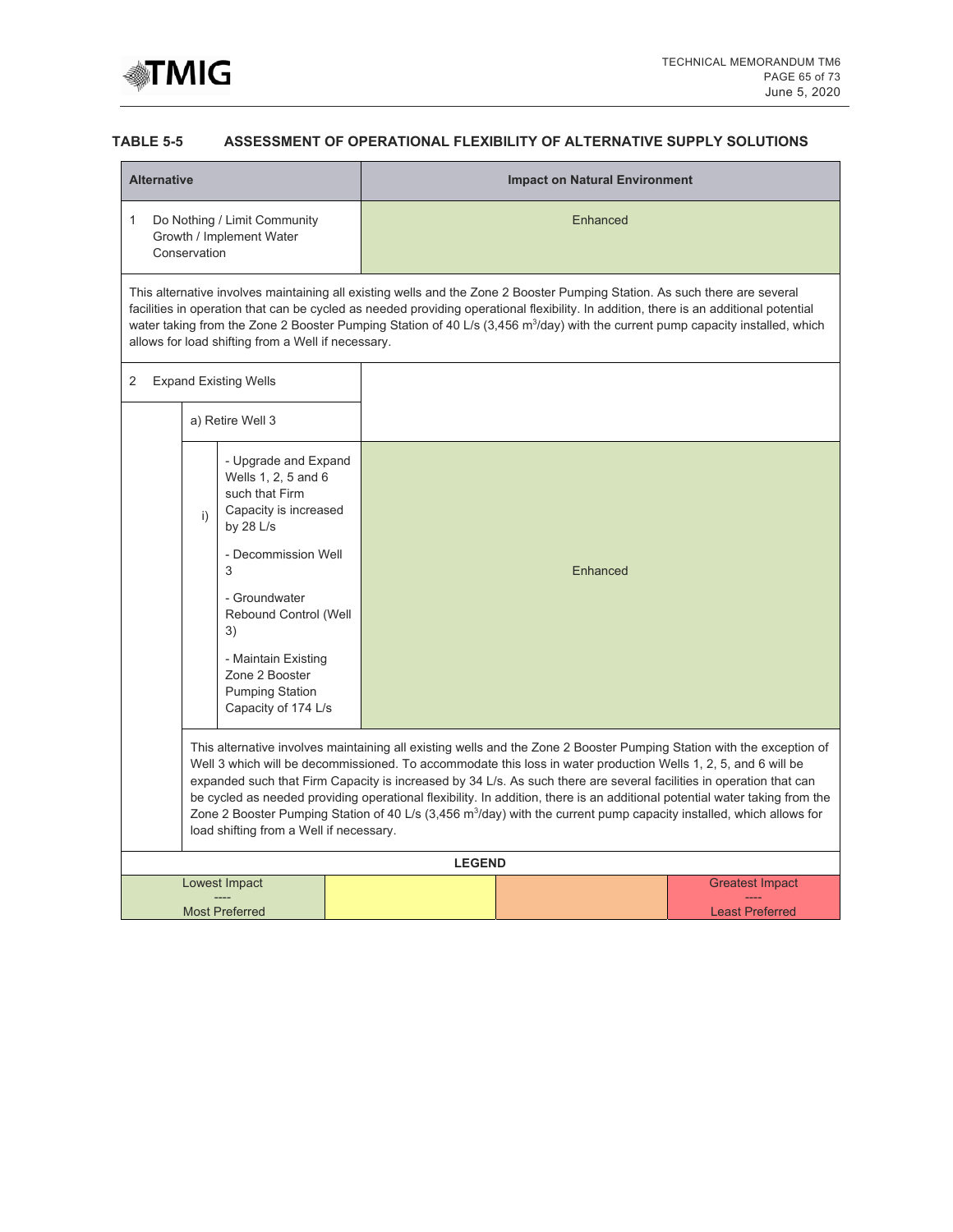

#### **5.2.6 Impact on Natural Environment**

In previous stages of this Class EA process, a technical memorandum has documented the extent of the natural environment (TM4, dated May 31, 2018) and the overall impacts of the proposed alternative solutions on the natural environments (TM5, dated June 19, 2018).

The following table summarizes the potential impacts that the two alternatives being evaluated pose to the natural environment. From the table it can be seen that the Do Nothing / Limit Community Growth / Implement Water Conservation alternative has little to no impact to the natural environment as no new facilities are being constructed, only modifications to existing facilities which can occur within their respective existing footprints. Alternative 2 has an assessment rating of Moderate, as it involves the decommissioning of Well 3, groundwater rebound control, and the expansion of existing Well site to accommodate for lost production capacity from retiring Well 3.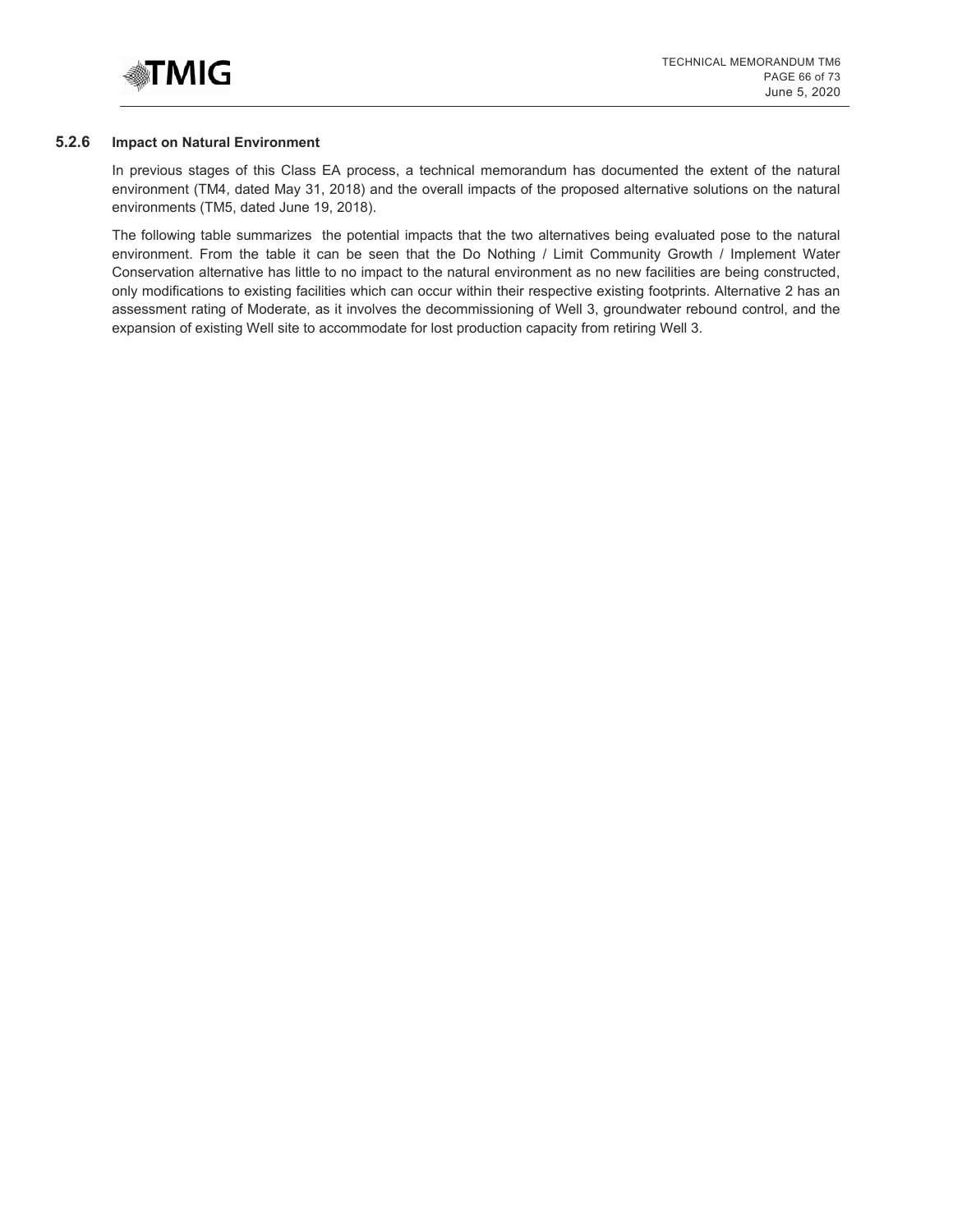

# **TABLE 5-6 ASSESSMENT OF IMPACTS ON THE NATURAL ENVIRONMENT**

| <b>Alternative</b>                                                                                                                                                                                                                                                                |                                                                                                                                                                                                                                                                            | <b>Impact on Natural Environment</b>                                                       |                                                                                                                               |                                                  |  |  |  |
|-----------------------------------------------------------------------------------------------------------------------------------------------------------------------------------------------------------------------------------------------------------------------------------|----------------------------------------------------------------------------------------------------------------------------------------------------------------------------------------------------------------------------------------------------------------------------|--------------------------------------------------------------------------------------------|-------------------------------------------------------------------------------------------------------------------------------|--------------------------------------------------|--|--|--|
| Do Nothing / Limit Community<br>1<br>Growth / Implement Water<br>Conservation                                                                                                                                                                                                     |                                                                                                                                                                                                                                                                            |                                                                                            | No Impact                                                                                                                     |                                                  |  |  |  |
|                                                                                                                                                                                                                                                                                   |                                                                                                                                                                                                                                                                            | existing footprint of the facility. As such there is no impact to the natural environment. | This alternative requires no additional infrastructure only upgrades to existing facilities which can be contained within the |                                                  |  |  |  |
| <b>Expand Existing Wells</b><br>2                                                                                                                                                                                                                                                 |                                                                                                                                                                                                                                                                            |                                                                                            |                                                                                                                               |                                                  |  |  |  |
| a) Retire Well 3                                                                                                                                                                                                                                                                  |                                                                                                                                                                                                                                                                            |                                                                                            |                                                                                                                               |                                                  |  |  |  |
| - Upgrade and Expand<br>Wells 1, 2, 5 and 6<br>such that Firm<br>Capacity is increased<br>i)<br>by $28$ L/s<br>- Decommission Well<br>3<br>- Groundwater<br>Rebound Control (Well<br>3)<br>- Maintain Existing<br>Zone 2 Booster<br><b>Pumping Station</b><br>Capacity of 174 L/s |                                                                                                                                                                                                                                                                            |                                                                                            | Moderate, but mitigatable                                                                                                     |                                                  |  |  |  |
|                                                                                                                                                                                                                                                                                   | This alternative requires the decommissioning of Well 3, potentially conducting groundwater rebound control which<br>would require discharge to the environment, and the expansion of existing Well sites. These will have moderate<br>impacts to the Natural Environment. |                                                                                            |                                                                                                                               |                                                  |  |  |  |
|                                                                                                                                                                                                                                                                                   |                                                                                                                                                                                                                                                                            | <b>LEGEND</b>                                                                              |                                                                                                                               |                                                  |  |  |  |
| Lowest Impact<br><b>Most Preferred</b>                                                                                                                                                                                                                                            |                                                                                                                                                                                                                                                                            |                                                                                            |                                                                                                                               | <b>Greatest Impact</b><br><b>Least Preferred</b> |  |  |  |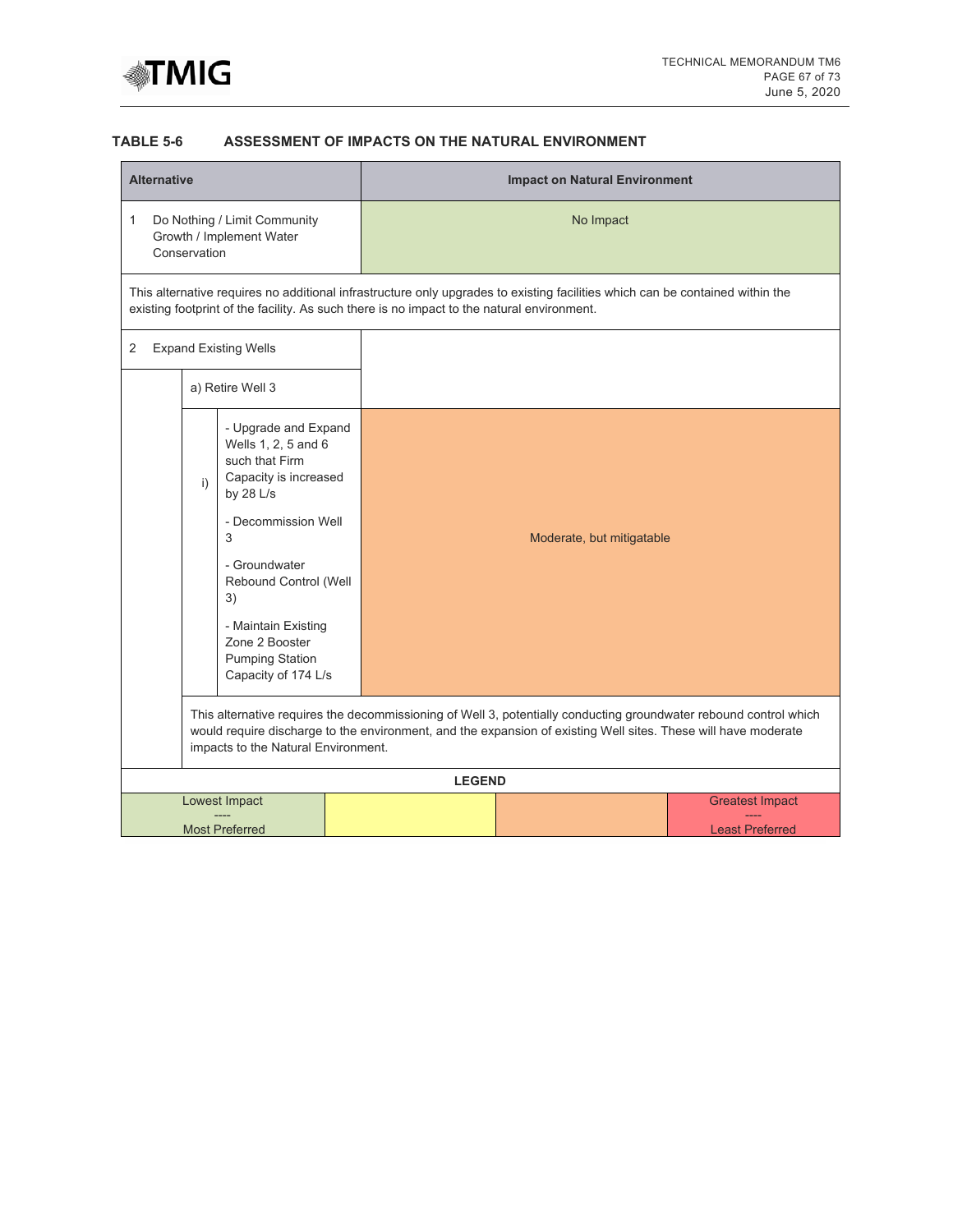

## **5.2.7 Impact on Socio-Cultural Environment**

In previous stages of this Class EA process, two previous technical memoranda have documented the extent of the socio-cultural environment (TM4, dated May 31, 2018) and the overall impacts of the proposed alternative solutions on the socio-cultural environments (TM5, dated June 19, 2018).

As can be seen in the following table, the Do Nothing / Limit Community Growth / Implement Water Conservation alternative has a lower assessment rating as it requires no additional infrastructure and does not have groundwater rebound control issues as no Wells are retired.

# **TABLE 5-7 ASSESSMENT OF IMPACTS ON THE SOCIO-CULTURAL ENVIRONMENT**

| <b>Alternative</b>                                                                                                                                                                                                                                                                             |                                                                                                                                                                                                                                                                                                                                                                                                                                                                                                                                                |                                                                 |  | <b>Impact on Socio-Cultural Environment</b> |                 |                                                  |  |  |
|------------------------------------------------------------------------------------------------------------------------------------------------------------------------------------------------------------------------------------------------------------------------------------------------|------------------------------------------------------------------------------------------------------------------------------------------------------------------------------------------------------------------------------------------------------------------------------------------------------------------------------------------------------------------------------------------------------------------------------------------------------------------------------------------------------------------------------------------------|-----------------------------------------------------------------|--|---------------------------------------------|-----------------|--------------------------------------------------|--|--|
| Do Nothing / Limit Community<br>1<br>Growth / Implement Water<br>Conservation                                                                                                                                                                                                                  |                                                                                                                                                                                                                                                                                                                                                                                                                                                                                                                                                |                                                                 |  | Low                                         |                 |                                                  |  |  |
| There is no new infrastructure required in the Do Nothing / Limit Community Growth / Implement Water Conservation<br>alternative. There would only be minor works associated with upgrading the Wells and Zone 2 Booster Pumping Station which<br>may cause low levels of Noise and Vibration. |                                                                                                                                                                                                                                                                                                                                                                                                                                                                                                                                                |                                                                 |  |                                             |                 |                                                  |  |  |
| 2                                                                                                                                                                                                                                                                                              |                                                                                                                                                                                                                                                                                                                                                                                                                                                                                                                                                | <b>Expand Existing Wells</b>                                    |  |                                             |                 |                                                  |  |  |
|                                                                                                                                                                                                                                                                                                |                                                                                                                                                                                                                                                                                                                                                                                                                                                                                                                                                | a) Retire Well 3                                                |  |                                             |                 |                                                  |  |  |
|                                                                                                                                                                                                                                                                                                | - Upgrade and Expand<br>Wells 1, 2, 5 and 6<br>such that Firm<br>Capacity is increased<br>i)<br>by $28$ L/s<br>- Decommission Well<br>3<br>- Groundwater<br>Rebound Control (Well<br>3)<br>- Maintain Existing                                                                                                                                                                                                                                                                                                                                 |                                                                 |  |                                             |                 |                                                  |  |  |
|                                                                                                                                                                                                                                                                                                |                                                                                                                                                                                                                                                                                                                                                                                                                                                                                                                                                |                                                                 |  |                                             | <b>Moderate</b> |                                                  |  |  |
|                                                                                                                                                                                                                                                                                                |                                                                                                                                                                                                                                                                                                                                                                                                                                                                                                                                                | Zone 2 Booster<br><b>Pumping Station</b><br>Capacity of 174 L/s |  |                                             |                 |                                                  |  |  |
|                                                                                                                                                                                                                                                                                                | Upgrading and Expanding Wells 1, 2, 5 and 6 such that Firm Capacity is increased by 34 L/s will cause minor levels<br>of noise and vibration. The decommissioning of Well 3 could result in groundwater table rebound which could impact<br>basements if control measures are not put in place. Should groundwater rebound control and Wells 1, 2, 5 and 6 be<br>expanded, there would be an increase in aquifer drawdown and requiring an expansion to the existing PTTW or<br>creation of a separate PTTW for the rebound control at Well 3. |                                                                 |  |                                             |                 |                                                  |  |  |
|                                                                                                                                                                                                                                                                                                |                                                                                                                                                                                                                                                                                                                                                                                                                                                                                                                                                |                                                                 |  | <b>LEGEND</b>                               |                 |                                                  |  |  |
|                                                                                                                                                                                                                                                                                                |                                                                                                                                                                                                                                                                                                                                                                                                                                                                                                                                                | Lowest Impact<br><b>Most Preferred</b>                          |  |                                             |                 | <b>Greatest Impact</b><br><b>Least Preferred</b> |  |  |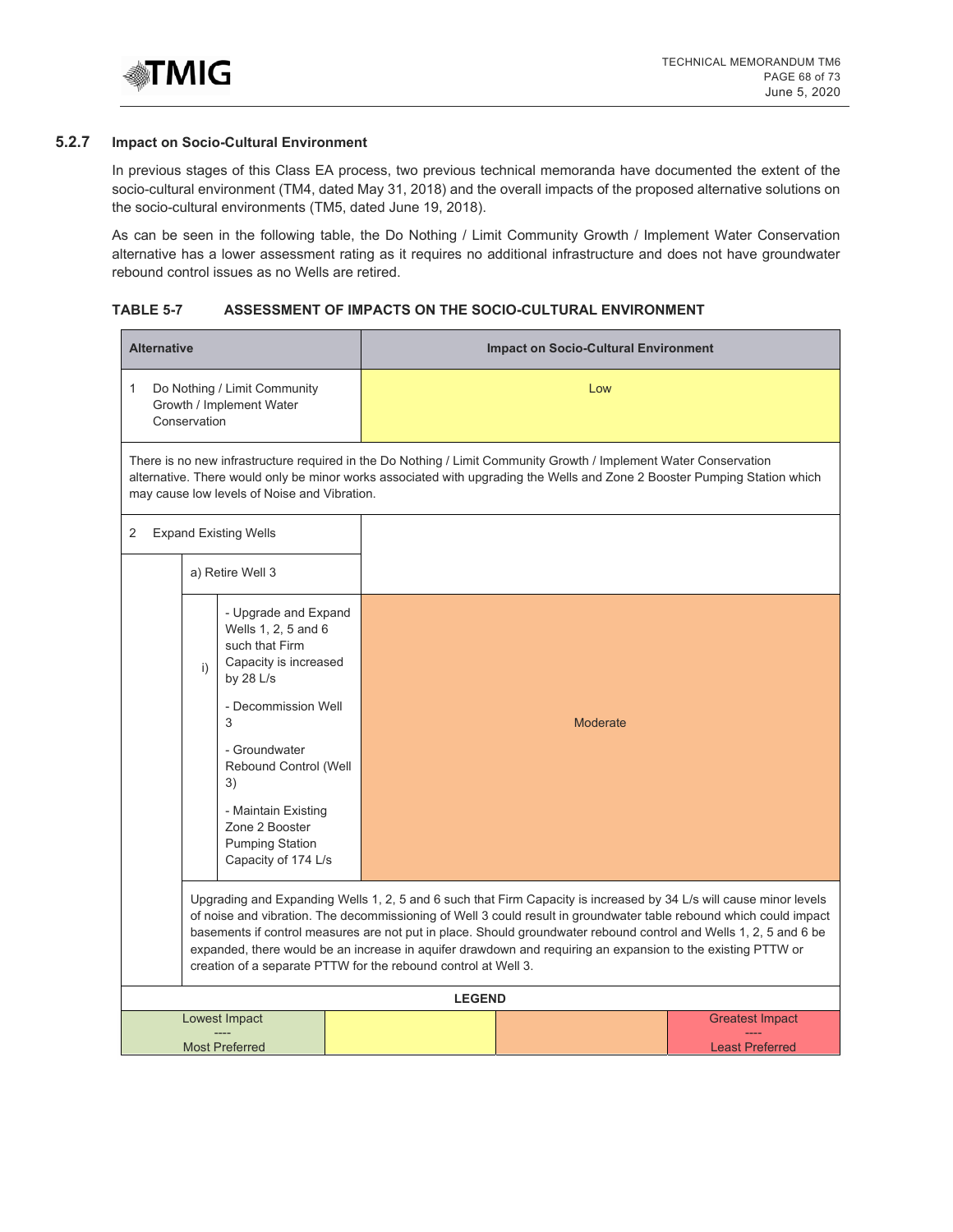

## **5.2.8 Capital Costs**

Below is a summary of the capital cost estimate (excluding lifecycle costs) for the various alternatives analysed. This includes a cost estimate associated with required upgrades as well new infrastructure for the various scenarios being evaluated. All of the costs below include a 25% allowance for permitting and approvals, engineering and other design elements, plus a contingency.

The Do Nothing / Limit Community Growth / Implement Water Conservation alternative has an assessment rating of Low as it has the lowest cost of the alternatives evaluated. This is to be expected as no additional facilities are being expanded or constructed, only upgrades to existing facilities to allow them to maintain current capacities. The second alternative has an assessment rating of Moderate, as it involves the decommissioning of a Well, groundwater rebound control at the decommissioned Well site location, and the expansion of Existing Wells to compensate for lost Well production from the retired Well 3.

#### **TABLE 5-8 ASSESSMENT OF CAPITAL COSTS**

| <b>Alternative</b>                                                                                                                                                                                                                                                                                          |  | <b>Capital Cost Comparison</b> |                                                                                                                                                                                                                                                                   |                                                  |  |  |  |
|-------------------------------------------------------------------------------------------------------------------------------------------------------------------------------------------------------------------------------------------------------------------------------------------------------------|--|--------------------------------|-------------------------------------------------------------------------------------------------------------------------------------------------------------------------------------------------------------------------------------------------------------------|--------------------------------------------------|--|--|--|
| Do Nothing / Limit Community<br>1<br>Growth / Implement Water<br>Conservation                                                                                                                                                                                                                               |  |                                | Low                                                                                                                                                                                                                                                               |                                                  |  |  |  |
| capacity.                                                                                                                                                                                                                                                                                                   |  |                                | This alternative has the lowest cost of the evaluated options of \$4,890,000. This cost includes upgrading Wells 1, 2, 3, 5 and 6<br>to maintain current capacity, as well as upgrade costs to the Zone 2 Booster Pumping Station to allow it to maintain exiting |                                                  |  |  |  |
| <b>Expand Existing Wells</b><br>2                                                                                                                                                                                                                                                                           |  |                                |                                                                                                                                                                                                                                                                   |                                                  |  |  |  |
| a) Retire Well 3                                                                                                                                                                                                                                                                                            |  |                                |                                                                                                                                                                                                                                                                   |                                                  |  |  |  |
| - Upgrade and Expand<br>Wells 1, 2, 5 and 6<br>such that Firm<br>Capacity is increased<br>i)<br>by 28 L/s<br>- Decommission Well<br>3<br>- Groundwater<br>Rebound Control (Well<br>3)<br>- Maintain Existing<br>Zone 2 Booster<br><b>Pumping Station</b><br>Capacity of 174 L/s                             |  |                                | Moderate, highest of costs examined                                                                                                                                                                                                                               |                                                  |  |  |  |
| This alternative has the highest cost of the evaluated options of \$5,360,000. This cost includes upgrading Wells 1, 2,<br>3, 5 and 6 to maintain current capacity, upgrades to the Zone 2 Booster Pumping Station to allow it to maintain<br>existing capacity, and groundwater rebound control at Well 3. |  |                                |                                                                                                                                                                                                                                                                   |                                                  |  |  |  |
|                                                                                                                                                                                                                                                                                                             |  | <b>LEGEND</b>                  |                                                                                                                                                                                                                                                                   |                                                  |  |  |  |
| Lowest Impact<br><b>Most Preferred</b>                                                                                                                                                                                                                                                                      |  |                                |                                                                                                                                                                                                                                                                   | <b>Greatest Impact</b><br><b>Least Preferred</b> |  |  |  |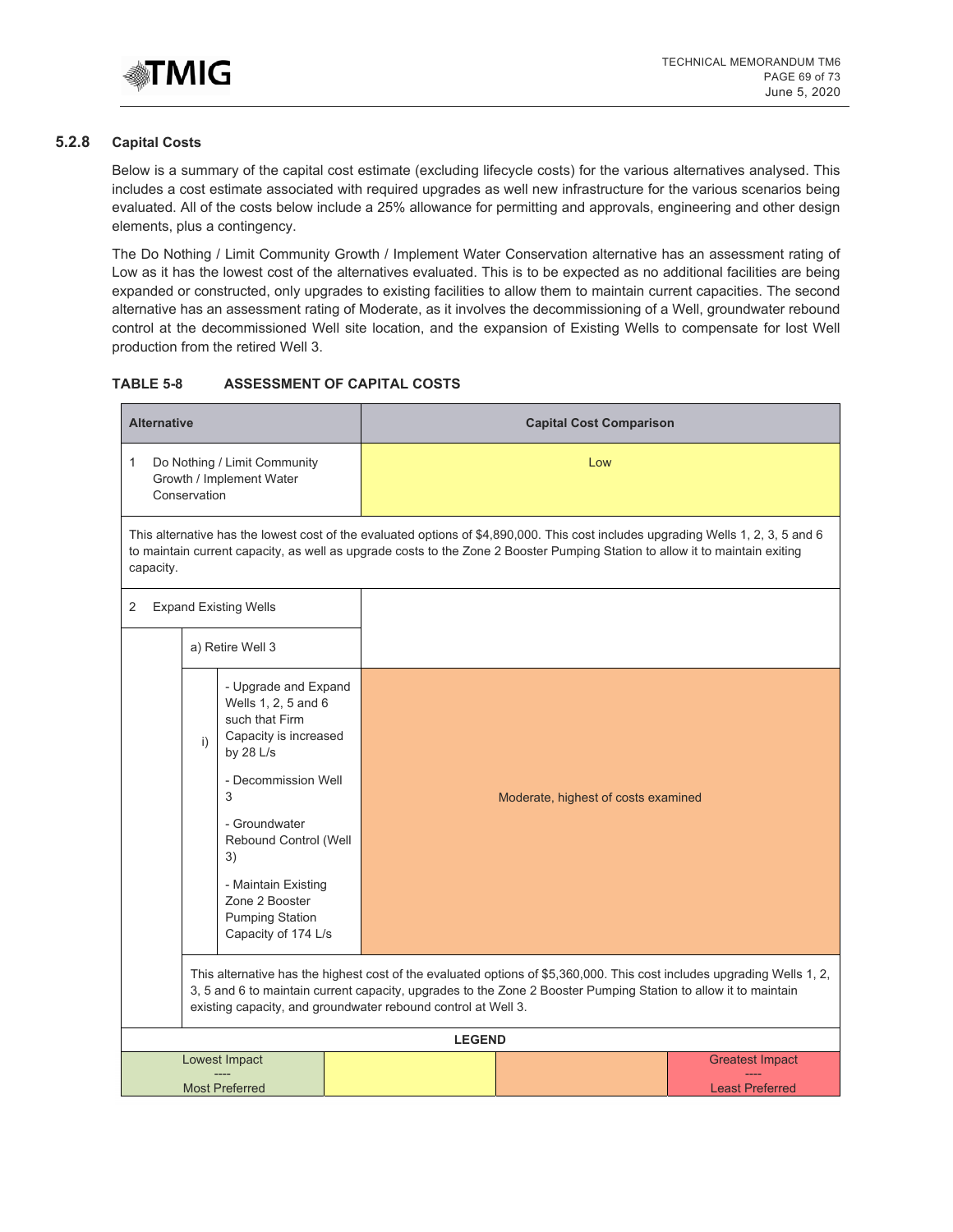

# **5.2.9 Lifecycle Costs**

The final evaluation criteria is the Project Lifecycle Cost Estimates. This includes a net present value evaluation of the cost associated with required upgrades as well new infrastructure and operation and maintenance costs up to the planning horizon (2041) for the various scenarios being evaluated. For the purposes of this evaluation an interest rate of 2.0% has been used. The Do Nothing / Limit Community Growth / Implement Water Conservation alternative has an assessment rating of Low as it has the lowest cost of the alternatives evaluated. This is to be expected as no additional facilities are being expanded or constructed, only upgrades to existing facilities to allow them to maintain current capacities. The second alternative has an assessment rating of Moderate, as it involves the decommissioning of a Well, groundwater rebound control at the decommissioned Well site location, and the expansion of Existing Wells to compensate for lost Well production from the retired Well 3.

# **TABLE 5-9 ASSESSMENT OF LIFECYCLE COSTS**

| <b>Alternative</b>                                                                                                                                                                                                                                                                                                                                                                                                                    | <b>Lifecycle Cost Comparison</b>                                                                                                                                                                                                                                                                                                                                                                      |  |  |  |  |  |  |
|---------------------------------------------------------------------------------------------------------------------------------------------------------------------------------------------------------------------------------------------------------------------------------------------------------------------------------------------------------------------------------------------------------------------------------------|-------------------------------------------------------------------------------------------------------------------------------------------------------------------------------------------------------------------------------------------------------------------------------------------------------------------------------------------------------------------------------------------------------|--|--|--|--|--|--|
| Do Nothing / Limit Community<br>1<br>Growth / Implement Water<br>Conservation                                                                                                                                                                                                                                                                                                                                                         | Low                                                                                                                                                                                                                                                                                                                                                                                                   |  |  |  |  |  |  |
|                                                                                                                                                                                                                                                                                                                                                                                                                                       | This alternative has the lowest cost of the evaluated options of \$11,310,000. This cost includes upgrading Wells 1, 2, 3, 5 and 6<br>to maintain current capacity, as well as upgrade costs to the Zone 2 Booster Pumping Station to allow it to maintain exiting<br>capacity, along with operational and maintenance costs for the facilities to the year 2041 brought back to a net present value. |  |  |  |  |  |  |
| 2<br><b>Expand Existing Wells</b>                                                                                                                                                                                                                                                                                                                                                                                                     |                                                                                                                                                                                                                                                                                                                                                                                                       |  |  |  |  |  |  |
| a) Retire Well 3                                                                                                                                                                                                                                                                                                                                                                                                                      |                                                                                                                                                                                                                                                                                                                                                                                                       |  |  |  |  |  |  |
| - Upgrade and Expand<br>Wells 1, 2, 5 and 6<br>such that Firm<br>Capacity is increased<br>i)<br>by 28 L/s<br>- Decommission Well<br>3<br>- Groundwater<br>Rebound Control (Well<br>3)<br>- Maintain Existing<br>Zone 2 Booster<br><b>Pumping Station</b><br>Capacity of 174 L/s                                                                                                                                                       | Moderate, highest of costs examined                                                                                                                                                                                                                                                                                                                                                                   |  |  |  |  |  |  |
| This alternative has the highest cost of the evaluated options of \$11,970,000. This cost includes upgrading Wells 1,<br>2, 3, 5 and 6 to maintain current capacity, upgrades to the Zone 2 Booster Pumping Station to allow it to maintain<br>existing capacity, and groundwater rebound control at Well 3, along with operational and maintenance costs for the<br>facilities to the year 2041 brought back to a net present value. |                                                                                                                                                                                                                                                                                                                                                                                                       |  |  |  |  |  |  |
|                                                                                                                                                                                                                                                                                                                                                                                                                                       | <b>LEGEND</b>                                                                                                                                                                                                                                                                                                                                                                                         |  |  |  |  |  |  |
| Lowest Impact<br><b>Most Preferred</b>                                                                                                                                                                                                                                                                                                                                                                                                | <b>Greatest Impact</b><br><b>Least Preferred</b>                                                                                                                                                                                                                                                                                                                                                      |  |  |  |  |  |  |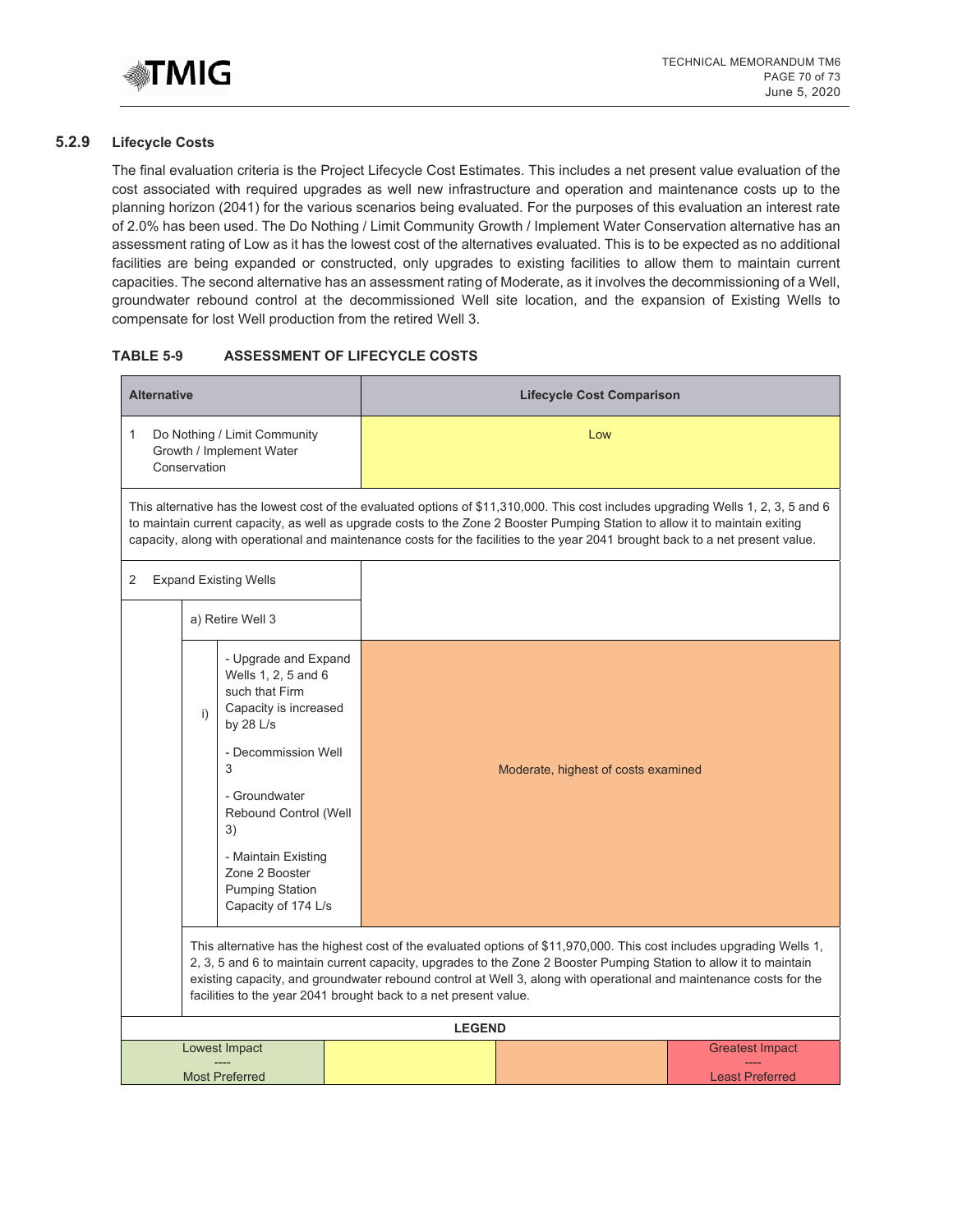

# **5.2.10 Overall Ranking Servicing Alternatives**

The table below compiles the assessments of each of the evaluation criteria presented above into a matrix which allows for a comparative assessment of the alternatives.

| TABLE 5-10 | <b>OVERALL ASSESSMENT</b> |
|------------|---------------------------|
|------------|---------------------------|

| <b>Alternative</b>                                                          | <b>Technical Feasibility</b> | Growth<br>Planned<br><b>Satisfies</b> | Design<br><b>Standards</b><br><b>Satisfies</b> | Legislative<br>Complies with<br>Requirements | Operational<br>Flexibility<br>Provides | <b>Impact on Natural</b><br>Environment | Socio-Cultural<br>Environment<br>Impact on | <b>Capital Cost</b> | Life Cycle Costs                                      | <b>OVERALL RANKING</b> |
|-----------------------------------------------------------------------------|------------------------------|---------------------------------------|------------------------------------------------|----------------------------------------------|----------------------------------------|-----------------------------------------|--------------------------------------------|---------------------|-------------------------------------------------------|------------------------|
| Do Nothing / Limit<br>Community Growth /<br>Implement Water<br>Conservation | $\mathbf{1}$                 | $\mathbf{1}$                          | 1                                              | $\mathbf{1}$                                 | $\mathbf 1$                            | $\mathbf{1}$                            | $\overline{2}$                             | $\overline{2}$      | $\overline{2}$                                        | 1.3                    |
| <b>Expand Existing Wells</b><br>2                                           | $\overline{1}$               | $\overline{1}$                        | $\overline{1}$                                 | $\overline{1}$                               | $\overline{1}$                         | 3                                       | 3                                          | 3                   | 3                                                     | 1.9                    |
| <b>LEGEND</b>                                                               |                              |                                       |                                                |                                              |                                        |                                         |                                            |                     |                                                       |                        |
| Lowest Impact<br><b>Most Preferred</b>                                      |                              | $2^{--3}$                             |                                                |                                              | $3---4$                                |                                         |                                            |                     | <b>Greatest Impact</b><br>4<br><b>Least Preferred</b> |                        |

According to the overall ranking in the Table 9, the following list describes the alternatives from most to least viable:

- 1) Do Nothing / Limit Community Growth / Implement Water Conservation
	- Capital Cost Estimate = \$4,890,000
	- Lifecycle Cost Estimate = \$11,310,000
- 2) Expand Existing Wells
	- Capital Cost Estimate = \$5,360,000
	- Lifecycle Cost Estimate = \$11,970,000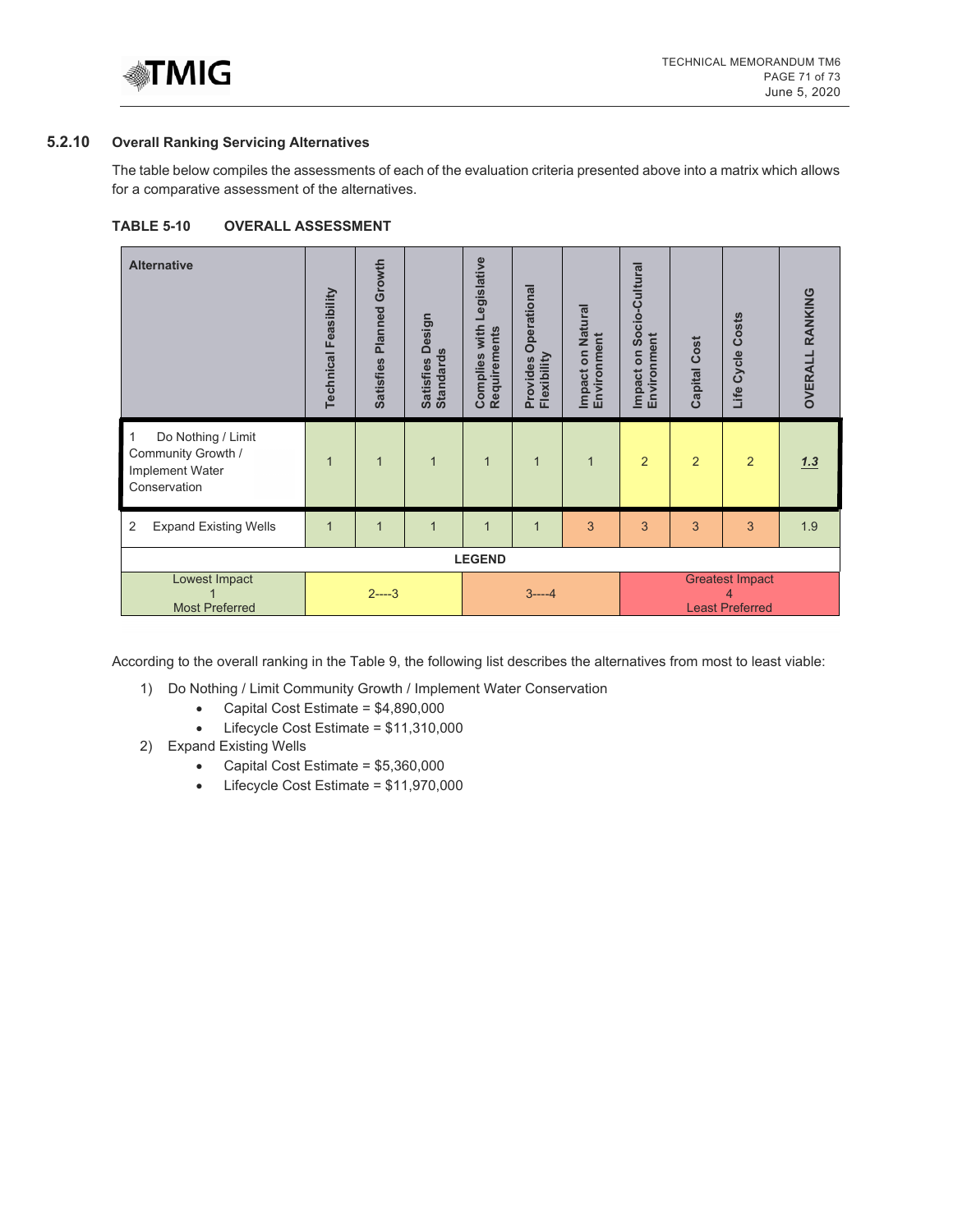

# **5.3 Recommendations and Conclusion for Servicing Alternatives**

Overall, the recommended preferred solution for Water Supply in the Stouffville community is the Do Nothing alternative. This alternative involves upgrading Wells 1, 2, 3, 5, 6 to maintain current capacity.

In this scenario the water requirement to meet the 2041 growth target will be supplied by the excess available supply from the Zone 2 Booster Pumping Station as described in Section 5.2.5.

Upgrading Wells 1 and 2 involves the following items:

- Electrical and I&C Upgrades: \$462,000
- Mechanical (HVAC + Building + Plumbing) Upgrades: \$516,000
- Process Upgrades: \$143,000
- Well Pumps and Well Casing Upgrades: \$162,000
- *Total: \$1,282,000*

Upgrading Well 3 would involve the following items:

- Electrical and I&C Upgrades: \$76,000
- Mechanical (HVAC + Building + Plumbing): \$709,000
- Process Upgrades: \$30,000
- Well Pumps and Well Casing Upgrades: \$57,000
- *Total: \$871,000*

Upgrading Wells 5 and 6 would involve the following items:

- Electrical and I&C Upgrades: \$286,000
- Mechanical (HVAC + Building + Plumbing): \$1,127,000
- Process Upgrades: \$344,000
- *Total: \$1,757,000*

The total cost for this preferred solution is \$4,890,000 (including 25% for permits and approvals, Engineering, and Contingencies). Estimated Lifecycle costs for the preferred solution is \$9,970,000.